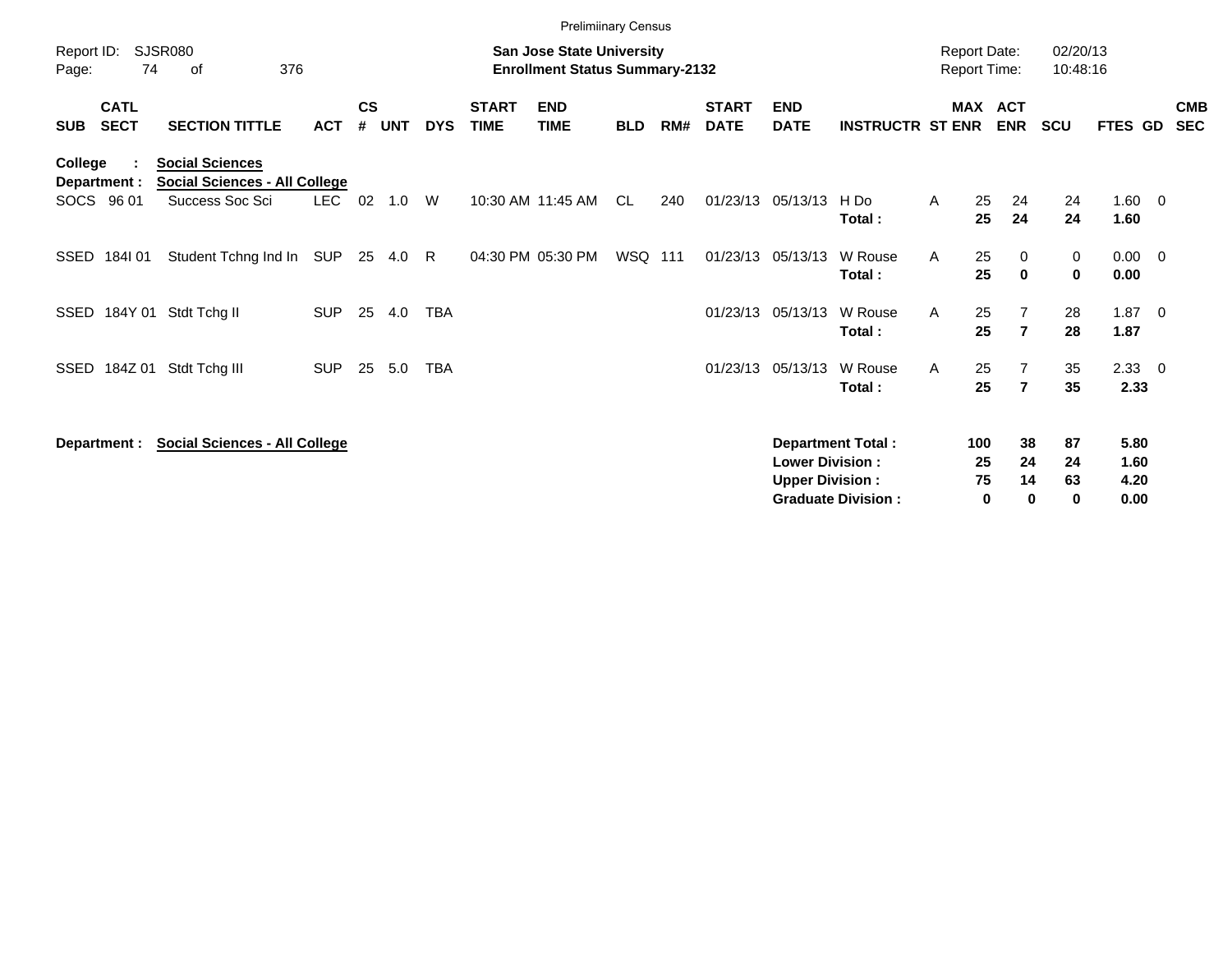|                |                            |                               |                    |                    |            |            |                             | <b>Prelimiinary Census</b>            |            |     |                             |                           |                               |        |                     |              |            |                |                          |                          |
|----------------|----------------------------|-------------------------------|--------------------|--------------------|------------|------------|-----------------------------|---------------------------------------|------------|-----|-----------------------------|---------------------------|-------------------------------|--------|---------------------|--------------|------------|----------------|--------------------------|--------------------------|
| Report ID:     |                            | SJSR080                       |                    |                    |            |            |                             | San Jose State University             |            |     |                             |                           |                               |        | <b>Report Date:</b> |              | 02/20/13   |                |                          |                          |
| Page:          | 75                         | 376<br>οf                     |                    |                    |            |            |                             | <b>Enrollment Status Summary-2132</b> |            |     |                             |                           |                               |        | <b>Report Time:</b> |              | 10:48:16   |                |                          |                          |
|                |                            |                               |                    |                    |            |            |                             |                                       |            |     |                             |                           |                               |        |                     |              |            |                |                          |                          |
| SUB            | <b>CATL</b><br><b>SECT</b> | <b>SECTION TITTLE</b>         | <b>ACT</b>         | $\mathsf{cs}$<br># | <b>UNT</b> | <b>DYS</b> | <b>START</b><br><b>TIME</b> | <b>END</b><br><b>TIME</b>             | <b>BLD</b> | RM# | <b>START</b><br><b>DATE</b> | <b>END</b><br><b>DATE</b> | <b>INSTRUCTR ST ENR</b>       |        | MAX ACT             | <b>ENR</b>   | <b>SCU</b> | <b>FTES GD</b> |                          | <b>CMB</b><br><b>SEC</b> |
|                |                            |                               |                    |                    |            |            |                             |                                       |            |     |                             |                           |                               |        |                     |              |            |                |                          |                          |
| <b>College</b> |                            | <b>Social Sciences</b>        |                    |                    |            |            |                             |                                       |            |     |                             |                           |                               |        |                     |              |            |                |                          |                          |
| Department :   |                            | <b>Anthropology</b>           |                    |                    |            |            |                             |                                       |            |     |                             |                           |                               |        |                     |              |            |                |                          |                          |
| ANTH 11 01     |                            | <b>Cultural Anthro</b>        | LEC.               | 02                 | 3.0        | МW         |                             | 09:00 AM 10:15 AM                     | CL.        | 310 |                             | 01/23/13 05/13/13         | J Marlovits                   | A      | 45                  | 44           | 132        | 8.80 0         |                          |                          |
| ANTH 11 02     |                            | <b>Cultural Anthro</b>        | <b>LEC</b>         | 02                 | 3.0        | МW         |                             | 12:00 PM 01:15 PM                     | <b>CL</b>  | 310 |                             |                           | 01/23/13 05/13/13 J Marlovits | A      | 45                  | 47           | 141        | 9.40           | $\overline{\phantom{0}}$ |                          |
|                | ANTH 11 03                 | <b>Cultural Anthro</b>        | <b>LEC</b>         | 02                 | 3.0        | <b>TR</b>  |                             | 10:30 AM 11:45 AM                     | CL         | 310 |                             |                           | 01/23/13 05/13/13 G Salazar   | Α      | 45                  | 44           | 132        | 8.80           | $\overline{\phantom{0}}$ |                          |
| ANTH 11 04     |                            | <b>Cultural Anthro</b>        | <b>LEC</b>         | 02                 | 3.0        | <b>TR</b>  |                             | 03:00 PM 04:15 PM                     | <b>CL</b>  | 310 |                             | 01/23/13 05/13/13         | G Salazar                     | А      | 45                  | 24           | 72         | 4.80 0         |                          |                          |
|                |                            |                               |                    |                    |            |            |                             |                                       |            |     |                             |                           | Total:                        |        | 180                 | 159          | 477        | 31.80          |                          |                          |
| ANTH           | 12 01                      | Intro to Human Evol           | <b>LEC</b>         | 02                 | 3.0        | MW         |                             | 10:30 AM 11:45 AM                     | CL         | 310 |                             | 01/23/13 05/13/13 C Yan   |                               |        | 45                  | 49           | 147        | 9.80 0         |                          |                          |
| ANTH           | 12 02                      | Intro to Human Evol           | <b>LEC</b>         | 02                 | 3.0        |            |                             |                                       |            |     |                             | 01/23/13 05/13/13         |                               | A<br>Х | 0                   | $\mathbf 0$  | 0          | 0.00           | $\overline{\phantom{0}}$ |                          |
| ANTH 1203      |                            | Intro to Human Evol           | <b>LEC</b>         | 02                 | 3.0        | <b>TR</b>  |                             | 12:00 PM 01:15 PM                     | WSQ 207    |     |                             | 01/23/13 05/13/13 E Weiss |                               | A      | 120                 | 127          | 381        | 25.40          | $\overline{\phantom{0}}$ |                          |
|                |                            |                               |                    |                    |            |            |                             |                                       |            |     |                             |                           | Total:                        |        | 165                 | 176          | 528        | 35.20          |                          |                          |
|                |                            |                               |                    |                    |            |            |                             |                                       |            |     |                             |                           |                               |        |                     |              |            |                |                          |                          |
| ANTH 1301      |                            | Archaeology                   | <b>LEC</b>         | 02                 | 3.0        | TR         |                             | 01:30 PM 02:45 PM                     | WSQ 004    |     |                             | 01/23/13 05/13/13         | C Sunseri                     | A      | 35                  | 22           | 66         | $4.40 \ 0$     |                          |                          |
|                |                            |                               |                    |                    |            |            |                             |                                       |            |     |                             |                           | Total:                        |        | 35                  | 22           | 66         | 4.40           |                          |                          |
|                |                            |                               |                    |                    |            |            |                             |                                       |            |     |                             |                           |                               |        |                     |              |            |                |                          |                          |
| ANTH           | 25 01                      | <b>Human Life Context</b>     | <b>LEC</b>         | 02                 | 3.0        | МW         |                             | 09:00 AM 10:15 AM                     | CL         | 225 |                             | 01/23/13 05/13/13         | J Anderson                    | A      | 45                  | 39           | 117        | 7.80 0         |                          |                          |
| ANTH           | 25 02                      | Human Life Context            | <b>LEC</b>         | 02                 | 3.0        | MW         |                             | 03:00 PM 04:15 PM                     | <b>CL</b>  | 204 |                             | 01/23/13 05/13/13         | J Anderson                    | A      | 45                  | 43           | 129        | $8.60$ 0       |                          |                          |
|                |                            |                               |                    |                    |            |            |                             |                                       |            |     |                             |                           | Total:                        |        | 90                  | 82           | 246        | 16.40          |                          |                          |
|                |                            |                               |                    |                    |            |            |                             |                                       |            |     |                             |                           |                               |        |                     |              |            |                |                          |                          |
|                |                            | ANTH 100W 01 Writing Workshop | SEM                | 05                 | 3.0        | TR         |                             | 04:30 PM 05:45 PM                     | CL.        | 204 |                             | 01/23/13 05/13/13         | J Anderson<br>Total:          | A      | 25<br>25            | 19<br>19     | 57<br>57   | 3.80 0<br>3.80 |                          |                          |
|                |                            |                               |                    |                    |            |            |                             |                                       |            |     |                             |                           |                               |        |                     |              |            |                |                          |                          |
|                | ANTH 115 01                | <b>Global Culture</b>         | <b>LEC</b>         | 02                 | 3.0        | MW         |                             | 01:30 PM 02:45 PM                     | CL.        | 204 |                             | 01/23/13 05/13/13         | J Anderson                    | A      | 45                  | 40           | 120        | 8.05           | 1 C                      |                          |
| ASIA           | 115 01                     | <b>Global Culture</b>         | <b>LEC</b>         | 02                 | 3.0        | МW         |                             | 01:30 PM 02:45 PM                     | CL.        | 204 |                             | 01/23/13 05/13/13         | J Anderson                    | A      | 0                   | 9            | 27         | 1.80           | 0 <sup>o</sup>           |                          |
|                | ANTH 115 02                | <b>Global Culture</b>         | <b>LEC</b>         | 02                 | 3.0        | МW         |                             | 04:30 PM 05:45 PM                     | CL         | 204 |                             |                           | 01/23/13 05/13/13 R Gonzalez  | A      | 45                  | 34           | 102        | 6.85           | 1 C                      |                          |
| ASIA           | 115 02                     | <b>Global Culture</b>         | <b>LEC</b>         | 02                 | 3.0        | MW         |                             | 04:30 PM 05:45 PM                     | <b>CL</b>  | 204 |                             |                           | 01/23/13 05/13/13 R Gonzalez  | A      | 0                   | 9            | 27         | 1.80           | 0 <sup>o</sup>           |                          |
|                | ANTH 115 03                | <b>Global Culture</b>         | <b>LEC</b>         |                    | 3.0        |            |                             |                                       |            |     |                             |                           |                               | X      | 0                   | 0            | 0          | 0.00           | 0                        |                          |
| ASIA           | 115 03                     | <b>Global Culture</b>         | <b>LEC</b>         |                    | 3.0        |            |                             |                                       |            |     |                             |                           |                               | Х      | 0                   | 0            | 0          | 0.00           | 0                        |                          |
|                | ANTH 115 04                | <b>Global Culture</b>         | <b>LEC</b>         | 02                 | 3.0        | TR         |                             | 12:00 PM 01:15 PM                     | CL         | 204 |                             |                           | 01/23/13 05/13/13 K Fjelstad  | Α      | 45                  | 48           | 144        | 9.60           | 0 <sup>o</sup>           |                          |
|                | ASIA 115 04                | <b>Global Culture</b>         | LEC                |                    | 02 3.0 TR  |            |                             | 12:00 PM 01:15 PM                     | CL         | 204 |                             |                           | 01/23/13 05/13/13 K Fjelstad  | A      | 0                   | 5            | 15         | $1.00 \t 0 C$  |                          |                          |
|                | ANTH 115 05                | <b>Global Culture</b>         | LEC.               |                    | 02 3.0     | - W        |                             | 06:00 PM 08:45 PM                     | CL.        | 204 |                             |                           | 01/23/13 05/13/13 Q Mccrary   | A      | 45                  | 41           | 123        | 8.30 2 C       |                          |                          |
|                | ASIA 115 05                | <b>Global Culture</b>         | <b>LEC</b>         |                    | 02 3.0 W   |            |                             | 06:00 PM 08:45 PM                     | CL.        | 204 |                             |                           | 01/23/13 05/13/13 Q Mccrary   | Α      | 0                   | $\mathbf{1}$ | 3          | $0.20 \t 0 C$  |                          |                          |
|                |                            |                               |                    |                    |            |            |                             |                                       |            |     |                             |                           | Total:                        |        |                     | 180 187      | 561        | 37.60          |                          |                          |
|                |                            |                               |                    |                    | 02 3.0 TR  |            |                             | 12:00 PM 01:15 PM                     | WSQ 004    |     |                             |                           | 01/23/13 05/13/13 G Salazar   |        |                     |              |            | 6.40 0 C       |                          |                          |
|                | ANTH 125 01<br>URBP 125 01 | Urban Anth<br>Urban Anth      | <b>LEC</b><br>LEC. |                    | 02 3.0 TR  |            |                             | 12:00 PM 01:15 PM                     | WSQ 004    |     |                             |                           | 01/23/13 05/13/13 G Salazar   | A<br>Α | 35<br>0             | 32<br>0      | 96<br>0    | $0.00 \t 0 C$  |                          |                          |
|                |                            |                               |                    |                    |            |            |                             |                                       |            |     |                             |                           | Total:                        |        | 35                  | 32           | 96         | 6.40           |                          |                          |
|                |                            |                               |                    |                    |            |            |                             |                                       |            |     |                             |                           |                               |        |                     |              |            |                |                          |                          |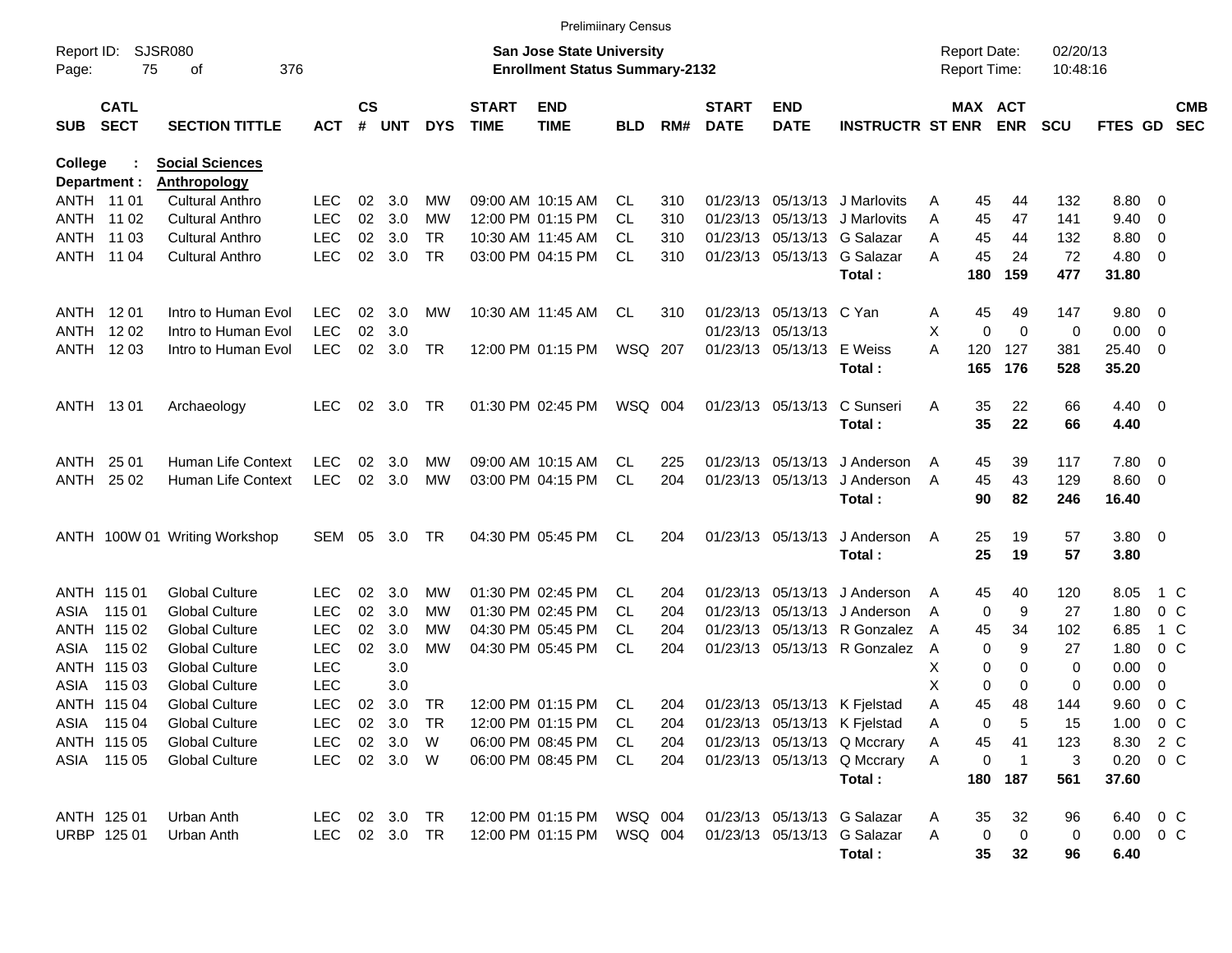|                            |                            |                                                                            |                          |                |                   |                                     |                             | <b>Prelimiinary Census</b>                                                 |                |                   |                             |                                                             |                                   |                                     |                       |                      |                        |                                                    |
|----------------------------|----------------------------|----------------------------------------------------------------------------|--------------------------|----------------|-------------------|-------------------------------------|-----------------------------|----------------------------------------------------------------------------|----------------|-------------------|-----------------------------|-------------------------------------------------------------|-----------------------------------|-------------------------------------|-----------------------|----------------------|------------------------|----------------------------------------------------|
| Report ID:<br>Page:        | 76                         | <b>SJSR080</b><br>376<br>of                                                |                          |                |                   |                                     |                             | <b>San Jose State University</b><br><b>Enrollment Status Summary-2132</b>  |                |                   |                             |                                                             |                                   | Report Date:<br><b>Report Time:</b> |                       | 02/20/13<br>10:48:16 |                        |                                                    |
| <b>SUB</b>                 | <b>CATL</b><br><b>SECT</b> | <b>SECTION TITTLE</b>                                                      | <b>ACT</b>               | <b>CS</b><br># | <b>UNT</b>        | <b>DYS</b>                          | <b>START</b><br><b>TIME</b> | <b>END</b><br><b>TIME</b>                                                  | <b>BLD</b>     | RM#               | <b>START</b><br><b>DATE</b> | <b>END</b><br><b>DATE</b>                                   | <b>INSTRUCTR ST ENR</b>           |                                     | MAX ACT<br><b>ENR</b> | <b>SCU</b>           | <b>FTES GD</b>         | <b>CMB</b><br><b>SEC</b>                           |
|                            | ANTH 136 01                | <b>Thought Control</b>                                                     | <b>LEC</b>               | 02             | 3.0               | TR                                  |                             | 04:30 PM 05:45 PM                                                          | CL             | 310               |                             | 01/23/13 05/13/13                                           | R Gonzalez<br>Total:              | 45<br>A<br>45                       | 30<br>30              | 90<br>90             | $6.10$ 2<br>6.10       |                                                    |
| ANTH<br><b>BIOL</b>        | 140 01<br>140 01           | <b>Human Sexuality</b><br><b>Human Sexuality</b>                           | LEC<br><b>LEC</b>        | 01<br>01       | 3.0<br>3.0        | MW<br>MW                            |                             | 10:30 AM 11:45 AM<br>10:30 AM 11:45 AM                                     | CL<br>CL       | 204<br>204        |                             | 01/23/13 05/13/13<br>01/23/13 05/13/13                      | J Anderson<br>J Anderson          | 45<br>A<br>Α<br>0                   | 36<br>6               | 108<br>18            | 7.20<br>1.20           | $0\,C$<br>0 <sup>o</sup>                           |
| HS.<br>ANTH<br><b>BIOL</b> | 140 01<br>140 03<br>140 03 | <b>Human Sexuality</b><br><b>Human Sexuality</b><br><b>Human Sexuality</b> | <b>LEC</b><br>LEC<br>LEC | 01<br>01<br>01 | 3.0<br>3.0<br>3.0 | MW<br><b>TR</b><br><b>TR</b>        |                             | 10:30 AM 11:45 AM<br>09:00 AM 10:15 AM<br>09:00 AM 10:15 AM                | CL<br>CL<br>CL | 204<br>204<br>204 |                             | 01/23/13 05/13/13<br>01/23/13 05/13/13<br>01/23/13 05/13/13 | J Anderson<br>S Cate<br>S Cate    | Α<br>0<br>45<br>Α<br>0<br>Α         | 12<br>27<br>17        | 36<br>81<br>51       | 2.40<br>5.40<br>3.40   | $0\,C$<br>$0\,C$<br>0 <sup>o</sup>                 |
| HS.<br>ANTH<br><b>BIOL</b> | 140 03<br>140 04<br>140 04 | <b>Human Sexuality</b><br><b>Human Sexuality</b><br><b>Human Sexuality</b> | LEC<br>LEC<br>LEC        | 01<br>01<br>01 | 3.0<br>3.0<br>3.0 | <b>TR</b><br><b>TR</b><br><b>TR</b> |                             | 09:00 AM 10:15 AM<br>12:00 PM 01:15 PM<br>12:00 PM 01:15 PM                | CL<br>CL<br>CL | 204<br>310<br>310 |                             | 01/23/13 05/13/13<br>01/23/13 05/13/13<br>01/23/13 05/13/13 | S Cate<br>S Cate<br>S Cate        | Α<br>0<br>45<br>Α<br>0<br>Α         | 10<br>40<br>5         | 30<br>120<br>15      | 2.00<br>8.00<br>1.00   | $0\,C$<br>0 <sup>o</sup><br>0 <sup>o</sup>         |
| HS<br>ANTH<br><b>BIOL</b>  | 140 04<br>140 05<br>140 05 | <b>Human Sexuality</b><br><b>Human Sexuality</b><br><b>Human Sexuality</b> | LEC<br>LEC<br>LEC        | 01<br>01<br>01 | 3.0<br>3.0<br>3.0 | <b>TR</b><br><b>TR</b><br><b>TR</b> |                             | 12:00 PM 01:15 PM<br>01:30 PM 02:45 PM<br>01:30 PM 02:45 PM                | CL<br>DН<br>DН | 310<br>250        |                             | 01/23/13 05/13/13<br>01/23/13 05/13/13<br>01/23/13 05/13/13 | S Cate<br>V Johnson<br>V Johnson  | 0<br>Α<br>A<br>50<br>Α              | 9<br>28<br>24         | 27<br>84<br>72       | 1.80<br>5.60<br>4.80   | 0 <sup>o</sup><br>0 <sup>o</sup><br>0 <sup>o</sup> |
| HS.<br>ANTH                | 140 05<br>140 06           | <b>Human Sexuality</b><br><b>Human Sexuality</b>                           | LEC<br><b>LEC</b>        | 01<br>01       | 3.0<br>3.0        | <b>TR</b><br>MW                     |                             | 01:30 PM 02:45 PM<br>03:00 PM 04:15 PM                                     | DН<br>DН       | 250<br>250<br>351 |                             | 01/23/13 05/13/13<br>01/23/13 05/13/13                      | V Johnson<br>V Johnson            | 0<br>0<br>Α<br>Α<br>50              | 5<br>28               | 15<br>84             | 1.00<br>5.60           | 0 <sup>o</sup><br>$0\,C$                           |
| <b>BIOL</b><br>HS.<br>ANTH | 140 06<br>140 06<br>140 07 | <b>Human Sexuality</b><br><b>Human Sexuality</b><br><b>Human Sexuality</b> | LEC<br>LEC<br><b>LEC</b> | 01<br>01<br>01 | 3.0<br>3.0<br>3.0 | <b>MW</b><br>MW<br>м                |                             | 03:00 PM 04:15 PM<br>03:00 PM 04:15 PM<br>06:00 PM 08:45 PM                | DН<br>DН<br>CL | 351<br>351<br>224 |                             | 01/23/13 05/13/13<br>01/23/13 05/13/13<br>01/23/13 05/13/13 | V Johnson<br>V Johnson<br>J Karpf | Α<br>0<br>Α<br>0<br>40<br>Α         | 16<br>12<br>19        | 48<br>36<br>57       | 3.20<br>2.40<br>3.80   | 0 <sup>o</sup><br>0 <sup>o</sup><br>0 <sup>o</sup> |
| <b>BIOL</b><br>HS.         | 140 07<br>140 07           | <b>Human Sexuality</b><br><b>Human Sexuality</b>                           | LEC<br><b>LEC</b>        | 01<br>01       | 3.0<br>3.0        | M<br>M                              |                             | 06:00 PM 08:45 PM<br>06:00 PM 08:45 PM                                     | CL<br>CL       | 224<br>224        |                             | 01/23/13 05/13/13<br>01/23/13 05/13/13                      | J Karpf<br>J Karpf<br>Total:      | Α<br>0<br>0<br>Α<br>275             | 3<br>3<br>300         | 9<br>9<br>900        | 0.60<br>0.60<br>60.00  | 0 <sup>o</sup><br>$0\,C$                           |
|                            | ANTH 143 01                | Cult & Adaptation                                                          | <b>LEC</b>               | 02             | 3.0               | MW                                  |                             | 10:30 AM 11:45 AM                                                          | WSQ 004        |                   |                             | 01/23/13 05/13/13                                           | M Meniketti<br>Total:             | 35<br>A<br>35                       | 32<br>32              | 96<br>96             | 6.45<br>6.45           | - 1                                                |
|                            | ANTH 146 01<br>ANTH 146 02 | <b>Culture &amp; Conflict</b><br>Culture & Conflict                        | <b>LEC</b><br><b>LEC</b> | 02<br>02       | 3.0<br>3.0        | м<br><b>TR</b>                      |                             | 06:00 PM 08:45 PM<br>10:30 AM 11:45 AM                                     | CL<br>CL       | 204<br>204        |                             | 01/23/13 05/13/13<br>01/23/13 05/13/13                      | Q Mccrary<br>A Pandey<br>Total:   | 45<br>A<br>Α<br>45<br>90            | 42<br>51<br>93        | 126<br>153<br>279    | 8.40<br>10.20<br>18.60 | $\overline{\mathbf{0}}$<br>$\overline{\mathbf{0}}$ |
|                            |                            | ANTH 151 01 Modernity/Disease                                              |                          |                |                   |                                     |                             | LEC 02 3.0 TR  01:30 PM  02:45 PM  CL  310  01/23/13  05/13/13  G  Salazar |                |                   |                             |                                                             | Total:                            | 45<br>Α<br>45                       | 32<br>32              | 96<br>96             | 6.60 4<br>6.60         |                                                    |
|                            | ANTH 157 01                | <b>Forensic Anthro</b>                                                     | LEC 02 3.0 W             |                |                   |                                     |                             | 03:00 PM 05:45 PM WSQ 004                                                  |                |                   | 01/23/13 05/13/13 L Pierce  |                                                             | Total:                            | 25<br>A<br>25                       | 25<br>25              | 75<br>75             | $5.00 \t 0$<br>5.00    |                                                    |
|                            | ANTH 159 01                | Mummies                                                                    |                          |                |                   | LEC 03 3.0 TR                       |                             | 09:00 AM 10:15 AM   WSQ   004                                              |                |                   | 01/23/13 05/13/13           |                                                             | E Weiss<br>Total:                 | A<br>35<br>35                       | 28<br>28              | 84<br>84             | $5.60\ 0$<br>5.60      |                                                    |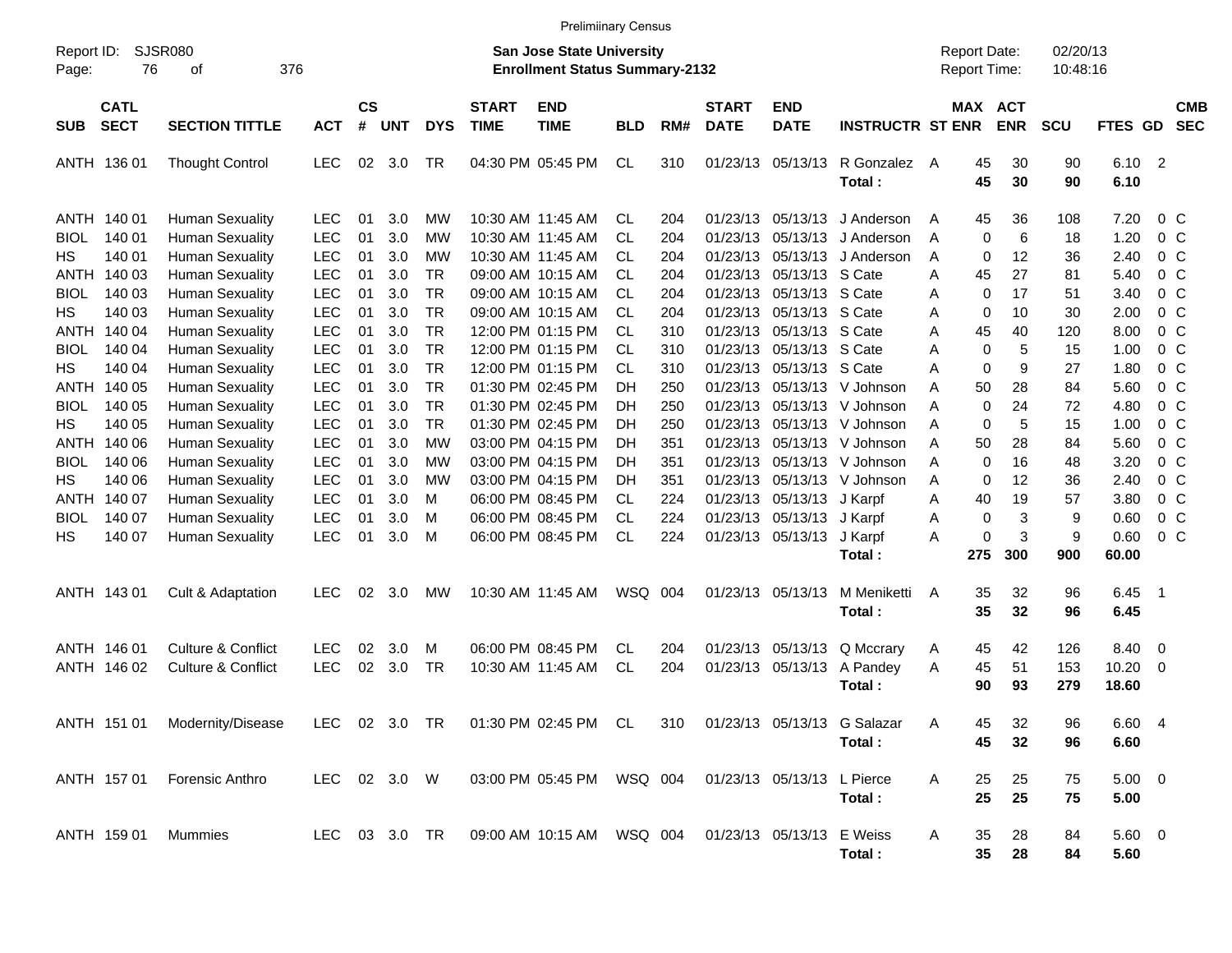ANTH 160 01 Recon Lost Civs LEC 02 3.0 MW 09:00 AM 10:15 AM CL 204 01/23/13 05/13/13 J Karpf A 45 42 126 8.40 0 ANTH 160 02 Recon Lost Civs LEC 02 3.0 MW 03:00 PM 04:15 PM CL 310 01/23/13 05/13/13 M Meniketti A 45 44 132 8.80 0 ANTH 160 03 Recon Lost Civs LEC 02 3.0 TR 03:00 PM 04:15 PM CL 204 01/23/13 05/13/13 C Sunseri A 45 43 129 8.60 0 **Total : 135 129 387 25.80** ANTH 162 01 Inca/Aztc/Maya Civ LEC 02 3.0 MW 12:00 PM 01:15 PM WSQ 004 01/23/13 05/13/13 M Meniketti A 35 32 96 6.50 2 **Total : 35 32 96 6.50** ANTH 168 01 Archaeological Metho LEC 02 3.0 TR 10:30 AM 11:45 AM WSQ 004 01/23/13 05/13/13 C Sunseri A 35 22 66 4.40 0 **Total : 35 22 66 4.40** ANTH 177 01 Anth Asia LEC 02 3.0 TR 03:00 PM 04:15 PM WSQ 004 01/23/13 05/13/13 S Cate A 35 13 39 2.60 0 C ASIA 177 01 Anth Asia LEC 02 3.0 TR 03:00 PM 04:15 PM WSQ 004 01/23/13 05/13/13 S Cate A 0 7 21 1.40 0 C **Total : 35 20 60 4.00** ANTH 179 01 Anth Mexico LEC 02 3.0 MW 03:00 PM 04:15 PM CL 231 01/23/13 05/13/13 R Gonzalez A 45 16 48 3.30 2 **Total : 45 16 48 3.30** ANTH 180 02 Individual Studies SUP 36 3.0 TBA 01/23/13 05/13/13 A 10 0 0 0.00 0 **Total : 10 0 0 0.00** ANTH 184 02 Directed Reading SUP 36 3.0 TBA 01/23/13 05/13/13 A 10 0 0 0.00 0 ANTH 184 03 Directed Reading SUP 36 3.0 TBA 01/23/13 05/13/13 M Meniketti A 2 1 3 0.20 0 ANTH 184 04 Directed Reading SUP 36 3.0 TBA 01/23/13 05/13/13 05/13/13 A Pandey A 2 1 3 0.25 1 **Total : 14 2 6 0.45** ANTH 187 02 Special Topics SEM 05 3.0 TBA 00 0 00 00 01/23/13 05/13/13 R Gonzalez A 10 0 0 0.00 0 **Total : 10 0 0 0.00** ANTH 191 01 Frontiers Anthro SEM 05 3.0 MW 01:30 PM 02:45 PM WSQ 004 01/23/13 05/13/13 C Darrah A 35 34 102 6.80 0 **Total : 35 34 102 6.80** ANTH 193 01 Beh Science in Pract LEC 02 3.0 TR 04:30 PM 05:45 PM WSQ 004 01/23/13 05/13/13 S Cate A 35 15 45 3.00 0 C PSYC 193 01 Beh Science in Pract LEC 02 3.0 TR 04:30 PM 05:45 PM WSQ 004 01/23/13 05/13/13 S Cate A 0 17 51 3.40 0 C SOCI 193 01 Beh Science in Pract LEC 02 3.0 TR 04:30 PM 05:45 PM WSQ 004 01/23/13 05/13/13 S Cate A 0 14 42 2.80 0 C **Total : 35 46 138 9.20** ANTH 195 02 Anthro Practicum SUP 36 3.0 TBA 01/23/13 05/13/13 A 10 0 0 0.00 0 ANTH 195 03 Anthro Practicum SUP 36 3.0 TBA 01/23/13 05/13/13 R Gonzalez A 20 4 12 0.80 0 Report ID: SJSR080 **San Jose State University San Jose State University** Report Date: 02/20/13 Page: 77 of 376 **Enrollment Status Summary-2132** Report Time: 10:48:16 **CATL CS START END START END MAX ACT CMB SUB SECT SECTION TITTLE ACT # UNT DYS TIME TIME BLD RM# DATE DATE INSTRUCTR ST ENR ENR SCU FTES GD SEC**

Prelimiinary Census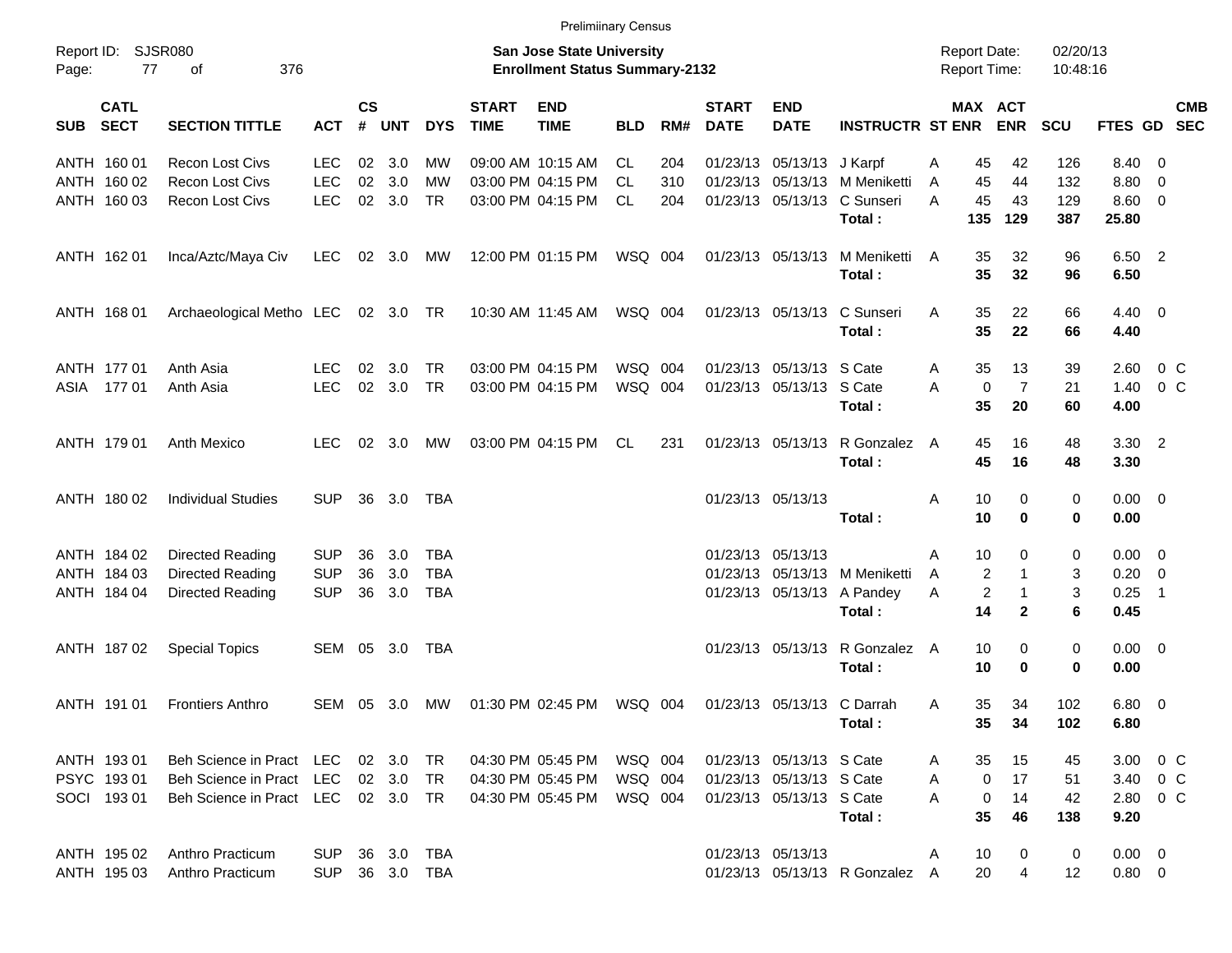|            |                                                                                        |                                                                                                     |                                                                                  |                            |                                           |                                                                                  |                             | <b>Prelimiinary Census</b>                                                |            |     |                             |                                                  |                                                                                                                                              |                                            |                                                                                                                          |                                  |                                                                       |                                                                                          |                          |
|------------|----------------------------------------------------------------------------------------|-----------------------------------------------------------------------------------------------------|----------------------------------------------------------------------------------|----------------------------|-------------------------------------------|----------------------------------------------------------------------------------|-----------------------------|---------------------------------------------------------------------------|------------|-----|-----------------------------|--------------------------------------------------|----------------------------------------------------------------------------------------------------------------------------------------------|--------------------------------------------|--------------------------------------------------------------------------------------------------------------------------|----------------------------------|-----------------------------------------------------------------------|------------------------------------------------------------------------------------------|--------------------------|
| Page:      | Report ID: SJSR080<br>78                                                               | 376<br>of                                                                                           |                                                                                  |                            |                                           |                                                                                  |                             | <b>San Jose State University</b><br><b>Enrollment Status Summary-2132</b> |            |     |                             |                                                  |                                                                                                                                              | <b>Report Date:</b><br><b>Report Time:</b> |                                                                                                                          | 02/20/13<br>10:48:16             |                                                                       |                                                                                          |                          |
| <b>SUB</b> | <b>CATL</b><br><b>SECT</b>                                                             | <b>SECTION TITTLE</b>                                                                               | <b>ACT</b>                                                                       | $\mathsf{cs}$<br>#         | <b>UNT</b>                                | <b>DYS</b>                                                                       | <b>START</b><br><b>TIME</b> | <b>END</b><br><b>TIME</b>                                                 | <b>BLD</b> | RM# | <b>START</b><br><b>DATE</b> | <b>END</b><br><b>DATE</b>                        | <b>INSTRUCTR ST ENR</b>                                                                                                                      |                                            | MAX ACT<br><b>ENR</b>                                                                                                    | <b>SCU</b>                       | <b>FTES GD</b>                                                        |                                                                                          | <b>CMB</b><br><b>SEC</b> |
|            | ANTH 195 05                                                                            | Anthro Practicum                                                                                    | <b>SUP</b>                                                                       | 36                         | 3.0                                       | TBA                                                                              |                             |                                                                           |            |     |                             |                                                  | 01/23/13 05/13/13 A Leventhal A<br>Total:                                                                                                    | 10<br>40                                   | $\overline{c}$<br>6                                                                                                      | 6<br>18                          | $0.45$ 1<br>1.25                                                      |                                                                                          |                          |
|            | ANTH 198 01                                                                            | <b>Special Projects</b>                                                                             | <b>SUP</b>                                                                       |                            | 25 4.0                                    | TBA                                                                              |                             |                                                                           |            |     |                             | 01/23/13 05/13/13                                | Total:                                                                                                                                       | Α                                          | 0<br>0<br>$\mathbf{0}$<br>$\bf{0}$                                                                                       | 0<br>$\mathbf 0$                 | $0.00 \quad 0$<br>0.00                                                |                                                                                          |                          |
|            | ANTH 232 01                                                                            | <b>Applications Core</b>                                                                            | SEM                                                                              | 04                         | 3.0 M                                     |                                                                                  |                             | 06:00 PM 08:45 PM                                                         | WSQ 004    |     |                             | 01/23/13 05/13/13                                | C Darrah<br>Total:                                                                                                                           | 25<br>A<br>25                              | 17<br>17                                                                                                                 | 51<br>51                         | 4.25 17<br>4.25                                                       |                                                                                          |                          |
|            | ANTH 234 01                                                                            | Adv Research Methd                                                                                  | SEM                                                                              |                            | 04 3.0 W                                  |                                                                                  |                             | 06:00 PM 08:45 PM                                                         | WSQ 004    |     |                             | 01/23/13 05/13/13                                | M Meniketti<br>Total:                                                                                                                        | $\overline{A}$<br>20<br>20                 | 21<br>21                                                                                                                 | 63<br>63                         | 5.20 20<br>5.20                                                       |                                                                                          |                          |
|            | ANTH 235 01                                                                            | <b>Quantitative Meths</b>                                                                           | SEM                                                                              |                            | 04 3.0                                    | -R                                                                               |                             | 06:00 PM 08:45 PM                                                         | WSQ 004    |     |                             | 01/23/13 05/13/13                                | C Sunseri<br>Total:                                                                                                                          | A<br>25<br>25                              | 15<br>15                                                                                                                 | 45<br>45                         | 3.75 15<br>3.75                                                       |                                                                                          |                          |
|            | ANTH 280 01<br>ANTH 280 03<br>ANTH 280 09                                              | <b>Individual Studies</b><br><b>Individual Studies</b><br><b>Individual Studies</b>                 | <b>SUP</b><br><b>SUP</b><br><b>SUP</b>                                           | 25<br>25                   | 4.0<br>3.0<br>25 4.0                      | TBA<br><b>TBA</b><br><b>TBA</b>                                                  |                             |                                                                           |            |     |                             | 01/23/13 05/13/13                                | 01/23/13 05/13/13 C Sunseri<br>01/23/13 05/13/13 W Reckmeyer A<br>Total:                                                                     | Α<br>A                                     | 0<br>$\mathbf 0$<br>$\overline{2}$<br>5<br>$\overline{2}$<br>$\overline{c}$<br>$\overline{7}$<br>$\overline{\mathbf{4}}$ | 0<br>6<br>8<br>14                | $0.00 \t 0$<br>0.50<br>$0.67$ 2<br>1.17                               | $\overline{2}$                                                                           |                          |
|            | ANTH 298 01<br>ANTH 298 05<br>ANTH 298 06<br>ANTH 298 07<br>ANTH 298 08<br>ANTH 298 09 | Anth Project<br><b>Anth Project</b><br>Anth Project<br>Anth Project<br>Anth Project<br>Anth Project | <b>SUP</b><br><b>SUP</b><br><b>SUP</b><br><b>SUP</b><br><b>SUP</b><br><b>SUP</b> | 25<br>25<br>25<br>25<br>25 | 6.0<br>1.0<br>3.0<br>3.0<br>3.0<br>25 3.0 | <b>TBA</b><br><b>TBA</b><br><b>TBA</b><br><b>TBA</b><br><b>TBA</b><br><b>TBA</b> |                             |                                                                           |            |     |                             | 01/23/13 05/13/13<br>01/23/13 05/13/13 C Darrah  | 01/23/13 05/13/13 W Reckmeyer A<br>01/23/13 05/13/13 R Gonzalez A<br>01/23/13 05/13/13 J English-Lu<br>01/23/13 05/13/13 C Sunseri<br>Total: | Α<br>10<br>10<br>A<br>A<br>55<br>A<br>81   | 0<br>0<br>$\mathbf{1}$<br>0<br>2<br>3<br>$\mathbf{1}$<br>5<br>$\mathbf{1}$<br>$\overline{7}$                             | 0<br>0<br>6<br>9<br>3<br>3<br>21 | $0.00 \t 0$<br>$0.00 \quad 0$<br>0.50<br>0.75<br>0.25<br>0.25<br>1.75 | $\overline{2}$<br>$\mathbf{3}$<br>$\overline{\phantom{0}}$ 1<br>$\overline{\phantom{0}}$ |                          |
|            | ANTH 299 01<br>ANTH 299 02                                                             | <b>Master's Thesis</b><br><b>Master's Thesis</b>                                                    | <b>SUP</b><br><b>SUP</b>                                                         | 25<br>25                   | 6.0<br>3.0                                | TBA<br><b>TBA</b>                                                                |                             |                                                                           |            |     |                             | 01/23/13 05/13/13<br>01/23/13 05/13/13           | C Sunseri<br>Total:                                                                                                                          | Α<br>A                                     | 0<br>$\mathbf 0$<br>5<br>0<br>5<br>$\mathbf{0}$                                                                          | 0<br>$\mathbf 0$<br>$\bf{0}$     | $0.00 \t 0$<br>$0.00 \t 0$<br>0.00                                    |                                                                                          |                          |
|            |                                                                                        | Department: Anthropology                                                                            |                                                                                  |                            |                                           |                                                                                  |                             |                                                                           |            |     |                             | <b>Lower Division:</b><br><b>Upper Division:</b> | <b>Department Total:</b>                                                                                                                     | 1852<br>470                                | 1588<br>439<br>1219 1085                                                                                                 | 4766<br>1317<br>3255             | 321.77<br>87.80<br>217.85                                             |                                                                                          |                          |

**Graduate Division : 163 64 194 16.12**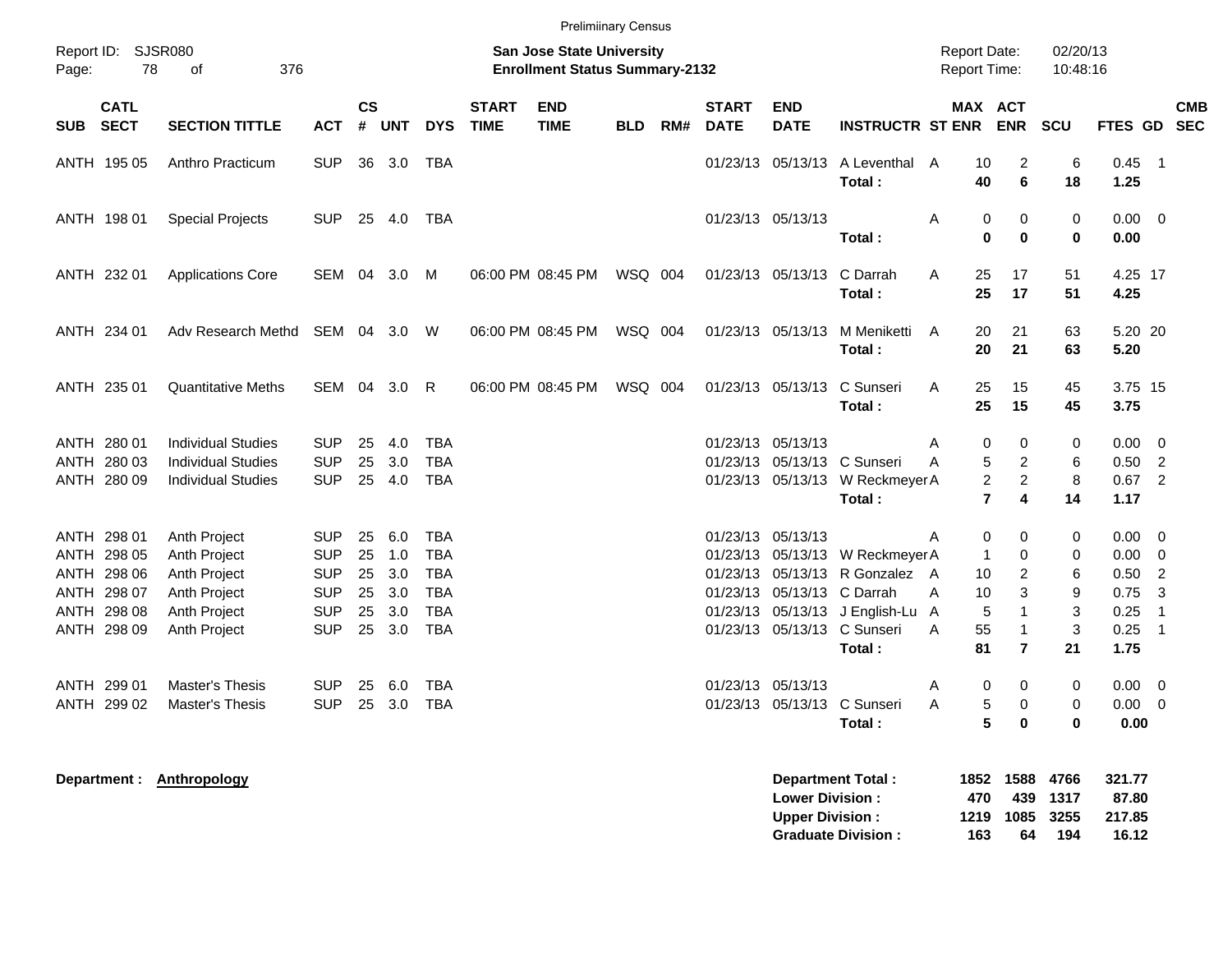|                                          |                                                                                      |            |                    |            |            |                             | <b>Prelimiinary Census</b>                                                |            |     |                             |                                                  |                                                       |                                     |                                      |                               |                                |                          |
|------------------------------------------|--------------------------------------------------------------------------------------|------------|--------------------|------------|------------|-----------------------------|---------------------------------------------------------------------------|------------|-----|-----------------------------|--------------------------------------------------|-------------------------------------------------------|-------------------------------------|--------------------------------------|-------------------------------|--------------------------------|--------------------------|
| Report ID:<br>Page:                      | <b>SJSR080</b><br>376<br>79<br>οf                                                    |            |                    |            |            |                             | <b>San Jose State University</b><br><b>Enrollment Status Summary-2132</b> |            |     |                             |                                                  |                                                       | <b>Report Date:</b><br>Report Time: |                                      | 02/20/13<br>10:48:16          |                                |                          |
| <b>CATL</b><br><b>SECT</b><br><b>SUB</b> | <b>SECTION TITTLE</b>                                                                | <b>ACT</b> | $\mathsf{cs}$<br># | <b>UNT</b> | <b>DYS</b> | <b>START</b><br><b>TIME</b> | <b>END</b><br><b>TIME</b>                                                 | <b>BLD</b> | RM# | <b>START</b><br><b>DATE</b> | <b>END</b><br><b>DATE</b>                        | <b>INSTRUCTR ST ENR</b>                               |                                     | MAX ACT<br><b>ENR</b>                | <b>SCU</b>                    | FTES GD                        | <b>CMB</b><br><b>SEC</b> |
| College<br>Department :<br>2B 01<br>AFAM | <b>Social Sciences</b><br><b>African American Studies</b><br>AfAm & Dev Am His/GvLEC |            | 02                 | 3.0        | MW         |                             | 09:00 AM 10:15 AM                                                         | <b>SH</b>  | 100 | 01/23/13                    | 05/13/13                                         | R Wilson                                              | 100<br>A                            | 86                                   | 258                           | 17.20 0                        |                          |
|                                          |                                                                                      |            |                    |            |            |                             |                                                                           |            |     |                             |                                                  | Total:                                                | 100                                 | 86                                   | 258                           | 17.20                          |                          |
| AFAM 102 01                              | Afro-Amer Music                                                                      | <b>LEC</b> |                    | 02 3.0     | $\top$     |                             | 07:00 PM 09:45 PM                                                         | DMH 208    |     | 01/23/13 05/13/13           |                                                  | S Millner<br>Total:                                   | A                                   | 30<br>20<br>30<br>20                 | 60<br>60                      | $4.00 \ 0$<br>4.00             |                          |
| AFAM 11201                               | New Faces in Black C LEC                                                             |            |                    | 02 3.0     | <b>TR</b>  |                             | 04:30 PM 05:45 PM                                                         | CL         | 306 | 01/23/13 05/13/13           |                                                  | R Wilson<br>Total:                                    | A                                   | 25<br>11<br>25<br>11                 | 33<br>33                      | $2.20 \t 0$<br>2.20            |                          |
| AFAM 180 01                              | <b>Individual Studies</b>                                                            | <b>SUP</b> | 36                 | 4.0        | <b>TBA</b> |                             |                                                                           |            |     | 01/23/13 05/13/13           |                                                  | Total:                                                | A                                   | 0<br>0<br>0<br>$\mathbf 0$           | 0<br>0                        | $0.00 \ 0$<br>0.00             |                          |
| AFAM 184 01                              | Directed Reading                                                                     | <b>SUP</b> | 36                 | 4.0        | <b>TBA</b> |                             |                                                                           |            |     | 01/23/13 05/13/13           |                                                  | R Wilson<br>Total:                                    | Α                                   | 3<br>-1<br>3<br>$\blacktriangleleft$ | 4<br>4                        | $0.27 \t 0$<br>0.27            |                          |
| AFAM 198 01                              | Senior Sem AFAM St SEM 05                                                            |            |                    | - 3.0      | <b>TBA</b> |                             |                                                                           |            |     | 01/23/13 05/13/13           |                                                  | R Wilson<br>Total:                                    | Α                                   | 5<br>3<br>5<br>3                     | 9<br>9                        | 0.60 0<br>0.60                 |                          |
| Department :                             | <b>African American Studies</b>                                                      |            |                    |            |            |                             |                                                                           |            |     |                             | <b>Lower Division:</b><br><b>Upper Division:</b> | <b>Department Total:</b><br><b>Graduate Division:</b> | 163<br>100<br>63                    | 121<br>86<br>35<br>$\bf{0}$<br>0     | 364<br>258<br>106<br>$\bf{0}$ | 24.27<br>17.20<br>7.07<br>0.00 |                          |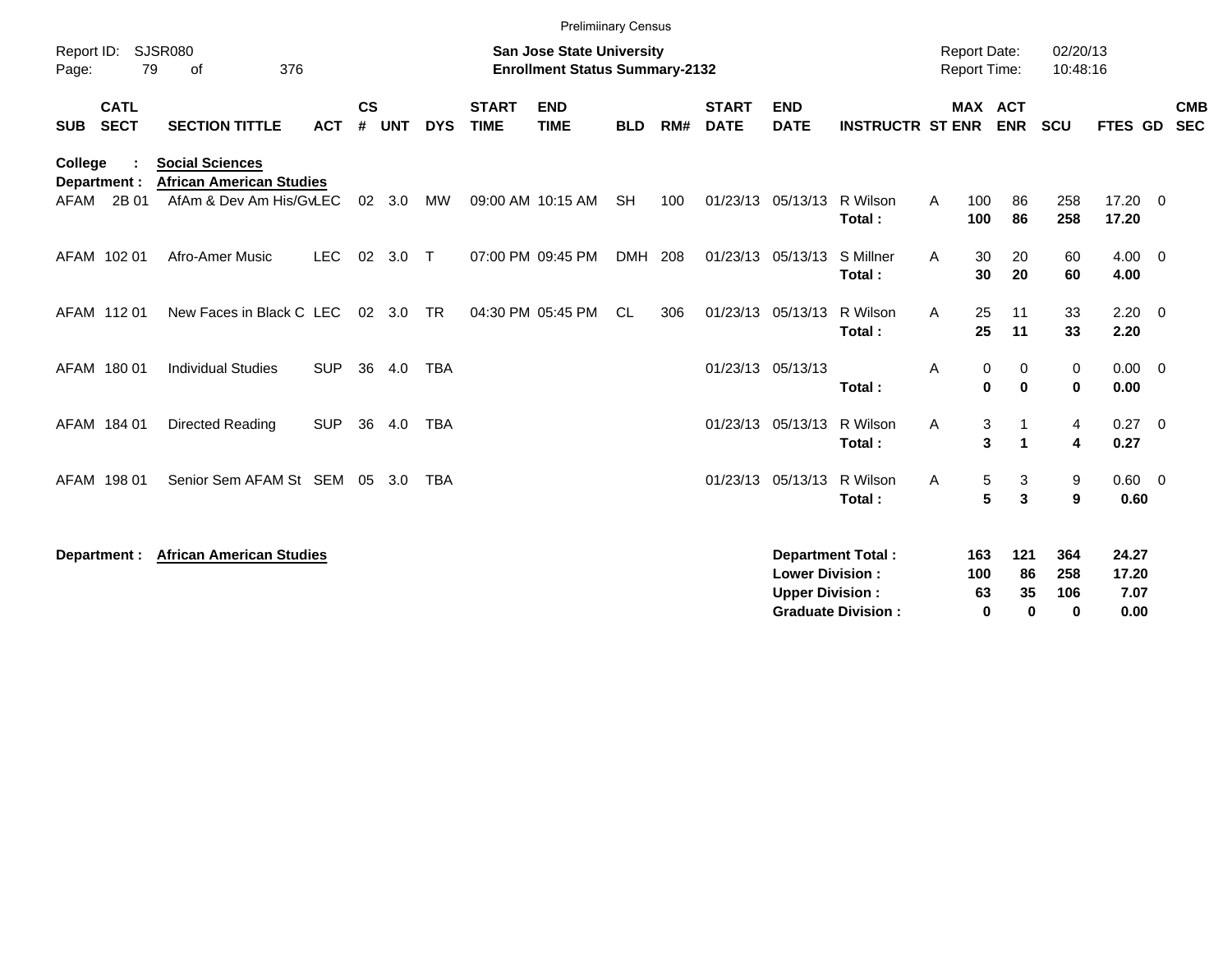|                |             |                        |               |           |        |            |              | <b>Prelimiinary Census</b>            |            |     |              |                            |                                  |   |    |                     |            |              |                          |            |
|----------------|-------------|------------------------|---------------|-----------|--------|------------|--------------|---------------------------------------|------------|-----|--------------|----------------------------|----------------------------------|---|----|---------------------|------------|--------------|--------------------------|------------|
| Report ID:     |             | <b>SJSR080</b>         |               |           |        |            |              | <b>San Jose State University</b>      |            |     |              |                            |                                  |   |    | <b>Report Date:</b> | 02/20/13   |              |                          |            |
| Page:          | 80          | оf                     | 376           |           |        |            |              | <b>Enrollment Status Summary-2132</b> |            |     |              |                            |                                  |   |    | Report Time:        | 10:48:16   |              |                          |            |
|                | <b>CATL</b> |                        |               | <b>CS</b> |        |            | <b>START</b> | <b>END</b>                            |            |     | <b>START</b> | <b>END</b>                 |                                  |   |    | MAX ACT             |            |              |                          | <b>CMB</b> |
| <b>SUB</b>     | <b>SECT</b> | <b>SECTION TITTLE</b>  | <b>ACT</b>    |           | # UNT  | <b>DYS</b> | <b>TIME</b>  | <b>TIME</b>                           | <b>BLD</b> | RM# | <b>DATE</b>  | <b>DATE</b>                | <b>INSTRUCTR ST ENR</b>          |   |    | <b>ENR</b>          | <b>SCU</b> | FTES GD SEC  |                          |            |
| <b>College</b> |             | <b>Social Sciences</b> |               |           |        |            |              |                                       |            |     |              |                            |                                  |   |    |                     |            |              |                          |            |
| Department :   |             | <b>Economics</b>       |               |           |        |            |              |                                       |            |     |              |                            |                                  |   |    |                     |            |              |                          |            |
| <b>ECON</b>    | 1A 01       | Prin of Econ           | <b>LEC</b>    | 02        | 4.0    | МW         |              | 09:00 AM 10:15 AM                     | DMH 160    |     |              | 01/23/13 05/13/13 G Lang   |                                  | A | 45 | 44                  | 132        | 11.73        | 0                        |            |
| <b>ECON</b>    | 1A 02       | Prin of Econ           | <b>ACT</b>    | 08        | 0.0    | <b>TBA</b> |              |                                       |            |     |              | 01/23/13 05/13/13 G Lang   |                                  | A | 45 | 44                  | 44         | 0.00         | $\overline{0}$           |            |
| <b>ECON</b>    | 1A 03       | Prin of Econ           | <b>LEC</b>    |           | 02 4.0 | MW         |              | 10:30 AM 11:45 AM                     | DMH 160    |     |              | 01/23/13 05/13/13 G Lang   |                                  | A | 45 | 45                  | 135        | 12.00        | 0                        |            |
| <b>ECON</b>    | 1A 04       | Prin of Econ           | <b>ACT</b>    | 08        | 0.0    | TBA        |              |                                       |            |     |              | 01/23/13 05/13/13 G Lang   |                                  | A | 45 | 45                  | 45         | 0.00         | 0                        |            |
| <b>ECON</b>    | 1A 05       | Prin of Econ           | <b>LEC</b>    |           | 02 4.0 | MW         |              | 12:00 PM 01:15 PM                     | DMH 166    |     |              | 01/23/13 05/13/13 Y Shieh  |                                  | A | 45 | 45                  | 135        | 12.00        | 0                        |            |
| <b>ECON</b>    | 1A 06       | Prin of Econ           | <b>ACT</b>    | 08        | 0.0    | <b>TBA</b> |              |                                       |            |     |              | 01/23/13 05/13/13 Y Shieh  |                                  | A | 45 | 45                  | 45         | 0.00         | - 0                      |            |
| <b>ECON</b>    | 1A 07       | Prin of Econ           | <b>LEC</b>    |           | 02 4.0 | МW         |              | 01:30 PM 02:45 PM                     | DMH 358    |     | 01/23/13     | 05/13/13 Y Shieh           |                                  | A | 45 | 44                  | 132        | 11.80        | -1                       |            |
| <b>ECON</b>    | 1A 08       | Prin of Econ           | <b>ACT</b>    | 08        | 0.0    | <b>TBA</b> |              |                                       |            |     |              | 01/23/13 05/13/13 Y Shieh  |                                  | A | 45 | 44                  | 44         | 0.00         | -1                       |            |
| <b>ECON</b>    | 1A 09       | Prin of Econ           | <b>LEC</b>    |           | 02 4.0 | м          |              | 06:30 PM 09:15 PM                     | DMH 160    |     |              | 01/23/13 05/13/13 N Malek  |                                  | A | 45 | 44                  | 132        | 11.73        | 0                        |            |
| <b>ECON</b>    | 1A 10       | Prin of Econ           | <b>ACT</b>    | 08        | 0.0    | TBA        |              |                                       |            |     |              | 01/23/13 05/13/13 N Malek  |                                  | A | 45 | 44                  | 44         | 0.00         | $\overline{0}$           |            |
| <b>ECON</b>    | 1A 11       | Prin of Econ           | <b>LEC</b>    |           | 02 4.0 | TR         |              | 09:00 AM 10:15 AM                     | DMH 358    |     |              | 01/23/13 05/13/13 M Brady  |                                  | A | 45 | 47                  | 141        | 12.53        | 0                        |            |
| <b>ECON</b>    | 1A 12       | Prin of Econ           | <b>ACT</b>    | 08        | 0.0    | <b>TBA</b> |              |                                       |            |     |              | 01/23/13 05/13/13 M Brady  |                                  | A | 45 | 47                  | 47         | 0.00         | 0                        |            |
| <b>ECON</b>    | 1A 13       | Prin of Econ           | <b>LEC</b>    |           | 02 4.0 | TR         |              | 10:30 AM 11:45 AM                     | DMH 160    |     |              | 01/23/13 05/13/13 M Brady  |                                  | A | 45 | 47                  | 141        | 12.53        | 0                        |            |
| <b>ECON</b>    | 1A 14       | Prin of Econ           | <b>ACT</b>    | 08        | 0.0    | <b>TBA</b> |              |                                       |            |     |              | 01/23/13 05/13/13 M Brady  |                                  | A | 45 | 47                  | 47         | 0.00         | 0                        |            |
| <b>ECON</b>    | 1A 15       | Prin of Econ           | <b>LEC</b>    |           | 02 4.0 | TR         |              | 12:00 PM 01:15 PM                     | DMH 160    |     |              |                            | 01/23/13 05/13/13 J Pogodzinsk A |   | 45 | 47                  | 141        | 12.53        | 0                        |            |
| <b>ECON</b>    | 1A 16       | Prin of Econ           | <b>ACT</b>    | 08        | 0.0    | <b>TBA</b> |              |                                       |            |     |              |                            | 01/23/13 05/13/13 J Pogodzinsk A |   | 45 | 47                  | 47         | 0.00         | 0                        |            |
| <b>ECON</b>    | 1A 17       | Prin of Econ           | <b>LEC</b>    |           | 02 4.0 | F          |              | 10:30 AM 01:15 PM                     | DMH 164    |     |              | 01/23/13 05/13/13 G Hanle  |                                  | A | 50 | 40                  | 120        | 10.67        | $\overline{0}$           |            |
| <b>ECON</b>    | 1A 18       | Prin of Econ           | <b>ACT</b>    | 08        | 0.0    | <b>TBA</b> |              |                                       |            |     | 01/23/13     | 05/13/13 G Hanle           |                                  | A | 45 | 40                  | 40         | 0.00         | 0                        |            |
| <b>ECON</b>    | 1A 41       | Prin of Econ           | <b>LEC</b>    |           | 02 4.0 | <b>TBA</b> |              |                                       |            |     |              | 01/23/13 05/13/13 C Haight |                                  | A | 50 | 62                  | 186        | 16.53        | 0                        |            |
| <b>ECON</b>    | 1A 42       | Prin of Econ           | <b>ACT</b>    | 08        | 0.0    | <b>TBA</b> |              |                                       |            |     |              | 01/23/13 05/13/13 C Haight |                                  | A | 50 | 62                  | 62         | 0.00         | 0                        |            |
| <b>ECON</b>    | 1A 43       | Prin of Econ           | <b>LEC</b>    |           | 02 4.0 | <b>TBA</b> |              |                                       |            |     |              | 01/23/13 05/13/13 L Ortega |                                  | A | 50 | 32                  | 96         | 8.53         | 0                        |            |
| <b>ECON</b>    | 1A 44       | Prin of Econ           | <b>ACT</b>    | 08        | 0.0    | <b>TBA</b> |              |                                       |            |     |              | 01/23/13 05/13/13 L Ortega |                                  | A | 50 | 32                  | 32         | 0.00         | 0                        |            |
| <b>ECON</b>    | 1A 45       | Prin of Econ           | <b>LEC</b>    |           | 02 4.0 | <b>TBA</b> |              |                                       |            |     | 01/23/13     | 05/13/13 M Holian          |                                  | A | 50 | 80                  | 240        | 21.33        | 0                        |            |
| <b>ECON</b>    | 1A 46       | Prin of Econ           | <b>ACT</b>    | 08        | 0.0    | <b>TBA</b> |              |                                       |            |     | 01/23/13     | 05/13/13 M Holian          |                                  | A | 50 | 80                  | 80         | 0.00         | 0                        |            |
| <b>ECON</b>    | 1A 81       | Prin of Econ           | <b>LEC</b>    | 02        | 4.0    | <b>TBA</b> |              |                                       |            |     |              |                            | 01/23/13 05/13/13 J Pogodzinsk A |   | 45 | 41                  | 123        | 10.93        | 0                        |            |
| <b>ECON</b>    | 1A 82       | Prin of Econ           | <b>ACT</b>    | 08        | 0.0    | <b>TBA</b> |              |                                       |            |     |              |                            | 01/23/13 05/13/13 J Pogodzinsk A |   | 45 | 41                  | 41         | 0.00         | 0                        |            |
|                |             |                        |               |           |        |            |              |                                       |            |     |              |                            | Total:                           |   |    | 1205 1236           | 2472       | 164.87       |                          |            |
|                | ECON 1B01   | Prin of Econ           | LEC.          |           | 02 4.0 | MW         |              | 09:00 AM 10:15 AM DMH 166             |            |     |              | 01/23/13 05/13/13 D Clarke |                                  | A | 45 | 47                  | 141        | 12.53        | $\overline{\phantom{0}}$ |            |
| <b>ECON</b>    | 1B 02       | Prin of Econ           | ACT           |           | 08 0.0 | TBA        |              |                                       |            |     |              | 01/23/13 05/13/13 D Clarke |                                  | A | 45 | 47                  | 47         | $0.00 \t 0$  |                          |            |
| <b>ECON</b>    | 1B 03       | Prin of Econ           | LEC           |           | 02 4.0 | MW         |              | 10:30 AM 11:45 AM DMH 166             |            |     |              | 01/23/13 05/13/13 D Clarke |                                  | A | 45 | 49                  | 147        | 13.07 0      |                          |            |
| ECON           | 1B 04       | Prin of Econ           | ACT           |           | 08 0.0 | TBA        |              |                                       |            |     |              | 01/23/13 05/13/13 D Clarke |                                  | A | 45 | 49                  | 49         | $0.00 \t 0$  |                          |            |
| ECON           | 1B 05       | Prin of Econ           | LEC           |           | 02 4.0 | MW         |              | 12:00 PM 01:15 PM DMH 160             |            |     |              | 01/23/13 05/13/13 G Cheng  |                                  | A | 45 | 44                  | 132        | $11.73 \t 0$ |                          |            |
| ECON           | 1B 06       | Prin of Econ           | ACT           |           | 08 0.0 | TBA        |              |                                       |            |     |              | 01/23/13 05/13/13 G Cheng  |                                  | A | 45 | 44                  | 44         | $0.00 \t 0$  |                          |            |
| ECON           | 1B 07       | Prin of Econ           | LEC           |           | 02 4.0 | W          |              | 06:30 PM 09:15 PM                     | DMH 166    |     |              | 01/23/13 05/13/13 N Malek  |                                  | A | 45 | 49                  | 147        | 13.07 0      |                          |            |
| ECON           | 1B 08       | Prin of Econ           | ACT           |           | 08 0.0 | TBA        |              |                                       |            |     |              | 01/23/13 05/13/13 N Malek  |                                  | A | 45 | 49                  | 49         | $0.00 \t 0$  |                          |            |
| ECON           | 1B 09       | Prin of Econ           | LEC 02 4.0 TR |           |        |            |              | 09:00 AM 10:15 AM DMH 166             |            |     |              | 01/23/13 05/13/13 J Ulrich |                                  | A | 45 | 46                  | 138        | 12.27 0      |                          |            |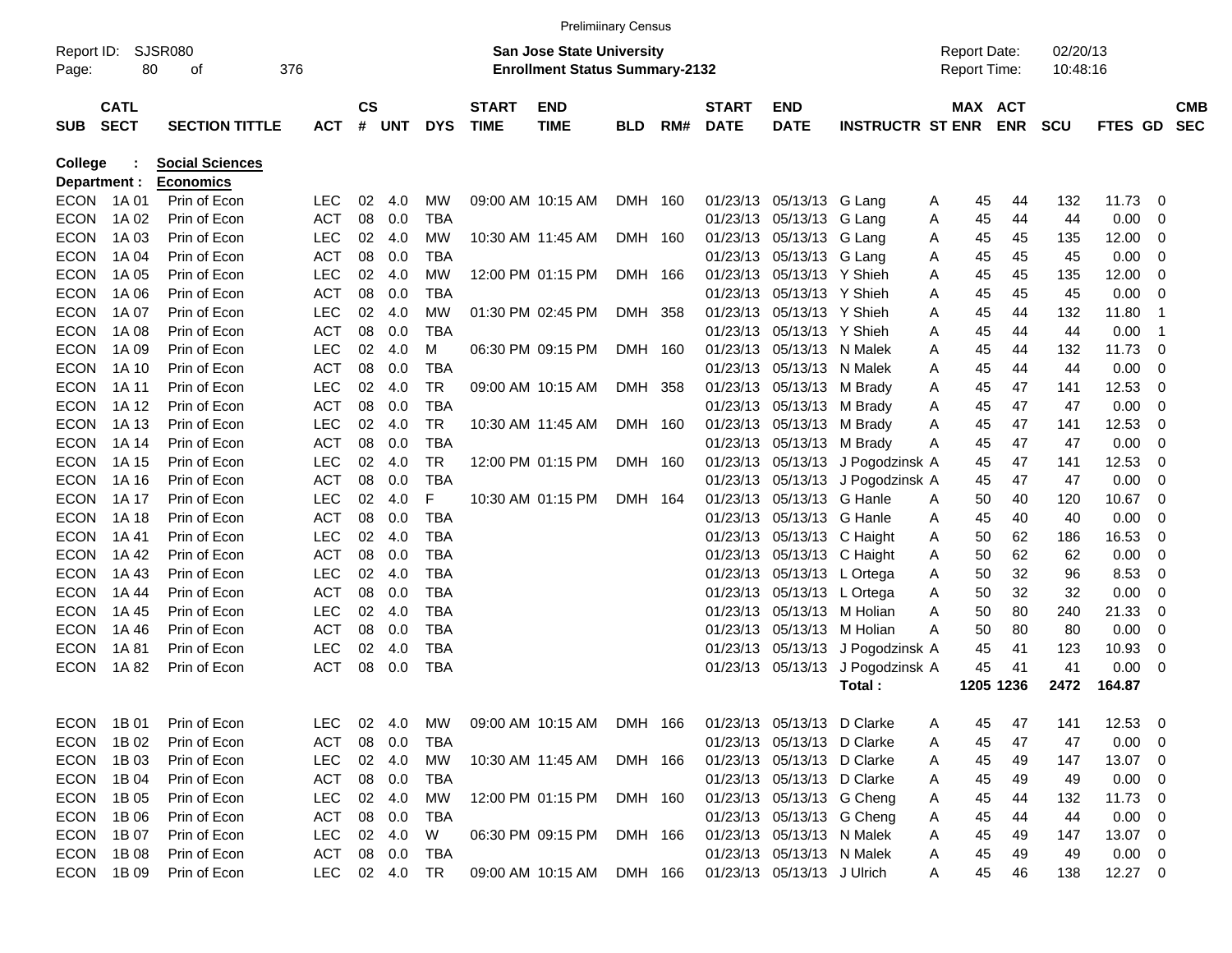|                     |                            |                                               |               |                |            |            |                             | <b>Prelimiinary Census</b>                                                |            |     |                             |                           |                                |   |     |                                            |                      |             |                          |                          |
|---------------------|----------------------------|-----------------------------------------------|---------------|----------------|------------|------------|-----------------------------|---------------------------------------------------------------------------|------------|-----|-----------------------------|---------------------------|--------------------------------|---|-----|--------------------------------------------|----------------------|-------------|--------------------------|--------------------------|
| Report ID:<br>Page: | 81                         | SJSR080<br>376<br>οf                          |               |                |            |            |                             | <b>San Jose State University</b><br><b>Enrollment Status Summary-2132</b> |            |     |                             |                           |                                |   |     | <b>Report Date:</b><br><b>Report Time:</b> | 02/20/13<br>10:48:16 |             |                          |                          |
| <b>SUB</b>          | <b>CATL</b><br><b>SECT</b> | <b>SECTION TITTLE</b>                         | <b>ACT</b>    | <b>CS</b><br># | <b>UNT</b> | <b>DYS</b> | <b>START</b><br><b>TIME</b> | <b>END</b><br><b>TIME</b>                                                 | <b>BLD</b> | RM# | <b>START</b><br><b>DATE</b> | <b>END</b><br><b>DATE</b> | <b>INSTRUCTR ST ENR</b>        |   |     | MAX ACT<br><b>ENR</b>                      | <b>SCU</b>           | FTES GD     |                          | <b>CMB</b><br><b>SEC</b> |
| <b>ECON</b>         | 1B 10                      | Prin of Econ                                  | <b>ACT</b>    | 08             | 0.0        | <b>TBA</b> |                             |                                                                           |            |     | 01/23/13                    | 05/13/13                  | J Ulrich                       | Α | 45  | 46                                         | 46                   | 0.00        | $\overline{\phantom{0}}$ |                          |
| <b>ECON</b>         | 1B 11                      | Prin of Econ                                  | <b>LEC</b>    | 02             | 4.0        | <b>TR</b>  |                             | 10:30 AM 11:45 AM                                                         | DMH        | 166 | 01/23/13                    | 05/13/13                  | J Estill                       | Α | 45  | 44                                         | 132                  | 11.73       | 0                        |                          |
| <b>ECON</b>         | 1B 12                      | Prin of Econ                                  | <b>ACT</b>    | 08             | 0.0        | <b>TBA</b> |                             |                                                                           |            |     | 01/23/13                    | 05/13/13                  | J Estill                       | Α | 45  | 44                                         | 44                   | 0.00        | 0                        |                          |
| <b>ECON</b>         | 1B 13                      | Prin of Econ                                  | <b>LEC</b>    | 02             | 4.0        | <b>TR</b>  |                             | 12:00 PM 01:15 PM                                                         | DMH 166    |     |                             | 01/23/13 05/13/13         | T Kolodzieja                   | A | 45  | 49                                         | 147                  | 13.07       | 0                        |                          |
| <b>ECON</b>         | 1B 14                      | Prin of Econ                                  | <b>ACT</b>    | 08             | 0.0        | <b>TBA</b> |                             |                                                                           |            |     |                             |                           | 01/23/13 05/13/13 T Kolodzieja | A | 45  | 49                                         | 49                   | 0.00        | 0                        |                          |
| <b>ECON</b>         | 1B 15                      | Prin of Econ                                  | <b>LEC</b>    |                | 4.0        |            |                             |                                                                           |            |     |                             |                           |                                | х | 0   | 0                                          | 0                    | 0.00        | 0                        |                          |
| <b>ECON</b>         | 1B 16                      | Prin of Econ                                  | <b>ACT</b>    |                | 0.0        |            |                             |                                                                           |            |     |                             |                           |                                | Χ | 0   | 0                                          | 0                    | 0.00        | 0                        |                          |
| <b>ECON</b>         | 1B 17                      | Prin of Econ                                  | <b>LEC</b>    | 02             | 4.0        | F          |                             | 10:30 AM 01:15 PM                                                         | DMH 160    |     |                             | 01/23/13 05/13/13 N Sadri |                                | Α | 45  | 43                                         | 129                  | 11.47       | $\overline{\mathbf{0}}$  |                          |
| <b>ECON</b>         | 1B 18                      | Prin of Econ                                  | <b>ACT</b>    | 08             | 0.0        | <b>TBA</b> |                             |                                                                           |            |     |                             | 01/23/13 05/13/13 N Sadri |                                | Α | 45  | 43                                         | 43                   | 0.00        | 0                        |                          |
| <b>ECON</b>         | 1B 19                      | Prin of Econ                                  | <b>LEC</b>    |                | 4.0        |            |                             |                                                                           |            |     |                             |                           |                                | Χ | 0   | 0                                          | 0                    | 0.00        | 0                        |                          |
| <b>ECON</b>         | 1B 20                      | Prin of Econ                                  | <b>ACT</b>    |                | 0.0        |            |                             |                                                                           |            |     |                             |                           |                                | Χ | 0   | 0                                          | 0                    | 0.00        | 0                        |                          |
| <b>ECON</b>         | 1B 41                      | Prin of Econ                                  | <b>LEC</b>    | 02             | 4.0        | TBA        |                             |                                                                           |            |     |                             | 01/23/13 05/13/13 T Means |                                | Α | 50  | 62                                         | 186                  | 16.53       | 0                        |                          |
| <b>ECON</b>         | 1B 42                      | Prin of Econ                                  | <b>ACT</b>    | 08             | 0.0        | <b>TBA</b> |                             |                                                                           |            |     | 01/23/13                    | 05/13/13                  | T Means                        | Α | 50  | 62                                         | 62                   | 0.00        | 0                        |                          |
| <b>ECON</b>         | 1B 43                      | Prin of Econ                                  | <b>LEC</b>    | 02             | 4.0        | <b>TBA</b> |                             |                                                                           |            |     |                             | 01/23/13 05/13/13         | T Means                        | A | 50  | 21                                         | 63                   | 5.60        | 0                        |                          |
| <b>ECON</b>         | 1B 44                      | Prin of Econ                                  | <b>ACT</b>    | 08             | 0.0        | <b>TBA</b> |                             |                                                                           |            |     |                             | 01/23/13 05/13/13         | T Means                        | Α | 50  | 21                                         | 21                   | 0.00        | 0                        |                          |
|                     |                            |                                               |               |                |            |            |                             |                                                                           |            |     |                             |                           | Total:                         |   | 920 | 908                                        | 1816                 | 121.07      |                          |                          |
|                     |                            |                                               |               |                |            |            |                             |                                                                           |            |     |                             |                           |                                |   |     |                                            |                      |             |                          |                          |
| <b>ECON</b>         | 2A 01                      | Macro Online Lab                              | ACT           | 08             | 1.0        | TBA        |                             |                                                                           |            |     |                             | 01/23/13 05/13/13         | J Estill                       | Α | 45  | 25                                         | 25                   | $1.67 \t 0$ |                          |                          |
|                     |                            |                                               |               |                |            |            |                             |                                                                           |            |     |                             |                           | Total:                         |   | 45  | 25                                         | 25                   | 1.67        |                          |                          |
| <b>ECON</b>         | 2B 01                      | Micro Online Lab                              | ACT           | 08             | 1.0        | TBA        |                             |                                                                           |            |     |                             | 01/23/13 05/13/13         | G Cheng                        | Α | 45  | 21                                         | 21                   | $1.40 \ 0$  |                          |                          |
|                     |                            |                                               |               |                |            |            |                             |                                                                           |            |     |                             |                           | Total:                         |   | 45  | 21                                         | 21                   | 1.40        |                          |                          |
|                     |                            |                                               |               |                |            |            |                             |                                                                           |            |     |                             |                           |                                |   |     |                                            |                      |             |                          |                          |
|                     |                            | ECON 100W 01 Wrtg Wsh/Econ Reps SEM 04 3.0 MW |               |                |            |            |                             | 01:30 PM 02:45 PM                                                         | DMH 166    |     |                             | 01/23/13 05/13/13         | S Jerbic                       | Α | 25  | 24                                         | 72                   | $4.80\ 0$   |                          |                          |
|                     |                            |                                               |               |                |            |            |                             |                                                                           |            |     |                             |                           | Total:                         |   | 25  | 24                                         | 72                   | 4.80        |                          |                          |
| ECON 101 01         |                            | Micr-Econ Analysis                            | <b>LEC</b>    |                | 02 3.0     | W          |                             | 06:30 PM 09:15 PM                                                         | DMH 348    |     |                             | 01/23/13 05/13/13         | L Ortega                       | A | 60  | 38                                         | 114                  | 7.85        | - 5                      |                          |
|                     |                            |                                               |               |                |            |            |                             |                                                                           |            |     |                             |                           | Total:                         |   | 60  | 38                                         | 114                  | 7.85        |                          |                          |
|                     |                            |                                               |               |                |            |            |                             |                                                                           |            |     |                             |                           |                                |   |     |                                            |                      |             |                          |                          |
| ECON 102 01         |                            | Macr-Econ Analysis                            | LEC           |                | 02 3.0     | R          |                             | 06:30 PM 09:15 PM                                                         | DMH 166    |     |                             |                           | 01/23/13 05/13/13 J Hummel     | Α | 30  | 45                                         | 135                  | 9.204       |                          |                          |
|                     |                            |                                               |               |                |            |            |                             |                                                                           |            |     |                             |                           | Total:                         |   | 30  | 45                                         | 135                  | 9.20        |                          |                          |
|                     |                            |                                               |               |                |            |            |                             |                                                                           |            |     |                             |                           |                                |   |     |                                            |                      |             |                          |                          |
| ECON 103 01         |                            | Intro Econometrics                            | SEM 04        |                | 4.0        | МW         |                             | 10:30 AM 11:45 AM                                                         | DMH 358    |     |                             | 01/23/13 05/13/13 T Means |                                | Α | 30  | 35                                         | 105                  | 9.3300      |                          |                          |
| ECON 103 02         |                            | Intro Econometrics                            | ACT 13 0.0    |                |            | MW         |                             | 03:00 PM 04:15 PM                                                         | DMH 358    |     |                             | 01/23/13 05/13/13         | T Means                        | Α | 30  | 35                                         | 35                   | $0.00 \t 0$ |                          |                          |
|                     |                            |                                               |               |                |            |            |                             |                                                                           |            |     |                             |                           | Total:                         |   | 60  | 70                                         | 140                  | 9.33        |                          |                          |
|                     |                            |                                               |               |                |            |            |                             |                                                                           |            |     |                             |                           |                                |   |     |                                            |                      |             |                          |                          |
| ECON 104 01         |                            | Math Meth for Econ                            | SEM 04 3.0 TR |                |            |            |                             | 05:00 PM 06:15 PM                                                         | DMH 208    |     |                             | 01/23/13 05/13/13 R Tam   |                                | Α | 30  | 26                                         | 78                   | 5.70 10     |                          |                          |
|                     |                            |                                               |               |                |            |            |                             |                                                                           |            |     |                             |                           | Total:                         |   | 30  | 26                                         | 78                   | 5.70        |                          |                          |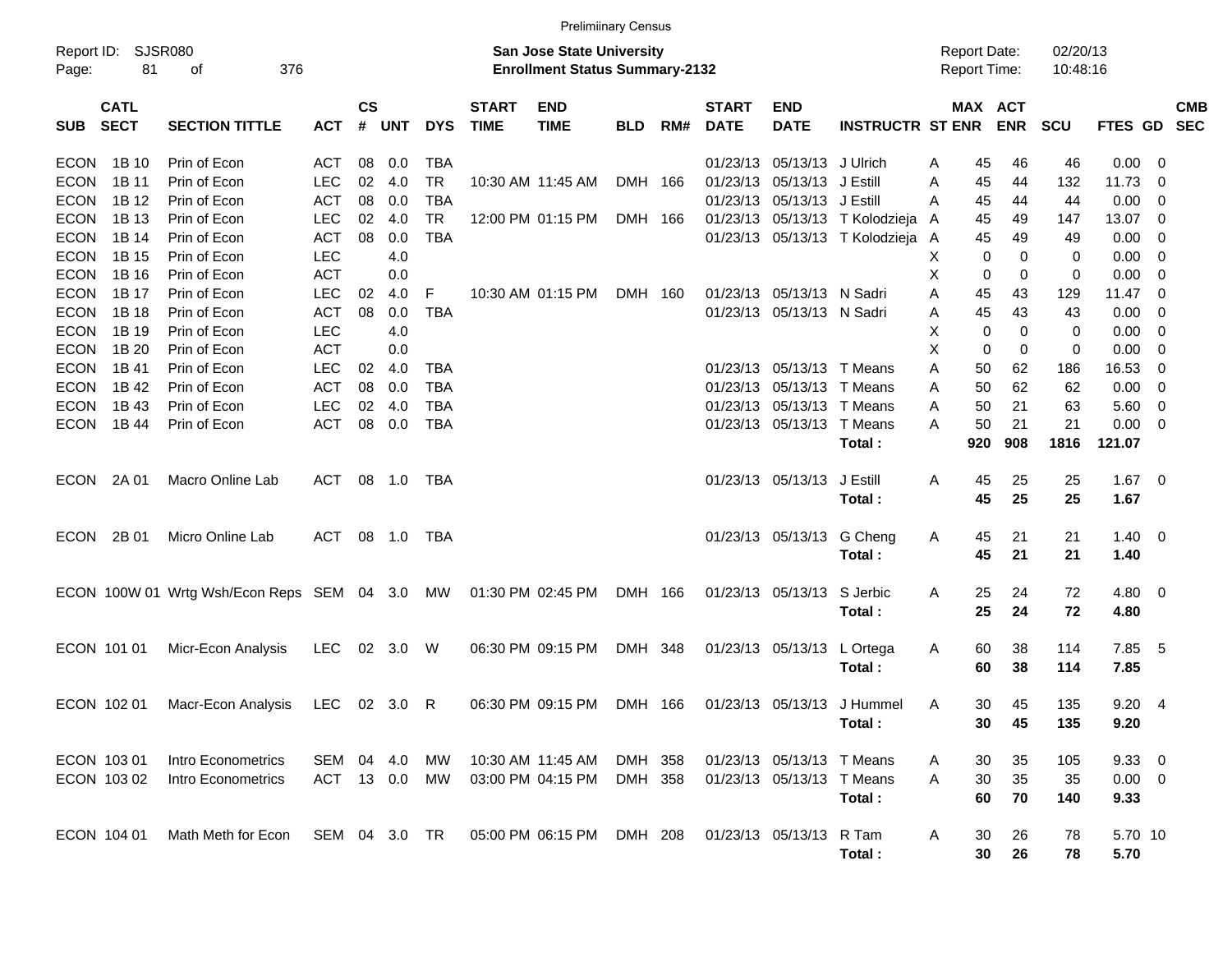|                                          |                                                                                            |                          |                |               |                            |                             | <b>Prelimiinary Census</b>                                         |            |     |                             |                                                         |                                                        |                                            |                              |                      |                               |                |            |
|------------------------------------------|--------------------------------------------------------------------------------------------|--------------------------|----------------|---------------|----------------------------|-----------------------------|--------------------------------------------------------------------|------------|-----|-----------------------------|---------------------------------------------------------|--------------------------------------------------------|--------------------------------------------|------------------------------|----------------------|-------------------------------|----------------|------------|
| Report ID:<br>82<br>Page:                | SJSR080<br>376<br>οf                                                                       |                          |                |               |                            |                             | San Jose State University<br><b>Enrollment Status Summary-2132</b> |            |     |                             |                                                         |                                                        | <b>Report Date:</b><br><b>Report Time:</b> |                              | 02/20/13<br>10:48:16 |                               |                |            |
| <b>CATL</b><br><b>SECT</b><br><b>SUB</b> | <b>SECTION TITTLE</b>                                                                      | <b>ACT</b>               | <b>CS</b><br># | <b>UNT</b>    | <b>DYS</b>                 | <b>START</b><br><b>TIME</b> | <b>END</b><br><b>TIME</b>                                          | <b>BLD</b> | RM# | <b>START</b><br><b>DATE</b> | <b>END</b><br><b>DATE</b>                               | <b>INSTRUCTR ST ENR</b>                                |                                            | MAX ACT<br><b>ENR</b>        | <b>SCU</b>           | FTES GD SEC                   |                | <b>CMB</b> |
| ECON 108 81                              | <b>Cost-Benefit Analy</b>                                                                  | <b>LEC</b>               |                | 3.0           |                            |                             |                                                                    |            |     |                             |                                                         |                                                        | х                                          | 0<br>0                       | 0                    | $0.00 \t 0$                   |                |            |
| ENVS 108 81                              | <b>Cost-Benefit Analy</b>                                                                  | <b>LEC</b>               |                | 3.0           |                            |                             |                                                                    |            |     |                             |                                                         | Total:                                                 | X<br>$\bf{0}$                              | 0<br>$\mathbf 0$<br>$\bf{0}$ | $\mathbf 0$<br>0     | $0.00 \t 0$<br>0.00           |                |            |
| ECON 11201                               | Econ Development                                                                           | <b>LEC</b>               |                | 02 3.0        | MW                         |                             | 12:00 PM 01:15 PM                                                  | DMH 358    |     |                             | 01/23/13 05/13/13                                       | C Haight<br>Total:                                     | 30<br>Α<br>30                              | 32<br>32                     | 96<br>96             | $6.40 \quad 0$<br>6.40        |                |            |
|                                          | ECON 113B 01 Econ Hist Europe                                                              | <b>LEC</b>               | 02             | 3.0           | МW                         |                             | 09:00 AM 10:15 AM                                                  | DMH        | 358 |                             | 01/23/13 05/13/13 M Brady                               |                                                        | 30<br>A                                    | 26                           | 78                   | 5.25                          | 1 C            |            |
|                                          | HIST 113B 01 Econ Hist Europe                                                              | <b>LEC</b>               | 02             | 3.0           | MW                         |                             | 09:00 AM 10:15 AM                                                  | DMH 358    |     |                             | 01/23/13 05/13/13                                       | M Brady<br>Total:                                      | $\mathbf 0$<br>A<br>30                     | 3<br>29                      | 9<br>87              | 0.60<br>5.85                  | 0 <sup>o</sup> |            |
| ECON 121 01                              | Indus Organization                                                                         | <b>LEC</b>               |                | 02 3.0        | W                          |                             | 06:30 PM 09:15 PM                                                  | DMH 165    |     |                             | 01/23/13 05/13/13                                       | M Holian<br>Total:                                     | 38<br>A<br>38                              | 30<br>30                     | 90<br>90             | 6.65 13<br>6.65               |                |            |
| ECON 132 01                              | <b>Public Finance</b>                                                                      | <b>LEC</b>               |                | 02 3.0 R      |                            |                             | 03:00 PM 05:45 PM                                                  | DMH 160    |     |                             |                                                         | 01/23/13 05/13/13 F Foldvary<br>Total:                 | 30<br>Α<br>30                              | 33<br>33                     | 99<br>99             | $6.65$ 1<br>6.65              |                |            |
| ECON 135 01                              | Money & Banking                                                                            | <b>LEC</b>               |                | 02 3.0        | TR                         |                             | 01:30 PM 02:45 PM                                                  | DMH 166    |     |                             | 01/23/13 05/13/13                                       | J Hummel<br>Total:                                     | 30<br>A<br>30                              | 37<br>37                     | 111<br>111           | $7.50$ 2<br>7.50              |                |            |
| ECON 136 01<br>ECON 136 81               | <b>Internatl Econ</b><br>Internatl Econ                                                    | <b>LEC</b><br><b>LEC</b> | 02             | 3.0<br>02 3.0 | $\mathsf{T}$<br><b>TBA</b> |                             | 06:30 PM 09:15 PM                                                  | DMH 160    |     |                             | 01/23/13 05/13/13                                       | 01/23/13 05/13/13 W Gibson<br>J Pogodzinsk A<br>Total: | 30<br>A<br>30<br>60                        | 32<br>29<br>61               | 96<br>87<br>183      | 6.60 4<br>5.90 2<br>12.50     |                |            |
|                                          | ECON 137B 01 Topic Corp Finance                                                            | LEC                      |                | 02 3.0        | TR                         |                             | 09:00 AM 10:15 AM                                                  | DMH 160    |     |                             | 01/23/13 05/13/13                                       | N Nguyen<br>Total:                                     | 30<br>Α<br>30                              | 32<br>32                     | 96<br>96             | 6.55 3<br>6.55                |                |            |
| ECON 139 01                              | Prin of Invest                                                                             | <b>LEC</b>               |                | 02 3.0        | TR                         |                             | 10:30 AM 11:45 AM                                                  | DMH 358    |     |                             | 01/23/13 05/13/13                                       | N Nguyen<br>Total:                                     | 30<br>A<br>30                              | 33<br>33                     | 99<br>99             | 6.70 2<br>6.70                |                |            |
|                                          | ECON 158 01 Econ of Entrepr                                                                |                          |                |               |                            |                             | LEC 02 3.0 TR 12:00 PM 01:15 PM DMH 358 01/23/13 05/13/13 J Estill |            |     |                             |                                                         | Total:                                                 | Α<br>30<br>30                              | 24<br>24                     | 72<br>72             | 4.85 1<br>4.85                |                |            |
| ECON 165 01                              | Regional Economics LEC 02 3.0 T 03:00 PM 05:45 PM DMH 160 01/23/13 05/13/13 J Pogodzinsk A |                          |                |               |                            |                             |                                                                    |            |     |                             |                                                         | Total:                                                 | 30<br>30                                   | 33<br>33                     | 99<br>99             | 6.75 3<br>6.75                |                |            |
| ECON 180 01                              | <b>Indiv Studies</b>                                                                       | <b>SUP</b>               |                |               | 36  4.0  TBA               |                             |                                                                    |            |     |                             | 01/23/13 05/13/13                                       |                                                        | 0<br>A                                     | 0                            | 0                    | $0.00 \t 0$                   |                |            |
| ECON 180 02<br>ECON 180 03               | <b>Indiv Studies</b><br><b>Indiv Studies</b>                                               | <b>SUP</b><br><b>SUP</b> |                |               | 36 1.0 TBA<br>36 3.0 TBA   |                             |                                                                    |            |     |                             | 01/23/13 05/13/13 T Means<br>01/23/13 05/13/13 M Holian |                                                        | 10<br>Α<br>A                               | $\overline{7}$<br>5<br>3     | 7<br>9               | $0.47 \quad 0$<br>$0.60 \t 0$ |                |            |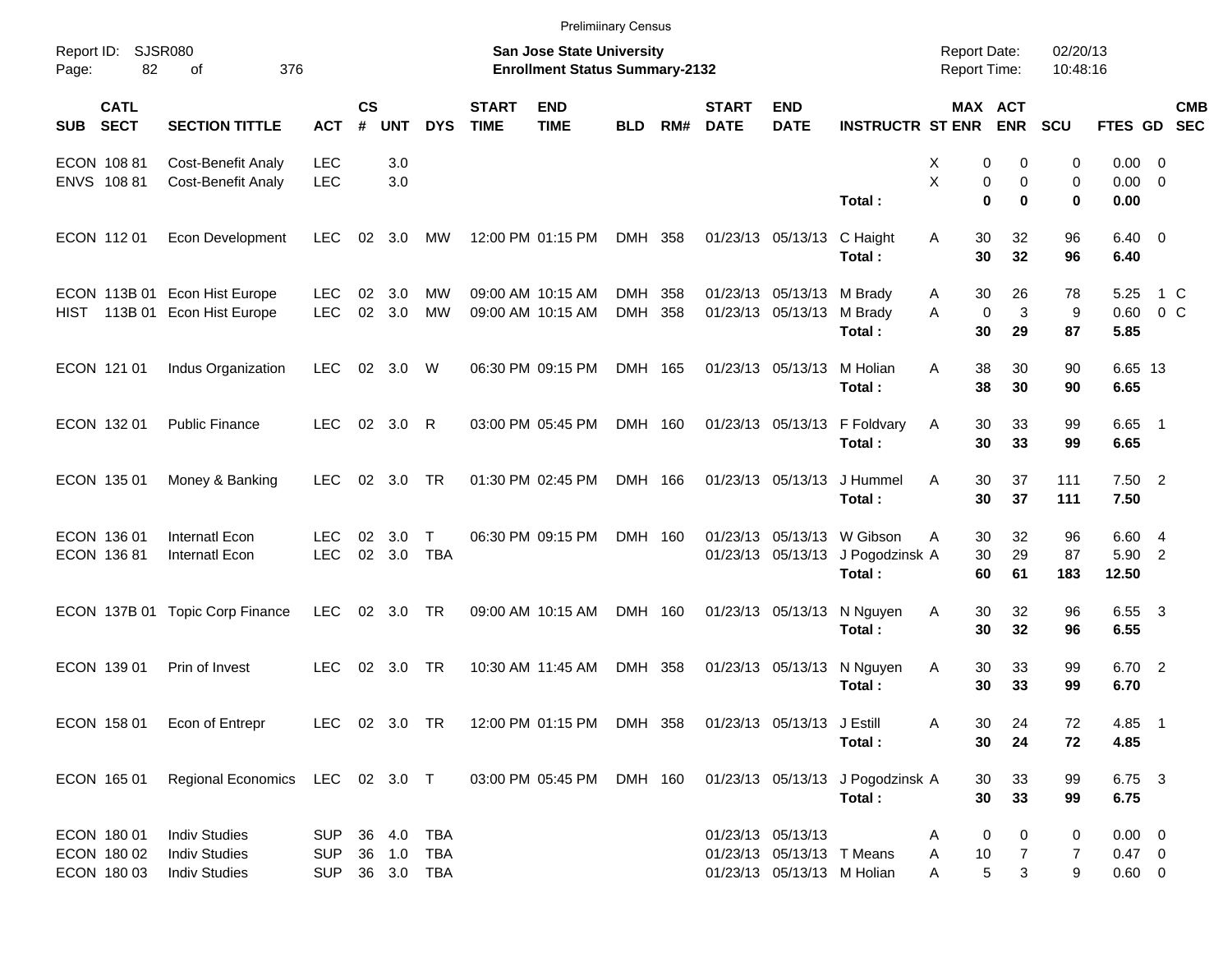|                                                                                                       |                                                                                                                                   |                                                                                                |                      |                                                           |                                                                                  |                             | <b>Prelimiinary Census</b>                                                |            |     |                                                                |                                                                                        |                                                        |                                                                     |                                                        |                                                          |                                                                                       |                                                                             |            |
|-------------------------------------------------------------------------------------------------------|-----------------------------------------------------------------------------------------------------------------------------------|------------------------------------------------------------------------------------------------|----------------------|-----------------------------------------------------------|----------------------------------------------------------------------------------|-----------------------------|---------------------------------------------------------------------------|------------|-----|----------------------------------------------------------------|----------------------------------------------------------------------------------------|--------------------------------------------------------|---------------------------------------------------------------------|--------------------------------------------------------|----------------------------------------------------------|---------------------------------------------------------------------------------------|-----------------------------------------------------------------------------|------------|
| Report ID: SJSR080<br>83<br>Page:                                                                     | 376<br>of                                                                                                                         |                                                                                                |                      |                                                           |                                                                                  |                             | <b>San Jose State University</b><br><b>Enrollment Status Summary-2132</b> |            |     |                                                                |                                                                                        |                                                        | <b>Report Date:</b><br><b>Report Time:</b>                          |                                                        | 02/20/13<br>10:48:16                                     |                                                                                       |                                                                             |            |
| <b>CATL</b><br><b>SECT</b><br><b>SUB</b>                                                              | <b>SECTION TITTLE</b>                                                                                                             | <b>ACT</b>                                                                                     | <b>CS</b><br>#       | <b>UNT</b>                                                | <b>DYS</b>                                                                       | <b>START</b><br><b>TIME</b> | <b>END</b><br><b>TIME</b>                                                 | <b>BLD</b> | RM# | <b>START</b><br><b>DATE</b>                                    | <b>END</b><br><b>DATE</b>                                                              | <b>INSTRUCTR ST ENR</b>                                | MAX ACT                                                             | <b>ENR</b>                                             | SCU                                                      | FTES GD SEC                                                                           |                                                                             | <b>CMB</b> |
| ECON 180 04<br>ECON 180 05<br>ECON 180 06<br>ECON 180 07                                              | <b>Indiv Studies</b><br><b>Indiv Studies</b><br><b>Indiv Studies</b><br><b>Indiv Studies</b>                                      | <b>SUP</b><br><b>SUP</b><br><b>SUP</b><br><b>SUP</b>                                           | 36<br>36<br>36<br>36 | 3.0<br>3.0<br>3.0<br>3.0                                  | <b>TBA</b><br><b>TBA</b><br><b>TBA</b><br><b>TBA</b>                             |                             |                                                                           |            |     | 01/23/13<br>01/23/13<br>01/23/13 05/13/13<br>01/23/13 05/13/13 | 05/13/13 G Cheng<br>05/13/13                                                           |                                                        | 5<br>A<br>5<br>A<br>A<br>-1<br>5<br>A                               | $\overline{c}$<br>$\mathbf 0$<br>0<br>$\mathbf 0$      | 6<br>0<br>0<br>0                                         | 0.40<br>0.00<br>0.00<br>0.00                                                          | - 0<br>$\overline{0}$<br>$\overline{\mathbf{0}}$<br>$\overline{\mathbf{0}}$ |            |
| ECON 185 01<br>ECON 185 02                                                                            | Appld Econ Intrn<br>Appld Econ Intrn                                                                                              | <b>SUP</b><br><b>SUP</b>                                                                       | 36<br>36             | 3.0<br>3.0                                                | <b>TBA</b><br><b>TBA</b>                                                         |                             |                                                                           |            |     |                                                                | 01/23/13 05/13/13 L Ortega<br>01/23/13 05/13/13 L Ortega                               | Total:                                                 | 31<br>0<br>A<br>5<br>A                                              | 12<br>0<br>$\mathbf{1}$                                | 22<br>0<br>3                                             | 1.47<br>$0.00 \t 0$<br>$0.20 \t 0$                                                    |                                                                             |            |
| ECON 200 01                                                                                           | Sem Law and Econ                                                                                                                  | SEM 05 3.0                                                                                     |                      |                                                           | R                                                                                |                             | 06:30 PM 09:15 PM                                                         | DMH 160    |     |                                                                |                                                                                        | Total:<br>01/23/13 05/13/13 F Foldvary<br>Total:       | 5<br>20<br>A<br>20                                                  | $\mathbf{1}$<br>6<br>6                                 | 3<br>18<br>18                                            | 0.20<br>$1.50\ 6$<br>1.50                                                             |                                                                             |            |
| ECON 202 01                                                                                           | Macro Analysis                                                                                                                    | SEM 05 3.0                                                                                     |                      |                                                           | $\top$                                                                           |                             | 06:30 PM 09:15 PM                                                         | DMH 166    |     |                                                                | 01/23/13 05/13/13                                                                      | J Hummel<br>Total:                                     | 20<br>A<br>20                                                       | 11<br>11                                               | 33<br>33                                                 | 2.75 11<br>2.75                                                                       |                                                                             |            |
| ECON 203 01                                                                                           | Sem Econometr Meth SEM 05 3.0                                                                                                     |                                                                                                |                      |                                                           | M                                                                                |                             | 06:30 PM 09:15 PM                                                         | DMH 166    |     |                                                                | 01/23/13 05/13/13 T Means                                                              | Total:                                                 | A<br>20<br>20                                                       | 17<br>17                                               | 51<br>51                                                 | 4.25 17<br>4.25                                                                       |                                                                             |            |
|                                                                                                       | ECON 205B 01 Workshop in Policy                                                                                                   | SEM 05                                                                                         |                      | 3.0                                                       | MW                                                                               |                             | 05:00 PM 06:15 PM                                                         | DMH 208    |     |                                                                | 01/23/13 05/13/13 C Haight                                                             | Total:                                                 | 20<br>A<br>20                                                       | 18<br>18                                               | 54<br>54                                                 | 4.50 18<br>4.50                                                                       |                                                                             |            |
| ECON 285 01<br>ECON 285 02<br>ECON 285 03                                                             | Applied Econ Intrn<br>Applied Econ Intrn<br>Applied Econ Intrn                                                                    | <b>SUP</b><br><b>SUP</b><br><b>SUP</b>                                                         | 25<br>25<br>25       | 6.0<br>3.0<br>6.0                                         | <b>TBA</b><br><b>TBA</b><br><b>TBA</b>                                           |                             |                                                                           |            |     |                                                                | 01/23/13 05/13/13 L Ortega<br>01/23/13 05/13/13 L Ortega<br>01/23/13 05/13/13 L Ortega | Total:                                                 | 0<br>A<br>5<br>Α<br>5<br>A<br>10                                    | 0<br>0<br>0<br>$\bf{0}$                                | 0<br>0<br>0<br>0                                         | $0.00 \t 0$<br>0.00<br>0.00<br>0.00                                                   | $\overline{\mathbf{0}}$<br>$\overline{\phantom{0}}$                         |            |
| ECON 298 01<br>ECON 298 02<br>ECON 298 03<br>ECON 298 04<br>ECON 298 05<br>ECON 298 06<br>ECON 298 07 | Spec Study<br>Spec Study<br><b>Spec Study</b><br><b>Spec Study</b><br><b>Spec Study</b><br><b>Spec Study</b><br><b>Spec Study</b> | <b>SUP</b><br><b>SUP</b><br><b>SUP</b><br><b>SUP</b><br><b>SUP</b><br><b>SUP</b><br><b>SUP</b> | 25<br>25<br>25       | 3.0<br>3.0<br>3.0<br>25 3.0<br>25 3.0<br>25 3.0<br>25 1.0 | <b>TBA</b><br><b>TBA</b><br><b>TBA</b><br>TBA<br><b>TBA</b><br><b>TBA</b><br>TBA |                             |                                                                           |            |     | 01/23/13<br>01/23/13<br>01/23/13 05/13/13                      | 05/13/13<br>05/13/13<br>01/23/13 05/13/13<br>01/23/13 05/13/13<br>01/23/13 05/13/13    | M Holian<br>01/23/13 05/13/13 J Pogodzinsk A<br>Total: | A<br>0<br>5<br>A<br>5<br>A<br>5<br>Α<br>5<br>Α<br>5<br>A<br>5<br>30 | 0<br>8<br>$\Omega$<br>0<br>0<br>0<br>$\mathbf{1}$<br>9 | 0<br>24<br>$\Omega$<br>0<br>0<br>0<br>$\mathbf{1}$<br>25 | 0.00<br>2.00<br>0.00<br>$0.00 \t 0$<br>$0.00 \t 0$<br>$0.00 \t 0$<br>$0.08$ 1<br>2.08 | $\overline{\mathbf{0}}$<br>-8<br>0                                          |            |
| ECON 298E 01 Comp Exam                                                                                |                                                                                                                                   | SUP 25 1.0 TBA                                                                                 |                      |                                                           |                                                                                  |                             |                                                                           |            |     |                                                                | 01/23/13 05/13/13 G Cheng                                                              | Total:                                                 | 30<br>A<br>30                                                       | 6<br>6                                                 | 6<br>6                                                   | $0.50\quad 6$<br>0.50                                                                 |                                                                             |            |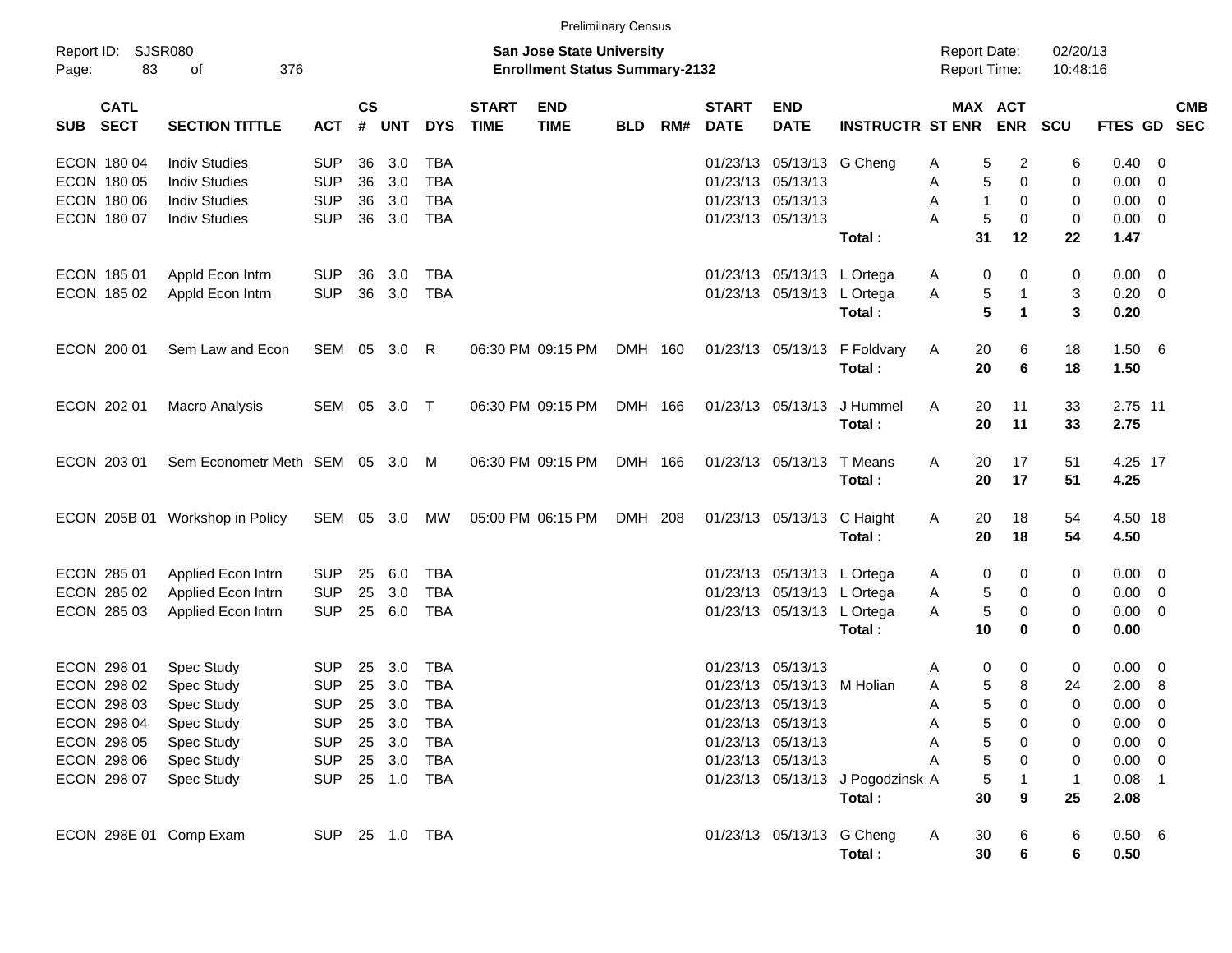|                     |                            |                                                      |                          |          |            |            |                             |                                                                           | <b>Prelimiinary Census</b> |     |                             |                                                  |                                                       |                   |                                            |                           |                                           |                                               |                          |
|---------------------|----------------------------|------------------------------------------------------|--------------------------|----------|------------|------------|-----------------------------|---------------------------------------------------------------------------|----------------------------|-----|-----------------------------|--------------------------------------------------|-------------------------------------------------------|-------------------|--------------------------------------------|---------------------------|-------------------------------------------|-----------------------------------------------|--------------------------|
| Report ID:<br>Page: | 84                         | <b>SJSR080</b><br>376<br>of                          |                          |          |            |            |                             | <b>San Jose State University</b><br><b>Enrollment Status Summary-2132</b> |                            |     |                             |                                                  |                                                       |                   | <b>Report Date:</b><br><b>Report Time:</b> |                           | 02/20/13<br>10:48:16                      |                                               |                          |
| <b>SUB</b>          | <b>CATL</b><br><b>SECT</b> | <b>SECTION TITTLE</b>                                | <b>ACT</b>               | CS<br>#  | <b>UNT</b> | <b>DYS</b> | <b>START</b><br><b>TIME</b> | <b>END</b><br><b>TIME</b>                                                 | <b>BLD</b>                 | RM# | <b>START</b><br><b>DATE</b> | <b>END</b><br><b>DATE</b>                        | <b>INSTRUCTR ST ENR</b>                               |                   | <b>MAX</b>                                 | <b>ACT</b><br><b>ENR</b>  | <b>SCU</b>                                | <b>FTES GD</b>                                | <b>CMB</b><br><b>SEC</b> |
| ECON 299 01         | ECON 299 02                | <b>MA Thesis Project</b><br><b>MA Thesis Project</b> | <b>SUP</b><br><b>SUP</b> | 25<br>25 | 6.0<br>4.0 | TBA<br>TBA |                             |                                                                           |                            |     | 01/23/13<br>01/23/13        | 05/13/13<br>05/13/13                             | Total:                                                | $\mathsf{A}$<br>A | $\mathbf{0}$                               | 0<br>$\Omega$<br>0        | $\overline{0}$<br>$\Omega$<br>$\mathbf 0$ | 0.00<br>- 0<br>0.00<br>$\overline{0}$<br>0.00 |                          |
|                     | Department :               | <b>Economics</b>                                     |                          |          |            |            |                             |                                                                           |                            |     |                             | <b>Lower Division:</b><br><b>Upper Division:</b> | <b>Department Total:</b><br><b>Graduate Division:</b> |                   | 2945<br>2215<br>599<br>131                 | 2817<br>2190<br>566<br>61 | 6117<br>4334<br>1614<br>169               | 413.53<br>289.00<br>110.45<br>14.08           |                          |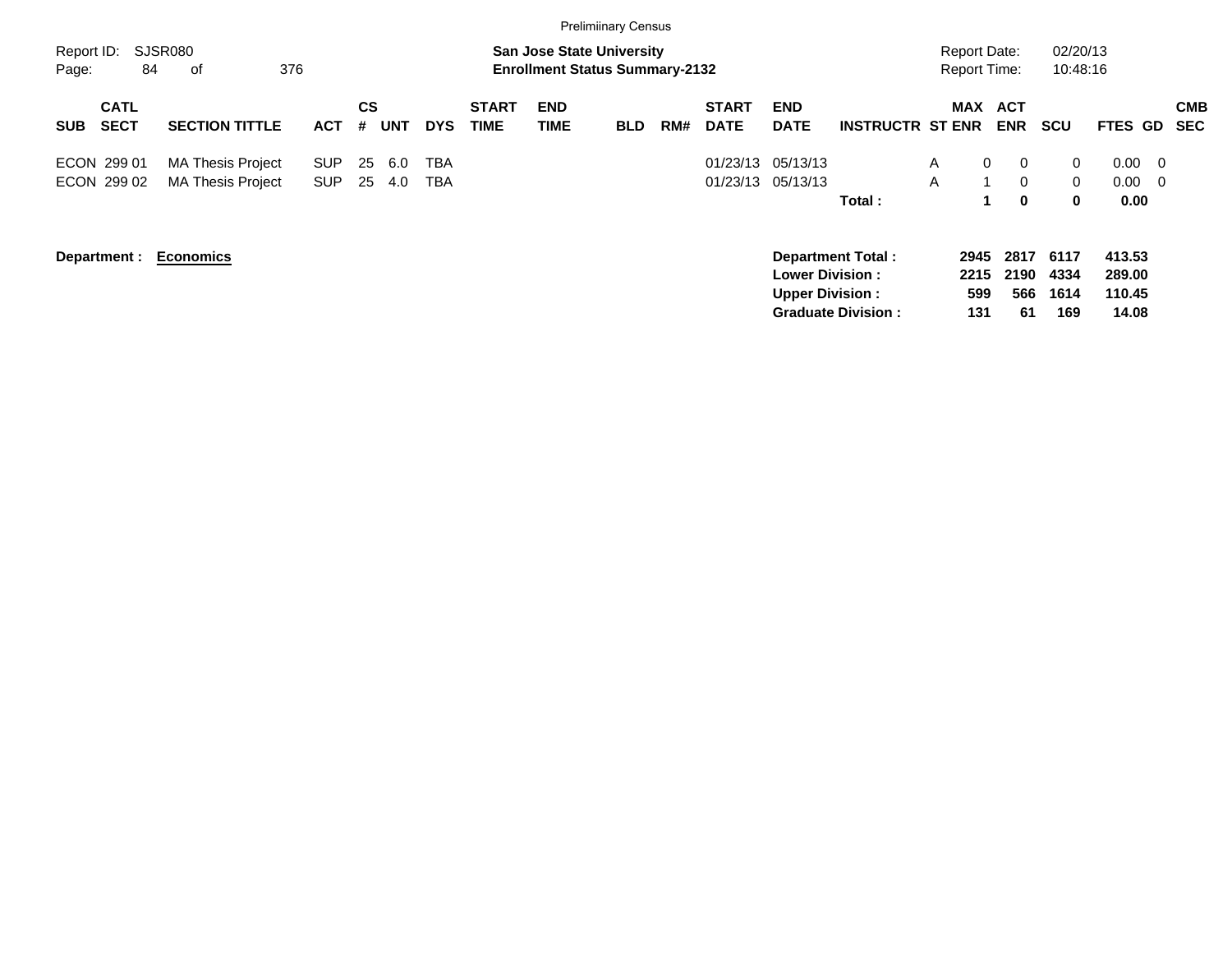|             |                            |                              |            |                    |            |            |                             |                                       | <b>Prelimiinary Census</b> |     |                             |                            |                             |   |                     |             |             |             |                         |            |
|-------------|----------------------------|------------------------------|------------|--------------------|------------|------------|-----------------------------|---------------------------------------|----------------------------|-----|-----------------------------|----------------------------|-----------------------------|---|---------------------|-------------|-------------|-------------|-------------------------|------------|
| Report ID:  |                            | SJSR080                      |            |                    |            |            |                             | <b>San Jose State University</b>      |                            |     |                             |                            |                             |   | <b>Report Date:</b> |             | 02/20/13    |             |                         |            |
| Page:       | 85                         | оf                           | 376        |                    |            |            |                             | <b>Enrollment Status Summary-2132</b> |                            |     |                             |                            |                             |   | Report Time:        |             | 10:48:16    |             |                         |            |
|             |                            |                              |            |                    |            |            |                             |                                       |                            |     |                             |                            |                             |   |                     |             |             |             |                         |            |
| <b>SUB</b>  | <b>CATL</b><br><b>SECT</b> | <b>SECTION TITTLE</b>        | <b>ACT</b> | $\mathsf{cs}$<br># | <b>UNT</b> | <b>DYS</b> | <b>START</b><br><b>TIME</b> | <b>END</b><br><b>TIME</b>             | <b>BLD</b>                 | RM# | <b>START</b><br><b>DATE</b> | <b>END</b><br><b>DATE</b>  | <b>INSTRUCTR ST ENR</b>     |   | MAX ACT             | <b>ENR</b>  | <b>SCU</b>  | FTES GD SEC |                         | <b>CMB</b> |
| College     |                            | <b>Social Sciences</b>       |            |                    |            |            |                             |                                       |                            |     |                             |                            |                             |   |                     |             |             |             |                         |            |
|             | Department :               | <b>Environmental Studies</b> |            |                    |            |            |                             |                                       |                            |     |                             |                            |                             |   |                     |             |             |             |                         |            |
| ENVS        | 1 0 1                      | Intro Environ Iss            | <b>LEC</b> | 01                 | 3.0        | МW         |                             | 09:00 AM 10:15 AM                     | DMH 164                    |     |                             | 01/23/13 05/13/13          | P Higgins                   | A | 40                  | 43          | 129         | 8.60        | - 0                     |            |
| ENVS        | 1 0 2                      | Intro Environ Iss            | <b>LEC</b> | 01                 | 3.0        | МW         |                             | 10:30 AM 11:45 AM                     | <b>DMH</b>                 | 164 | 01/23/13                    | 05/13/13                   | P Higgins                   | A | 40                  | 40          | 120         | 8.00        | 0                       |            |
| ENVS        | 1 0 3                      | Intro Environ Iss            | <b>LEC</b> | 01                 | 3.0        | TR.        |                             | 12:00 PM 01:15 PM                     | <b>HGH 116</b>             |     |                             | 01/23/13 05/13/13          | A Marquez                   | A | 40                  | 40          | 120         | 8.00        | 0                       |            |
| ENVS        | 1 04                       | Intro Environ Iss            | <b>LEC</b> | 01                 | 3.0        | м          |                             | 06:00 PM 08:45 PM                     | DMH 164                    |     |                             | 01/23/13 05/13/13 J Denver |                             | A | 40                  | 38          | 114         | 7.60        | 0                       |            |
| ENVS        | 1 0 5                      | Intro Environ Iss            | <b>LEC</b> |                    | 3.0        |            |                             |                                       |                            |     |                             |                            |                             | х | 0                   | $\mathbf 0$ | 0           | 0.00        | 0                       |            |
| ENVS        | 1 0 6                      | Intro Environ Iss            | <b>LEC</b> | 01                 | 3.0        | TBA        |                             |                                       |                            |     |                             |                            | 01/23/13 05/13/13 K Cushing | A | 50                  | 51          | 153         | 10.20       | 0                       |            |
| ENVS        | 1 07                       | Intro Environ Iss            | <b>LEC</b> | 01                 | 3.0        | <b>TBA</b> |                             |                                       |                            |     |                             |                            | 01/23/13 05/13/13 K Cushing | A | 30                  | 27          | 81          | 5.40        | 0                       |            |
| ENVS        | 180                        | Intro Environ Iss            | <b>LEC</b> | 01                 | 3.0        | <b>TBA</b> |                             |                                       |                            |     |                             |                            | 01/23/13 05/13/13 K Cushing | Α | 25                  | 19          | 57          | 3.80        | 0                       |            |
| <b>ENVS</b> | 181                        | Intro Environ Iss            | <b>LEC</b> |                    | 3.0        |            |                             |                                       |                            |     |                             |                            |                             | X | 0                   | $\mathbf 0$ | $\mathbf 0$ | 0.00        | - 0                     |            |
|             |                            |                              |            |                    |            |            |                             |                                       |                            |     |                             |                            | Total:                      |   | 265                 | 258         | 774         | 51.60       |                         |            |
| <b>ENVS</b> | 10 01                      | Life Chang Planet            | LEC.       | 01                 | 3.0        | MW         |                             | 12:00 PM 01:15 PM                     | DMH 164                    |     |                             | 01/23/13 05/13/13          | P Higgins                   | A | 40                  | 47          | 141         | 9.40        | - 0                     |            |
| <b>ENVS</b> | 10 02                      | Life Chang Planet            | <b>LEC</b> |                    | 3.0        |            |                             |                                       |                            |     |                             |                            |                             | X | 0                   | $\mathbf 0$ | 0           | 0.00        | 0                       |            |
| <b>ENVS</b> | 10 03                      | Life Chang Planet            | <b>LEC</b> | 01                 | 3.0        | TR         |                             | 10:30 AM 11:45 AM                     |                            |     |                             | DMH 149A 01/23/13 05/13/13 | R Lazzeri-Ae A              |   | 45                  | 46          | 138         | 9.25        | -1                      |            |
| <b>ENVS</b> | 1080                       | Life Chang Planet            | <b>LEC</b> | 01                 | 3.0        | <b>TBA</b> |                             |                                       |                            |     |                             | 01/23/13 05/13/13          | J Pfeiffer                  | Α | 30                  | 20          | 60          | 4.00        | - 0                     |            |
|             |                            |                              |            |                    |            |            |                             |                                       |                            |     |                             |                            | Total:                      |   | 115                 | 113         | 339         | 22.65       |                         |            |
| ENVS.       |                            | 100W 01 Env Res and Writ     | <b>SEM</b> |                    | 3.0        |            |                             |                                       |                            |     |                             |                            |                             | Х | 0                   | 0           | 0           | 0.00        | - 0                     |            |
| <b>ENVS</b> |                            | 100W 02 Env Res and Writ     | <b>SEM</b> | 04                 | 3.0        | <b>MW</b>  |                             | 10:30 AM 11:45 AM                     | CL                         | 231 |                             | 01/23/13 05/13/13 S Bane   |                             | Α | 24                  | 24          | 72          | 4.80        | $\overline{0}$          |            |
| <b>ENVS</b> |                            | 100W 03 Env Res and Writ     | <b>SEM</b> |                    | 3.0        |            |                             |                                       |                            |     |                             |                            |                             | X | 0                   | 0           | 0           | 0.00        | $\overline{\mathbf{0}}$ |            |
|             |                            |                              |            |                    |            |            |                             |                                       |                            |     |                             |                            | Total:                      |   | 24                  | 24          | 72          | 4.80        |                         |            |
|             | ENVS 107 01                | Env Econ & Policy            | <b>LEC</b> | 01                 | 3.0        | TR.        |                             | 12:00 PM 01:15 PM                     | DMH 164                    |     | 01/23/13                    | 05/13/13                   | A GershensonA               |   | 35                  | 31          | 93          | 6.20        | $0\,$ C                 |            |
|             | ECON 107 01                | Env Econ & Policy            | <b>LEC</b> | 01                 | 3.0        | <b>TR</b>  |                             | 12:00 PM 01:15 PM                     | <b>DMH</b>                 | 164 | 01/23/13                    | 05/13/13                   | A GershensonA               |   | 0                   | 5           | 15          | 1.00        | $0\,$ C                 |            |
|             | ENVS 107 02                | Env Econ & Policy            | <b>LEC</b> | 01                 | 3.0        | <b>TR</b>  |                             | 03:00 PM 04:15 PM                     | <b>DMH</b>                 | 164 | 01/23/13                    | 05/13/13                   | A GershensonA               |   | 35                  | 26          | 78          | 5.25        | 1 C                     |            |
|             | ECON 107 02                | Env Econ & Policy            | <b>LEC</b> | 01                 | 3.0        | <b>TR</b>  |                             | 03:00 PM 04:15 PM                     | <b>DMH</b>                 | 164 |                             | 01/23/13 05/13/13          | A GershensonA               |   | 0                   | 8           | 24          | 1.60        | 0 <sup>o</sup>          |            |
|             |                            |                              |            |                    |            |            |                             |                                       |                            |     |                             |                            | Total:                      |   | 70                  | 70          | 210         | 14.05       |                         |            |
|             | ENVS 110 01                | Resource Analysis            | <b>LEC</b> |                    | 02 4.0     | M          |                             | 03:00 PM 05:45 PM                     | DMH 164                    |     |                             |                            | 01/23/13 05/13/13 W Russell | Α | 40                  | 35          | 105         | 9.47 2      |                         |            |
|             | ENVS 110 02                | Resource Analysis            | LAB        |                    | 16 0.0     | MW         |                             | 10:30 AM 11:45 AM                     | WSQ 208                    |     |                             |                            | 01/23/13 05/13/13 W Russell | Α | 20                  | 18          | 18          | 0.00        | - 1                     |            |
|             | ENVS 110 03                | <b>Resource Analysis</b>     | LAB        |                    | 16 0.0     | МW         |                             | 01:30 PM 02:45 PM                     | WSQ 208                    |     |                             |                            | 01/23/13 05/13/13 W Russell | A | 20                  | 17          | 17          | $0.00$ 1    |                         |            |
|             |                            |                              |            |                    |            |            |                             |                                       |                            |     |                             |                            | Total:                      |   | 80                  | 70          | 140         | 9.47        |                         |            |
|             | ENVS 117 01                | Human Ecology                | SEM 05 3.0 |                    |            | МW         |                             | 10:30 AM 11:45 AM                     | ENG 401                    |     |                             | 01/23/13 05/13/13 G Klee   |                             | A | 22                  | 18          | 54          | 3.60        | 0 C                     |            |
|             | ANTH 117 01                | Human Ecology                | SEM 05 3.0 |                    |            | МW         |                             | 10:30 AM 11:45 AM                     | ENG 401                    |     |                             | 01/23/13 05/13/13 G Klee   |                             | A | 0                   | 0           | 0           | 0.00        | $0\,C$                  |            |
|             | ENVS 117 02                | Human Ecology                | SEM 05 3.0 |                    |            | МW         |                             | 12:00 PM 01:15 PM                     | ENG 401                    |     |                             | 01/23/13 05/13/13 G Klee   |                             | A | 22                  | 21          | 63          | 4.20        | $0\,$ C                 |            |
|             | ANTH 117 02                | Human Ecology                | SEM 05 3.0 |                    |            | МW         |                             | 12:00 PM 01:15 PM                     | ENG 401                    |     |                             | 01/23/13 05/13/13 G Klee   |                             | A | 0                   | 0           | 0           | 0.00        | $0\,C$                  |            |
|             |                            |                              |            |                    |            |            |                             |                                       |                            |     |                             |                            |                             |   |                     |             |             |             |                         |            |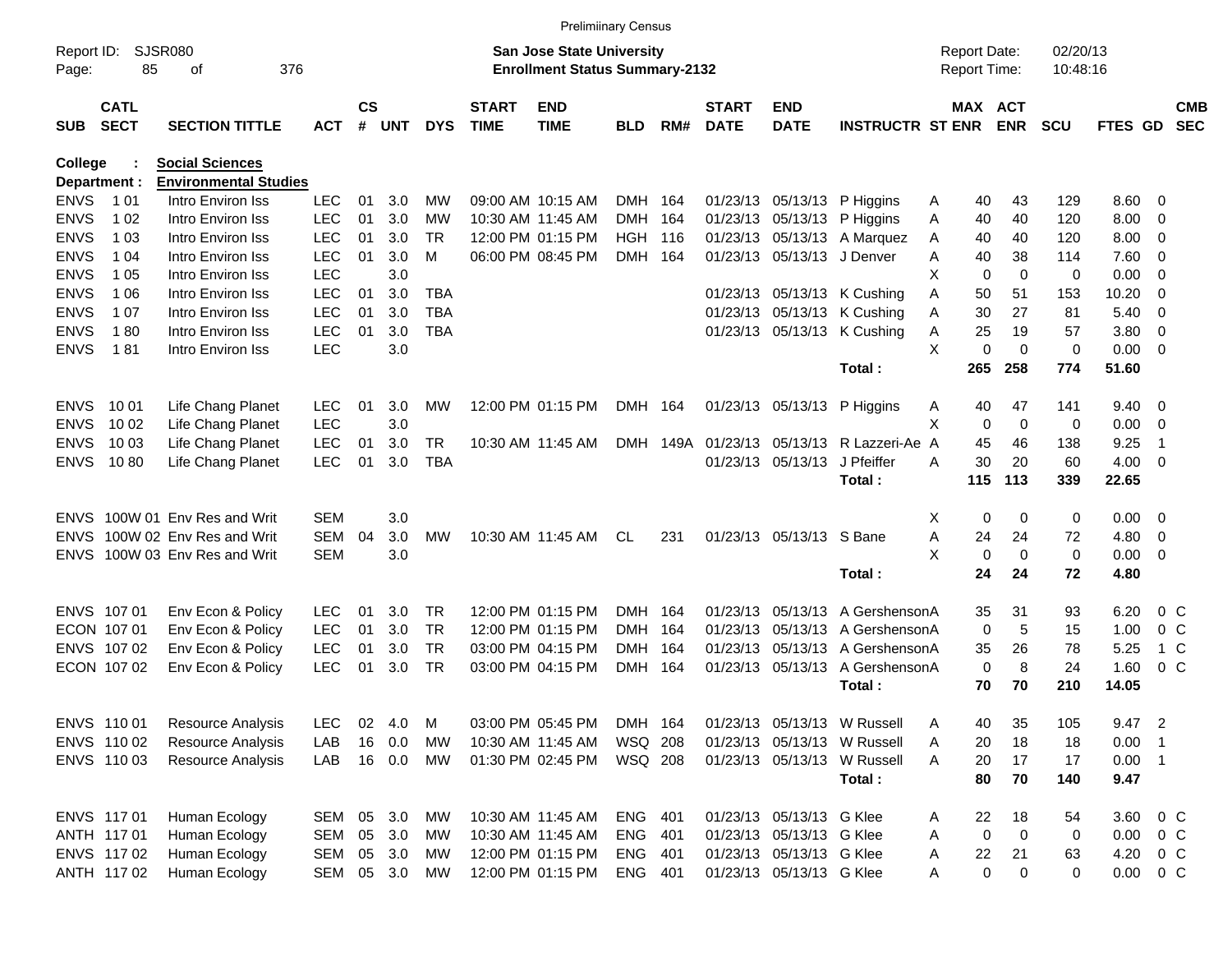|            |                            |                                                            |                               |                    |               |                         |                             | <b>Prelimiinary Census</b>                                         |                    |            |                             |                                                      |                                                                              |                                            |                         |                      |                                 |                           |            |
|------------|----------------------------|------------------------------------------------------------|-------------------------------|--------------------|---------------|-------------------------|-----------------------------|--------------------------------------------------------------------|--------------------|------------|-----------------------------|------------------------------------------------------|------------------------------------------------------------------------------|--------------------------------------------|-------------------------|----------------------|---------------------------------|---------------------------|------------|
| Page:      | Report ID: SJSR080<br>86   | 376<br>of                                                  |                               |                    |               |                         |                             | San Jose State University<br><b>Enrollment Status Summary-2132</b> |                    |            |                             |                                                      |                                                                              | <b>Report Date:</b><br><b>Report Time:</b> |                         | 02/20/13<br>10:48:16 |                                 |                           |            |
| <b>SUB</b> | <b>CATL</b><br><b>SECT</b> | <b>SECTION TITTLE</b>                                      | <b>ACT</b>                    | $\mathsf{cs}$<br># | <b>UNT</b>    | <b>DYS</b>              | <b>START</b><br><b>TIME</b> | <b>END</b><br><b>TIME</b>                                          | <b>BLD</b>         | RM#        | <b>START</b><br><b>DATE</b> | <b>END</b><br><b>DATE</b>                            | <b>INSTRUCTR ST ENR</b>                                                      |                                            | MAX ACT<br><b>ENR</b>   | <b>SCU</b>           | FTES GD SEC                     |                           | <b>CMB</b> |
|            |                            |                                                            |                               |                    |               |                         |                             |                                                                    |                    |            |                             |                                                      | Total:                                                                       | 44                                         | 39                      | 117                  | 7.80                            |                           |            |
|            | ENVS 11901<br>ENGR 11901   | Energy & Environ<br>Energy & Environ                       | <b>LEC</b><br><b>LEC</b>      | 02<br>02           | 3.0<br>3.0    | TR.<br><b>TR</b>        |                             | 01:30 PM 02:45 PM<br>01:30 PM 02:45 PM                             | CL.<br>CL          | 226<br>226 |                             | 01/23/13 05/13/13<br>01/23/13 05/13/13               | D Mulvaney A<br>D Mulvaney A<br>Total:                                       | 40<br>$\mathbf 0$<br>40                    | 31<br>5<br>36           | 93<br>15<br>108      | 6.20<br>1.00<br>7.20            | 0 <sup>o</sup><br>$0\,$ C |            |
|            | ENVS 124 01<br>POLS 124 01 | Intro Env Law<br>Intro Env Law                             | LEC.<br><b>LEC</b>            | 01<br>01           | 3.0<br>3.0 F  | -F                      |                             | 01:30 PM 04:15 PM<br>01:30 PM 04:15 PM                             | DMH 164<br>DMH 164 |            |                             |                                                      | 01/23/13 05/13/13 T Trumbull<br>01/23/13 05/13/13 T Trumbull<br>Total:       | 40<br>A<br>$\mathbf 0$<br>A<br>40          | 28<br>10<br>38          | 84<br>30<br>114      | 5.75<br>2.00<br>7.75            | 3 C<br>$0\,$ C            |            |
|            | ENVS 128 01<br>ENVS 128 10 | Water Res Mgt<br>Water Res Mgt                             | <b>LEC</b><br><b>LEC</b>      | 02                 | 3.0 F<br>3.0  |                         |                             | 10:30 AM 01:15 PM                                                  | CL.                | 243        |                             |                                                      | 01/23/13 05/13/13 K Cushing<br>Total:                                        | 25<br>A<br>X<br>$\mathbf 0$<br>25          | 25<br>$\mathbf 0$<br>25 | 75<br>0<br>75        | $5.10$ 2<br>$0.00 \t 0$<br>5.10 |                           |            |
|            | ENVS 133 01                | Sustainable Energy                                         | <b>LEC</b>                    |                    | 02 3.0 TR     |                         |                             | 12:00 PM 01:15 PM                                                  | <b>SPXC 211</b>    |            |                             | 01/23/13 05/13/13                                    | D Mulvaney A<br>Total:                                                       | 22<br>22                                   | 25<br>25                | 75<br>75             | $5.05$ 1<br>5.05                |                           |            |
|            | ENVS 137 01                | Green Build Des Issu LEC                                   |                               |                    | 02 3.0        | M                       |                             | 03:00 PM 05:45 PM                                                  | <b>SH</b>          | 411        |                             | 01/23/13 05/13/13                                    | J Denver<br>Total:                                                           | 25<br>A<br>25                              | 28<br>28                | 84<br>84             | 5.75 3<br>5.75                  |                           |            |
|            | ENVS 140 01                | Poltics and Envir                                          | <b>LEC</b>                    |                    | 3.0           |                         |                             |                                                                    |                    |            |                             |                                                      | Total:                                                                       | Χ<br>$\bf{0}$                              | 0<br>0<br>$\bf{0}$      | 0<br>0               | $0.00 \t 0$<br>0.00             |                           |            |
|            | ENVS 144 01<br>ENVS 144 02 | <b>Calif Wetland Contro</b><br><b>Calif Wetland Contro</b> | <b>LEC</b><br>ACT             | 02                 | 4.0<br>13 0.0 | <b>MW</b><br><b>TBA</b> |                             | 01:30 PM 02:45 PM                                                  | BBC                | 126        |                             | 01/23/13 05/13/13 G Klee<br>01/23/13 05/13/13 G Klee | Total:                                                                       | 22<br>A<br>25<br>A<br>47                   | 18<br>18<br>36          | 36<br>36<br>72       | 4.87 1<br>$0.00$ 1<br>4.87      |                           |            |
|            | ENVS 148 02                | Recycl & Resource Mg LEC                                   |                               |                    | 02 3.0 TR     |                         |                             | 10:30 AM 11:45 AM                                                  | IS.                | 113        |                             | 01/23/13 05/13/13                                    | B Olszewski A<br>Total:                                                      | 30<br>30                                   | 17<br>17                | 51<br>51             | 3.604<br>3.60                   |                           |            |
|            | ENVS 152 80<br>ENVS 15281  | <b>Global Environment</b><br><b>Global Environment</b>     | LEC<br>LEC                    |                    | 02 3.0 TBA    | 02 3.0 TBA              |                             |                                                                    |                    |            |                             |                                                      | 01/23/13 05/13/13 B Olszewski A<br>01/23/13 05/13/13 B Olszewski A<br>Total: | 30<br>30<br>60                             | 24<br>27<br>51          | 72<br>81<br>153      | $4.80\ 0$<br>$5.40\ 0$<br>10.20 |                           |            |
|            | ENVS 154 01<br>ENVS 154 02 | Sustainable Agricult<br>Sustainable Agricult               | LEC 03 4.0 MW<br>ACT 07 0.0 W |                    |               |                         |                             | 01:30 PM 02:45 PM SH<br>03:00 PM 06:15 PM                          | WSQ 115            | 411        |                             | 01/23/13 05/13/13 D Nieto                            | 01/23/13 05/13/13 J Gorospe<br>Total:                                        | 25<br>A<br>25<br>A<br>50                   | 25<br>25<br>50          | 75<br>25<br>100      | $6.67$ 0<br>$0.00 \t 0$<br>6.67 |                           |            |
|            | ENVS 158 01                | Environmental Educat LEC 02 3.0 T                          |                               |                    |               |                         |                             | 03:00 PM 05:45 PM DMH 165                                          |                    |            |                             |                                                      | 01/23/13 05/13/13 R Lazzeri-Ae A                                             | 28                                         | 29                      | 87                   | 5.80 0                          |                           |            |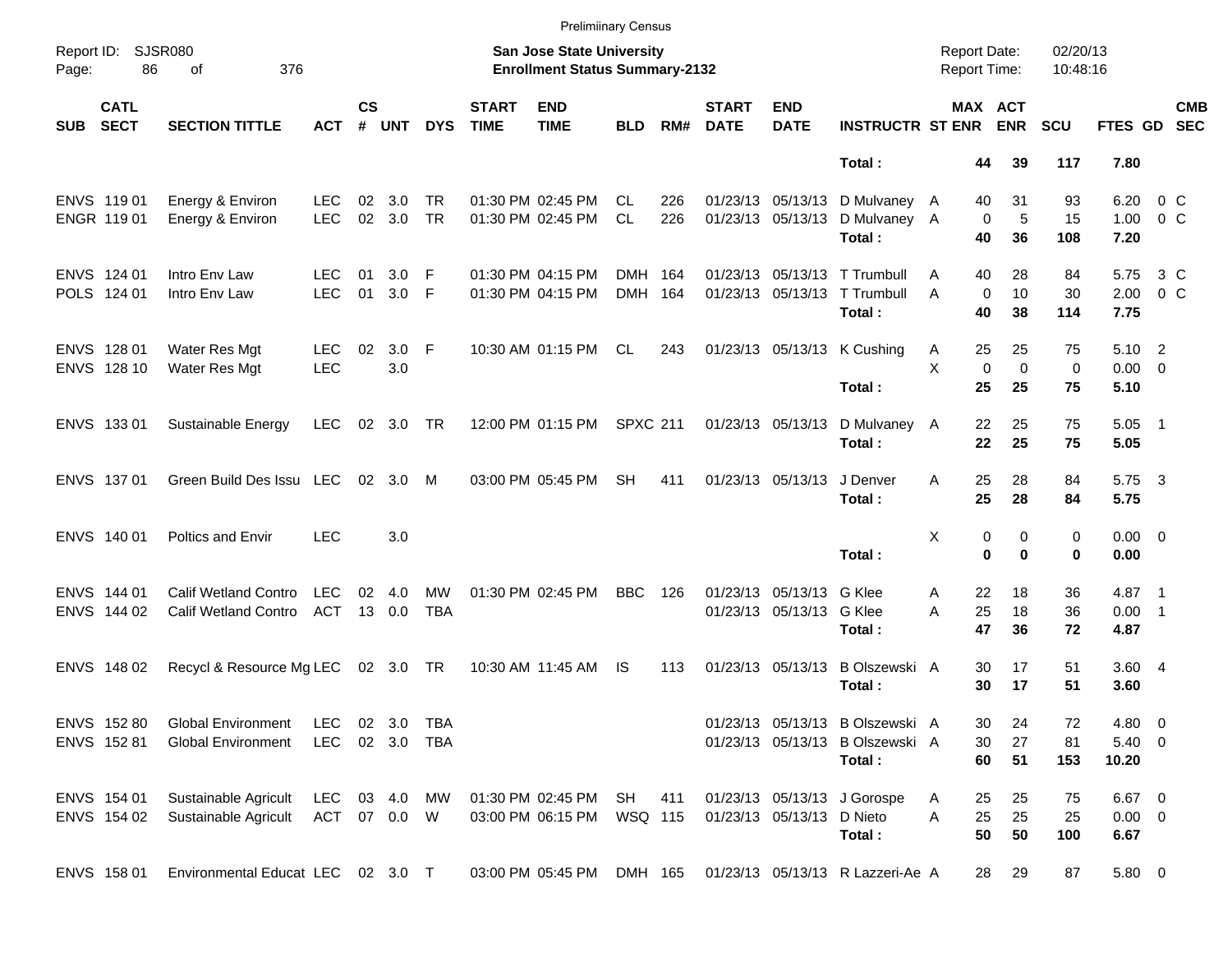|                     |                            |                                                    |                          |                |            |                       |                             | <b>Prelimiinary Census</b>                                         |                 |            |                             |                                                 |                                 |                                     |                            |                      |                      |                          |                          |
|---------------------|----------------------------|----------------------------------------------------|--------------------------|----------------|------------|-----------------------|-----------------------------|--------------------------------------------------------------------|-----------------|------------|-----------------------------|-------------------------------------------------|---------------------------------|-------------------------------------|----------------------------|----------------------|----------------------|--------------------------|--------------------------|
| Report ID:<br>Page: | 87                         | <b>SJSR080</b><br>376<br>оf                        |                          |                |            |                       |                             | San Jose State University<br><b>Enrollment Status Summary-2132</b> |                 |            |                             |                                                 |                                 | <b>Report Date:</b><br>Report Time: |                            | 02/20/13<br>10:48:16 |                      |                          |                          |
| <b>SUB</b>          | <b>CATL</b><br><b>SECT</b> | <b>SECTION TITTLE</b>                              | <b>ACT</b>               | <b>CS</b><br># | <b>UNT</b> | <b>DYS</b>            | <b>START</b><br><b>TIME</b> | <b>END</b><br><b>TIME</b>                                          | BLD             | RM#        | <b>START</b><br><b>DATE</b> | <b>END</b><br><b>DATE</b>                       | <b>INSTRUCTR ST ENR</b>         |                                     | MAX ACT<br><b>ENR</b>      | <b>SCU</b>           | FTES GD              |                          | <b>CMB</b><br><b>SEC</b> |
|                     | ENVS 158 02                | Environmental Educat LEC                           |                          | 02             | 3.0        | R                     |                             | 03:00 PM 05:45 PM                                                  | <b>SH</b>       | 346        |                             | 01/23/13 05/13/13                               | R Lazzeri-Ae A<br>Total:        | 25<br>53                            | 20<br>49                   | 60<br>147            | $4.00 \ 0$<br>9.80   |                          |                          |
|                     | ENVS 173 01                | <b>Sust Forest Manage</b>                          | <b>LEC</b>               | 02             | 4.0        | F                     |                             | 10:30 AM 01:15 PM                                                  | CL              | 205        |                             | 01/23/13 05/13/13                               | W Russell                       | 22<br>Α                             | 19                         | 57                   | 5.13                 | - 1                      |                          |
|                     | ENVS 173 02                | <b>Sust Forest Manage</b>                          | <b>ACT</b>               | 07             | 0.0        | <b>TBA</b>            |                             |                                                                    |                 |            |                             | 01/23/13 05/13/13                               | W Russell<br>Total:             | 22<br>A<br>44                       | 19<br>38                   | 19<br>76             | 0.00<br>5.13         | - 1                      |                          |
|                     | ENVS 181 01                | <b>Envir Res Center</b>                            | ACT.                     | 13             | 1.0        | Т                     |                             | 04:30 PM 05:45 PM                                                  | SН              | 414        |                             | 01/23/13 05/13/13                               | L Trulio                        | 10<br>A                             | 4                          | 4                    | 0.27                 | - 0                      |                          |
| <b>ENVS</b>         | 181 02<br>ENVS 181 03      | <b>Envir Res Center</b><br><b>Envir Res Center</b> | <b>ACT</b><br><b>ACT</b> | 13<br>13       | 2.0<br>3.0 | $\mathsf T$<br>$\top$ |                             | 04:30 PM 05:45 PM<br>04:30 PM 05:45 PM                             | SН<br><b>SH</b> | 414<br>414 |                             | 01/23/13 05/13/13 L Trulio<br>01/23/13 05/13/13 | L Trulio<br>Total:              | A<br>10<br>10<br>А<br>30            | 3<br>12<br>19              | 3<br>12<br>19        | 0.40<br>2.40<br>3.07 | $\overline{0}$<br>- 0    |                          |
|                     | ENVS 185 01                | Envir Impact Anal                                  | <b>LEC</b>               |                | 4.0        |                       |                             |                                                                    |                 |            |                             |                                                 |                                 | Χ                                   | 0<br>0                     | 0                    | 0.00                 | - 0                      |                          |
|                     | URBP 185 01                | Envir Impact Anal                                  | <b>LEC</b>               |                | 4.0        |                       |                             |                                                                    |                 |            |                             |                                                 |                                 | X<br>0                              | 0                          | 0                    | 0.00                 | 0                        |                          |
|                     | ENVS 185 02                | Envir Impact Anal                                  | <b>ACT</b>               |                | 0.0        |                       |                             |                                                                    |                 |            |                             |                                                 |                                 | X<br>0                              | 0                          | 0                    | 0.00                 | 0                        |                          |
|                     | URBP 185 02                | Envir Impact Anal                                  | <b>ACT</b>               |                | 0.0        |                       |                             |                                                                    |                 |            |                             |                                                 |                                 | X<br>0                              | $\mathbf 0$                | 0                    | 0.00                 | $\mathbf 0$              |                          |
|                     | ENVS 185 03                | Envir Impact Anal                                  | <b>LEC</b>               | 02             | 4.0        | F                     |                             | 01:30 PM 04:15 PM                                                  | CL.             | 205        |                             |                                                 | 01/23/13 05/13/13 A Marquez     | 22<br>Α                             | 21                         | 63                   | 5.67                 | 1 C                      |                          |
|                     | URBP 185 03                | Envir Impact Anal                                  | <b>LEC</b>               | 02             | 4.0        | F                     |                             | 01:30 PM 04:15 PM                                                  | <b>CL</b>       | 205        |                             | 01/23/13 05/13/13                               | A Marquez                       | $\mathbf 0$<br>Α                    | $\mathbf 1$                | 3                    | 0.33                 | 1 C                      |                          |
|                     | ENVS 185 04                | Envir Impact Anal                                  | <b>ACT</b>               | 13             | 0.0        | <b>TBA</b>            |                             |                                                                    |                 |            |                             |                                                 | 01/23/13 05/13/13 A Marquez     | Α<br>22                             | 21                         | 21                   | 0.00                 | 1 C                      |                          |
|                     | URBP 185 04                | Envir Impact Anal                                  | <b>ACT</b>               | 13             | 0.0        | <b>TBA</b>            |                             |                                                                    |                 |            |                             | 01/23/13 05/13/13                               | A Marquez                       | $\mathbf 0$<br>A                    | $\mathbf 1$                | $\mathbf{1}$         | 0.00                 | 1 C                      |                          |
|                     | ENVS 185 05                | Envir Impact Anal                                  | <b>LEC</b>               | 02             | 4.0        | <b>TR</b>             |                             | 01:30 PM 02:45 PM                                                  | DMH 347         |            |                             | 01/23/13 05/13/13                               | A Marquez                       | 22<br>Α                             | 21                         | 63                   | 5.67                 | 1 C                      |                          |
|                     | URBP 185 05                | Envir Impact Anal                                  | <b>LEC</b>               | 02             | 4.0        | <b>TR</b>             |                             | 01:30 PM 02:45 PM                                                  |                 |            |                             |                                                 | 01/23/13 05/13/13 A Marquez     | $\mathbf 0$<br>A                    | $\mathbf 0$                | $\mathbf 0$          | 0.00                 | 0 <sup>o</sup>           |                          |
|                     | ENVS 185 06                | Envir Impact Anal                                  | <b>ACT</b>               | 13             | 0.0        | <b>TBA</b>            |                             |                                                                    |                 |            |                             | 01/23/13 05/13/13                               | A Marquez                       | 22<br>A                             | 21                         | 21                   | 0.00                 | 1 C                      |                          |
|                     | URBP 185 06                | Envir Impact Anal                                  | <b>ACT</b>               | 13             | 0.0        | <b>TBA</b>            |                             |                                                                    |                 |            |                             | 01/23/13 05/13/13                               | A Marquez                       | A                                   | $\mathbf 0$<br>$\mathbf 0$ | 0                    | 0.00                 | $0\,C$                   |                          |
|                     |                            |                                                    |                          |                |            |                       |                             |                                                                    |                 |            |                             |                                                 | Total:                          | 88                                  | 86                         | 172                  | 11.67                |                          |                          |
|                     | ENVS 191 01                | Adv Environ Restor                                 | <b>LEC</b>               | 02             | 4.0        | MW                    |                             | 12:00 PM 01:15 PM                                                  | <b>BBC</b>      | 126        |                             | 01/23/13 05/13/13                               | S Bane                          | 25<br>A                             | 21                         | 63                   | 5.60                 | $\overline{\phantom{0}}$ |                          |
|                     | ENVS 191 02                | <b>Adv Environ Restor</b>                          | <b>ACT</b>               | 13             | 0.0        | <b>TBA</b>            |                             |                                                                    |                 |            |                             | 01/23/13 05/13/13 S Bane                        |                                 | 25<br>A                             | 21                         | 21                   | 0.00                 | $\overline{\mathbf{0}}$  |                          |
|                     |                            |                                                    |                          |                |            |                       |                             |                                                                    |                 |            |                             |                                                 | Total:                          | 50                                  | 42                         | 84                   | 5.60                 |                          |                          |
|                     | ENVS 193 01                | Supr Proj & Res                                    | <b>SUP</b>               | 36             | 1.0        | R                     |                             | 05:00 PM 07:00 PM                                                  | WSQ 115         |            |                             |                                                 | 01/23/13 05/13/13 B Olszewski A | 10                                  | 5                          | 5                    | 0.33                 | $\overline{\phantom{0}}$ |                          |
|                     | ENVS 193 02                | Supr Proj & Res                                    | <b>SUP</b>               | 36             | 2.0        | R                     |                             | 05:00 PM 06:00 PM                                                  | WSQ 115         |            |                             |                                                 | 01/23/13 05/13/13 B Olszewski A | 10                                  |                            | 8                    | 0.53                 | $\overline{\phantom{0}}$ |                          |
|                     | ENVS 193 03                | Supr Proj & Res                                    | <b>SUP</b>               |                | 36 3.0     | R                     |                             | 05:00 PM 06:00 PM                                                  | WSQ 115         |            |                             |                                                 | 01/23/13 05/13/13 B Olszewski A | 10                                  |                            | 3                    | 0.20                 | $\overline{\phantom{0}}$ |                          |
|                     | ENVS 193 04                | Supr Proj & Res                                    | <b>SUP</b>               | 36             | 4.0        | R                     |                             | 05:00 PM 06:00 PM                                                  | WSQ 115         |            |                             |                                                 | 01/23/13 05/13/13 B Olszewski A | 10                                  | 0                          | 0                    | $0.00 \t 0$          |                          |                          |
|                     | ENVS 193 05                | Supr Proj & Res                                    | <b>SUP</b>               |                | 36 5.0     | R                     |                             | 05:00 PM 06:00 PM                                                  | WSQ 115         |            |                             |                                                 | 01/23/13 05/13/13 B Olszewski A | 10                                  | 0                          | 0                    | $0.00 \t 0$          |                          |                          |
|                     | ENVS 193 06                | Supr Proj & Res                                    | <b>SUP</b>               |                | 36 6.0     | R                     |                             | 05:00 PM 06:00 PM                                                  | WSQ 115         |            |                             | 01/23/13 05/13/13                               | B Olszewski A                   | 10                                  | 2                          | 12                   | 0.80 0               |                          |                          |
|                     |                            |                                                    |                          |                |            |                       |                             |                                                                    |                 |            |                             |                                                 | Total:                          | 60                                  | 12                         | 28                   | 1.87                 |                          |                          |
|                     | ENVS 194 01                | <b>Environment Intern</b>                          | <b>SUP</b>               |                | 36 1.0 M   |                       |                             | 09:00 AM 10:15 AM                                                  | WSQ 115         |            |                             | 01/23/13 05/13/13 G Klee                        |                                 | 10<br>A                             | $\overline{2}$             | $\overline{2}$       | $0.13 \ 0$           |                          |                          |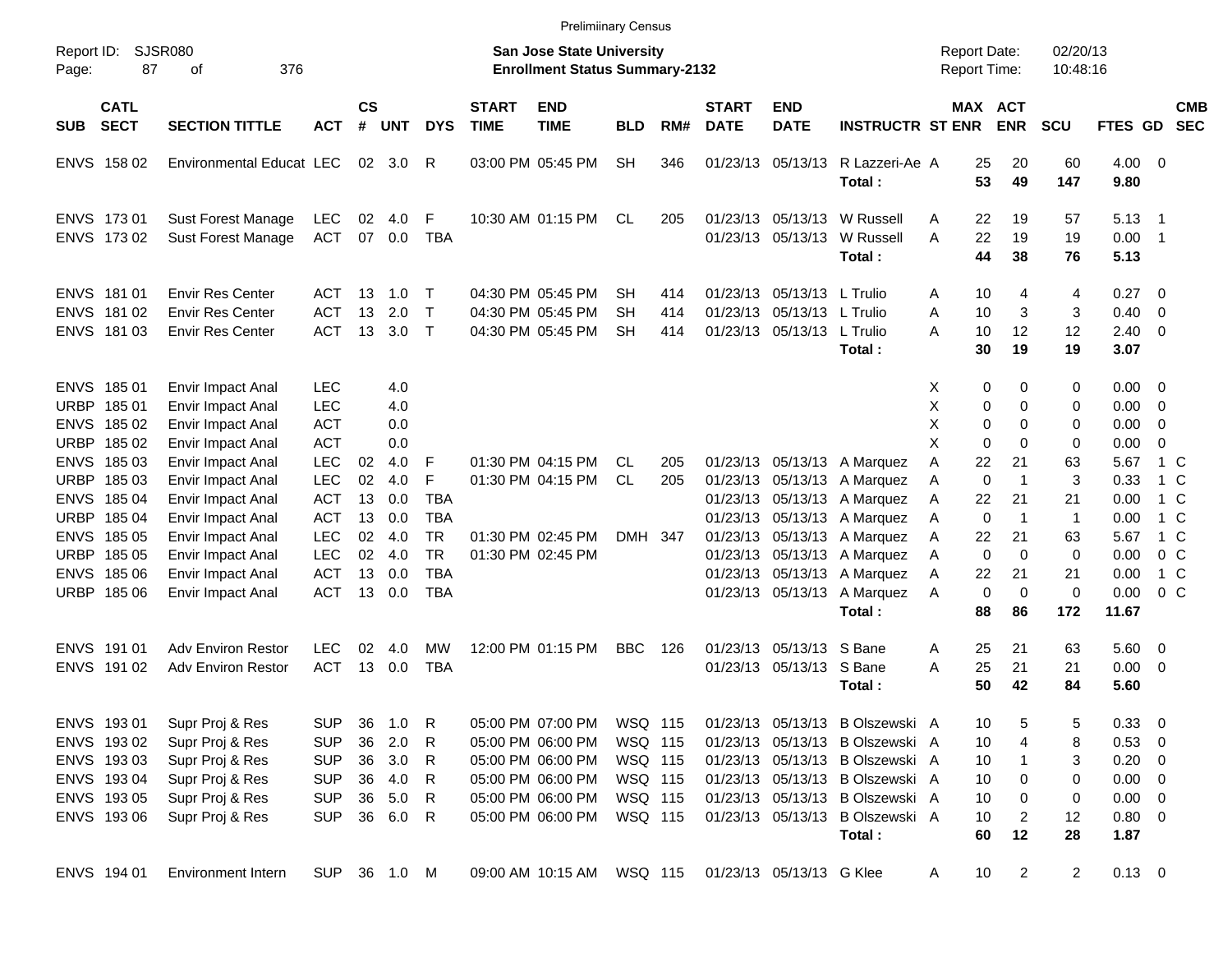|                     |                            |                                   |                |                    |            |            |                                                                           | <b>Prelimiinary Census</b> |                 |     |                             |                           |                                            |         |                                |                |             |                          |            |
|---------------------|----------------------------|-----------------------------------|----------------|--------------------|------------|------------|---------------------------------------------------------------------------|----------------------------|-----------------|-----|-----------------------------|---------------------------|--------------------------------------------|---------|--------------------------------|----------------|-------------|--------------------------|------------|
| Report ID:<br>Page: | SJSR080<br>88              |                                   |                |                    |            |            | <b>San Jose State University</b><br><b>Enrollment Status Summary-2132</b> |                            |                 |     |                             |                           | <b>Report Date:</b><br><b>Report Time:</b> |         | 02/20/13<br>10:48:16           |                |             |                          |            |
| <b>SUB</b>          | <b>CATL</b><br><b>SECT</b> | <b>SECTION TITTLE</b>             | <b>ACT</b>     | $\mathsf{cs}$<br># | <b>UNT</b> | <b>DYS</b> | <b>START</b><br><b>TIME</b>                                               | <b>END</b><br><b>TIME</b>  | <b>BLD</b>      | RM# | <b>START</b><br><b>DATE</b> | <b>END</b><br><b>DATE</b> | <b>INSTRUCTR ST ENR</b>                    |         | MAX ACT<br><b>ENR</b>          | <b>SCU</b>     | FTES GD SEC |                          | <b>CMB</b> |
| <b>ENVS</b>         | 194 02                     | <b>Environment Intern</b>         | <b>SUP</b>     | 36                 | 2.0        | M          |                                                                           | 09:00 AM 10:15 AM          | WSQ 115         |     | 01/23/13                    | 05/13/13                  | G Klee                                     | 10<br>A | $\overline{c}$                 | 4              | 0.27        | - 0                      |            |
| <b>ENVS</b>         | 194 03                     | <b>Environment Intern</b>         | <b>SUP</b>     | 36                 | 3.0        | M          |                                                                           | 09:00 AM 10:15 AM          | <b>WSQ 115</b>  |     | 01/23/13                    | 05/13/13                  | G Klee                                     | Α<br>10 | 7                              | 21             | 1.40        | 0                        |            |
| <b>ENVS</b>         | 194 04                     | <b>Environment Intern</b>         | <b>SUP</b>     | 36                 | 4.0        | M          |                                                                           | 09:00 AM 10:15 AM          | WSQ 115         |     | 01/23/13                    | 05/13/13                  | G Klee                                     | 10<br>A | $\overline{4}$                 | 16             | 1.07        | $\overline{0}$           |            |
| <b>ENVS</b>         | 194 05                     | <b>Environment Intern</b>         | <b>SUP</b>     | 36                 | 5.0        | M          |                                                                           | 09:00 AM 10:15 AM          | WSQ 115         |     | 01/23/13                    | 05/13/13                  | G Klee                                     | 10<br>A | $\mathbf{1}$                   | 5              | 0.33        | 0                        |            |
| <b>ENVS</b>         | 194 06                     | <b>Environment Intern</b>         | <b>SUP</b>     | 36                 | 6.0        | M          |                                                                           | 09:00 AM 10:15 AM          | <b>WSQ 115</b>  |     | 01/23/13                    | 05/13/13                  | G Klee                                     | A<br>10 | 2                              | 12             | 0.80        | 0                        |            |
| <b>ENVS</b>         | 194 07                     | <b>Environment Intern</b>         | <b>SUP</b>     | 36                 | 7.0        | м          |                                                                           | 09:00 AM 10:15 AM          | WSQ 115         |     | 01/23/13                    | 05/13/13                  | G Klee                                     | A<br>10 | $\mathbf{1}$                   | $\overline{7}$ | 0.47        | $\overline{0}$           |            |
|                     | ENVS 194 08                | <b>Environment Intern</b>         | <b>SUP</b>     | 36                 | 8.0        | м          |                                                                           | 09:00 AM 10:15 AM          | WSQ 115         |     | 01/23/13                    | 05/13/13                  | G Klee                                     | A<br>10 | $\mathbf{1}$                   | 8              | 0.53        | 0                        |            |
|                     | ENVS 194 09                | <b>Environment Intern</b>         | <b>SUP</b>     | 36                 | 9.0        | м          |                                                                           | 09:00 AM 10:15 AM          | WSQ 115         |     | 01/23/13                    | 05/13/13                  | G Klee                                     | A<br>10 | $\overline{1}$                 | 9              | 0.60        | $\overline{0}$           |            |
|                     |                            |                                   |                |                    |            |            |                                                                           |                            |                 |     |                             |                           | Total:                                     | 90      | 21                             | 84             | 5.60        |                          |            |
|                     | ENVS 195 01                | Inst Asst Env Stud                | <b>SUP</b>     | 36                 | 3.0        | TBA        |                                                                           |                            |                 |     |                             | 01/23/13 05/13/13         | L Trulio                                   | 12<br>Α | 5                              | 15             | $1.00 \t 0$ |                          |            |
|                     |                            |                                   |                |                    |            |            |                                                                           |                            |                 |     |                             |                           | Total:                                     | 12      | 5                              | 15             | 1.00        |                          |            |
|                     | ENVS 198 03                | Sr Sem                            | SEM            | 05                 | 3.0        |            |                                                                           |                            |                 |     | 01/23/13                    | 05/13/13                  |                                            | Х       | 0<br>0                         | 0              | 0.00        | $\overline{\mathbf{0}}$  |            |
|                     | ENVS 198 04                | Sr Sem                            | SEM            | 05                 | 3.0        | R          |                                                                           | 03:00 PM 05:45 PM          | <b>SPXC 211</b> |     | 01/23/13                    | 05/13/13                  | R O'Malley                                 | A<br>25 | 29                             | 87             | 5.80 0      |                          |            |
|                     |                            |                                   |                |                    |            |            |                                                                           |                            |                 |     |                             |                           | Total:                                     | 25      | 29                             | 87             | 5.80        |                          |            |
|                     | ENVS 200 01                | Sem Env Methods                   | SEM            |                    | 05 3.0     | -F         |                                                                           | 10:00 AM 12:45 PM          | WSQ 115         |     |                             | 01/23/13 05/13/13         | R O'Malley                                 | 15<br>A | 12                             | 36             | 3.00 12     |                          |            |
|                     |                            |                                   |                |                    |            |            |                                                                           |                            |                 |     |                             |                           | Total:                                     | 15      | 12                             | 36             | 3.00        |                          |            |
|                     | ENVS 210 01                | <b>Environ Topics</b>             | <b>SUP</b>     | 25                 | 1.0        | MW         |                                                                           | 12:00 PM 01:15 PM          | CL.             | 231 |                             | 01/23/13 05/13/13         | R O'Malley                                 | A       | 4<br>8                         | 4              | 0.33        | - 4                      |            |
|                     | ENVS 210 02                | <b>Environ Topics</b>             | <b>SUP</b>     | 25                 | 2.0        | <b>MW</b>  |                                                                           | 12:00 PM 01:15 PM          | CL.             | 231 | 01/23/13                    | 05/13/13                  | R O'Malley                                 | A       | 3<br>8                         | 6              | $0.50$ 3    |                          |            |
|                     | ENVS 210 03                | <b>Environ Topics</b>             | <b>SUP</b>     | 25                 | 3.0        | <b>MW</b>  |                                                                           | 12:00 PM 01:15 PM          | CL.             | 231 |                             | 01/23/13 05/13/13         | W Russell                                  | Α       | 15<br>8                        | 45             | 3.75 15     |                          |            |
|                     | ENVS 210 80                | <b>Environ Topics</b>             | <b>SUP</b>     |                    | 3.0        |            |                                                                           |                            |                 |     |                             |                           |                                            | X       | $\mathbf 0$<br>0               | $\mathbf 0$    | $0.00 \t 0$ |                          |            |
|                     |                            |                                   |                |                    |            |            |                                                                           |                            |                 |     |                             |                           | Total:                                     | 24      | 22                             | 55             | 4.58        |                          |            |
| <b>ENVS</b>         | 285 01                     | Grad Internship                   | <b>SUP</b>     | 25                 | 3.0        | <b>TBA</b> |                                                                           |                            |                 |     | 01/23/13                    | 05/13/13                  | R O'Malley                                 | A       | $\overline{2}$<br>$\mathbf{1}$ | 3              | 0.25        | $\overline{\phantom{1}}$ |            |
|                     | ENVS 285 02                | Grad Internship                   | <b>SUP</b>     | 25                 | 6.0        | <b>TBA</b> |                                                                           |                            |                 |     |                             | 01/23/13 05/13/13         | R O'Malley                                 | Α       | $\overline{c}$<br>0            | 0              | $0.00 \t 0$ |                          |            |
|                     |                            |                                   |                |                    |            |            |                                                                           |                            |                 |     |                             |                           | Total:                                     |         | 4<br>$\mathbf 1$               | 3              | 0.25        |                          |            |
|                     |                            | ENVS 295 01 Grad Teach Asst       | SUP 25 3.0 TBA |                    |            |            |                                                                           |                            |                 |     |                             |                           | 01/23/13 05/13/13 RO'Malley A              |         | $4 \quad 4$                    | 12             | 1.004       |                          |            |
|                     |                            |                                   |                |                    |            |            |                                                                           |                            |                 |     |                             |                           | Total:                                     |         | 4<br>4                         | 12             | 1.00        |                          |            |
|                     | ENVS 297 01                | Research & Proposals SEM 05 3.0 T |                |                    |            |            |                                                                           | 06:00 PM 08:45 PM WSQ 115  |                 |     |                             |                           | 01/23/13 05/13/13 D Mulvaney A             | 15      | 11                             | 33             | 2.75 11     |                          |            |
|                     |                            |                                   |                |                    |            |            |                                                                           |                            |                 |     |                             |                           | Total:                                     | 15      | 11                             | 33             | 2.75        |                          |            |
|                     | ENVS 299 01                | MS Thesis/Project                 | <b>SUP</b>     |                    | 25 1.0     | TBA        |                                                                           |                            |                 |     |                             |                           | 01/23/13 05/13/13 R O'Malley               | A       | $\overline{2}$<br>$\mathbf{1}$ | 1              | $0.08$ 1    |                          |            |
|                     | ENVS 299 02                | MS Thesis/Project                 | <b>SUP</b>     |                    | 25 2.0     | TBA        |                                                                           |                            |                 |     |                             |                           | 01/23/13 05/13/13 R O'Malley               | A       | $\overline{c}$<br>$\mathbf 0$  | 0              | $0.00 \t 0$ |                          |            |
|                     | ENVS 299 03                | MS Thesis/Project                 | <b>SUP</b>     |                    | 25 3.0     | TBA        |                                                                           |                            |                 |     |                             |                           | 01/23/13 05/13/13 R O'Malley               | A       | $\mathbf{3}$<br>$\sqrt{3}$     | 9              | $0.75$ 3    |                          |            |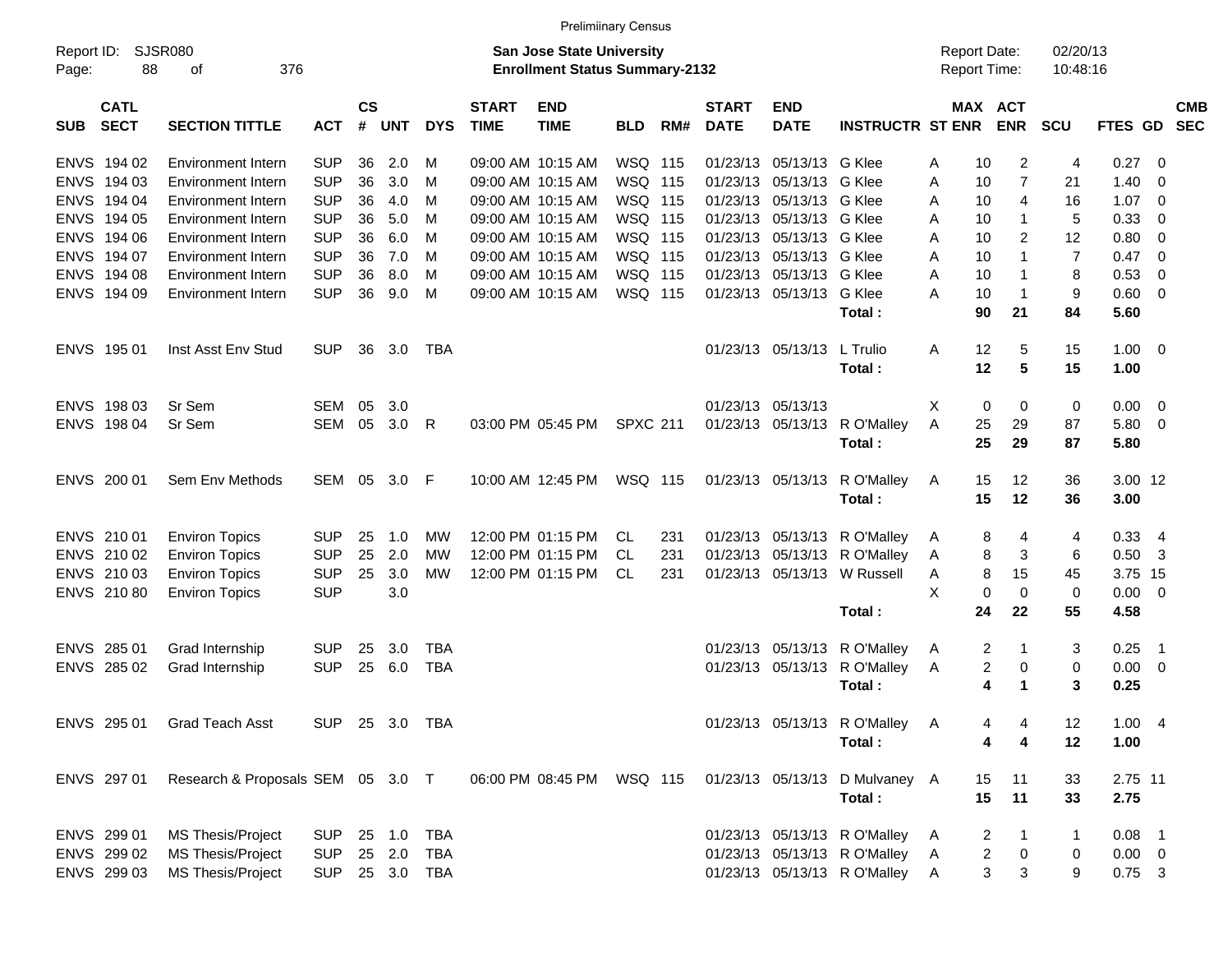|                                           |                                                                           |                                  |                |                   |                   |                             |                           | <b>Prelimiinary Census</b>                                                |     |                                  |                                                   |                                                       |                    |                                                      |                          |                                         |                                   |                                 |                          |
|-------------------------------------------|---------------------------------------------------------------------------|----------------------------------|----------------|-------------------|-------------------|-----------------------------|---------------------------|---------------------------------------------------------------------------|-----|----------------------------------|---------------------------------------------------|-------------------------------------------------------|--------------------|------------------------------------------------------|--------------------------|-----------------------------------------|-----------------------------------|---------------------------------|--------------------------|
| Report ID:<br>89<br>Page:                 | <b>SJSR080</b><br>376<br>оf                                               |                                  |                |                   |                   |                             |                           | <b>San Jose State University</b><br><b>Enrollment Status Summary-2132</b> |     |                                  |                                                   |                                                       |                    | <b>Report Date:</b><br><b>Report Time:</b>           |                          | 02/20/13<br>10:48:16                    |                                   |                                 |                          |
| <b>CATL</b><br><b>SECT</b><br><b>SUB</b>  | <b>SECTION TITTLE</b>                                                     | <b>ACT</b>                       | CS<br>#        | <b>UNT</b>        | <b>DYS</b>        | <b>START</b><br><b>TIME</b> | <b>END</b><br><b>TIME</b> | <b>BLD</b>                                                                | RM# | <b>START</b><br><b>DATE</b>      | <b>END</b><br><b>DATE</b>                         | <b>INSTRUCTR ST ENR</b>                               |                    | <b>MAX</b>                                           | ACT<br><b>ENR</b>        | <b>SCU</b>                              | <b>FTES GD</b>                    |                                 | <b>CMB</b><br><b>SEC</b> |
| ENVS 299 04<br>ENVS 299 05<br>ENVS 299 06 | <b>MS Thesis/Project</b><br><b>MS Thesis/Project</b><br>MS Thesis/Project | <b>SUP</b><br>SUP.<br><b>SUP</b> | 25<br>25<br>25 | 4.0<br>5.0<br>6.0 | TBA<br>TBA<br>TBA |                             |                           |                                                                           |     | 01/23/13<br>01/23/13<br>01/23/13 | 05/13/13<br>05/13/13<br>05/13/13                  | R O'Malley<br>R O'Malley<br>R O'Malley<br>Total :     | <b>A</b><br>A<br>A | $\mathbf{2}$<br>$\mathbf{2}$<br>$\overline{2}$<br>13 | 0<br>0<br>1<br>5         | $\mathbf{0}$<br>$\mathbf{0}$<br>6<br>16 | 0.00<br>$0.00\,$<br>0.50<br>1.33  | - 0<br>$\overline{\phantom{0}}$ |                          |
| Department :                              | <b>Environmental Studies</b>                                              |                                  |                |                   |                   |                             |                           |                                                                           |     |                                  | <b>Lower Division :</b><br><b>Upper Division:</b> | <b>Department Total:</b><br><b>Graduate Division:</b> |                    | 1464<br>380<br>1024<br>60                            | 1236<br>371<br>822<br>43 | 3351<br>1113<br>2119<br>119             | 229.00<br>74.25<br>144.83<br>9.92 |                                 |                          |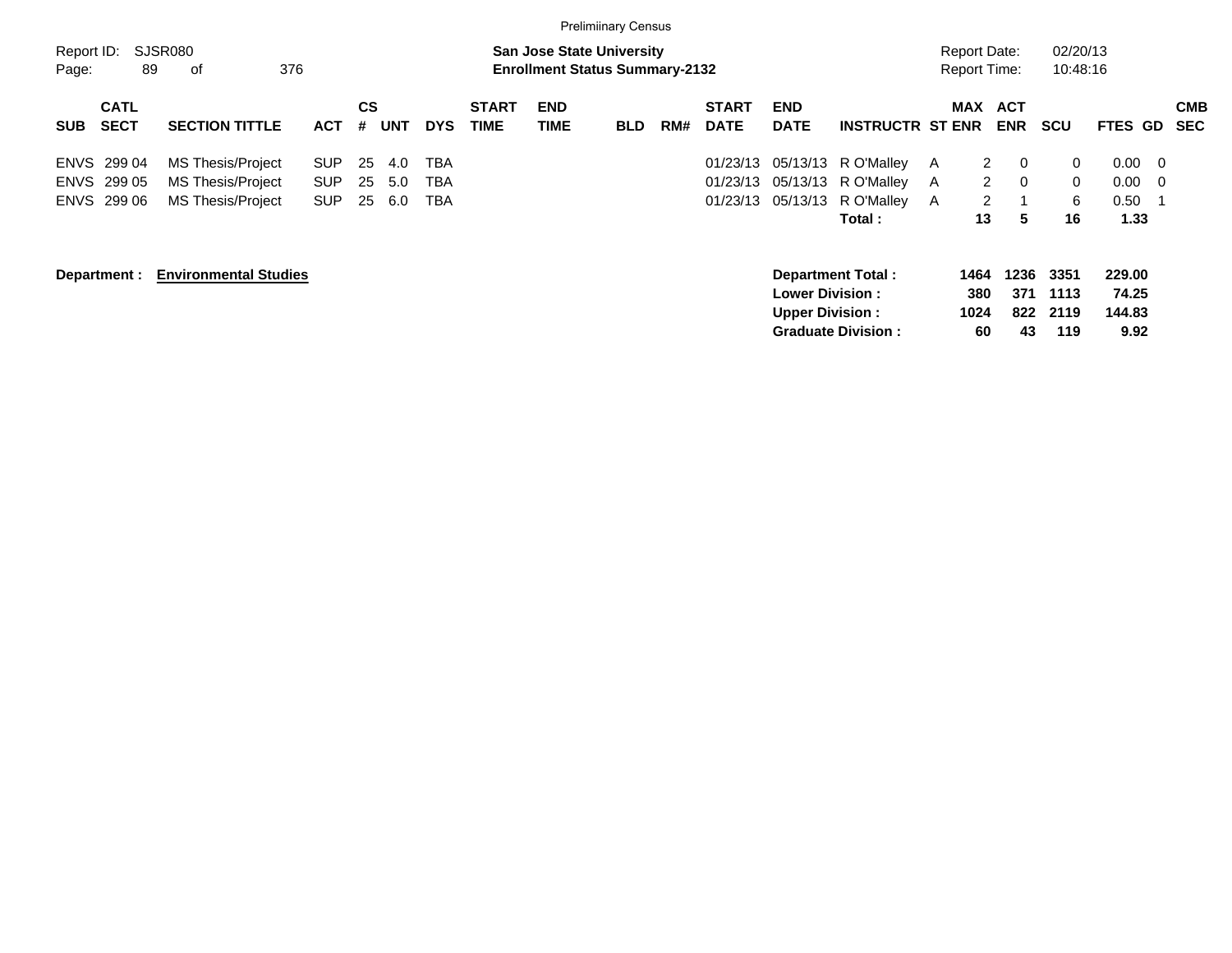|                         |                            |                               |                          |                    |            |                 |                             | <b>Prelimiinary Census</b>                                                |            |     |                             |                            |                             |                                     |             |                       |                      |                 |                          |                          |
|-------------------------|----------------------------|-------------------------------|--------------------------|--------------------|------------|-----------------|-----------------------------|---------------------------------------------------------------------------|------------|-----|-----------------------------|----------------------------|-----------------------------|-------------------------------------|-------------|-----------------------|----------------------|-----------------|--------------------------|--------------------------|
| Report ID:<br>Page:     | 90                         | SJSR080<br>376<br>οf          |                          |                    |            |                 |                             | <b>San Jose State University</b><br><b>Enrollment Status Summary-2132</b> |            |     |                             |                            |                             | <b>Report Date:</b><br>Report Time: |             |                       | 02/20/13<br>10:48:16 |                 |                          |                          |
| <b>SUB</b>              | <b>CATL</b><br><b>SECT</b> | <b>SECTION TITTLE</b>         | <b>ACT</b>               | $\mathsf{cs}$<br># | <b>UNT</b> | <b>DYS</b>      | <b>START</b><br><b>TIME</b> | <b>END</b><br><b>TIME</b>                                                 | <b>BLD</b> | RM# | <b>START</b><br><b>DATE</b> | <b>END</b><br><b>DATE</b>  | <b>INSTRUCTR ST ENR</b>     |                                     |             | MAX ACT<br><b>ENR</b> | <b>SCU</b>           | FTES GD         |                          | <b>CMB</b><br><b>SEC</b> |
| College                 |                            | <b>Social Sciences</b>        |                          |                    |            |                 |                             |                                                                           |            |     |                             |                            |                             |                                     |             |                       |                      |                 |                          |                          |
|                         | Department :               | Geography<br>Geog Natural Env |                          |                    |            |                 |                             |                                                                           | WSQ 109    |     |                             |                            | 01/23/13 05/13/13 G Pereira |                                     |             |                       |                      |                 |                          |                          |
| GEOG 101<br><b>GEOG</b> | 1 0 2                      |                               | <b>LEC</b>               | 02<br>02           | 3.0<br>3.0 | MW<br><b>MW</b> |                             | 10:30 AM 11:45 AM                                                         | <b>WSQ</b> | 207 |                             |                            | 01/23/13 05/13/13 G Pereira | A                                   | 120<br>80   | 122<br>82             | 366                  | 24.40           | $\Omega$                 |                          |
| <b>GEOG</b>             | 1 0 3                      | Geog Natural Env              | <b>LEC</b><br><b>LEC</b> | 02                 | 3.0        | <b>TR</b>       |                             | 12:00 PM 01:15 PM                                                         | CL         | 224 |                             | 01/23/13 05/13/13          | G Pereira                   | A<br>A                              | 50          | 48                    | 246<br>144           | 16.40<br>9.60 0 | $\overline{\phantom{0}}$ |                          |
|                         |                            | Geog Natural Env              |                          |                    |            |                 |                             | 09:00 AM 10:15 AM                                                         |            |     |                             |                            | Total:                      |                                     | 250         | 252                   | 756                  | 50.40           |                          |                          |
|                         | GEOG 1001                  | <b>Cultural Geography</b>     | <b>LEC</b>               | 02                 | 3.0        | TR              |                             | 01:30 PM 02:45 PM                                                         | CL         | 224 |                             | 01/23/13 05/13/13          | M Davis<br>Total:           | A                                   | 50<br>50    | 44<br>44              | 132<br>132           | 8.80 0<br>8.80  |                          |                          |
|                         |                            | GEOG 100W 01 Writing Workshop | SEM                      | 05                 | 3.0        | <b>MW</b>       |                             | 12:00 PM 01:15 PM                                                         | CL.        | 224 |                             | 01/23/13 05/13/13          | C Wynne                     | A                                   | 25          | 11                    | 33                   | 2.20            | 0 <sup>o</sup>           |                          |
|                         |                            | GLST 100W 01 Writing Workshop | <b>SEM</b>               | 05                 | 3.0        | <b>MW</b>       |                             | 12:00 PM 01:15 PM                                                         | <b>CL</b>  | 224 |                             | 01/23/13 05/13/13          | C Wynne                     | A                                   | $\mathbf 0$ | 13                    | 39                   | 2.60            | $0\,$ C                  |                          |
|                         |                            |                               |                          |                    |            |                 |                             |                                                                           |            |     |                             |                            | Total:                      |                                     | 25          | 24                    | 72                   | 4.80            |                          |                          |
|                         | GEOG 101 01                | Global Geography              | <b>LEC</b>               | 01                 | 3.0        | <b>MW</b>       |                             | 10:30 AM 11:45 AM                                                         | CL.        | 224 |                             | 01/23/13 05/13/13 M Kellev |                             | A                                   | 50          | 47                    | 141                  | $9.40 \quad 0$  |                          |                          |
|                         | GEOG 101 02                | Global Geography              | <b>LEC</b>               | 01                 | 3.0        | <b>TR</b>       |                             | 10:30 AM 11:45 AM                                                         | CL.        | 224 |                             | 01/23/13 05/13/13          | M Kellev                    | A                                   | 50          | 47                    | 141                  | 9.40            | $\overline{\phantom{0}}$ |                          |
|                         | GEOG 101 03                | Global Geography              | <b>LEC</b>               | 01                 | 3.0        | <b>TR</b>       |                             | 12:00 PM 01:15 PM                                                         | CL.        | 224 |                             | 01/23/13 05/13/13          | M Kellev                    | A                                   | 50          | 44                    | 132                  | 8.80            | $\overline{\phantom{0}}$ |                          |
|                         | GEOG 101 04                | Global Geography              | <b>LEC</b>               | 01                 | 3.0        | <b>MW</b>       |                             | 01:30 PM 02:45 PM                                                         | <b>CL</b>  | 224 |                             | 01/23/13 05/13/13 R Taketa |                             | A                                   | 50          | 33                    | 99                   | 6.60            | $\overline{\phantom{0}}$ |                          |
|                         | GEOG 101 05                | Global Geography              | <b>LEC</b>               | 01                 | 3.0        | <b>TBA</b>      |                             |                                                                           |            |     |                             | 01/23/13 05/13/13 T Orf    | Total:                      | A                                   | 50<br>250   | 27<br>198             | 81<br>594            | 5.45<br>39.65   | - 1                      |                          |
|                         |                            |                               |                          |                    |            |                 |                             |                                                                           |            |     |                             |                            |                             |                                     |             |                       |                      |                 |                          |                          |
|                         | GEOG 107 01                | Mapping the World             | <b>LEC</b>               | 02                 | 3.0        | W               |                             | 03:00 PM 05:45 PM                                                         | CL         | 224 |                             | 01/23/13 05/13/13          | M Kelley                    | Α                                   | 50          | 22                    | 66                   | $4.45$ 1        |                          |                          |
|                         |                            |                               |                          |                    |            |                 |                             |                                                                           |            |     |                             |                            | Total:                      |                                     | 50          | 22                    | 66                   | 4.45            |                          |                          |
|                         | GEOG 112 01                | Nat Cult Terr Disp            | <b>LEC</b>               |                    | 02 3.0     | <b>TBA</b>      |                             |                                                                           |            |     |                             | 01/23/13 05/13/13          | M Davis                     | A                                   | 40          | 46                    | 138                  | $9.20 \ 0$      |                          |                          |
|                         |                            |                               |                          |                    |            |                 |                             |                                                                           |            |     |                             |                            | Total:                      |                                     | 40          | 46                    | 138                  | 9.20            |                          |                          |
|                         | GEOG 115 01                | Geog Global Econ              | <b>LEC</b>               | 02                 | 3.0        | $\top$          |                             | 03:00 PM 05:45 PM                                                         | CL         | 224 |                             | 01/23/13 05/13/13          | K Richardson A              |                                     | 25          | 21                    | 63                   | $4.25$ 1        |                          |                          |
|                         |                            |                               |                          |                    |            |                 |                             |                                                                           |            |     |                             |                            | Total:                      |                                     | 25          | 21                    | 63                   | 4.25            |                          |                          |
|                         | GEOG 170 01                | Intro Map & GIS               | <b>LEC</b>               |                    | 02 3.0     | M               |                             | 06:00 PM 07:50 PM                                                         | WSQ 111    |     |                             | 01/23/13 05/13/13 R Taketa |                             | Α                                   | 30          |                       | 14                   | 1.55            | $\overline{\mathbf{3}}$  |                          |
|                         | GEOG 170 02                | Intro Map & GIS               | LAB                      | 15                 | 0.0        | M               |                             | 08:00 PM 10:45 PM                                                         | WSQ 113    |     |                             | 01/23/13 05/13/13 R Taketa |                             | Α                                   | 15          | 2                     | 2                    | $0.00 \t 0$     |                          |                          |
|                         | GEOG 170 03                | Intro Map & GIS               | LAB                      |                    | 15 0.0     | M               |                             | 03:00 PM 05:45 PM                                                         | WSQ 113    |     |                             | 01/23/13 05/13/13 R Taketa |                             | Α                                   | 15          | 5                     | 5                    | $0.00 \quad 3$  |                          |                          |
|                         |                            |                               |                          |                    |            |                 |                             |                                                                           |            |     |                             |                            | Total:                      |                                     | 60          | 14                    | 21                   | 1.55            |                          |                          |
|                         | GEOG 171 01                | Maps & GIS                    | LEC.                     |                    | 02 3.0 T   |                 |                             | 06:00 PM 07:50 PM                                                         | WSQ 111    |     |                             | 01/23/13 05/13/13 R Taketa |                             | A                                   | 20          | 10                    | 20                   | $2.25$ 5        |                          |                          |
|                         | GEOG 171 02                | Maps & GIS                    | LAB                      |                    | 15  0.0  T |                 |                             | 08:00 PM 10:50 PM                                                         | WSQ 113    |     |                             | 01/23/13 05/13/13 R Taketa |                             | Α                                   | 20          | 10                    | 10                   | 0.00 5          |                          |                          |
|                         |                            |                               |                          |                    |            |                 |                             |                                                                           |            |     |                             |                            | Total:                      |                                     | 40          | 20                    | 30                   | 2.25            |                          |                          |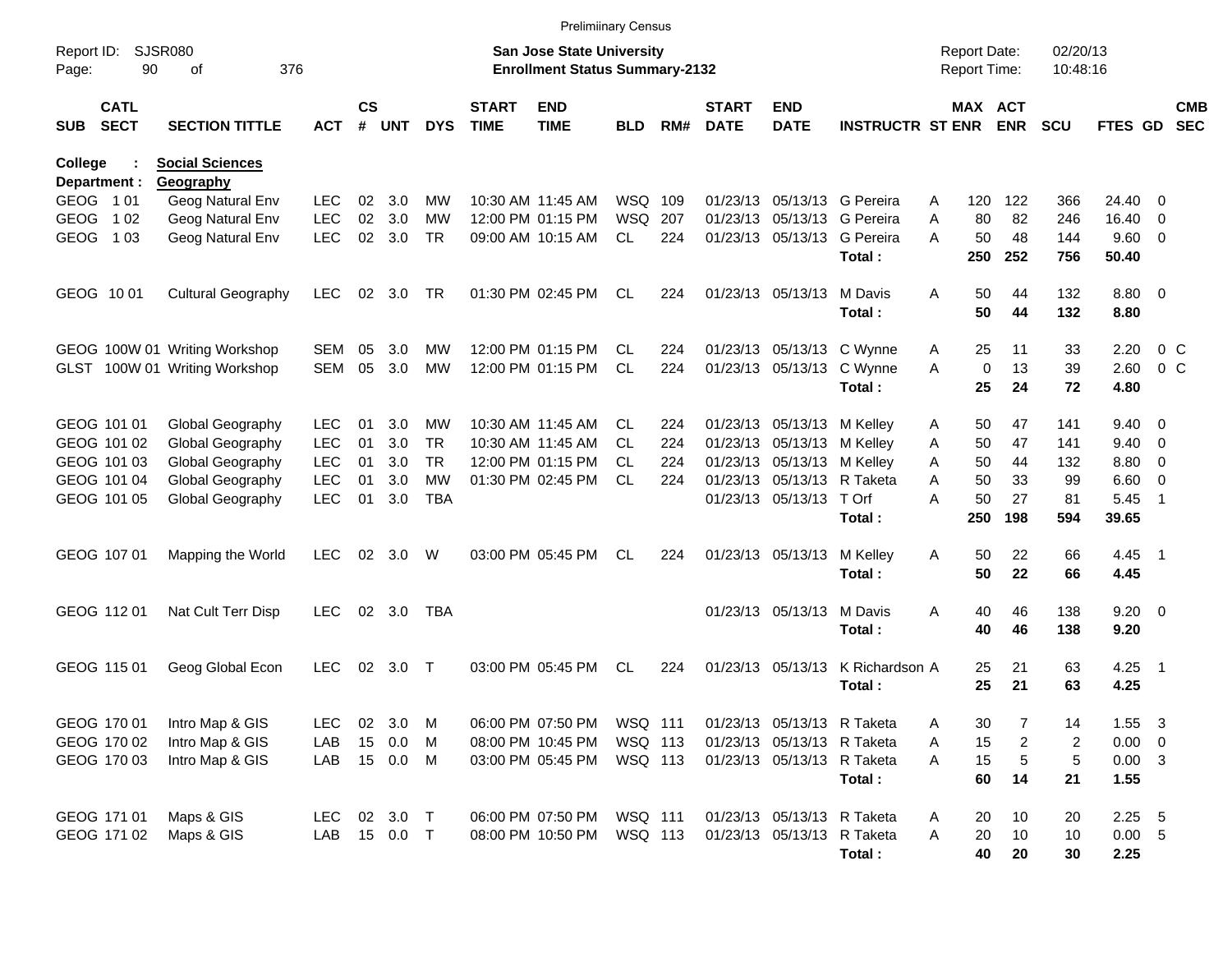|                             |                            |                                  |            |                 |                  |            |                             | <b>Prelimiinary Census</b>                                         |                |     |                             |                                                  |                          |   |                                            |                      |                         |                          |                          |            |
|-----------------------------|----------------------------|----------------------------------|------------|-----------------|------------------|------------|-----------------------------|--------------------------------------------------------------------|----------------|-----|-----------------------------|--------------------------------------------------|--------------------------|---|--------------------------------------------|----------------------|-------------------------|--------------------------|--------------------------|------------|
| Report ID: SJSR080<br>Page: | 91                         | 376<br>of                        |            |                 |                  |            |                             | San Jose State University<br><b>Enrollment Status Summary-2132</b> |                |     |                             |                                                  |                          |   | <b>Report Date:</b><br><b>Report Time:</b> |                      | 02/20/13<br>10:48:16    |                          |                          |            |
| <b>SUB</b>                  | <b>CATL</b><br><b>SECT</b> | <b>SECTION TITTLE</b>            | <b>ACT</b> | <b>CS</b><br>#  | <b>UNT</b>       | <b>DYS</b> | <b>START</b><br><b>TIME</b> | <b>END</b><br><b>TIME</b>                                          | <b>BLD</b>     | RM# | <b>START</b><br><b>DATE</b> | <b>END</b><br><b>DATE</b>                        | <b>INSTRUCTR ST ENR</b>  |   | MAX ACT                                    | <b>ENR</b>           | <b>SCU</b>              | FTES GD SEC              |                          | <b>CMB</b> |
| GEOG 173 01                 |                            | Cart Dyn Int Map                 | <b>LEC</b> | 02              | 3.0              | W          |                             | 06:00 PM 07:50 PM                                                  | WSQ 111        |     |                             | 01/23/13 05/13/13 R Taketa                       |                          | Α | 20                                         | 9                    | 18                      | 2.10                     | -6                       |            |
| GEOG 173 02                 |                            | Cart Dyn Int Map                 | LAB        | 15 <sub>1</sub> | 0.0              | W          |                             | 08:00 PM 10:50 PM                                                  | WSQ 113        |     |                             | 01/23/13 05/13/13 R Taketa                       | Total:                   | A | 20<br>40                                   | 9<br>18              | $\boldsymbol{9}$<br>27  | 0.00<br>2.10             | - 6                      |            |
| GEOG 180 01                 |                            | <b>Indiv Studies</b>             | <b>SUP</b> | 36              | 1.0              | <b>TBA</b> |                             |                                                                    |                |     |                             | 01/23/13 05/13/13 M Davis                        |                          | A | 1                                          | 1                    | $\mathbf{1}$            | 0.07                     | $\overline{\phantom{0}}$ |            |
| GEOG 180 02                 |                            | <b>Indiv Studies</b>             | <b>SUP</b> | 36              | 3.0              | <b>TBA</b> |                             |                                                                    |                |     |                             | 01/23/13 05/13/13 M Davis                        |                          | A | $\mathbf{1}$                               | $\mathbf 0$          | 0                       | 0.00                     | $\overline{\phantom{0}}$ |            |
| GEOG 180 03                 |                            | <b>Indiv Studies</b>             | <b>SUP</b> | 36              | 4.0              | <b>TBA</b> |                             |                                                                    |                |     |                             | 01/23/13 05/13/13                                | M Davis                  | A | 3                                          | $\mathbf 0$          | $\pmb{0}$               | $0.00 \t 0$              |                          |            |
|                             |                            |                                  |            |                 |                  |            |                             |                                                                    |                |     |                             |                                                  | Total:                   |   | $5\phantom{1}$                             | $\mathbf{1}$         | $\mathbf{1}$            | 0.07                     |                          |            |
| GEOG 181 01                 |                            | Rem Sens Basi Theo LEC           |            |                 | 3.0              |            |                             |                                                                    |                |     |                             |                                                  |                          | X | 0                                          | 0                    | 0                       | $0.00 \t 0$              |                          |            |
| GEOG 181 02                 |                            | Rem Sens Basi Theo LAB           |            |                 | 0.0              |            |                             |                                                                    |                |     |                             |                                                  |                          | X | 0                                          | 0                    | 0                       | $0.00 \t 0$              |                          |            |
|                             |                            |                                  |            |                 |                  |            |                             |                                                                    |                |     |                             |                                                  | Total:                   |   | $\bf{0}$                                   | $\bf{0}$             | $\bf{0}$                | 0.00                     |                          |            |
| GEOG 186 01                 |                            | <b>Field Physical</b>            | <b>SUP</b> | 36              | 3.0 <sub>S</sub> |            |                             | 09:00 AM 05:00 PM                                                  | <b>WSQ 111</b> |     |                             | 01/23/13 05/13/13                                | W Harmon                 | Α | 20                                         | 4                    | 12                      | $0.95$ 3                 |                          |            |
|                             |                            |                                  |            |                 |                  |            |                             |                                                                    |                |     |                             |                                                  | Total:                   |   | 20                                         | 4                    | 12                      | 0.95                     |                          |            |
| GEOG 187 01                 |                            | Field Human & Hist               | <b>SUP</b> |                 | 3.0              |            |                             |                                                                    |                |     |                             |                                                  |                          | Χ | 0                                          | 0                    | 0                       | $0.00 \t 0$              |                          |            |
|                             |                            |                                  |            |                 |                  |            |                             |                                                                    |                |     |                             |                                                  | Total:                   |   | 0                                          | $\bf{0}$             | 0                       | 0.00                     |                          |            |
| GEOG 197 01                 |                            | Geog Internship                  | <b>SUP</b> | 36              | 3.0              | <b>TBA</b> |                             |                                                                    |                |     |                             | 01/23/13 05/13/13                                |                          | A | 1                                          | 1                    | 3                       | $0.20 \ 0$               |                          |            |
| GEOG 197 02                 |                            | Geog Internship                  | <b>SUP</b> |                 | 36 5.0           | <b>TBA</b> |                             |                                                                    |                |     |                             | 01/23/13 05/13/13                                |                          | A | $\mathbf{1}$                               | $\mathbf 0$          | $\mathbf 0$             | $0.00 \t 0$              |                          |            |
|                             |                            |                                  |            |                 |                  |            |                             |                                                                    |                |     |                             |                                                  | Total:                   |   | $\overline{2}$                             | $\blacktriangleleft$ | 3                       | 0.20                     |                          |            |
| GEOG 239 01                 |                            | Sem: Geog Info Tech SEM 05 3.0 T |            |                 |                  |            |                             | 03:00 PM 05:45 PM                                                  | WSQ 111        |     |                             | 01/23/13 05/13/13                                | R Taketa                 | Α | 15                                         | 6                    | 18                      | 1.50 6                   |                          |            |
|                             |                            |                                  |            |                 |                  |            |                             |                                                                    |                |     |                             |                                                  | Total:                   |   | 15                                         | 6                    | 18                      | 1.50                     |                          |            |
| GEOG 298 01                 |                            | <b>Special Study</b>             | <b>SUP</b> | 25              | 3.0              | <b>TBA</b> |                             |                                                                    |                |     |                             | 01/23/13 05/13/13 R Taketa                       |                          | A | $\mathbf{1}$                               | 0                    | 0                       | $0.00 \t 0$              |                          |            |
| GEOG 298 02                 |                            | <b>Special Study</b>             | <b>SUP</b> | 25              | 4.0              | <b>TBA</b> |                             |                                                                    |                |     |                             | 01/23/13 05/13/13 R Taketa                       |                          | A | $\mathbf{1}$                               | 0                    | 0                       | $0.00 \t 0$              |                          |            |
|                             |                            |                                  |            |                 |                  |            |                             |                                                                    |                |     |                             |                                                  | Total:                   |   | $\mathbf{2}$                               | $\bf{0}$             | 0                       | 0.00                     |                          |            |
| GEOG 299 01                 |                            | MA Thesis/Project                | <b>SUP</b> |                 | 25 1.0           | TBA        |                             |                                                                    |                |     |                             | 01/23/13 05/13/13 R Taketa                       |                          | A |                                            | 0                    | 0                       | $0.00 \t 0$              |                          |            |
| GEOG 299 02                 |                            | MA Thesis/Project                | <b>SUP</b> |                 | 25 3.0           | TBA        |                             |                                                                    |                |     |                             | 01/23/13 05/13/13 R Taketa                       |                          | A |                                            | 0                    | 0                       | $0.00 \t 0$              |                          |            |
| GEOG 299 03                 |                            | MA Thesis/Project                | <b>SUP</b> |                 | 25 6.0           | TBA        |                             |                                                                    |                |     |                             | 01/23/13 05/13/13 R Taketa                       |                          | Α | 3                                          | $\mathbf{1}$         | 6                       | $0.50$ 1                 |                          |            |
|                             |                            |                                  |            |                 |                  |            |                             |                                                                    |                |     |                             |                                                  | Total:                   |   | 5                                          | $\mathbf{1}$         | 6                       | 0.50                     |                          |            |
|                             |                            | Department : Geography           |            |                 |                  |            |                             |                                                                    |                |     |                             | <b>Lower Division:</b><br><b>Upper Division:</b> | <b>Department Total:</b> |   | 879<br>300<br>557                          | 672<br>296           | 1939<br>888<br>369 1027 | 130.67<br>59.20<br>69.47 |                          |            |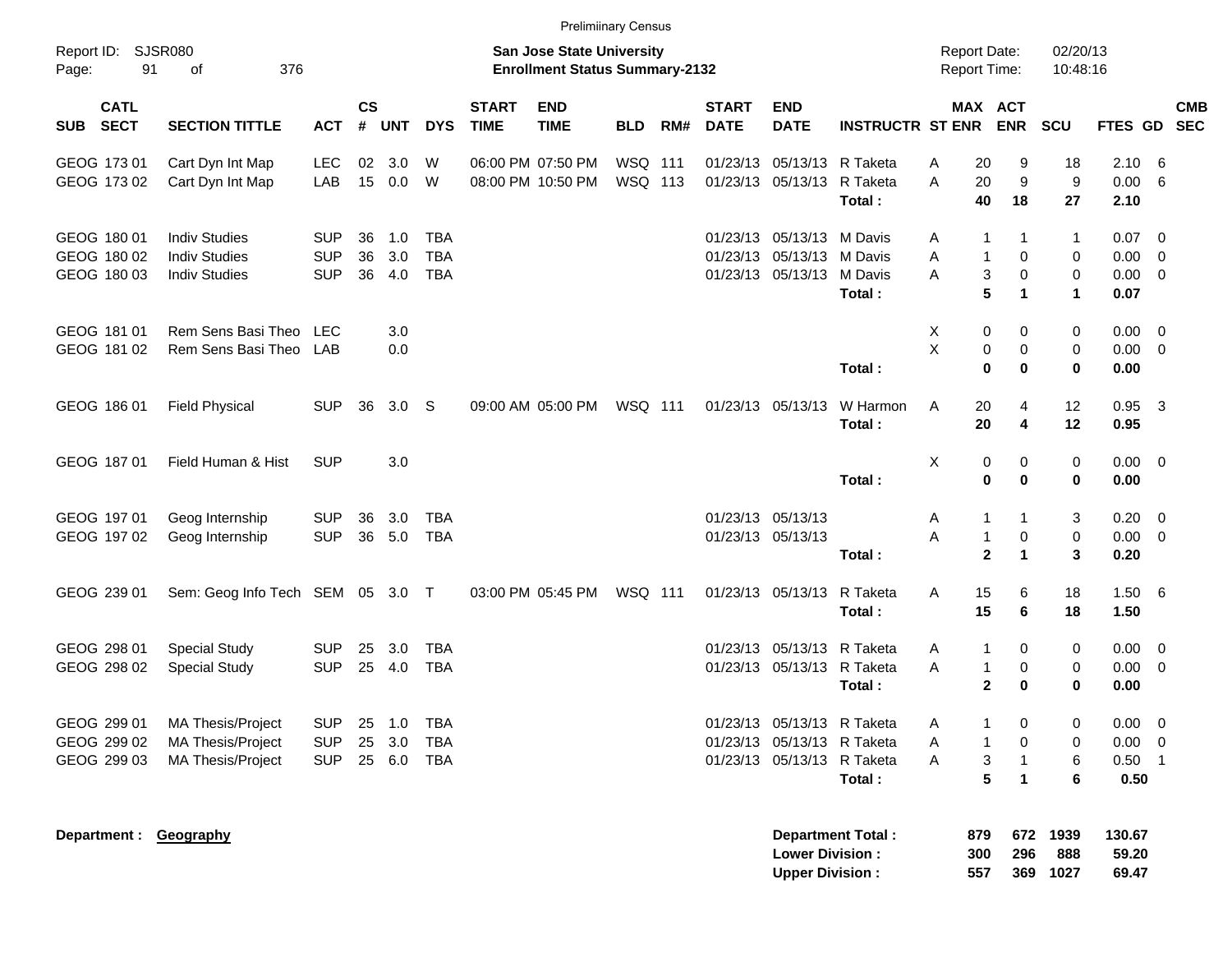|                             |                            |    |    |                       |         |    |            |            |                             |                           | <b>Prelimiinary Census</b>                                                |     |                             |                           |                         |                              |            |                      |             |            |
|-----------------------------|----------------------------|----|----|-----------------------|---------|----|------------|------------|-----------------------------|---------------------------|---------------------------------------------------------------------------|-----|-----------------------------|---------------------------|-------------------------|------------------------------|------------|----------------------|-------------|------------|
| Report ID: SJSR080<br>Page: |                            | 92 | of |                       | 376     |    |            |            |                             |                           | <b>San Jose State University</b><br><b>Enrollment Status Summary-2132</b> |     |                             |                           |                         | Report Date:<br>Report Time: |            | 02/20/13<br>10:48:16 |             |            |
| <b>SUB</b>                  | <b>CATL</b><br><b>SECT</b> |    |    | <b>SECTION TITTLE</b> | $ACT$ # | СS | <b>UNT</b> | <b>DYS</b> | <b>START</b><br><b>TIME</b> | <b>END</b><br><b>TIME</b> | <b>BLD</b>                                                                | RM# | <b>START</b><br><b>DATE</b> | <b>END</b><br><b>DATE</b> | <b>INSTRUCTR ST ENR</b> | <b>MAX ACT</b>               | <b>ENR</b> | <b>SCU</b>           | FTES GD SEC | <b>CMB</b> |

**Graduate Division : 22 7 24 2.00**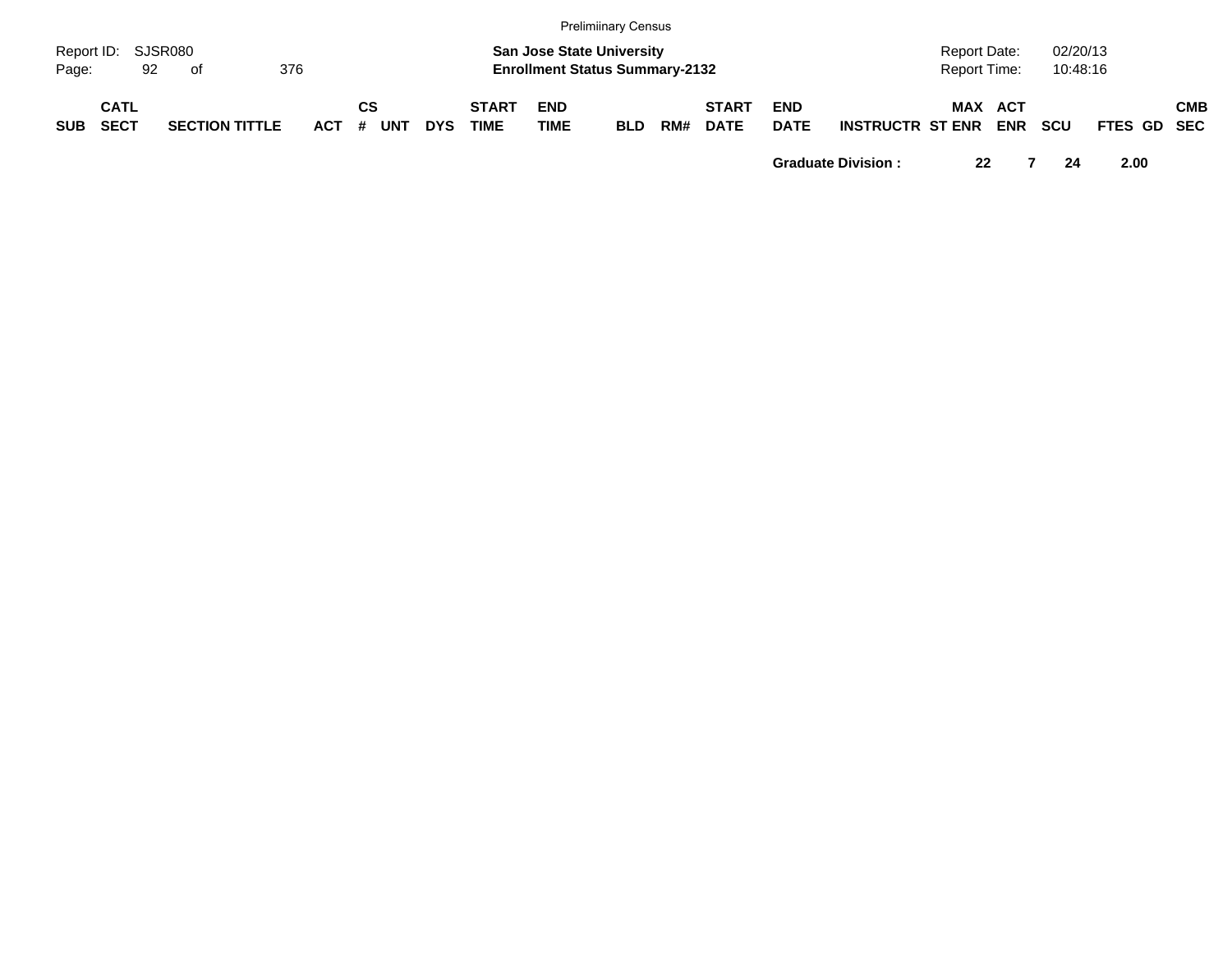|             |                                          |                            |               |               |        |            |                             | <b>Prelimiinary Census</b>                                                |            |     |                             |                           |                                 |   |                                     |                |                      |                   |                |                          |
|-------------|------------------------------------------|----------------------------|---------------|---------------|--------|------------|-----------------------------|---------------------------------------------------------------------------|------------|-----|-----------------------------|---------------------------|---------------------------------|---|-------------------------------------|----------------|----------------------|-------------------|----------------|--------------------------|
| Page:       | SJSR080<br>Report ID:<br>93<br>376<br>οf |                            |               |               |        |            |                             | <b>San Jose State University</b><br><b>Enrollment Status Summary-2132</b> |            |     |                             |                           |                                 |   | <b>Report Date:</b><br>Report Time: |                | 02/20/13<br>10:48:16 |                   |                |                          |
| <b>SUB</b>  | <b>CATL</b><br><b>SECT</b>               | <b>SECTION TITTLE</b>      | <b>ACT</b>    | $\mathsf{cs}$ | # UNT  | <b>DYS</b> | <b>START</b><br><b>TIME</b> | <b>END</b><br><b>TIME</b>                                                 | <b>BLD</b> | RM# | <b>START</b><br><b>DATE</b> | <b>END</b><br><b>DATE</b> | <b>INSTRUCTR ST ENR</b>         |   | MAX ACT                             | <b>ENR</b>     | <b>SCU</b>           | <b>FTES GD</b>    |                | <b>CMB</b><br><b>SEC</b> |
| College     |                                          | <b>Social Sciences</b>     |               |               |        |            |                             |                                                                           |            |     |                             |                           |                                 |   |                                     |                |                      |                   |                |                          |
|             | Department :                             | <b>History</b>             |               |               |        |            |                             |                                                                           |            |     |                             |                           |                                 |   |                                     |                |                      |                   |                |                          |
| HIST        | 1A 01                                    | World History to 150       | LEC           |               | 02 3.0 | МW         |                             | 01:30 PM 02:45 PM                                                         | DMH 167    |     |                             | 01/23/13 05/13/13         | J Roth<br>Total:                | A | 35<br>35                            | 19<br>19       | 57<br>57             | $3.80\ 0$<br>3.80 |                |                          |
| <b>HIST</b> | 1B 01                                    | World History from 1       | LEC           |               | 02 3.0 | МW         |                             | 09:00 AM 10:15 AM                                                         | DMH 167    |     |                             | 01/23/13 05/13/13         | A Katsev                        | A | 35                                  | 22             | 66                   | $4.40 \quad 0$    |                |                          |
|             |                                          |                            |               |               |        |            |                             |                                                                           |            |     |                             |                           | Total:                          |   | 35                                  | 22             | 66                   | 4.40              |                |                          |
| <b>HIST</b> | 10A 01                                   | <b>Western Civilizatn</b>  | <b>LEC</b>    | 02            | 3.0    | TR         |                             | 01:30 PM 02:45 PM                                                         | DMH 165    |     |                             | 01/23/13 05/13/13         | J Bernhardt                     | A | 40                                  | 42             | 126                  | 8.40 0            |                |                          |
|             |                                          |                            |               |               |        |            |                             |                                                                           |            |     |                             |                           | Total:                          |   | 40                                  | 42             | 126                  | 8.40              |                |                          |
| <b>HIST</b> | 10B 01                                   | <b>Western Civilizatn</b>  | <b>LEC</b>    | 02            | 3.0    | TR         |                             | 10:30 AM 11:45 AM                                                         | DMH 165    |     |                             | 01/23/13 05/13/13         | M Pickering A                   |   | 40                                  | 37             | 111                  | $7.40 \quad 0$    |                |                          |
|             |                                          |                            |               |               |        |            |                             |                                                                           |            |     |                             |                           | Total:                          |   | 40                                  | 37             | 111                  | 7.40              |                |                          |
| <b>HIST</b> | 15B 01                                   | U.S. Hist/Govt             | <b>LEC</b>    | 03            | 3.0    | МW         |                             | 09:00 AM 10:15 AM                                                         | DMH 150    |     | 01/23/13                    | 05/13/13                  | M Wilson                        | A | 92                                  | 90             | 270                  | 18.00             | $0\,$ C        |                          |
| POLS        | 15B 01                                   | U.S. Hist/Govt             | <b>LEC</b>    | 03            | 3.0    | МW         |                             | 09:00 AM 10:15 AM                                                         | DMH 150    |     | 01/23/13                    | 05/13/13                  | M Wilson                        | A | 0                                   | $\overline{c}$ | 6                    | 0.40              | $0\,$ C        |                          |
| <b>HIST</b> | 15B 02                                   | U.S. Hist/Govt             | <b>LEC</b>    | 03            | 3.0    | МW         |                             | 10:30 AM 11:45 AM                                                         | DMH 150    |     | 01/23/13                    | 05/13/13                  | M Wilson                        | A | 92                                  | 82             | 246                  | 16.40             | $0\,$ C        |                          |
| <b>POLS</b> | 15B 02                                   | U.S. Hist/Govt             | <b>LEC</b>    | 03            | 3.0    | МW         |                             | 10:30 AM 11:45 AM                                                         | DMH 150    |     | 01/23/13                    | 05/13/13                  | M Wilson                        | A | 0                                   | 9              | 27                   | 1.80              | 0 <sup>o</sup> |                          |
| <b>HIST</b> | 15B 03                                   | U.S. Hist/Govt             | <b>LEC</b>    | 03            | 3.0    | МW         |                             | 12:00 PM 01:15 PM                                                         | DMH 150    |     | 01/23/13                    | 05/13/13                  | I Jerke                         | A | 92                                  | 92             | 276                  | 18.40             | $0\,$ C        |                          |
| <b>POLS</b> | 15B 03                                   | U.S. Hist/Govt             | <b>LEC</b>    | 03            | 3.0    | МW         |                             | 12:00 PM 01:15 PM                                                         | DMH 150    |     | 01/23/13                    | 05/13/13                  | I Jerke                         | A | 0                                   | -1             | 3                    | 0.20              | $0\,$ C        |                          |
| <b>HIST</b> | 15B 04                                   | U.S. Hist/Govt             | <b>LEC</b>    | 03            | 3.0    | МW         |                             | 01:30 PM 02:45 PM                                                         | DMH 150    |     | 01/23/13                    | 05/13/13                  | I Jerke                         | A | 92                                  | 89             | 267                  | 17.80             | 0 <sup>o</sup> |                          |
| <b>POLS</b> | 15B 04                                   | U.S. Hist/Govt             | <b>LEC</b>    | 03            | 3.0    | МW         |                             | 01:30 PM 02:45 PM                                                         | DMH 150    |     | 01/23/13                    | 05/13/13   Jerke          |                                 | A | $\mathbf 0$                         | 4              | 12                   | 0.80              | 0 <sup>o</sup> |                          |
| <b>HIST</b> | 15B 05                                   | U.S. Hist/Govt             | <b>LEC</b>    | 03            | 3.0    | м          |                             | 06:00 PM 08:45 PM                                                         | DMH 150    |     | 01/23/13                    |                           | 05/13/13 R Ciriviller           | A | 92                                  | 72             | 216                  | 14.40             | 0 <sup>o</sup> |                          |
| <b>POLS</b> | 15B 05                                   | U.S. Hist/Govt             | <b>LEC</b>    | 03            | 3.0    | м          |                             | 06:00 PM 08:45 PM                                                         | DMH 150    |     | 01/23/13                    |                           | 05/13/13 R Ciriviller           | A | 0                                   | 17             | 51                   | 3.40              | 0 <sup>o</sup> |                          |
| <b>HIST</b> | 15B 06                                   | U.S. Hist/Govt             | <b>LEC</b>    | 03            | 3.0    | TR         |                             | 09:00 AM 10:15 AM                                                         | DMH 150    |     | 01/23/13                    | 05/13/13                  | M McBane                        | A | 92                                  | 82             | 246                  | 16.40             | 0 <sup>o</sup> |                          |
| <b>POLS</b> | 15B 06                                   | U.S. Hist/Govt             | <b>LEC</b>    | 03            | 3.0    | TR         |                             | 09:00 AM 10:15 AM                                                         | DMH 150    |     | 01/23/13                    | 05/13/13                  | M McBane                        | A | 0                                   | 5              | 15                   | 1.00              | 0 <sup>o</sup> |                          |
| <b>HIST</b> | 15B 07                                   | U.S. Hist/Govt             | <b>LEC</b>    | 03            | 3.0    | TR         |                             | 10:30 AM 11:45 AM                                                         | DMH 150    |     | 01/23/13                    | 05/13/13                  | M McBane                        | A | 92                                  | 87             | 261                  | 17.40             | 0 <sup>o</sup> |                          |
| <b>POLS</b> | 15B 07                                   | U.S. Hist/Govt             | <b>LEC</b>    | 03            | 3.0    | TR         |                             | 10:30 AM 11:45 AM                                                         | DMH 150    |     | 01/23/13                    | 05/13/13                  | M McBane                        | A | 0                                   | $\overline{1}$ | 3                    | 0.20              | 0 <sup>o</sup> |                          |
| <b>HIST</b> | 15B 08                                   | U.S. Hist/Govt             | <b>LEC</b>    | 03            | 3.0    | TR         |                             | 12:00 PM 01:15 PM                                                         | DMH 150    |     | 01/23/13                    | 05/13/13                  | R Ciriviller                    | A | 92                                  | 87             | 261                  | 17.40             | 0 <sup>o</sup> |                          |
| <b>POLS</b> | 15B 08                                   | U.S. Hist/Govt             | <b>LEC</b>    | 03            | 3.0    | TR         |                             | 12:00 PM 01:15 PM                                                         | DMH 150    |     |                             |                           | 01/23/13 05/13/13 R Ciriviller  | A | 0                                   | 6              | 18                   | 1.20              | 0 <sup>o</sup> |                          |
| <b>HIST</b> |                                          | 15B 09 U.S. Hist/Govt      | <b>LEC</b>    | 03            | 3.0    | <b>TR</b>  |                             | 01:30 PM 02:45 PM                                                         | DMH 150    |     |                             |                           | 01/23/13 05/13/13 R Ciriviller  | Α | 92                                  | 87             | 261                  | 17.40             | 0 C            |                          |
| <b>POLS</b> | 15B 09                                   | U.S. Hist/Govt             | <b>LEC</b>    |               | 03 3.0 | TR         |                             | 01:30 PM 02:45 PM                                                         | DMH 150    |     |                             |                           | 01/23/13 05/13/13 R Ciriviller  | Α | 0                                   | 3              | 9                    | $0.60 \t 0 C$     |                |                          |
| HIST        |                                          | 15B 10 U.S. Hist/Govt      | <b>LEC</b>    |               | 03 3.0 | TR         |                             | 03:00 PM 04:15 PM                                                         | DMH 150    |     |                             |                           | 01/23/13 05/13/13 C DanopoulosA |   | 92                                  | 87             | 261                  | 17.40             | $0\,$ C        |                          |
|             |                                          | POLS 15B 10 U.S. Hist/Govt | <b>LEC</b>    |               | 03 3.0 | TR         |                             | 03:00 PM 04:15 PM                                                         | DMH 150    |     |                             |                           | 01/23/13 05/13/13 C DanopoulosA |   | 0                                   | $\overline{c}$ | 6                    | 0.40              | $0\,$ C        |                          |
| HIST        |                                          | 15B 11 U.S. Hist/Govt      | LEC           |               | 03 3.0 | МW         |                             | 03:00 PM 04:15 PM                                                         | DMH 150    |     |                             |                           | 01/23/13 05/13/13 G Gendzel     | A | 92                                  | 58             | 174                  | 11.60             | $0\,$ C        |                          |
|             |                                          | POLS 15B 11 U.S. Hist/Govt | LEC           |               | 03 3.0 | МW         |                             | 03:00 PM 04:15 PM                                                         | DMH 150    |     |                             |                           | 01/23/13 05/13/13 G Gendzel     | A | 0                                   | 17             | 51                   | 3.40 0 C          |                |                          |
|             |                                          |                            |               |               |        |            |                             |                                                                           |            |     |                             |                           | Total:                          |   |                                     | 1012 980       | 2940                 | 196.00            |                |                          |
| HIST        |                                          | 20A 01 Hist of Amer Peopl  | LEC 02 3.0 TR |               |        |            |                             | 12:00 PM 01:15 PM DMH 167                                                 |            |     | 01/23/13 05/13/13 F Propas  |                           |                                 | A | 35                                  | 32             | 96                   | $6.40\ 0$         |                |                          |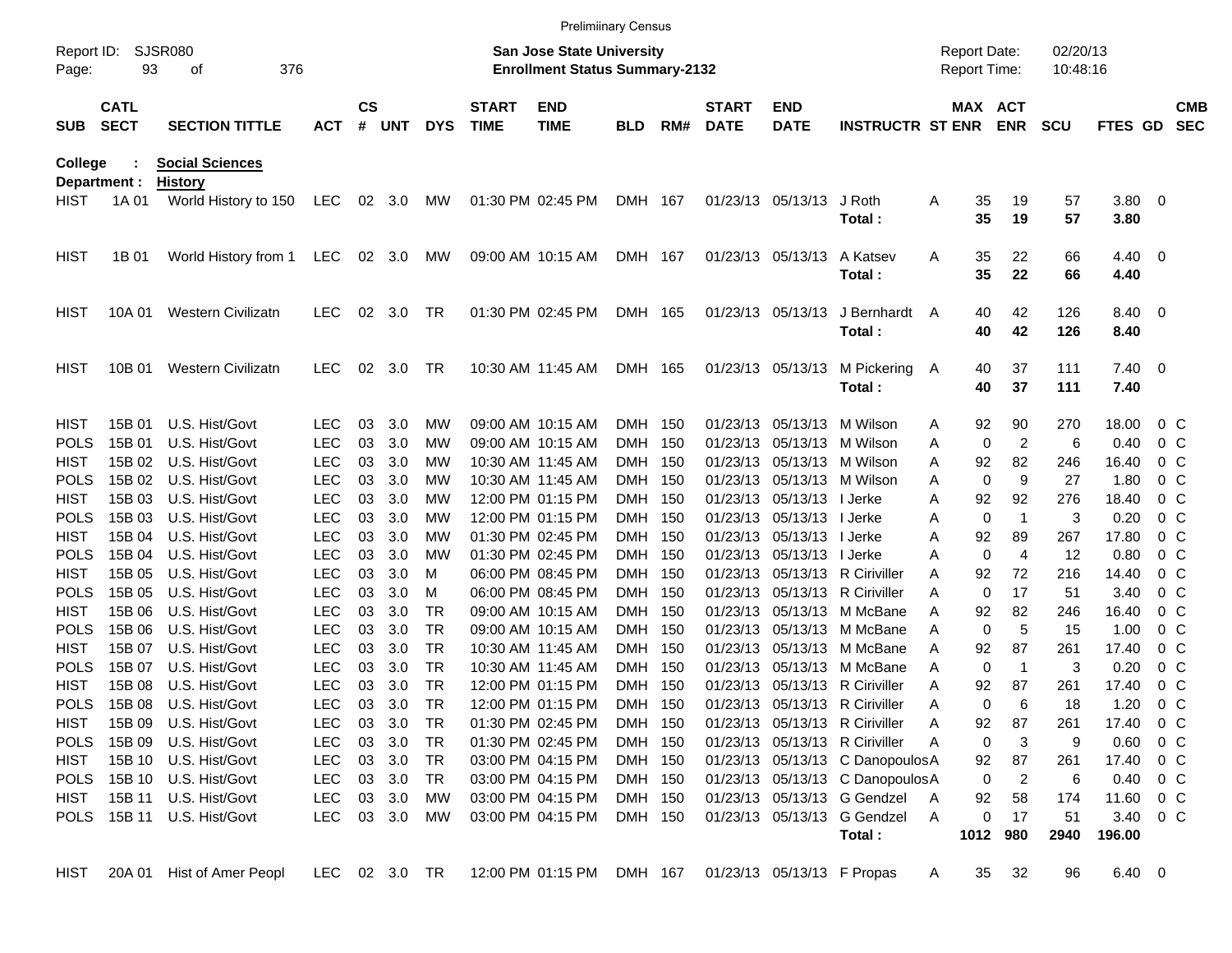|                     |                            |                                    |               |                    |            |            |                             | <b>Prelimiinary Census</b>                                         |            |     |                             |                           |                                                           |                                            |                       |                      |             |                          |                          |
|---------------------|----------------------------|------------------------------------|---------------|--------------------|------------|------------|-----------------------------|--------------------------------------------------------------------|------------|-----|-----------------------------|---------------------------|-----------------------------------------------------------|--------------------------------------------|-----------------------|----------------------|-------------|--------------------------|--------------------------|
| Report ID:<br>Page: | 94                         | SJSR080<br>376<br>оf               |               |                    |            |            |                             | San Jose State University<br><b>Enrollment Status Summary-2132</b> |            |     |                             |                           |                                                           | <b>Report Date:</b><br><b>Report Time:</b> |                       | 02/20/13<br>10:48:16 |             |                          |                          |
| <b>SUB</b>          | <b>CATL</b><br><b>SECT</b> | <b>SECTION TITTLE</b>              | <b>ACT</b>    | $\mathsf{cs}$<br># | <b>UNT</b> | <b>DYS</b> | <b>START</b><br><b>TIME</b> | <b>END</b><br><b>TIME</b>                                          | <b>BLD</b> | RM# | <b>START</b><br><b>DATE</b> | <b>END</b><br><b>DATE</b> | <b>INSTRUCTR ST ENR</b>                                   |                                            | MAX ACT<br><b>ENR</b> | <b>SCU</b>           | FTES GD     |                          | <b>CMB</b><br><b>SEC</b> |
|                     |                            |                                    |               |                    |            |            |                             |                                                                    |            |     |                             |                           | Total:                                                    | 35                                         | 32                    | 96                   | 6.40        |                          |                          |
| <b>HIST</b>         | 50 01                      | <b>Historical Process</b>          | <b>SEM</b>    | 04                 | 3.0        | МW         |                             | 10:30 AM 11:45 AM                                                  | DMH        | 167 |                             | 01/23/13 05/13/13         | l Jerke                                                   | 25<br>Α                                    | 25                    | 75                   | $5.00 \t 0$ |                          |                          |
| <b>HIST</b>         | 50 02                      | <b>Historical Process</b>          | <b>SEM</b>    | 04                 | 3.0        | МW         |                             | 12:00 PM 01:15 PM                                                  | <b>DMH</b> | 162 |                             |                           | 01/23/13 05/13/13 R Chopra                                | 25<br>Α                                    | 22                    | 66                   | 4.40        | $\overline{\phantom{0}}$ |                          |
| <b>HIST</b>         | 50 03                      | <b>Historical Process</b>          | <b>SEM</b>    | 04                 | 3.0        | м          |                             | 03:00 PM 05:45 PM                                                  | <b>DMH</b> | 167 |                             | 01/23/13 05/13/13         | I Jerke                                                   | 25<br>A                                    | 25                    | 75                   | 5.00        | $\overline{\phantom{0}}$ |                          |
| <b>HIST</b>         | 50 04                      | <b>Historical Process</b>          | <b>SEM</b>    | 04                 | 3.0        | W          |                             | 03:00 PM 05:45 PM                                                  | DMH 167    |     |                             |                           | 01/23/13 05/13/13 E Narveson                              | 25<br>A                                    | 28                    | 84                   | $5.60$ 0    |                          |                          |
| <b>HIST</b>         | 50 05                      | <b>Historical Process</b>          | <b>SEM</b>    |                    | 3.0        |            |                             |                                                                    |            |     |                             |                           |                                                           | Х<br>$\mathbf 0$                           | $\Omega$              | 0                    | 0.00        | $\overline{\phantom{0}}$ |                          |
| <b>HIST</b>         | 50 06                      | <b>Historical Process</b>          | <b>SEM</b>    |                    | 3.0        |            |                             |                                                                    |            |     |                             |                           |                                                           | X                                          | 0<br>$\mathbf 0$      | 0                    | $0.00 \t 0$ |                          |                          |
|                     |                            |                                    |               |                    |            |            |                             |                                                                    |            |     |                             |                           | Total:                                                    | 100                                        | 100                   | 300                  | 20.00       |                          |                          |
| <b>HIST</b>         | 99 01                      | History Fundamentals SEM 05 3.0 TR |               |                    |            |            |                             | 10:30 AM 11:45 AM                                                  | DMH 167    |     |                             | 01/23/13 05/13/13         | L Guardino                                                | A<br>25                                    | 26                    | 78                   | $5.20 \ 0$  |                          |                          |
|                     |                            |                                    |               |                    |            |            |                             |                                                                    |            |     |                             |                           | Total:                                                    | 25                                         | 26                    | 78                   | 5.20        |                          |                          |
| HIST                |                            | 100W 01 History Writers' Wo        | <b>SEM</b>    |                    | 3.0        |            |                             |                                                                    |            |     |                             |                           |                                                           | 0<br>Х                                     | 0                     | 0                    | $0.00 \t 0$ |                          |                          |
| HIST                |                            | 100W 02 History Writers' Wo        | SEM           | 04                 | 3.0        | <b>TR</b>  |                             | 01:30 PM 02:45 PM                                                  | DMH 162    |     |                             | 01/23/13 05/13/13         | L Hilde                                                   | A<br>25                                    | 26                    | 78                   | $5.20 \t 0$ |                          |                          |
|                     |                            |                                    |               |                    |            |            |                             |                                                                    |            |     |                             |                           | Total:                                                    | 25                                         | 26                    | 78                   | 5.20        |                          |                          |
| <b>HIST</b>         | 102 01                     | Historiography                     | SEM 05        |                    | 3.0        | - F        |                             | 10:00 AM 01:00 PM                                                  | DMH 167    |     |                             | 01/23/13 05/13/13         | G Vasquez                                                 | 20<br>A                                    | 19                    | 57                   | 3.80 0      |                          |                          |
|                     |                            |                                    |               |                    |            |            |                             |                                                                    |            |     |                             |                           | Total:                                                    | 20                                         | 19                    | 57                   | 3.80        |                          |                          |
| HIST                | 105B 01                    | 19+20th Cen Africa                 | <b>LEC</b>    | 02                 | 3.0        | Т          |                             | 06:00 PM 08:45 PM                                                  | DMH        | 163 |                             | 01/23/13 05/13/13         | <b>B</b> Kline                                            | 30<br>A                                    | 14                    | 42                   | 2.90        | 2 C                      |                          |
| <b>AFRS</b>         | 105B 01                    | 19+20th Cen Africa                 | <b>LEC</b>    | 02                 | 3.0        | $\top$     |                             | 06:00 PM 08:45 PM                                                  | DMH 163    |     |                             | 01/23/13 05/13/13         | <b>B</b> Kline                                            | 0<br>Α                                     | $\overline{c}$        | 6                    | 0.40        | 0 <sup>o</sup>           |                          |
|                     |                            |                                    |               |                    |            |            |                             |                                                                    |            |     |                             |                           | Total:                                                    | 30                                         | 16                    | 48                   | 3.30        |                          |                          |
|                     | HIST 11501                 | <b>Ancient Near East</b>           | <b>LEC</b>    | 02                 | 3.0        | MW         |                             | 12:00 PM 01:15 PM                                                  | DMH        | 165 |                             | 01/23/13 05/13/13         | J Roth                                                    | 30<br>A                                    | 31                    | 93                   | 6.30        | 2 C                      |                          |
|                     | <b>JWSS 11501</b>          | <b>Ancient Near East</b>           | <b>LEC</b>    | 02                 | 3.0        | МW         |                             | 12:00 PM 01:15 PM                                                  | <b>DMH</b> | 165 |                             | 01/23/13 05/13/13 J Roth  |                                                           | 0<br>A                                     | $\mathbf 0$           | 0                    | 0.00        | 0 <sup>o</sup>           |                          |
|                     | MDES 115 01                | <b>Ancient Near East</b>           | <b>LEC</b>    | 02                 | 3.0        | MW         |                             | 12:00 PM 01:15 PM                                                  | DMH 165    |     |                             | 01/23/13 05/13/13         | J Roth                                                    | 0<br>Α                                     | $\mathbf 1$           | 3                    | 0.20        | 0 <sup>o</sup>           |                          |
|                     |                            |                                    |               |                    |            |            |                             |                                                                    |            |     |                             |                           | Total:                                                    | 30                                         | 32                    | 96                   | 6.50        |                          |                          |
| HIST                | 121A 01                    | Mediev Wld to 1000                 | <b>LEC</b>    |                    | 02 3.0 T   |            |                             | 06:00 PM 08:45 PM                                                  | DMH 355    |     |                             |                           | 01/23/13 05/13/13 J Bernhardt A                           | 30                                         | 16                    | 48                   | 3.25        | $\overline{\phantom{1}}$ |                          |
|                     |                            |                                    |               |                    |            |            |                             |                                                                    |            |     |                             |                           | Total:                                                    |                                            | 30 16                 | 48                   | 3.25        |                          |                          |
|                     |                            | HIST 130B 01 Military History      | LEC 02 3.0 M  |                    |            |            |                             | 06:00 PM 08:45 PM DMH 165                                          |            |     |                             | 01/23/13 05/13/13 J Roth  |                                                           | Α<br>30                                    | 29                    | 87                   | 5.85 1      |                          |                          |
|                     |                            |                                    |               |                    |            |            |                             |                                                                    |            |     |                             |                           | Total:                                                    | 30                                         | 29                    | 87                   | 5.85        |                          |                          |
|                     | HIST 132 01                | World War II                       | LEC 02 3.0 MW |                    |            |            |                             | 12:00 PM 01:15 PM DMH 163                                          |            |     |                             |                           | 01/23/13 05/13/13 E Reynolds A                            | 30                                         | 34                    | 102                  | 6.85 1      |                          |                          |
|                     |                            |                                    |               |                    |            |            |                             |                                                                    |            |     |                             |                           | Total:                                                    | 30                                         | 34                    | 102                  | 6.85        |                          |                          |
|                     | HIST 145 01                | Eur & Wld Fr 1945                  | LEC 02 3.0 T  |                    |            |            |                             |                                                                    |            |     |                             |                           | 06:00 PM 08:45 PM DMH 165 01/23/13 05/13/13 M Pickering A |                                            | 30<br>26              | 78                   | 5.65 9      |                          |                          |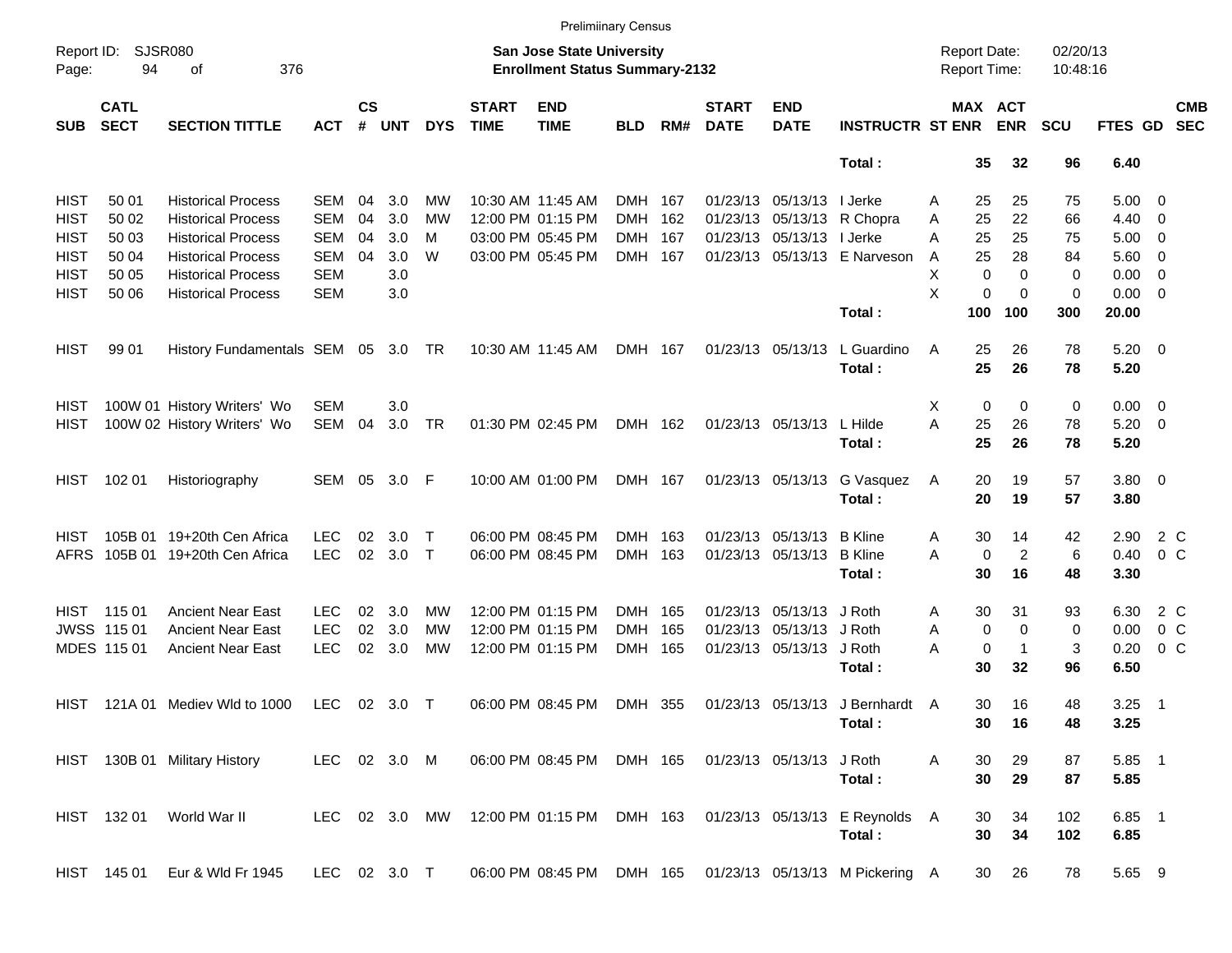|                                                   |                                       |                                                                                                          |                                                |                      |                          |                            |                             | <b>Prelimiinary Census</b>                                                       |                                                |            |                             |                                                 |                                                                                                               |                                                 |                                                              |                                 |                                                |                                                      |                          |
|---------------------------------------------------|---------------------------------------|----------------------------------------------------------------------------------------------------------|------------------------------------------------|----------------------|--------------------------|----------------------------|-----------------------------|----------------------------------------------------------------------------------|------------------------------------------------|------------|-----------------------------|-------------------------------------------------|---------------------------------------------------------------------------------------------------------------|-------------------------------------------------|--------------------------------------------------------------|---------------------------------|------------------------------------------------|------------------------------------------------------|--------------------------|
| Page:                                             | Report ID: SJSR080<br>95<br>376<br>оf |                                                                                                          |                                                |                      |                          |                            |                             | San Jose State University<br><b>Enrollment Status Summary-2132</b>               |                                                |            |                             |                                                 |                                                                                                               | <b>Report Date:</b><br><b>Report Time:</b>      |                                                              | 02/20/13<br>10:48:16            |                                                |                                                      |                          |
| <b>SUB</b>                                        | <b>CATL</b><br><b>SECT</b>            | <b>SECTION TITTLE</b>                                                                                    | <b>ACT</b>                                     | $\mathsf{cs}$<br>#   | <b>UNT</b>               | <b>DYS</b>                 | <b>START</b><br><b>TIME</b> | <b>END</b><br><b>TIME</b>                                                        | <b>BLD</b>                                     | RM#        | <b>START</b><br><b>DATE</b> | <b>END</b><br><b>DATE</b>                       | <b>INSTRUCTR ST ENR</b>                                                                                       |                                                 | MAX ACT<br><b>ENR</b>                                        | <b>SCU</b>                      | FTES GD                                        |                                                      | <b>CMB</b><br><b>SEC</b> |
|                                                   |                                       |                                                                                                          |                                                |                      |                          |                            |                             |                                                                                  |                                                |            |                             |                                                 | Total:                                                                                                        | 30                                              | 26                                                           | 78                              | 5.65                                           |                                                      |                          |
| <b>HIST</b>                                       | 146 01                                | <b>National Histories</b>                                                                                | <b>LEC</b>                                     |                      | 3.0                      |                            |                             |                                                                                  |                                                |            |                             |                                                 | Total:                                                                                                        | X                                               | 0<br>0<br>$\bf{0}$<br>0                                      | 0<br>0                          | $0.00 \t 0$<br>0.00                            |                                                      |                          |
| HIST                                              | 152 01                                | Hist of the City                                                                                         | <b>LEC</b>                                     | 02                   | 3.0                      | TR                         |                             | 12:00 PM 01:15 PM                                                                | DMH 165                                        |            |                             | 01/23/13 05/13/13                               | M Pickering<br>Total:                                                                                         | 30<br>A<br>30                                   | 29<br>29                                                     | 87<br>87                        | 5.95<br>5.95                                   | $\overline{\mathbf{3}}$                              |                          |
| HIST                                              | 153 01                                | Hist Women Europe                                                                                        | LEC                                            |                      | 02 3.0                   | R                          |                             | 06:00 PM 08:45 PM                                                                | DMH 163                                        |            |                             | 01/23/13 05/13/13                               | M Pickering<br>Total:                                                                                         | 40<br>A<br>40                                   | 37<br>37                                                     | 111<br>111                      | 7.60 4<br>7.60                                 |                                                      |                          |
| <b>HIST</b><br>HIST                               | 155 01<br>155 02                      | 20th Century World<br>20th Century World                                                                 | <b>LEC</b><br><b>LEC</b>                       | 02<br>02             | 3.0<br>3.0               | MW<br><b>MW</b>            |                             | 01:30 PM 02:45 PM<br>09:00 AM 10:15 AM                                           | DMH<br>DMH 163                                 | 165        |                             | 01/23/13 05/13/13 A Katsev<br>01/23/13 05/13/13 | E Reynolds<br>Total:                                                                                          | 40<br>A<br>40<br>A<br>80                        | 40<br>39<br>79                                               | 120<br>117<br>237               | $8.00 \t 0$<br>7.80 0<br>15.80                 |                                                      |                          |
| HIST                                              | 165 01                                | History of Brazil                                                                                        | LEC.                                           | 02                   | 3.0                      | TR                         |                             | 01:30 PM 02:45 PM                                                                | DMH 163                                        |            |                             | 01/23/13 05/13/13                               | M Conniff<br>Total:                                                                                           | 30<br>A<br>30                                   | 26<br>26                                                     | 78<br>78                        | 5.40 4<br>5.40                                 |                                                      |                          |
| <b>HIST</b><br><b>HIST</b><br><b>HIST</b><br>HIST | 170 01<br>170 02<br>170 03<br>170 04  | <b>Topics Amer Hist</b><br><b>Topics Amer Hist</b><br><b>Topics Amer Hist</b><br><b>Topics Amer Hist</b> | LEC.<br><b>LEC</b><br><b>LEC</b><br><b>LEC</b> | 02<br>02<br>02<br>02 | 3.0<br>3.0<br>3.0<br>3.0 | МW<br>МW<br>м<br><b>TR</b> |                             | 09:00 AM 10:15 AM<br>10:30 AM 11:45 AM<br>06:00 PM 08:45 PM<br>03:00 PM 04:15 PM | DMH 165<br><b>DMH</b><br><b>DMH</b><br>DMH 163 | 165<br>163 |                             | 01/23/13 05/13/13                               | 01/23/13 05/13/13 R Chopra<br>01/23/13 05/13/13 R Chopra<br>01/23/13 05/13/13 G Gendzel<br>F Propas<br>Total: | 40<br>A<br>A<br>40<br>40<br>A<br>40<br>А<br>160 | 36<br>36<br>42<br>42<br>156                                  | 108<br>108<br>126<br>126<br>468 | $7.20 \t 0$<br>7.20<br>8.40<br>8.40 0<br>31.20 | $\overline{\phantom{0}}$<br>$\overline{\phantom{0}}$ |                          |
| HIST                                              | 17301                                 | <b>Colonial America</b>                                                                                  | <b>LEC</b>                                     |                      | 3.0                      |                            |                             |                                                                                  |                                                |            |                             |                                                 | Total:                                                                                                        | X                                               | 0<br>0<br>$\bf{0}$<br>$\bf{0}$                               | 0<br>0                          | $0.00 \t 0$<br>0.00                            |                                                      |                          |
| HIST                                              | 176 01                                | Civil War America                                                                                        | <b>LEC</b>                                     | 02                   | 3.0                      | TR                         |                             | 12:00 PM 01:15 PM                                                                | DMH 163                                        |            |                             | 01/23/13 05/13/13                               | L Hilde<br>Total:                                                                                             | Α<br>30<br>30                                   | 28<br>28                                                     | 84<br>84                        | 5.80 4<br>5.80                                 |                                                      |                          |
|                                                   |                                       | HIST 177 01 America 1865-1920 LEC                                                                        |                                                |                      | 3.0                      |                            |                             |                                                                                  |                                                |            |                             |                                                 | Total:                                                                                                        | Х                                               | 0<br>0<br>$\mathbf 0$<br>$\bf{0}$                            | 0<br>0                          | $0.00 \t 0$<br>0.00                            |                                                      |                          |
|                                                   | HIST 180 01<br>HIST 180 02            | <b>Indiv Studies</b><br><b>Indiv Studies</b>                                                             | SUP 36 1.0 TBA<br>SUP 36 3.0 TBA               |                      |                          |                            |                             |                                                                                  |                                                |            |                             | 01/23/13 05/13/13                               | 01/23/13 05/13/13 M Conniff<br>Total:                                                                         | A<br>A                                          | 3<br>0<br>$\,$ 5 $\,$<br>$\overline{a}$<br>8<br>$\mathbf{2}$ | 0<br>6<br>6                     | $0.00 \t 0$<br>$0.40 \ 0$<br>0.40              |                                                      |                          |
|                                                   |                                       | HIST 180H 01 Sr Honors Thesis                                                                            | SEM 05 3.0 TBA                                 |                      |                          |                            |                             |                                                                                  |                                                |            |                             |                                                 | 01/23/13 05/13/13 E Reynolds A<br>Total:                                                                      | 15<br>15                                        | 6<br>6                                                       | 18<br>18                        | $1.20 \t 0$<br>1.20                            |                                                      |                          |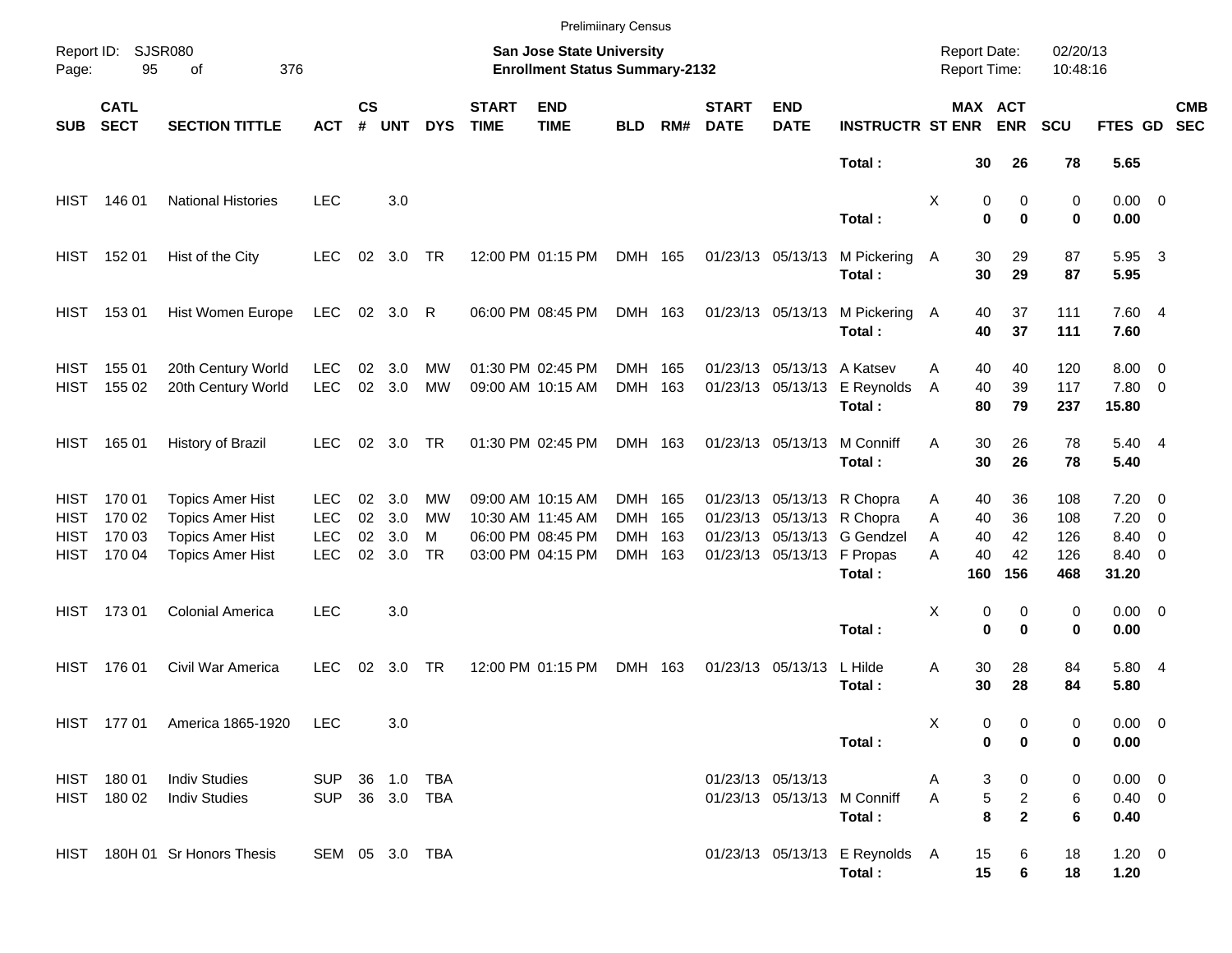|       |                            |                                                                  |                                  |                    |                |              |                             | <b>Prelimiinary Census</b>                                                |            |     |                             |                                               |                                       |                                            |                                             |                      |                                 |            |
|-------|----------------------------|------------------------------------------------------------------|----------------------------------|--------------------|----------------|--------------|-----------------------------|---------------------------------------------------------------------------|------------|-----|-----------------------------|-----------------------------------------------|---------------------------------------|--------------------------------------------|---------------------------------------------|----------------------|---------------------------------|------------|
| Page: | Report ID: SJSR080<br>96   | 376<br>of                                                        |                                  |                    |                |              |                             | <b>San Jose State University</b><br><b>Enrollment Status Summary-2132</b> |            |     |                             |                                               |                                       | <b>Report Date:</b><br><b>Report Time:</b> |                                             | 02/20/13<br>10:48:16 |                                 |            |
| SUB   | <b>CATL</b><br><b>SECT</b> | <b>SECTION TITTLE</b>                                            | <b>ACT</b>                       | $\mathsf{cs}$<br># | <b>UNT</b>     | <b>DYS</b>   | <b>START</b><br><b>TIME</b> | <b>END</b><br><b>TIME</b>                                                 | <b>BLD</b> | RM# | <b>START</b><br><b>DATE</b> | <b>END</b><br><b>DATE</b>                     | <b>INSTRUCTR ST ENR</b>               |                                            | MAX ACT<br><b>ENR</b>                       | <b>SCU</b>           | FTES GD SEC                     | <b>CMB</b> |
|       | HIST 18301                 | The American West                                                | <b>LEC</b>                       |                    | 3.0            |              |                             |                                                                           |            |     |                             |                                               | Total:                                | Χ<br>$\bf{0}$                              | 0<br>0<br>$\bf{0}$                          | 0<br>0               | $0.00 \t 0$<br>0.00             |            |
|       | HIST 184 01                | Directed Reading                                                 | <b>SUP</b>                       |                    | 36 4.0         | TBA          |                             |                                                                           |            |     |                             | 01/23/13 05/13/13                             | Total:                                | Α<br>$\mathbf 0$                           | 0<br>0<br>$\bf{0}$                          | 0<br>0               | $0.00 \t 0$<br>0.00             |            |
| HIST  |                            | 189A 01 California to 1900                                       | <b>LEC</b>                       |                    | 02 3.0         | <b>TR</b>    |                             | 10:30 AM 11:45 AM                                                         | DMH 163    |     |                             | 01/23/13 05/13/13                             | G Gendzel<br>Total:                   | A<br>40<br>40                              | 32<br>32                                    | 96<br>96             | $6.45$ 1<br>6.45                |            |
| HIST. |                            | 189B 01 California fr 1900                                       | <b>LEC</b>                       |                    | $02 \quad 3.0$ | МW           |                             | 01:30 PM 02:45 PM                                                         | DMH 163    |     |                             | 01/23/13 05/13/13                             | S Millner<br>Total:                   | 40<br>A<br>40                              | 40<br>40                                    | 120<br>120           | $8.05$ 1<br>8.05                |            |
|       | HIST 197 01                | Intro Public History                                             | <b>LEC</b>                       |                    | 02 3.0 TR      |              |                             | 01:30 PM 02:45 PM                                                         | DMH 359    |     |                             | 01/23/13 05/13/13                             | M McBane<br>Total:                    | 30<br>A<br>30                              | 15<br>15                                    | 45<br>45             | $3.10$ 2<br>3.10                |            |
| HIST  | 205 01                     | Topics in History                                                | SEM 05 3.0                       |                    |                | TBA          |                             |                                                                           |            |     |                             | 01/23/13 05/13/13                             | M McBane<br>Total:                    | Α<br>3                                     | 3<br>3<br>3                                 | 9<br>9               | $0.75$ 3<br>0.75                |            |
| HIST  | 209 01                     | Col Anc Med Europe                                               | SEM 05 3.0 W                     |                    |                |              |                             | 06:00 PM 08:45 PM                                                         | CL.        | 231 |                             | 01/23/13 05/13/13                             | J Bernhardt<br>Total:                 | 15<br>A<br>15                              | 10<br>10                                    | 30<br>30             | 2.50 10<br>2.50                 |            |
|       | HIST 210 01                | Colloq in US Hist                                                | SEM 05 3.0 M                     |                    |                |              |                             | 06:00 PM 08:45 PM                                                         | HGH 221    |     |                             | 01/23/13 05/13/13                             | R Chopra<br>Total:                    | 15<br>Α<br>15                              | 13<br>13                                    | 39<br>39             | 3.25 13<br>3.25                 |            |
|       | HIST 211 01                | Col Mod Euro Hist                                                | SEM 05 3.0 M                     |                    |                |              |                             | 06:00 PM 08:45 PM                                                         | CL.        | 231 |                             | 01/23/13 05/13/13                             | G Vasquez<br>Total:                   | 15<br>A<br>15                              | 6<br>6                                      | 18<br>18             | $1.45$ 5<br>1.45                |            |
| HIST  | 221 01                     | Sem in World Hist                                                | SEM                              | 05                 | 3.0            | $\mathsf{R}$ |                             | 06:00 PM 08:45 PM                                                         | <b>CL</b>  | 231 |                             | 01/23/13 05/13/13                             | S Samel<br>Total:                     | 15<br>A<br>15                              | 4<br>4                                      | 12<br>12             | 1.004<br>1.00                   |            |
|       |                            | HIST 272 01 Sem Amer Dipl Hist SEM 05 3.0 T 06:00 PM 08:45 PM CL |                                  |                    |                |              |                             |                                                                           |            | 231 |                             |                                               | 01/23/13 05/13/13 M Conniff<br>Total: | 15<br>A<br>15                              | 11<br>11                                    | 33<br>33             | 2.75 11<br>2.75                 |            |
|       | HIST 298 01<br>HIST 298 02 | <b>Spec Studies</b><br><b>Spec Studies</b>                       | SUP 25 6.0 TBA<br>SUP 25 3.0 TBA |                    |                |              |                             |                                                                           |            |     |                             | 01/23/13 05/13/13<br>01/23/13 05/13/13 J Roth | Total:                                | 0<br>Α<br>A                                | 0<br>5<br>$\mathbf{1}$<br>5<br>$\mathbf{1}$ | 0<br>3<br>3          | $0.00 \t 0$<br>$0.25$ 1<br>0.25 |            |
|       | HIST 299 01                | <b>Masters Thesis</b>                                            | SUP 25 6.0 TBA                   |                    |                |              |                             |                                                                           |            |     |                             | 01/23/13 05/13/13                             |                                       | A                                          | $\mathbf 0$<br>$\mathbf 0$                  | 0                    | $0.00 \t 0$                     |            |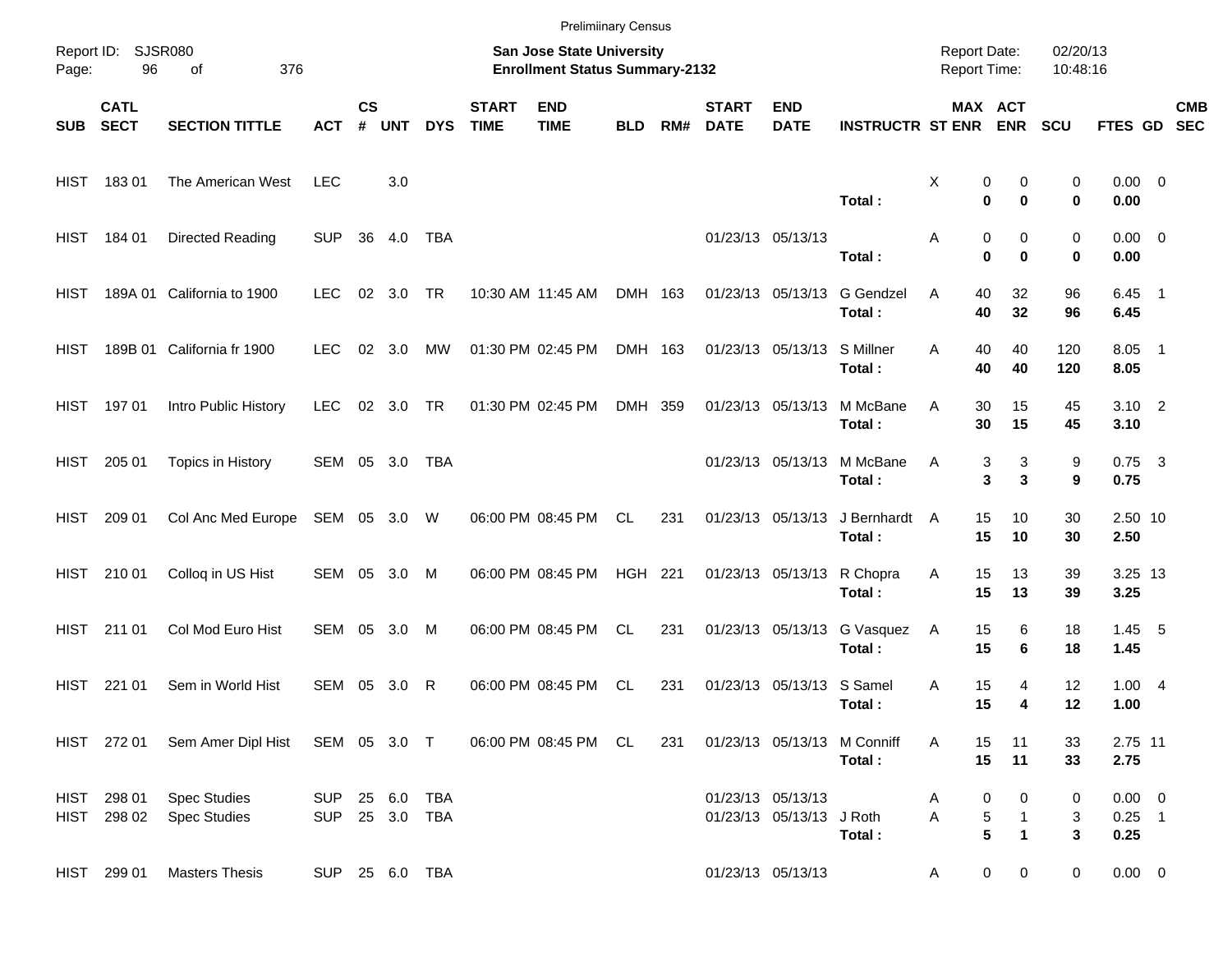|                            |                                                       |                                                                                                                                      |                          |                    |                          |                          |                             |                                                                           | <b>Prelimiinary Census</b> |     |                             |                                                   |                             |                                            |                                                                                     |                              |                                             |                                 |                          |
|----------------------------|-------------------------------------------------------|--------------------------------------------------------------------------------------------------------------------------------------|--------------------------|--------------------|--------------------------|--------------------------|-----------------------------|---------------------------------------------------------------------------|----------------------------|-----|-----------------------------|---------------------------------------------------|-----------------------------|--------------------------------------------|-------------------------------------------------------------------------------------|------------------------------|---------------------------------------------|---------------------------------|--------------------------|
| Report ID:<br>Page:        | 97                                                    | <b>SJSR080</b><br>376<br>οf                                                                                                          |                          |                    |                          |                          |                             | <b>San Jose State University</b><br><b>Enrollment Status Summary-2132</b> |                            |     |                             |                                                   |                             | <b>Report Date:</b><br><b>Report Time:</b> |                                                                                     | 02/20/13<br>10:48:16         |                                             |                                 |                          |
| <b>SUB</b>                 | <b>CATL</b><br><b>SECT</b>                            | <b>SECTION TITTLE</b>                                                                                                                | <b>ACT</b>               | $\mathsf{cs}$<br># | <b>UNT</b>               | <b>DYS</b>               | <b>START</b><br><b>TIME</b> | <b>END</b><br><b>TIME</b>                                                 | <b>BLD</b>                 | RM# | <b>START</b><br><b>DATE</b> | <b>END</b><br><b>DATE</b>                         | <b>INSTRUCTR ST ENR</b>     |                                            | MAX ACT<br><b>ENR</b>                                                               | <b>SCU</b>                   | <b>FTES GD</b>                              |                                 | <b>CMB</b><br><b>SEC</b> |
| <b>HIST</b><br><b>HIST</b> | 299 02<br>299 03                                      | <b>Masters Thesis</b><br><b>Masters Thesis</b>                                                                                       | <b>SUP</b><br><b>SUP</b> | 25<br>25           | 6.0<br>3.0               | <b>TBA</b><br><b>TBA</b> |                             |                                                                           |                            |     | 01/23/13<br>01/23/13        | 05/13/13<br>05/13/13                              | J Roth<br>L Hilde<br>Total: | A<br>Α<br>10                               | 5<br>5<br>$\mathbf{2}$                                                              | 6<br>3<br>9                  | 0.50<br>0.25<br>0.75                        | $\overline{\phantom{1}}$<br>- 1 |                          |
| HIST<br>HUM                | <b>JWSS 111 01</b><br>111 01<br>111 01<br>RELS 111 01 | <b>JWSS Special Topics LEC</b><br><b>JWSS Special Topics LEC</b><br><b>JWSS Special Topics LEC</b><br><b>JWSS Special Topics LEC</b> |                          |                    | 3.0<br>3.0<br>3.0<br>3.0 |                          |                             |                                                                           |                            |     |                             |                                                   | Total:                      | X<br>X<br>X<br>X                           | 0<br>0<br>$\mathbf 0$<br>0<br>$\mathbf 0$<br>0<br>0<br>0<br>$\bf{0}$<br>$\mathbf 0$ | 0<br>0<br>0<br>0<br>$\bf{0}$ | $0.00 \t 0$<br>0.00<br>0.00<br>0.00<br>0.00 | - 0<br>- 0<br>- 0               |                          |
|                            | JWSS 180 01                                           | <b>Individual Studies</b>                                                                                                            | <b>SUP</b>               | 36                 | 3.0                      | <b>TBA</b>               |                             |                                                                           |                            |     |                             | 01/23/13 05/13/13                                 | Total:                      | Α                                          | $5\phantom{.0}$<br>0<br>$5\phantom{.0}$<br>$\mathbf 0$                              | 0<br>0                       | $0.00 \t 0$<br>0.00                         |                                 |                          |
|                            | Department :                                          | <u>History</u>                                                                                                                       |                          |                    |                          |                          |                             |                                                                           |                            |     |                             | <b>Lower Division :</b><br><b>Upper Division:</b> | <b>Department Total:</b>    | 2148<br>1322<br>733                        | 1956<br>1258<br>648                                                                 | 5871<br>3774<br>1944         | 395.65<br>251.60<br>131.35                  |                                 |                          |

**Graduate Division : 93 50 153 12.70**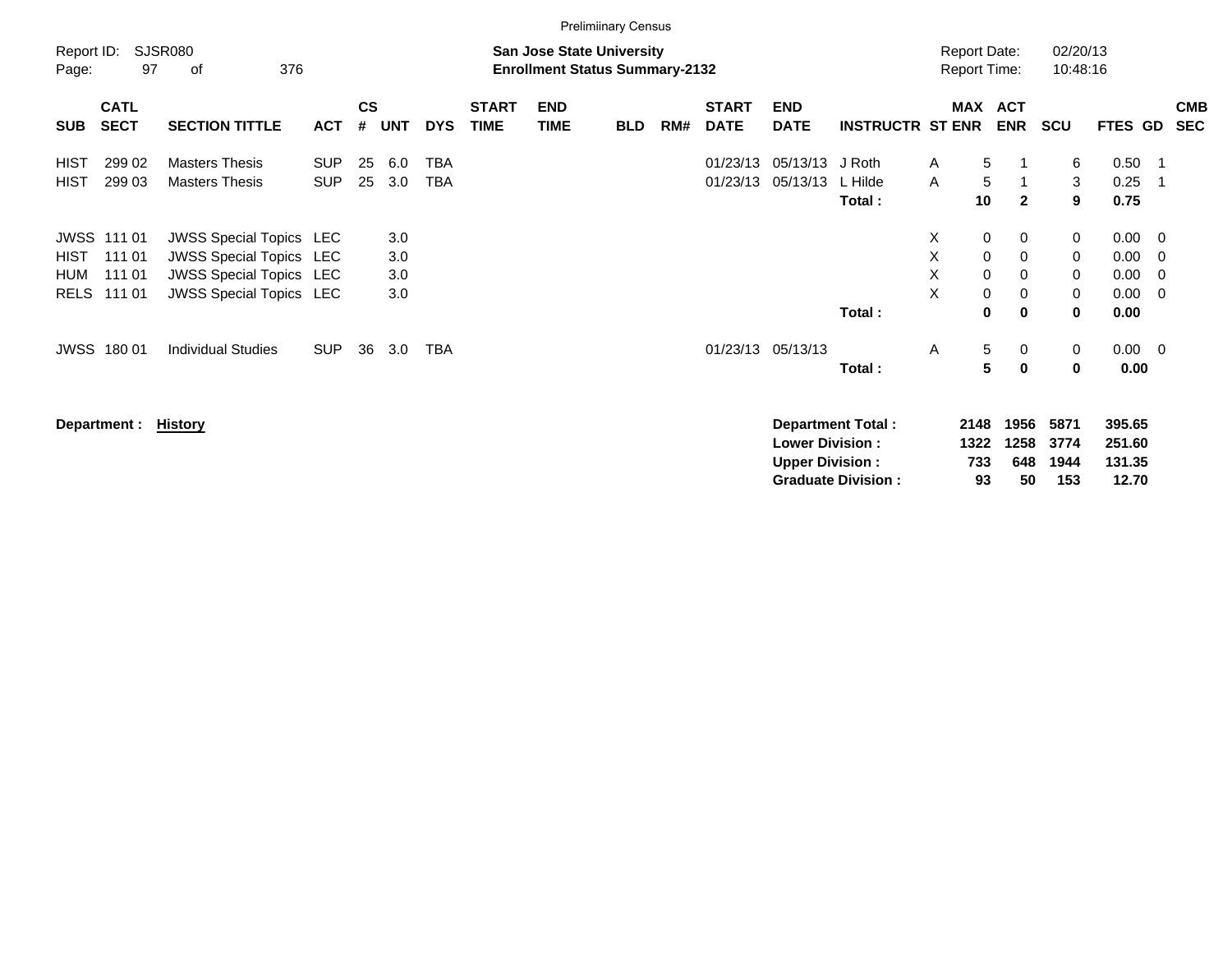|                     |                            |                                                       |            |                    |            |            |                             | <b>Prelimiinary Census</b>                                                |            |     |                             |                                                  |                                                       |   |                                            |                           |                      |                                |                          |
|---------------------|----------------------------|-------------------------------------------------------|------------|--------------------|------------|------------|-----------------------------|---------------------------------------------------------------------------|------------|-----|-----------------------------|--------------------------------------------------|-------------------------------------------------------|---|--------------------------------------------|---------------------------|----------------------|--------------------------------|--------------------------|
| Report ID:<br>Page: | 98                         | <b>SJSR080</b><br>376<br>οf                           |            |                    |            |            |                             | <b>San Jose State University</b><br><b>Enrollment Status Summary-2132</b> |            |     |                             |                                                  |                                                       |   | <b>Report Date:</b><br><b>Report Time:</b> |                           | 02/20/13<br>10:48:16 |                                |                          |
| <b>SUB</b>          | <b>CATL</b><br><b>SECT</b> | <b>SECTION TITTLE</b>                                 | <b>ACT</b> | $\mathsf{cs}$<br># | <b>UNT</b> | <b>DYS</b> | <b>START</b><br><b>TIME</b> | <b>END</b><br><b>TIME</b>                                                 | <b>BLD</b> | RM# | <b>START</b><br><b>DATE</b> | <b>END</b><br><b>DATE</b>                        | <b>INSTRUCTR ST ENR</b>                               |   | <b>MAX</b>                                 | <b>ACT</b><br><b>ENR</b>  | <b>SCU</b>           | FTES GD                        | <b>CMB</b><br><b>SEC</b> |
| College             | Department :               | <b>Social Sciences</b><br><b>Int'l Global Studies</b> |            |                    |            |            |                             |                                                                           |            |     |                             |                                                  |                                                       |   |                                            |                           |                      |                                |                          |
| <b>GLST</b>         | 179 01                     | Seminar Global Studi                                  | LEC        | 03                 | 3.0        | R.         |                             | 03:00 PM 05:45 PM                                                         | <b>CL</b>  | 224 | 01/23/13                    | 05/13/13                                         | K Richardson A<br>Total:                              |   | 25<br>25                                   | 24<br>24                  | 72<br>72             | 4.80 0<br>4.80                 |                          |
| <b>GLST</b>         | 18701                      | Topics in Global Stu                                  | <b>LEC</b> |                    | 3.0        |            |                             |                                                                           |            |     |                             |                                                  |                                                       | Χ | $\pmb{0}$                                  | 0                         | 0                    | $0.00 \t 0$                    |                          |
| <b>GLST</b>         | 18702                      | Topics in Global Stu                                  | <b>LEC</b> | 02                 | 3.0        | M          |                             | 03:00 PM 05:45 PM                                                         | CL.        | 224 |                             | 01/23/13 05/13/13                                | M Davis<br>Total:                                     | A | 30<br>30                                   | 33<br>33                  | 99<br>99             | 6.65<br>6.65                   |                          |
| GLST                | 18901                      | Global Experience                                     | <b>SUP</b> | 48                 | 3.0        | <b>TBA</b> |                             |                                                                           |            |     | 01/23/13                    | 05/13/13                                         | M Davis<br>Total:                                     | A | 20<br>20                                   | 9<br>9                    | 27<br>27             | $1.80 \t 0$<br>1.80            |                          |
|                     | Department :               | <b>Int'l Global Studies</b>                           |            |                    |            |            |                             |                                                                           |            |     |                             | <b>Lower Division:</b><br><b>Upper Division:</b> | <b>Department Total:</b><br><b>Graduate Division:</b> |   | 75<br>0<br>75<br>$\mathbf 0$               | 66<br>$\bf{0}$<br>66<br>0 | 198<br>0<br>198<br>0 | 13.25<br>0.00<br>13.25<br>0.00 |                          |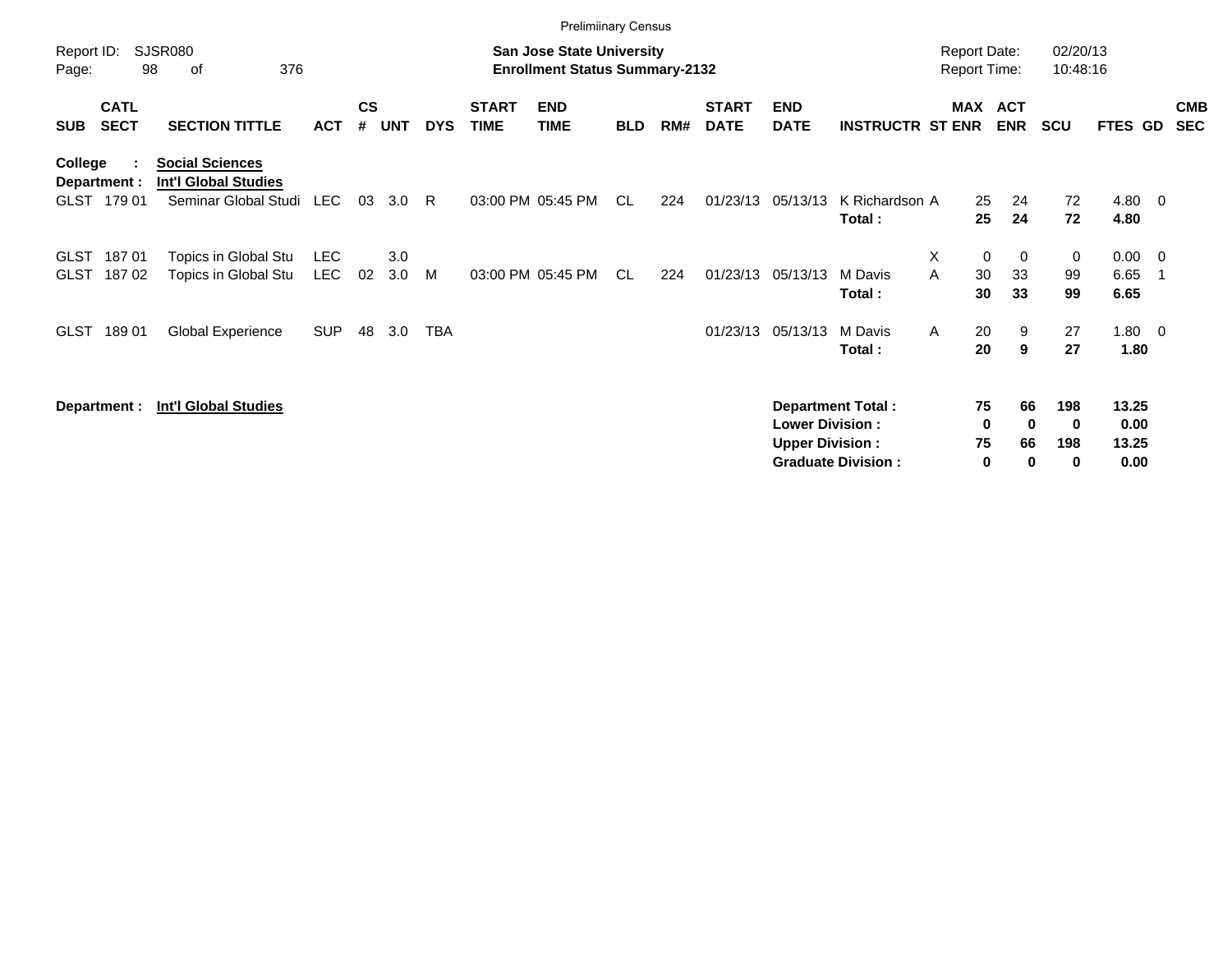|                     |                            |                                    |               |                |            |            |                             | <b>Prelimiinary Census</b>                                         |            |     |                             |                           |                                  |                                     |            |                      |                |                |                          |
|---------------------|----------------------------|------------------------------------|---------------|----------------|------------|------------|-----------------------------|--------------------------------------------------------------------|------------|-----|-----------------------------|---------------------------|----------------------------------|-------------------------------------|------------|----------------------|----------------|----------------|--------------------------|
| Report ID:<br>Page: | 99                         | <b>SJSR080</b><br>376<br>оf        |               |                |            |            |                             | San Jose State University<br><b>Enrollment Status Summary-2132</b> |            |     |                             |                           |                                  | <b>Report Date:</b><br>Report Time: |            | 02/20/13<br>10:48:16 |                |                |                          |
|                     |                            |                                    |               |                |            |            |                             |                                                                    |            |     |                             |                           |                                  |                                     |            |                      |                |                |                          |
| <b>SUB</b>          | <b>CATL</b><br><b>SECT</b> | <b>SECTION TITTLE</b>              | <b>ACT</b>    | <b>CS</b><br># | <b>UNT</b> | <b>DYS</b> | <b>START</b><br><b>TIME</b> | <b>END</b><br><b>TIME</b>                                          | BLD        | RM# | <b>START</b><br><b>DATE</b> | <b>END</b><br><b>DATE</b> | <b>INSTRUCTR ST ENR</b>          | MAX ACT                             | <b>ENR</b> | <b>SCU</b>           | <b>FTES GD</b> |                | <b>CMB</b><br><b>SEC</b> |
| College             |                            | <b>Social Sciences</b>             |               |                |            |            |                             |                                                                    |            |     |                             |                           |                                  |                                     |            |                      |                |                |                          |
|                     | Department :               | <b>Mexican American Studies</b>    |               |                |            |            |                             |                                                                    |            |     |                             |                           |                                  |                                     |            |                      |                |                |                          |
| MAS                 | 10B 01                     | Mex Am US Hist/Gov                 | LEC           | 02             | 3.0        | MW         |                             | 09:00 AM 10:15 AM                                                  | CL.        | 226 | 01/23/13                    | 05/13/13                  | J Covarrubia A                   | 72                                  | 79         | 237                  | 15.80          | 0              |                          |
| MAS                 | 10B 02                     | Mex Am US Hist/Gov                 | <b>LEC</b>    | 02             | 3.0        | МW         |                             | 10:30 AM 11:45 AM                                                  | <b>CL</b>  | 226 |                             | 01/23/13 05/13/13         | J Covarrubia A                   | 72                                  | 77         | 231                  | 15.40          | 0              |                          |
| MAS                 | 10B 03                     | Mex Am US Hist/Gov                 | <b>LEC</b>    | 02             | 3.0        | МW         |                             | 10:30 AM 11:45 AM                                                  | DMH        | 348 |                             | 01/23/13 05/13/13         | M Barrera                        | 45<br>A                             | 42         | 126                  | 8.40           | 0              |                          |
| <b>MAS</b>          | 10B 04                     | Mex Am US Hist/Gov                 | <b>LEC</b>    | 02             | 3.0        | <b>TR</b>  |                             | 09:00 AM 10:15 AM                                                  | CL.        | 226 |                             | 01/23/13 05/13/13         | G Mora-Torre A                   | 72                                  | 77         | 231                  | 15.40          | 0              |                          |
| MAS                 | 10B 05                     | Mex Am US Hist/Gov                 | LEC           | 02             | 3.0        | <b>TR</b>  |                             | 10:30 AM 11:45 AM                                                  | CL.        | 226 |                             | 01/23/13 05/13/13         | G Mora-Torre A                   | 72                                  | 78         | 234                  | 15.60          | - 0            |                          |
|                     |                            |                                    |               |                |            |            |                             |                                                                    |            |     |                             |                           | Total:                           | 333                                 | 353        | 1059                 | 70.60          |                |                          |
| MAS                 | 25 01                      | <b>Changing Majority</b>           | <b>LEC</b>    | 02             | 3.0        | TR         |                             | 10:30 AM 11:45 AM                                                  | SН         | 434 |                             | 01/23/13 05/13/13         | R Wilson                         | 40<br>A                             | 5          | 15                   | 1.00           | $0\,$ C        |                          |
| AAS                 | 25 01                      | <b>Changing Majority</b>           | <b>LEC</b>    | 02             | 3.0        | <b>TR</b>  |                             | 10:30 AM 11:45 AM                                                  | SН         | 434 |                             | 01/23/13 05/13/13         | R Wilson                         | 0<br>Α                              | 18         | 54                   | 3.60           | 0 <sup>o</sup> |                          |
| AFAM                | 25 01                      | <b>Changing Majority</b>           | <b>LEC</b>    | 02             | 3.0        | TR         |                             | 10:30 AM 11:45 AM                                                  | <b>SH</b>  | 434 |                             | 01/23/13 05/13/13         | R Wilson                         | 0<br>А                              | 19         | 57                   | 3.80           | 0 <sup>o</sup> |                          |
|                     |                            |                                    |               |                |            |            |                             |                                                                    |            |     |                             |                           | Total:                           | 40                                  | 42         | 126                  | 8.40           |                |                          |
| MAS                 | 30 01                      | Race and Ethnicity                 | <b>SEM</b>    |                | 3.0        |            |                             |                                                                    |            |     |                             |                           |                                  | Χ<br>0                              | 0          | 0                    | $0.00 \t 0$    |                |                          |
|                     |                            |                                    |               |                |            |            |                             |                                                                    |            |     |                             |                           | Total:                           | $\mathbf 0$                         | $\bf{0}$   | 0                    | 0.00           |                |                          |
| MAS                 | 74 01                      | <b>Public Address</b>              | <b>SEM</b>    | 04             | 3.0        | MW         |                             | 10:30 AM 11:45 AM                                                  | CL.        | 243 |                             | 01/23/13 05/13/13         | P Tabera                         | 25<br>A                             | 22         | 66                   | 4.40           | $\overline{0}$ |                          |
| <b>MAS</b>          | 74 02                      | <b>Public Address</b>              | <b>SEM</b>    | 04             | 3.0        | МW         |                             | 12:00 PM 01:15 PM                                                  | CL.        | 243 |                             | 01/23/13 05/13/13         | G Mora-Torre A                   | 25                                  | 25         | 75                   | 5.00           | 0              |                          |
| MAS                 | 74 03                      | <b>Public Address</b>              | <b>SEM</b>    | 04             | 3.0        | TR         |                             | 09:00 AM 10:15 AM                                                  | CL.        | 243 |                             | 01/23/13 05/13/13         | K Rios                           | 25<br>A                             | 22         | 66                   | 4.40           | 0              |                          |
| MAS                 | 74 04                      | <b>Public Address</b>              | <b>SEM</b>    | 04             | 3.0        | МW         |                             | 09:00 AM 10:15 AM                                                  | MН         | 223 |                             | 01/23/13 05/13/13         | P Tabera                         | 25<br>A                             | 24         | 72                   | 4.80           | 0              |                          |
| <b>MAS</b>          | 74 05                      | <b>Public Address</b>              | <b>SEM</b>    | 04             | 3.0        | МW         |                             | 01:30 PM 02:45 PM                                                  | SН         | 444 |                             | 01/23/13 05/13/13 K Rios  |                                  | 25<br>Α                             | 25         | 75                   | 5.00           | 0              |                          |
| MAS                 | 74 06                      | <b>Public Address</b>              | SEM           | 04             | 3.0        | TR         |                             | 10:30 AM 11:45 AM                                                  | CL         | 316 |                             | 01/23/13 05/13/13         | L Juarez                         | 25<br>Α                             | 24         | 72                   | 4.80           | 0              |                          |
| MAS                 | 74 07                      | <b>Public Address</b>              | <b>SEM</b>    | 04             | 3.0        | <b>TR</b>  |                             | 12:00 PM 01:15 PM                                                  | <b>HGH</b> | 120 |                             | 01/23/13 05/13/13         | L Juarez                         | 25<br>А                             | 25         | 75                   | 5.00           | 0              |                          |
|                     |                            |                                    |               |                |            |            |                             |                                                                    |            |     |                             |                           | Total:                           | 175                                 | 167        | 501                  | 33.40          |                |                          |
| MAS                 | 130 02                     | Chicna/o Amer Soc                  | <b>LEC</b>    | 02             | 3.0        | TR         |                             | 10:30 AM 11:45 AM                                                  | CL         | 243 |                             | 01/23/13 05/13/13         | K Rios                           | 30<br>A                             | 31         | 93                   | 6.25           | -1             |                          |
| MAS                 | 130 03                     | Chicna/o Amer Soc                  | <b>LEC</b>    | 02             | 3.0        | MW         |                             | 09:00 AM 10:15 AM                                                  | CL         | 306 |                             | 01/23/13 05/13/13         | G Mora-Torre A                   | 30                                  | 11         | 33                   | 2.25           | -1             |                          |
|                     |                            |                                    |               |                |            |            |                             |                                                                    |            |     |                             |                           | Total:                           | 60                                  | 42         | 126                  | 8.50           |                |                          |
|                     | MAS 144 01                 | Chicana/o Lit                      | <b>LEC</b>    |                | 3.0        |            |                             |                                                                    |            |     |                             |                           |                                  | х<br>0                              | 0          | 0                    | $0.00 \t 0$    |                |                          |
|                     |                            |                                    |               |                |            |            |                             |                                                                    |            |     |                             |                           | Total:                           | 0                                   | 0          | 0                    | 0.00           |                |                          |
| MAS                 | 160 01                     | Gender and Sexuality LEC 02 3.0    |               |                |            | MW         |                             | 12:00 PM 01:15 PM                                                  | CL         | 204 |                             | 01/23/13 05/13/13 K Rios  |                                  | 30<br>Α                             | 25         | 75                   | $5.05$ 1       |                |                          |
| MAS                 | 160 02                     | Gender and Sexuality LEC 02 3.0 TR |               |                |            |            |                             | 09:00 AM 10:15 AM                                                  | DMH 165    |     |                             |                           | 01/23/13 05/13/13 J Curry-Rodr A | 30                                  | 21         | 63                   | $4.20 \ 0$     |                |                          |
|                     |                            |                                    |               |                |            |            |                             |                                                                    |            |     |                             |                           | Total:                           | 60                                  | 46         | 138                  | 9.25           |                |                          |
|                     | MAS 170 01                 | Hollywoods Latino                  | LEC 02 3.0 TR |                |            |            |                             | 01:30 PM 02:45 PM SH 414                                           |            |     |                             |                           | 01/23/13 05/13/13 J Curry-Rodr A | 30                                  | 16         | 48                   | $3.20 \ 0$     |                |                          |
|                     |                            |                                    |               |                |            |            |                             |                                                                    |            |     |                             |                           | Total:                           | 30                                  | 16         | 48                   | 3.20           |                |                          |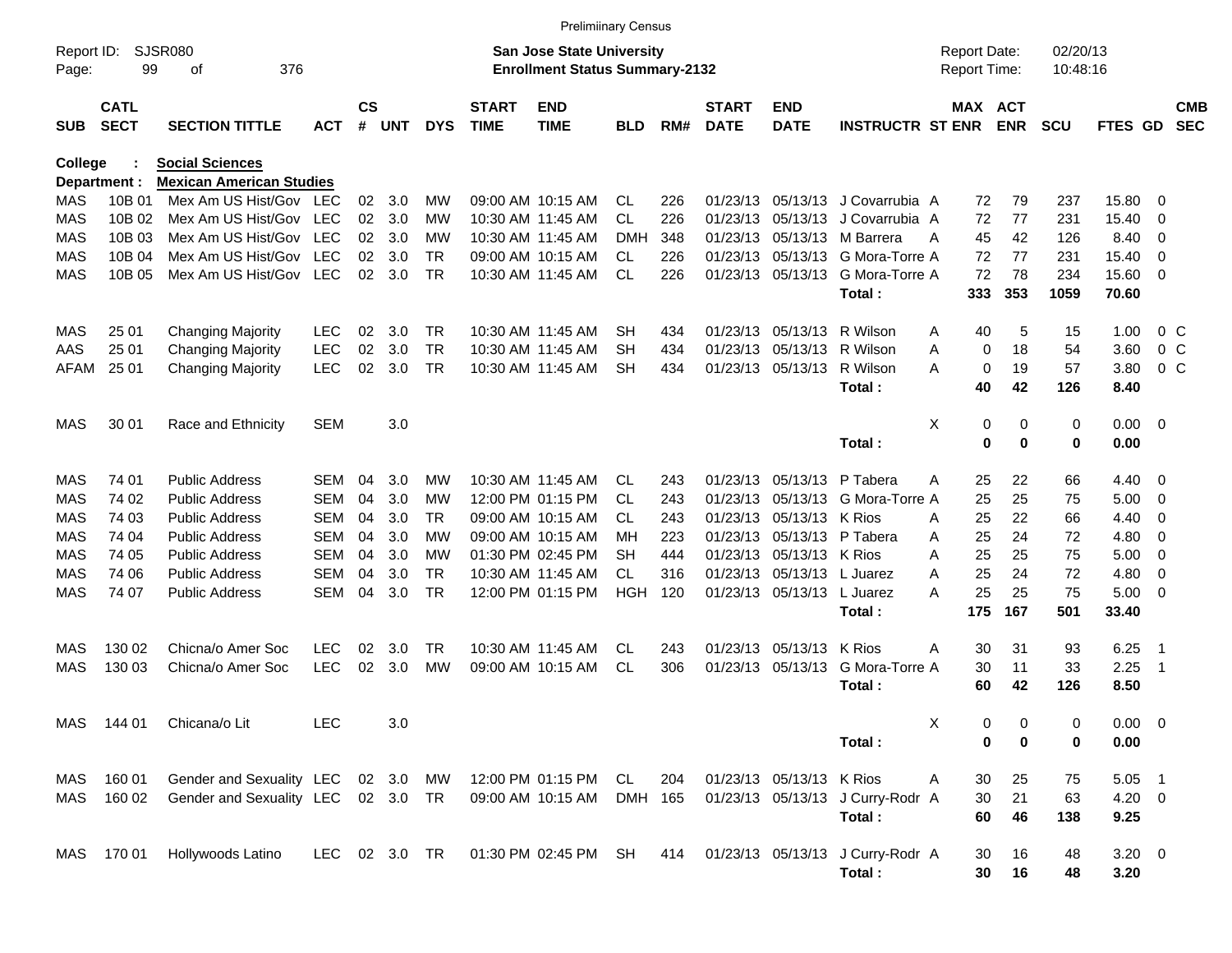|                     |                            |                                                    |                          |                                            |               |                          |                             | <b>Prelimiinary Census</b> |            |     |                             |                                                  |                                                       |                   |                                                                                   |                            |                                   |                                            |                          |
|---------------------|----------------------------|----------------------------------------------------|--------------------------|--------------------------------------------|---------------|--------------------------|-----------------------------|----------------------------|------------|-----|-----------------------------|--------------------------------------------------|-------------------------------------------------------|-------------------|-----------------------------------------------------------------------------------|----------------------------|-----------------------------------|--------------------------------------------|--------------------------|
| Report ID:<br>Page: | 100                        | <b>SJSR080</b><br>376<br>of                        |                          | <b>Report Date:</b><br><b>Report Time:</b> |               | 02/20/13<br>10:48:16     |                             |                            |            |     |                             |                                                  |                                                       |                   |                                                                                   |                            |                                   |                                            |                          |
| <b>SUB</b>          | <b>CATL</b><br><b>SECT</b> | <b>SECTION TITTLE</b>                              | <b>ACT</b>               | $\mathsf{cs}$<br>#                         | <b>UNT</b>    | <b>DYS</b>               | <b>START</b><br><b>TIME</b> | <b>END</b><br><b>TIME</b>  | <b>BLD</b> | RM# | <b>START</b><br><b>DATE</b> | <b>END</b><br><b>DATE</b>                        | <b>INSTRUCTR ST ENR</b>                               |                   | <b>MAX ACT</b><br><b>ENR</b>                                                      | <b>SCU</b>                 | <b>FTES GD</b>                    |                                            | <b>CMB</b><br><b>SEC</b> |
| MAS<br><b>MAS</b>   | 180 01<br>180 02           | <b>Indiv Studies</b><br><b>Indiv Studies</b>       | <b>SUP</b><br><b>SUP</b> | 36<br>36                                   | 4.0<br>3.0    | <b>TBA</b><br><b>TBA</b> |                             |                            |            |     |                             | 01/23/13 05/13/13                                | 01/23/13 05/13/13 M Barrera<br>M Barrera<br>Total:    | A<br>A            | 0<br>0<br>36<br>10<br>36<br>10                                                    | 0<br>30<br>30              | 0.00<br>2.00<br>2.00              | $\overline{\phantom{0}}$<br>$\overline{0}$ |                          |
| MAS                 | 225 01                     | Am Inst & Ch Comm                                  | SEM                      | 06                                         | 3.0           | R                        |                             | 06:00 PM 08:45 PM          | <b>CL</b>  | 243 |                             | 01/23/13 05/13/13                                | G Gonzales<br>Total:                                  | A                 | 15<br>12<br>15<br>12                                                              | 36<br>36                   | 3.00 12<br>3.00                   |                                            |                          |
| <b>MAS</b>          | 252 01                     | Comp Ethnic Studies SEM 05 3.0                     |                          |                                            |               | W                        |                             | 06:00 PM 08:45 PM          | CL         | 243 |                             | 01/23/13 05/13/13                                | M Barrera<br>Total:                                   | A                 | 15<br>11<br>15<br>11                                                              | 33<br>33                   | 2.75 11<br>2.75                   |                                            |                          |
| MAS<br><b>MAS</b>   | 275 01<br>275 02           | <b>Research Methods</b><br><b>Research Methods</b> | <b>SEM</b><br><b>SEM</b> | 05                                         | 3.0<br>3.0    | S                        |                             | 10:30 AM 03:00 PM          | CL         | 131 |                             | 01/23/13 05/13/13                                | J Curry-Rodr A<br>Total:                              | X                 | $\mathbf{0}$<br>$\Omega$<br>15<br>$\overline{7}$<br>15<br>$\overline{\mathbf{r}}$ | $\mathbf 0$<br>21<br>21    | $0.00 \t 0$<br>$1.75$ 7<br>1.75   |                                            |                          |
| MAS<br>MAS          | 298 01<br>298 02           | <b>Special Studies</b><br><b>Special Studies</b>   | <b>SUP</b><br><b>SUP</b> | 25                                         | 6.0<br>25 3.0 | <b>TBA</b><br><b>TBA</b> |                             |                            |            |     |                             | 01/23/13 05/13/13<br>01/23/13 05/13/13           | M Barrera<br>M Barrera<br>Total:                      | A<br>A            | 0<br>0<br>25<br>6<br>25<br>6                                                      | 0<br>18<br>18              | 0.00<br>1.50<br>1.50              | $\overline{\phantom{0}}$<br>6              |                          |
| <b>MAS</b>          | 299 01                     | <b>MA Thesis</b>                                   | <b>SUP</b>               |                                            | 25 3.0        | <b>TBA</b>               |                             |                            |            |     |                             | 01/23/13 05/13/13                                | M Barrera<br>Total:                                   | Α                 | 8<br>8<br>1                                                                       | 3<br>3                     | 0.25<br>0.25                      | $\overline{\phantom{0}}$ 1                 |                          |
|                     | Department :               | <b>Mexican American Studies</b>                    |                          |                                            |               |                          |                             |                            |            |     |                             | <b>Lower Division:</b><br><b>Upper Division:</b> | <b>Department Total:</b><br><b>Graduate Division:</b> | 812<br>548<br>186 | 713<br>562<br>114<br>37<br>78                                                     | 2139<br>1686<br>342<br>111 | 144.60<br>112.40<br>22.95<br>9.25 |                                            |                          |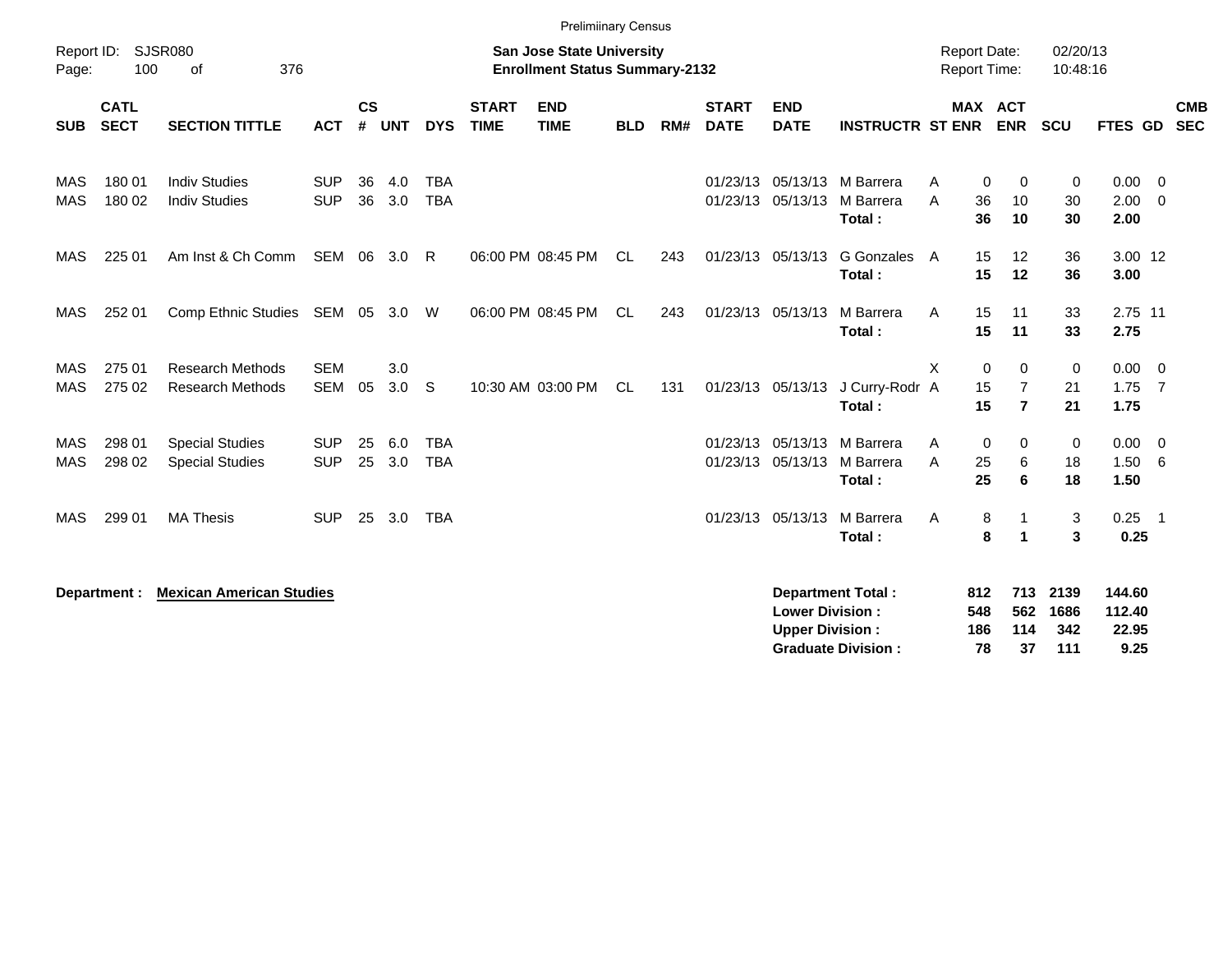|             |                             |                                             |              |                    |            |            |                             | <b>Prelimiinary Census</b>                                         |            |     |                             |                            |                                 |                                     |                |                      |             |     |                          |
|-------------|-----------------------------|---------------------------------------------|--------------|--------------------|------------|------------|-----------------------------|--------------------------------------------------------------------|------------|-----|-----------------------------|----------------------------|---------------------------------|-------------------------------------|----------------|----------------------|-------------|-----|--------------------------|
| Page:       | Report ID: SJSR080          | 101<br>376<br>of                            |              |                    |            |            |                             | San Jose State University<br><b>Enrollment Status Summary-2132</b> |            |     |                             |                            |                                 | <b>Report Date:</b><br>Report Time: |                | 02/20/13<br>10:48:16 |             |     |                          |
| SUB         | <b>CATL</b><br><b>SECT</b>  | <b>SECTION TITTLE</b>                       | <b>ACT</b>   | $\mathsf{cs}$<br># | UNT        | <b>DYS</b> | <b>START</b><br><b>TIME</b> | <b>END</b><br><b>TIME</b>                                          | <b>BLD</b> | RM# | <b>START</b><br><b>DATE</b> | <b>END</b><br><b>DATE</b>  | <b>INSTRUCTR ST ENR</b>         | MAX ACT                             | <b>ENR</b>     | <b>SCU</b>           | FTES GD     |     | <b>CMB</b><br><b>SEC</b> |
| College     |                             | <b>Social Sciences</b>                      |              |                    |            |            |                             |                                                                    |            |     |                             |                            |                                 |                                     |                |                      |             |     |                          |
|             | Department :<br>PADM 210 01 | <b>Political Science</b><br>Intro Pub Admin | SEM 05       |                    | 3.0        | M          |                             | 06:00 PM 08:45 PM                                                  | CL.        | 306 |                             |                            | 01/23/13 05/13/13 F Edwards     | 20                                  | 7              |                      | $1.75$ 7    |     |                          |
|             |                             |                                             |              |                    |            |            |                             |                                                                    |            |     |                             |                            | Total:                          | Α<br>20                             | $\overline{7}$ | 21<br>21             | 1.75        |     |                          |
|             | PADM 212 01                 | Admin Research                              | SEM 05       |                    | 3.0        | $\top$     |                             | 06:00 PM 08:45 PM                                                  | CL.        | 129 |                             | 01/23/13 05/13/13 P Haas   |                                 | 20<br>A                             | 10             | 30                   | 2.50 10     |     |                          |
|             |                             |                                             |              |                    |            |            |                             |                                                                    |            |     |                             |                            | Total:                          | 20                                  | 10             | 30                   | 2.50        |     |                          |
|             | PADM 213 01                 | Pol Analysis & Eval                         | SEM 05 3.0 T |                    |            |            |                             | 06:00 PM 08:45 PM                                                  | CL.        | 306 |                             |                            | 01/23/13 05/13/13 F Edwards     | A<br>20                             | $\overline{7}$ | 21                   | $1.75$ 7    |     |                          |
|             |                             |                                             |              |                    |            |            |                             |                                                                    |            |     |                             |                            | Total:                          | 20                                  | $\overline{7}$ | 21                   | 1.75        |     |                          |
|             | PADM 214 01                 | <b>Public Management</b>                    | SEM          | 05                 | 3.0        | M          |                             | 06:00 PM 08:45 PM                                                  | DMH 161    |     |                             | 01/23/13 05/13/13          | D Goodrich                      | 20<br>A                             | 6              | 18                   | 1.50        | 6 C |                          |
|             | URBP 214 01                 | Public Management                           | SEM          |                    | 05 3.0     | M          |                             | 06:00 PM 08:45 PM                                                  | DMH 161    |     |                             | 01/23/13 05/13/13          | D Goodrich                      | $\mathbf 0$<br>A                    | $\mathbf{1}$   | 3                    | 0.25        | 1 C |                          |
|             |                             |                                             |              |                    |            |            |                             |                                                                    |            |     |                             |                            | Total:                          | 20                                  | $\overline{7}$ | 21                   | 1.75        |     |                          |
|             | PADM 217 01                 | Org Theory                                  |              |                    | SEM 05 3.0 | R          |                             | 06:00 PM 08:45 PM                                                  |            |     |                             | DMH 149A 01/23/13 05/13/13 | D Shim                          | 20<br>Α                             | 21             | 63                   | 5.25 21     |     |                          |
|             |                             |                                             |              |                    |            |            |                             |                                                                    |            |     |                             |                            | Total:                          | 20                                  | 21             | 63                   | 5.25        |     |                          |
|             | PADM 218 01                 | <b>Public Budgeting</b>                     | SEM 05       |                    | 3.0        | $\top$     |                             | 06:00 PM 08:45 PM                                                  | <b>CL</b>  | 243 |                             | 01/23/13 05/13/13          | D Shim                          | 20<br>Α                             | 15             | 45                   | 3.75 15     |     |                          |
|             |                             |                                             |              |                    |            |            |                             |                                                                    |            |     |                             |                            | Total:                          | 20                                  | 15             | 45                   | 3.75        |     |                          |
|             | PADM 219 01                 | Pub Financial Adm                           | SEM 05       |                    | 3.0        | W          |                             | 06:00 PM 08:45 PM                                                  | DMH 161    |     |                             | 01/23/13 05/13/13          | T Tung                          | 20<br>Α                             | 9              | 27                   | $2.25$ 9    |     |                          |
|             |                             |                                             |              |                    |            |            |                             |                                                                    |            |     |                             |                            | Total:                          | 20                                  | 9              | 27                   | 2.25        |     |                          |
|             | PADM 223 01                 | Law & Pub Admin                             | SEM 05       |                    | 3.0        | W          |                             | 06:00 PM 08:45 PM                                                  | DMH 354    |     |                             | 01/23/13 05/13/13          | K Nuger                         | 20<br>Α                             | 21             | 63                   | 5.25 21     |     |                          |
|             |                             |                                             |              |                    |            |            |                             |                                                                    |            |     |                             |                            | Total:                          | 20                                  | 21             | 63                   | 5.25        |     |                          |
|             | PADM 281 01                 | Pub Adm Internship                          | SUP          |                    | 25 3.0     | TBA        |                             | 03:00 PM 04:15 PM                                                  |            |     |                             | 01/23/13 05/13/13          | <b>G</b> Percival               | Α<br>5                              | 5              | 15                   | $1.25$ 5    |     |                          |
|             |                             |                                             |              |                    |            |            |                             |                                                                    |            |     |                             |                            | Total:                          | 5                                   | 5              | 15                   | 1.25        |     |                          |
|             | PADM 298 01                 | <b>Special Problems</b>                     | <b>SUP</b>   |                    | 25 3.0     | TBA        |                             |                                                                    |            |     |                             |                            | 01/23/13 05/13/13 C DanopoulosA | 10                                  | 2              | 6                    | $0.50$ 2    |     |                          |
|             | PADM 298 02                 | <b>Special Problems</b>                     | <b>SUP</b>   |                    | 25 3.0     | TBA        |                             |                                                                    |            |     |                             | 01/23/13 05/13/13 P Haas   |                                 | 10<br>Α                             | 11             | 33                   | 2.75 11     |     |                          |
|             | PADM 298 03                 | <b>Special Problems</b>                     | <b>SUP</b>   |                    | 25 3.0     | TBA        |                             |                                                                    |            |     |                             |                            | 01/23/13 05/13/13 G Percival    | 10<br>Α                             |                | 3                    | $0.25$ 1    |     |                          |
|             | PADM 298 04                 | <b>Special Problems</b>                     | <b>SUP</b>   |                    | 25 3.0     | TBA        |                             |                                                                    |            |     |                             | 01/23/13 05/13/13 K Nuger  |                                 | 10<br>Α                             |                | 3                    | $0.25$ 1    |     |                          |
|             | PADM 298 05                 | <b>Special Problems</b>                     | <b>SUP</b>   |                    | 25 3.0     | TBA        |                             |                                                                    |            |     |                             | 01/23/13 05/13/13 D Shim   |                                 | Α<br>10                             |                | 3                    | $0.25$ 1    |     |                          |
|             |                             |                                             |              |                    |            |            |                             |                                                                    |            |     |                             |                            | Total:                          | 50                                  | 16             | 48                   | 4.00        |     |                          |
|             | POLS 101                    | Amer Govt                                   | LEC.         |                    | 02 3.0     | MW         |                             | 09:00 AM 10:15 AM                                                  | DMH 161    |     |                             |                            | 01/23/13 05/13/13 P McKenzie A  | 40                                  | 39             | 117                  | 7.80 0      |     |                          |
| <b>POLS</b> | 1 0 2                       | Amer Govt                                   | <b>LEC</b>   |                    | 3.0        |            |                             |                                                                    |            |     |                             |                            |                                 | $\mathbf 0$<br>Χ                    | $\overline{0}$ | 0                    | $0.00 \t 0$ |     |                          |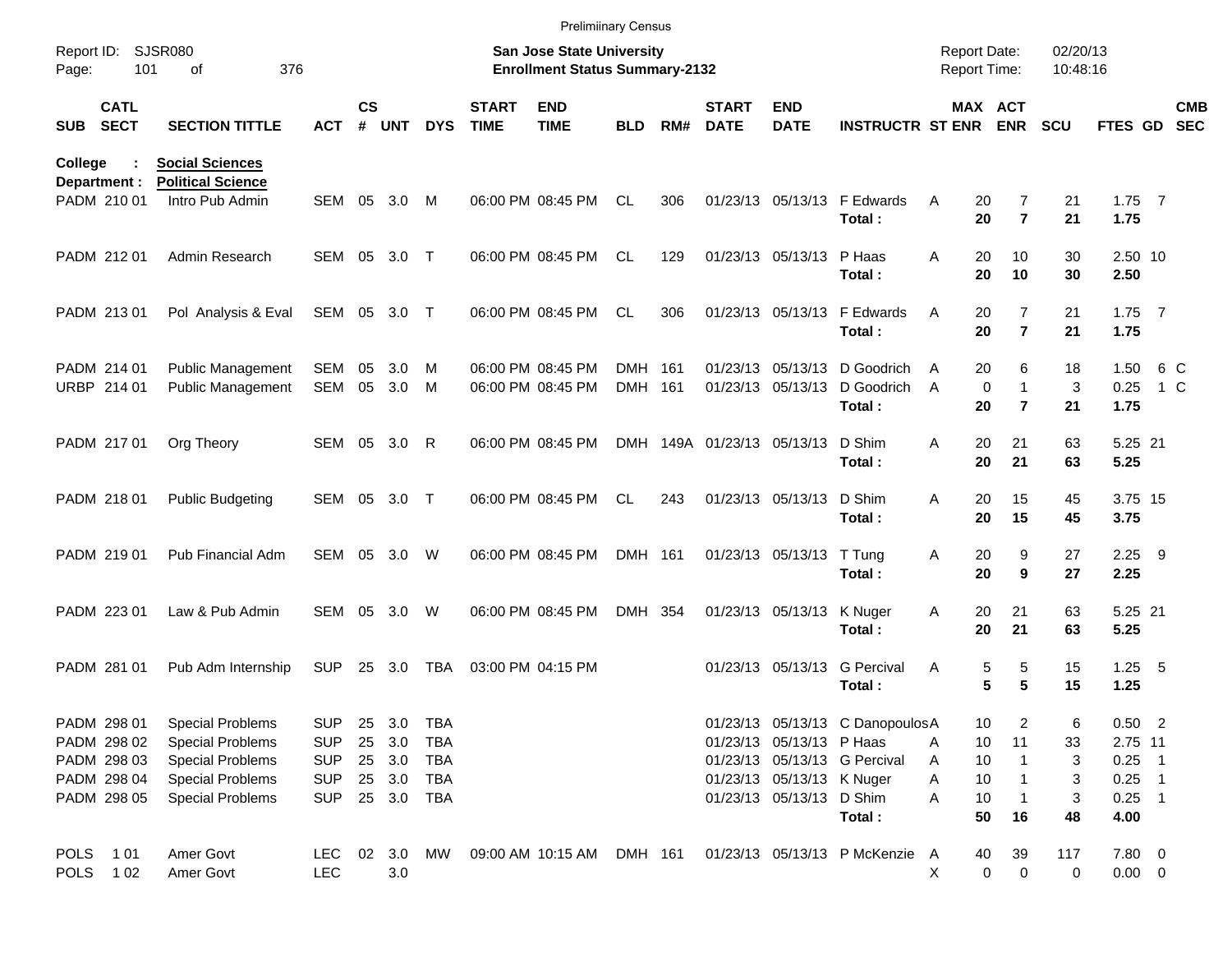|                     |                            |                          |            |                    |            |               |                             | <b>Prelimiinary Census</b>                                         |            |      |                             |                                     |                                 |   |                                            |             |                      |                |                          |                          |
|---------------------|----------------------------|--------------------------|------------|--------------------|------------|---------------|-----------------------------|--------------------------------------------------------------------|------------|------|-----------------------------|-------------------------------------|---------------------------------|---|--------------------------------------------|-------------|----------------------|----------------|--------------------------|--------------------------|
| Report ID:<br>Page: | <b>SJSR080</b><br>102      | 376<br>οf                |            |                    |            |               |                             | San Jose State University<br><b>Enrollment Status Summary-2132</b> |            |      |                             |                                     |                                 |   | <b>Report Date:</b><br><b>Report Time:</b> |             | 02/20/13<br>10:48:16 |                |                          |                          |
| <b>SUB</b>          | <b>CATL</b><br><b>SECT</b> | <b>SECTION TITTLE</b>    | <b>ACT</b> | $\mathsf{cs}$<br># | <b>UNT</b> | <b>DYS</b>    | <b>START</b><br><b>TIME</b> | <b>END</b><br><b>TIME</b>                                          | <b>BLD</b> | RM#  | <b>START</b><br><b>DATE</b> | <b>END</b><br><b>DATE</b>           | <b>INSTRUCTR ST ENR</b>         |   | MAX ACT                                    | <b>ENR</b>  | <b>SCU</b>           | FTES GD        |                          | <b>CMB</b><br><b>SEC</b> |
| <b>POLS</b>         | 1 04                       | Amer Govt                | LEC        | 02                 | 3.0        | TR.           |                             | 01:30 PM 02:45 PM                                                  | HGH.       | 116  |                             | 01/23/13 05/13/13 D Shim            |                                 | Α | 40                                         | 41          | 123                  | 8.20           | $\overline{\phantom{0}}$ |                          |
| <b>POLS</b>         | 1 0 5                      | Amer Govt                | <b>LEC</b> | 02                 | 3.0        | <b>MW</b>     |                             | 01:30 PM 02:45 PM                                                  | <b>CL</b>  | 303  |                             | 01/23/13 05/13/13 K Nuger           |                                 | Α | 40                                         | 46          | 138                  | 9.20           | $\overline{\mathbf{0}}$  |                          |
| <b>POLS</b>         | 1 0 6                      | Amer Govt                | <b>LEC</b> | 02                 | 3.0        | MW            |                             | 03:00 PM 04:15 PM                                                  | DMH 161    |      |                             | 01/23/13 05/13/13 K Nuger           |                                 | A | 40                                         | 45          | 135                  | $9.00 \t 0$    |                          |                          |
| <b>POLS</b>         | 180                        | Amer Govt                | <b>LEC</b> | 02                 | 3.0        | TBA           |                             |                                                                    |            |      |                             | 01/23/13 05/13/13 J Brent           |                                 | A | 40                                         | 30          | 90                   | $6.00 \quad 0$ |                          |                          |
| <b>POLS</b>         | 181                        | Amer Govt                | <b>LEC</b> | 02                 | 3.0        | <b>TBA</b>    |                             |                                                                    |            |      |                             | 01/23/13 05/13/13 J Brent           |                                 | А | 40                                         | 31          | 93                   | $6.20 \quad 0$ |                          |                          |
|                     |                            |                          |            |                    |            |               |                             |                                                                    |            |      |                             |                                     | Total:                          |   | 240                                        | 232         | 696                  | 46.40          |                          |                          |
| <b>POLS</b>         | 2 0 1                      | Intro Comp Pol           | LEC.       | 02                 | 3.0        | TR.           |                             | 07:30 AM 08:45 AM                                                  | DMH        | 149A |                             | 01/23/13 05/13/13 S Pinnell         |                                 | Α | 40                                         | 32          | 96                   | $6.40 \quad 0$ |                          |                          |
| <b>POLS</b>         | 2 0 2                      | Intro Comp Pol           | <b>LEC</b> | 02                 | 3.0        | <b>TR</b>     |                             | 01:30 PM 02:45 PM                                                  | DMH        |      |                             | 149A 01/23/13 05/13/13              | D Dudley                        | А | 40                                         | 38          | 114                  | $7.60 \t 0$    |                          |                          |
|                     |                            |                          |            |                    |            |               |                             |                                                                    |            |      |                             |                                     | Total:                          |   | 80                                         | 70          | 210                  | 14.00          |                          |                          |
| <b>POLS</b>         | 301                        | Intro Pol Thought        | <b>LEC</b> | 03                 | 3.0        | MW            |                             | 10:30 AM 11:45 AM                                                  | CL         | 303  |                             |                                     | 01/23/13 05/13/13 A Schendan A  |   | 40                                         | 39          | 117                  | 7.80 0         |                          |                          |
| <b>POLS</b>         | 302                        | Intro Pol Thought        | <b>LEC</b> | 03                 | 3.0        | <b>TR</b>     |                             | 07:30 AM 08:45 AM                                                  | <b>CL</b>  | 303  |                             |                                     | 01/23/13 05/13/13 S Gordon      | Α | 40                                         | 30          | 90                   | $6.00 \quad 0$ |                          |                          |
|                     |                            |                          |            |                    |            |               |                             |                                                                    |            |      |                             |                                     | Total:                          |   | 80                                         | 69          | 207                  | 13.80          |                          |                          |
| <b>POLS</b>         | 4 0 1                      | Intro Intl Rel           | LEC        | 02                 | 3.0        | MW            |                             | 09:00 AM 10:15 AM                                                  | SН         | 434  |                             |                                     | 01/23/13 05/13/13 K Sasikumar A |   | 40                                         | 38          | 114                  | $7.60 \t 0$    |                          |                          |
| <b>POLS</b>         | 4 0 2                      | Intro Intl Rel           | <b>LEC</b> | 02                 | 3.0        | <b>MW</b>     |                             | 01:30 PM 02:45 PM                                                  | <b>HGH</b> | 116  |                             | 01/23/13 05/13/13                   | K Sasikumar A                   |   | 40                                         | 39          | 117                  | 7.80 0         |                          |                          |
|                     |                            |                          |            |                    |            |               |                             |                                                                    |            |      |                             |                                     | Total:                          |   | 80                                         | 77          | 231                  | 15.40          |                          |                          |
| <b>POLS</b>         | 20 02                      | Controv Legal Iss        | <b>LEC</b> | 03                 | 3.0        | MW            |                             | 01:30 PM 02:45 PM                                                  | DMH        | 149A |                             | 01/23/13 05/13/13                   | J Brent                         | A | 40                                         | 38          | 114                  | $7.60 \t 0$    |                          |                          |
| <b>POLS</b>         | 20 03                      | Controv Legal Iss        | <b>LEC</b> | 03                 | 3.0        | TR.           |                             | 07:30 AM 08:45 AM                                                  | <b>HGH</b> | 116  |                             |                                     | 01/23/13 05/13/13 P McKenzie    | A | 40                                         | 36          | 108                  | 7.20           | $\overline{\phantom{0}}$ |                          |
| <b>POLS</b>         | 20 04                      | Controv Legal Iss        | <b>LEC</b> | 03                 | 3.0        | <b>MW</b>     |                             | 10:30 AM 11:45 AM                                                  | DMH 161    |      |                             | 01/23/13 05/13/13 S Pinnell         |                                 | Α | 40                                         | 39          | 117                  | 7.80 0         |                          |                          |
| <b>POLS</b>         | 20 05                      | Controv Legal Iss        | <b>LEC</b> |                    | 3.0        |               |                             |                                                                    |            |      |                             |                                     |                                 | х | 0                                          | $\mathbf 0$ | 0                    | $0.00 \t 0$    |                          |                          |
| <b>POLS</b>         | 2081                       | Controv Legal Iss        | <b>LEC</b> |                    | 3.0        |               |                             |                                                                    |            |      |                             |                                     |                                 | X | 0                                          | $\Omega$    | 0                    | $0.00 \t 0$    |                          |                          |
|                     |                            |                          |            |                    |            |               |                             |                                                                    |            |      |                             |                                     | Total:                          |   | 120                                        | 113         | 339                  | 22.60          |                          |                          |
| <b>POLS</b>         |                            | 100W 01 Writing Workshop | SEM        | 04                 | 3.0        | MW            |                             | 09:00 AM 10:15 AM                                                  | <b>ENG</b> | 303  |                             | 01/23/13 05/13/13                   | E Collins                       | Α | 33                                         | 31          | 93                   | $6.20\ 0$      |                          |                          |
|                     |                            |                          |            |                    |            |               |                             |                                                                    |            |      |                             |                                     | Total:                          |   | 33                                         | 31          | 93                   | 6.20           |                          |                          |
|                     | POLS 101 01                | Teaching US Govt.        | <b>LEC</b> |                    | 03 3.0     | <b>MW</b>     |                             | 10:30 AM 11:45 AM                                                  |            |      |                             | DMH 149A 01/23/13 05/13/13 W Rouse  |                                 | Α | 40                                         | 19          | 57                   | 3.80 0         |                          |                          |
|                     |                            |                          |            |                    |            |               |                             |                                                                    |            |      |                             |                                     | Total:                          |   | 40                                         | 19          | 57                   | 3.80           |                          |                          |
|                     | POLS 102 01                | <b>State Politics</b>    |            |                    |            | LEC 02 3.0 MW |                             | 09:00 AM 10:15 AM CL                                               |            | 303  |                             |                                     | 01/23/13 05/13/13 G Percival    | A | 40                                         | 39          | 117                  | 7.85 1         |                          |                          |
|                     |                            |                          |            |                    |            |               |                             |                                                                    |            |      |                             |                                     | Total:                          |   | 40                                         | 39          | 117                  | 7.85           |                          |                          |
|                     | POLS 103 01                | <b>Local Politics</b>    | <b>LEC</b> |                    | 02 3.0 M   |               |                             | 06:00 PM 08:45 PM                                                  | DMH 358    |      |                             |                                     | 01/23/13 05/13/13 G Percival    | Α | 40                                         | 34          | 102                  | 7.10 6 C       |                          |                          |
|                     | URBP 103 01                | <b>Local Politics</b>    | <b>LEC</b> |                    | 02 3.0 M   |               |                             | 06:00 PM 08:45 PM                                                  | DMH 358    |      |                             |                                     | 01/23/13 05/13/13 G Percival    | A | 0                                          | 5           | 15                   | 1.05 1 C       |                          |                          |
|                     | POLS 103 02                | <b>Local Politics</b>    | <b>LEC</b> |                    | 02 3.0 TR  |               |                             | 09:00 AM 10:15 AM                                                  |            |      |                             | DMH 149A 01/23/13 05/13/13 F Keeley |                                 | Α | 40                                         | 40          | 120                  | 8.00 0 C       |                          |                          |

URBP 103 02 Local Politics LEC 02 3.0 TR 09:00 AM 10:15 AM DMH 149A 01/23/13 05/13/13 F Keeley A 0 2 6 0.40 0 C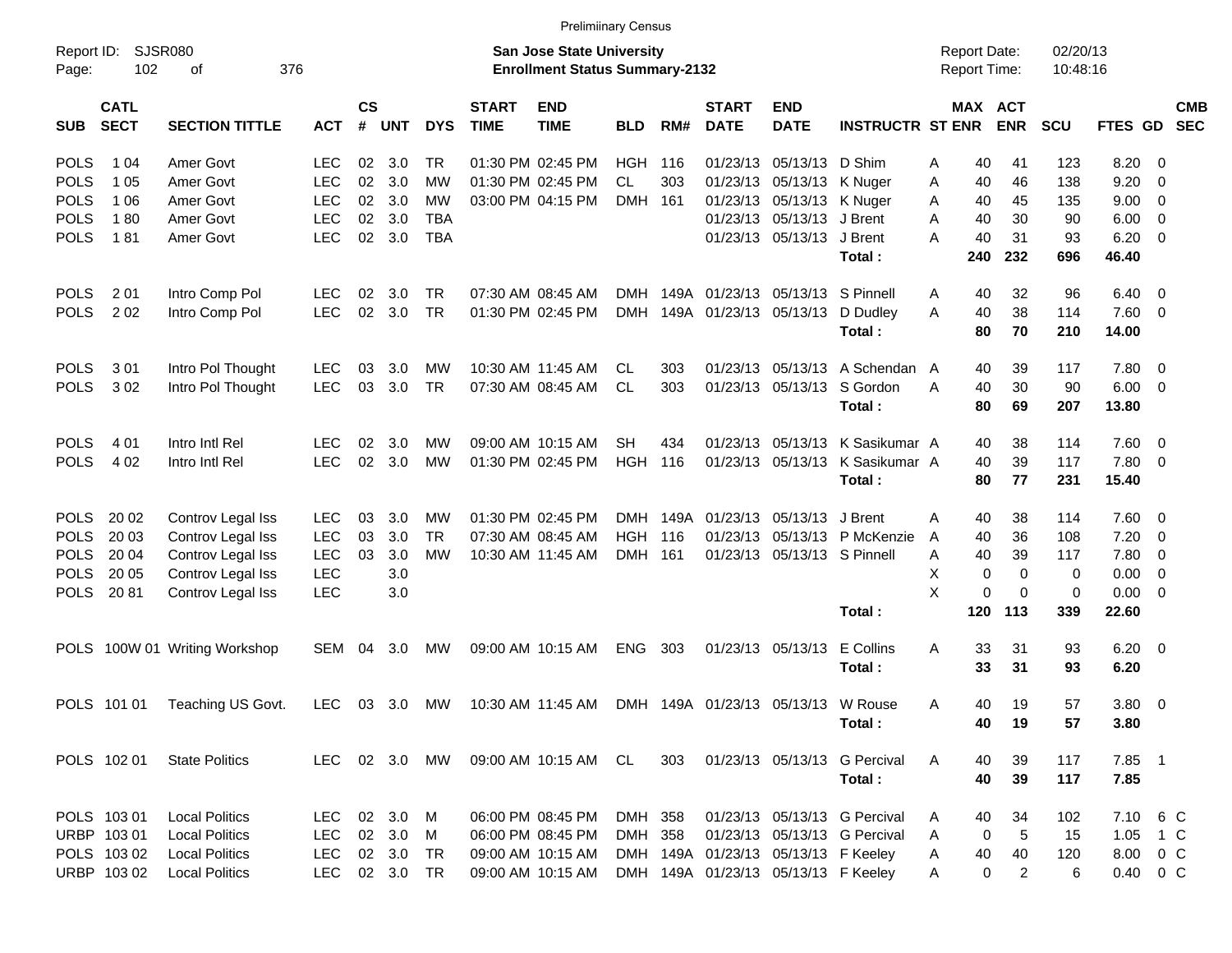|            |                                           |                                                                                                  |                                  |                    |                   |                          |                             | <b>Prelimiinary Census</b>                                         |                                            |              |                             |                                                                           |                                           |                                             |                                        |                      |                                       |                                     |
|------------|-------------------------------------------|--------------------------------------------------------------------------------------------------|----------------------------------|--------------------|-------------------|--------------------------|-----------------------------|--------------------------------------------------------------------|--------------------------------------------|--------------|-----------------------------|---------------------------------------------------------------------------|-------------------------------------------|---------------------------------------------|----------------------------------------|----------------------|---------------------------------------|-------------------------------------|
| Page:      | Report ID: SJSR080<br>103                 | 376<br>οf                                                                                        |                                  |                    |                   |                          |                             | San Jose State University<br><b>Enrollment Status Summary-2132</b> |                                            |              |                             |                                                                           |                                           | <b>Report Date:</b><br><b>Report Time:</b>  |                                        | 02/20/13<br>10:48:16 |                                       |                                     |
| <b>SUB</b> | <b>CATL</b><br><b>SECT</b>                | <b>SECTION TITTLE</b>                                                                            | <b>ACT</b>                       | $\mathsf{cs}$<br># | <b>UNT</b>        | <b>DYS</b>               | <b>START</b><br><b>TIME</b> | <b>END</b><br><b>TIME</b>                                          | <b>BLD</b>                                 | RM#          | <b>START</b><br><b>DATE</b> | <b>END</b><br><b>DATE</b>                                                 | <b>INSTRUCTR ST ENR</b>                   | MAX ACT                                     | <b>ENR</b>                             | <b>SCU</b>           | FTES GD                               | <b>CMB</b><br><b>SEC</b>            |
|            |                                           |                                                                                                  |                                  |                    |                   |                          |                             |                                                                    |                                            |              |                             |                                                                           | Total:                                    | 80                                          | 81                                     | 243                  | 16.55                                 |                                     |
|            | POLS 120 01                               | U S Law and Society LEC                                                                          |                                  |                    | 02 3.0            | МW                       |                             | 09:00 AM 10:15 AM                                                  | DMH 348                                    |              |                             | 01/23/13 05/13/13                                                         | K Nuger<br>Total:                         | 40<br>A<br>40                               | 40<br>40                               | 120<br>120           | $8.00 \t 0$<br>8.00                   |                                     |
|            | POLS 121A 01                              | <b>Institutional Powers</b>                                                                      | <b>LEC</b>                       |                    | 03 3.0            | M                        |                             | 06:00 PM 08:45 PM                                                  |                                            |              | DMH 149A 01/23/13 05/13/13  |                                                                           | J Brent<br>Total:                         | A<br>40<br>40                               | 24<br>24                               | 72<br>72             | $4.80$ 0<br>4.80                      |                                     |
|            | POLS 140 01                               | European Union                                                                                   | LEC.                             | 02                 | 3.0               | TR                       |                             | 12:00 PM 01:15 PM                                                  | <b>ENG</b>                                 | 303          |                             | 01/23/13 05/13/13                                                         | D Dudley<br>Total:                        | 40<br>A<br>40                               | 37<br>37                               | 111<br>111           | $7.40 \quad 0$<br>7.40                |                                     |
|            | POLS 142 01<br>AFRS 142 01                | <b>African Politics</b><br><b>African Politics</b>                                               | <b>LEC</b><br><b>LEC</b>         |                    | 3.0<br>3.0        |                          |                             |                                                                    |                                            |              |                             |                                                                           | Total:                                    | 0<br>X<br>X<br>0<br>$\mathbf 0$             | 0<br>0<br>$\bf{0}$                     | 0<br>0<br>0          | $0.00 \quad 0$<br>$0.00 \t 0$<br>0.00 |                                     |
|            | POLS 144 01<br>JWSS 144 01<br>MDES 144 01 | Middle Eastern Pol<br>Middle Eastern Pol<br>Middle Eastern Pol                                   | LEC.<br><b>LEC</b><br><b>LEC</b> | 02<br>02<br>02     | 3.0<br>3.0<br>3.0 | M<br>м<br>M              |                             | 06:00 PM 08:45 PM<br>06:00 PM 08:45 PM<br>06:00 PM 08:45 PM        | <b>HGH</b><br><b>HGH</b><br><b>HGH 116</b> | - 116<br>116 |                             | 01/23/13 05/13/13 K Wood<br>01/23/13 05/13/13 K Wood<br>01/23/13 05/13/13 | K Wood<br>Total:                          | 40<br>Α<br>$\mathbf 0$<br>A<br>0<br>А<br>40 | 26<br>$\mathbf 0$<br>$\mathbf 0$<br>26 | 78<br>0<br>0<br>78   | 5.20<br>0.00<br>0.00<br>5.20          | $0\,$ C<br>$0\,C$<br>0 <sup>o</sup> |
| ASIA       | POLS 145 01<br>145 01                     | <b>Asian Politics</b><br><b>Asian Politics</b>                                                   | LEC<br><b>LEC</b>                | 02<br>02           | 3.0<br>3.0        | MW<br>MW                 |                             | 10:30 AM 11:45 AM<br>10:30 AM 11:45 AM                             | <b>HGH 116</b><br><b>HGH 116</b>           |              |                             | 01/23/13 05/13/13<br>01/23/13 05/13/13                                    | K Sasikumar A<br>K Sasikumar A<br>Total:  | 40<br>0<br>40                               | 40<br>$\mathbf{1}$<br>41               | 120<br>3<br>123      | 8.05<br>0.20<br>8.25                  | 1 C<br>0 <sup>o</sup>               |
|            | POLS 146 01                               | Latin American Pol                                                                               | LEC.                             | 02                 | 3.0               | TR                       |                             | 03:00 PM 04:15 PM                                                  | DMH 356                                    |              |                             | 01/23/13 05/13/13                                                         | D Dudley<br>Total:                        | 40<br>Α<br>40                               | 27<br>27                               | 81<br>81             | 5.50 2<br>5.50                        |                                     |
|            | POLS 150 01<br>POLS 150 80                | War and Peace<br>War and Peace                                                                   | LEC<br><b>LEC</b>                | 02<br>02           | 3.0<br>3.0        | МW<br><b>TBA</b>         |                             | 01:30 PM 02:45 PM                                                  | DMH 164                                    |              |                             | 01/23/13 05/13/13 S Pinnell                                               | 01/23/13 05/13/13 K Sasikumar A<br>Total: | 40<br>Α<br>40<br>80                         | 40<br>37<br>77                         | 120<br>111<br>231    | $8.00 \quad 0$<br>7.40<br>15.40       | $\overline{\phantom{0}}$            |
|            |                                           | POLS 160B 01 Modern Pol Though LEC 03 3.0 MW 09:00 AM 10:15 AM DMH 234 01/23/13 05/13/13 K Peter |                                  |                    |                   |                          |                             |                                                                    |                                            |              |                             |                                                                           | Total:                                    | A<br>40<br>40                               | 39<br>39                               | 117<br>117           | 7.80 0<br>7.80                        |                                     |
|            | POLS 163 01                               | Amer Pol Thought                                                                                 | LEC 03 3.0 TR                    |                    |                   |                          |                             | 09:00 AM 10:15 AM CL                                               |                                            | 303          |                             |                                                                           | 01/23/13 05/13/13 S Gordon<br>Total:      | Α<br>40<br>40                               | 39<br>39                               | 117<br>117           | 7.80 0<br>7.80                        |                                     |
|            | POLS 180 01<br>POLS 180 02                | <b>Indiv Studies</b><br><b>Indiv Studies</b>                                                     | SUP<br>SUP                       |                    |                   | 36 3.0 TBA<br>36 3.0 TBA |                             |                                                                    |                                            |              |                             | 01/23/13 05/13/13<br>01/23/13 05/13/13                                    |                                           | 10<br>Α<br>10<br>Α                          | 0<br>0                                 | 0<br>0               | $0.00 \t 0$<br>$0.00 \t 0$            |                                     |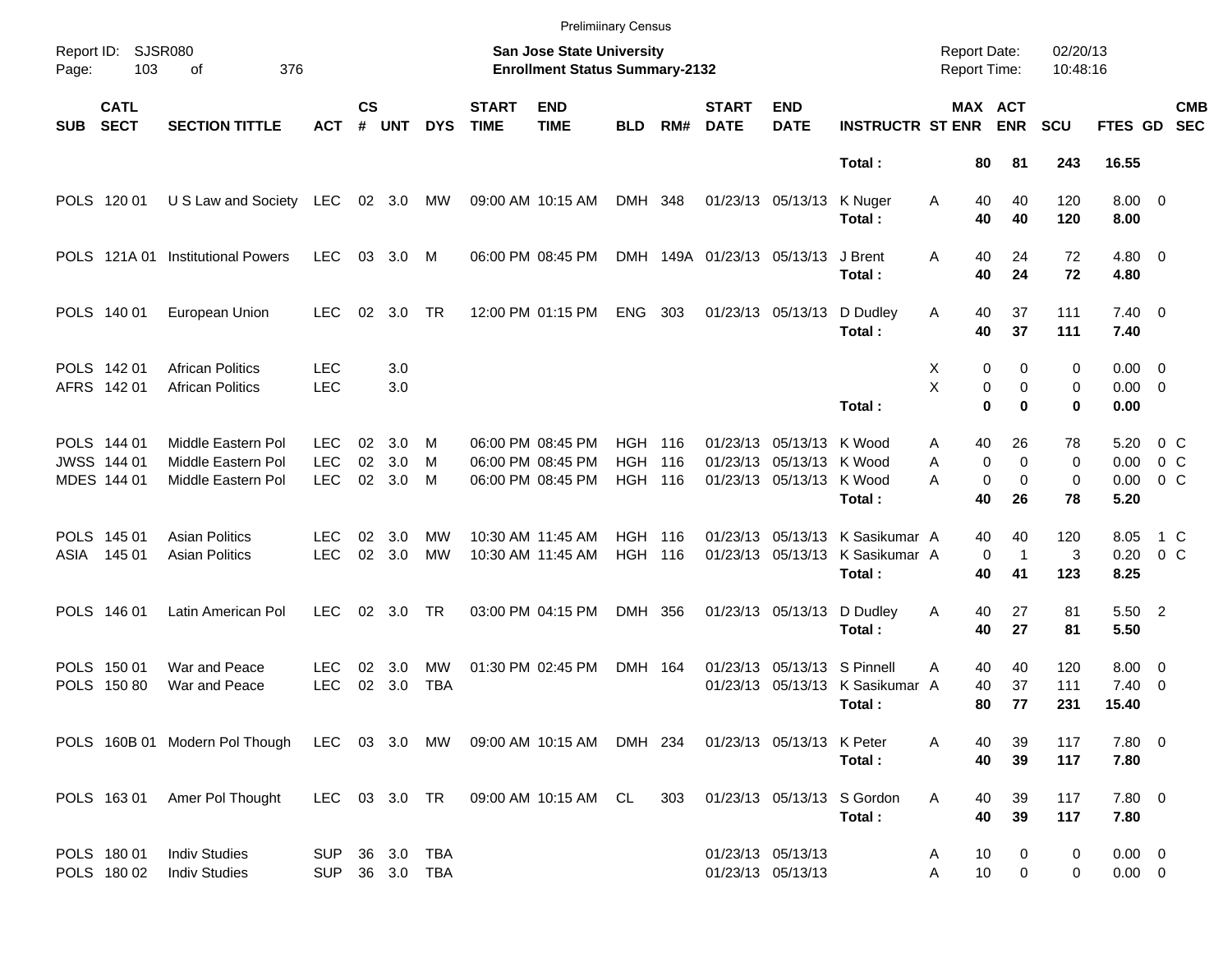|                     |                            |                                |            |                    |            |            |                             |                                                                           | <b>Prelimiinary Census</b> |     |                             |                           |                                                                           |   |                     |                       |                      |                  |                          |  |
|---------------------|----------------------------|--------------------------------|------------|--------------------|------------|------------|-----------------------------|---------------------------------------------------------------------------|----------------------------|-----|-----------------------------|---------------------------|---------------------------------------------------------------------------|---|---------------------|-----------------------|----------------------|------------------|--------------------------|--|
| Report ID:<br>Page: | 104                        | SJSR080<br>οf                  | 376        |                    |            |            |                             | <b>San Jose State University</b><br><b>Enrollment Status Summary-2132</b> |                            |     |                             |                           |                                                                           |   | <b>Report Date:</b> | <b>Report Time:</b>   | 02/20/13<br>10:48:16 |                  |                          |  |
| <b>SUB</b>          | <b>CATL</b><br><b>SECT</b> | <b>SECTION TITTLE</b>          | <b>ACT</b> | $\mathsf{cs}$<br># | <b>UNT</b> | <b>DYS</b> | <b>START</b><br><b>TIME</b> | <b>END</b><br><b>TIME</b>                                                 | <b>BLD</b>                 | RM# | <b>START</b><br><b>DATE</b> | <b>END</b><br><b>DATE</b> | <b>INSTRUCTR ST ENR</b>                                                   |   |                     | MAX ACT<br><b>ENR</b> | <b>SCU</b>           | FTES GD          | <b>CMB</b><br><b>SEC</b> |  |
| <b>POLS</b>         | 18003                      | <b>Indiv Studies</b>           | <b>SUP</b> | 36                 | 3.0        | <b>TBA</b> |                             |                                                                           |                            |     | 01/23/13                    | 05/13/13                  |                                                                           | A | 10                  | 0                     | 0                    | 0.00             | - 0                      |  |
| <b>POLS</b>         | 180 04                     | <b>Indiv Studies</b>           | <b>SUP</b> | 36                 | 3.0        | <b>TBA</b> |                             |                                                                           |                            |     | 01/23/13                    | 05/13/13                  |                                                                           | A | 10                  | 0                     | 0                    | 0.00             | 0                        |  |
| <b>POLS</b>         | 180 05                     | <b>Indiv Studies</b>           | <b>SUP</b> | 36                 | 3.0        | <b>TBA</b> |                             |                                                                           |                            |     | 01/23/13                    | 05/13/13                  |                                                                           | A | 10                  | 0                     | 0                    | 0.00             | 0                        |  |
| <b>POLS</b>         | 180 06                     | <b>Indiv Studies</b>           | <b>SUP</b> | 36                 | 2.0        | <b>TBA</b> |                             |                                                                           |                            |     | 01/23/13                    | 05/13/13                  | F Edwards                                                                 | A | 10                  | 1                     | 2                    | 0.17             | $\overline{1}$           |  |
| <b>POLS</b>         | 180 07                     | <b>Indiv Studies</b>           | <b>SUP</b> | 36                 | 1.0        | <b>TBA</b> |                             |                                                                           |                            |     | 01/23/13                    | 05/13/13                  |                                                                           | A | 10                  | 0                     | 0                    | 0.00             | 0                        |  |
|                     | POLS 180 08                | <b>Indiv Studies</b>           | <b>SUP</b> | 36                 | 2.0        | <b>TBA</b> |                             |                                                                           |                            |     | 01/23/13                    | 05/13/13                  |                                                                           | A | 10                  | 0                     | 0                    | 0.00             | 0                        |  |
|                     | POLS 180 09                | <b>Indiv Studies</b>           | <b>SUP</b> | 36                 | 2.0        | <b>TBA</b> |                             |                                                                           |                            |     | 01/23/13                    | 05/13/13                  |                                                                           | A | 10                  | 0                     | 0                    | 0.00             | 0                        |  |
|                     |                            |                                |            |                    |            |            |                             |                                                                           |                            |     |                             |                           | Total:                                                                    |   | 90                  | $\blacktriangleleft$  | $\mathbf{2}$         | 0.17             |                          |  |
|                     | POLS 181 01                | Internships                    | SEM        | 06                 | 3.0        | MW         |                             | 03:00 PM 04:15 PM                                                         | HGH 116                    |     | 01/23/13                    | 05/13/13                  | <b>G</b> Percival<br>Total:                                               | A | 15<br>15            | 13<br>13              | 39<br>39             | 2.60<br>2.60     | - 0                      |  |
|                     | POLS 184 01                | <b>Directed Reading</b>        | <b>SUP</b> | 36                 | 3.0        | <b>TBA</b> |                             |                                                                           |                            |     | 01/23/13                    | 05/13/13                  | C DanopoulosA                                                             |   | 10                  | -1                    | 3                    | 0.20             | -0                       |  |
|                     | POLS 184 02                | <b>Directed Reading</b>        | <b>SUP</b> | 36                 | 3.0        | <b>TBA</b> |                             |                                                                           |                            |     | 01/23/13                    | 05/13/13                  | F Keeley                                                                  | A | 10                  | 0                     | 0                    | 0.00             | 0                        |  |
|                     | POLS 184 03                | Directed Reading               | <b>SUP</b> | 36                 | 3.0        | <b>TBA</b> |                             |                                                                           |                            |     | 01/23/13                    | 05/13/13                  |                                                                           | A | 10                  | 0                     | 0                    | 0.00             | 0                        |  |
|                     | POLS 184 04                | Directed Reading               | <b>SUP</b> | 36                 | 3.0        | <b>TBA</b> |                             |                                                                           |                            |     | 01/23/13                    | 05/13/13                  |                                                                           | A | 10                  | 0                     | 0                    | 0.00             | 0                        |  |
|                     | POLS 184 05                | Directed Reading               | <b>SUP</b> | 36                 | 3.0        | <b>TBA</b> |                             |                                                                           |                            |     | 01/23/13                    | 05/13/13                  |                                                                           | A | 10                  | 0                     | 0                    | 0.00             | 0                        |  |
|                     | POLS 184 06                | Directed Reading               | <b>SUP</b> | 36                 | 1.0        | <b>TBA</b> |                             |                                                                           |                            |     | 01/23/13                    | 05/13/13                  | K Peter                                                                   | A | 10                  | 0                     | 0                    | 0.00             | 0                        |  |
|                     | POLS 184 07                | <b>Directed Reading</b>        | <b>SUP</b> | 36                 | 2.0        | <b>TBA</b> |                             |                                                                           |                            |     | 01/23/13                    | 05/13/13                  | F Keeley                                                                  | A | 10                  | $\mathbf{1}$          | 2                    | 0.13             | - 0                      |  |
|                     |                            |                                |            |                    |            |            |                             |                                                                           |                            |     |                             |                           | Total:                                                                    |   | 70                  | $\mathbf{2}$          | 5                    | 0.33             |                          |  |
|                     |                            |                                |            |                    |            |            |                             |                                                                           |                            |     |                             |                           |                                                                           |   |                     |                       |                      |                  |                          |  |
|                     | POLS 190 01                | Senior Seminar                 | <b>SEM</b> | 05                 | 3.0        | W          |                             | 06:00 PM 08:45 PM                                                         | DMH                        |     | 149A 01/23/13               | 05/13/13                  | D Dudley                                                                  | A | 20                  | 16                    | 48                   | 3.20             | - 0                      |  |
|                     | POLS 190 02                | Senior Seminar                 | SEM        | 05                 | 3.0        | TR         |                             | 03:00 PM 04:15 PM                                                         |                            |     | DMH 149A 01/23/13           | 05/13/13                  | M Currin-Per A                                                            |   | 20                  | 19                    | 57                   | 3.80             | - 0                      |  |
|                     |                            |                                |            |                    |            |            |                             |                                                                           |                            |     |                             |                           | Total:                                                                    |   | 40                  | 35                    | 105                  | 7.00             |                          |  |
| <b>POLS</b>         |                            | 190H 01 Honors Thesis          | <b>SUP</b> | 25                 | 1.0        | TBA        |                             | 06:00 PM 08:45 PM                                                         |                            |     | DMH 149A 01/23/13           | 05/13/13                  | D Dudley                                                                  | A | 5                   | 0                     | 0                    | 0.00             | - 0                      |  |
| <b>POLS</b>         |                            | 190H 02 Honors Thesis          | <b>SUP</b> | 25                 | 1.0        | <b>TBA</b> |                             | 03:00 PM 04:15 PM                                                         |                            |     | DMH 149A 01/23/13           | 05/13/13                  | M Currin-Per A                                                            |   | 5                   | 5                     | 5                    | 0.33             | - 0                      |  |
|                     |                            |                                |            |                    |            |            |                             |                                                                           |                            |     |                             |                           | Total:                                                                    |   | 10                  | 5                     | 5                    | 0.33             |                          |  |
|                     |                            | POLS 195A 01 Political Inquiry | <b>LEC</b> |                    | 3.0        |            |                             |                                                                           |                            |     |                             |                           |                                                                           | X | 0                   | 0                     | 0                    | 0.00             | - 0                      |  |
|                     |                            | POLS 195A 02 Political Inquiry |            |                    |            |            |                             |                                                                           |                            |     |                             |                           | LEC 03 3.0 TR 12:00 PM 01:15 PM DMH 149A 01/23/13 05/13/13 M Currin-Per A |   | 35                  | 35                    | 105                  | 7.00             | $\overline{\mathbf{0}}$  |  |
|                     |                            |                                |            |                    |            |            |                             |                                                                           |                            |     |                             |                           | Total:                                                                    |   | 35                  | 35                    | 105                  | 7.00             |                          |  |
|                     | POLS 199 01                | Cur Pol Issues                 | <b>LEC</b> |                    | 3.0        |            |                             |                                                                           |                            |     |                             |                           |                                                                           | X | 0                   | 0                     | 0                    | $0.00 \t 0$      |                          |  |
|                     |                            |                                |            |                    |            |            |                             |                                                                           |                            |     |                             |                           | Total:                                                                    |   | 0                   | $\mathbf 0$           | 0                    | 0.00             |                          |  |
|                     | Department :               | <b>Political Science</b>       |            |                    |            |            |                             |                                                                           |                            |     |                             | <b>Lower Division:</b>    | <b>Department Total:</b>                                                  |   | 1668<br>600         | 1290                  | 3858<br>561 1683     | 263.68<br>112.20 |                          |  |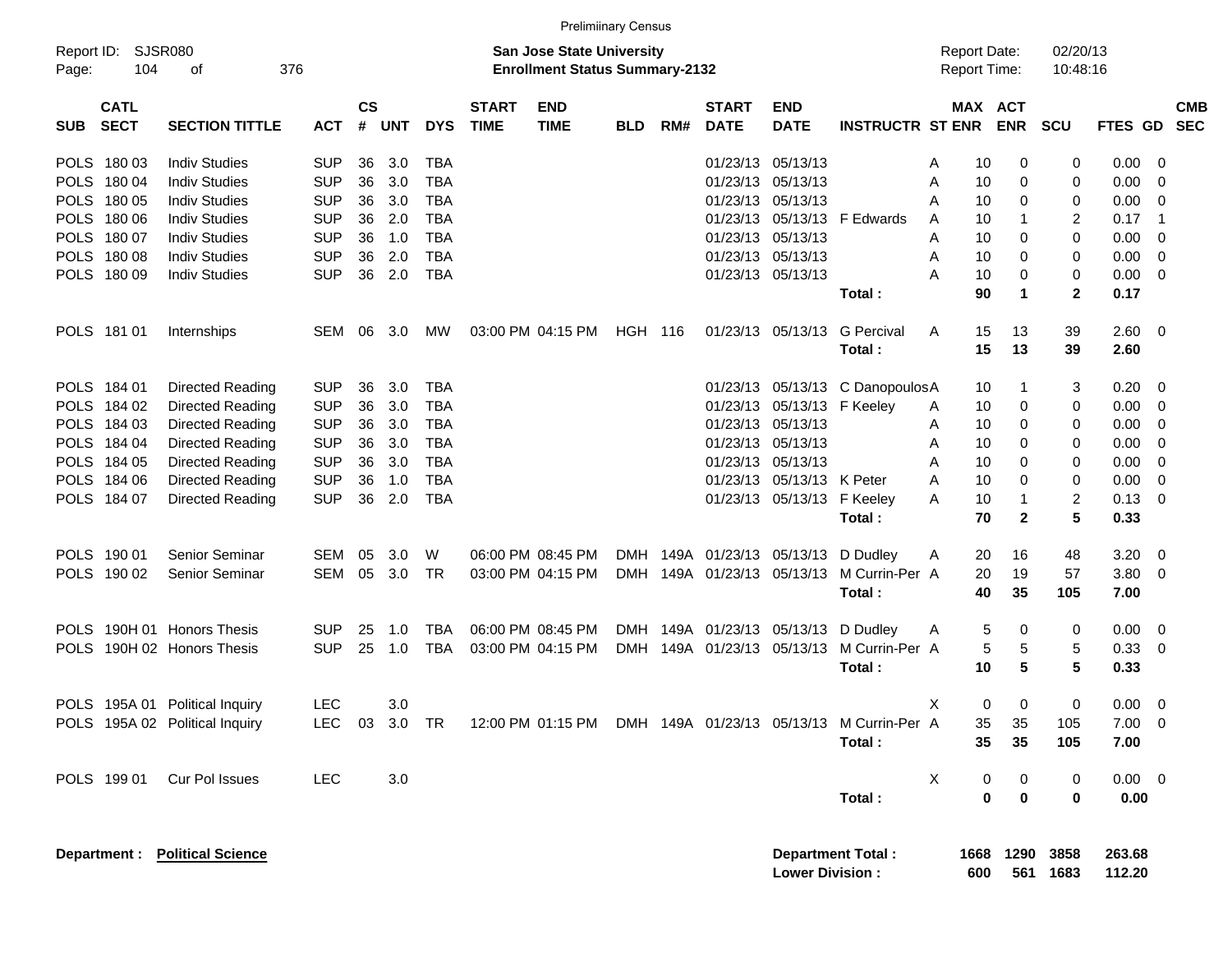|                                          |                       |         |                  |            |                             |                                                                           | <b>Prelimiinary Census</b> |     |                             |                           |                                                     |                                            |            |                      |                 |            |
|------------------------------------------|-----------------------|---------|------------------|------------|-----------------------------|---------------------------------------------------------------------------|----------------------------|-----|-----------------------------|---------------------------|-----------------------------------------------------|--------------------------------------------|------------|----------------------|-----------------|------------|
| Report ID: SJSR080<br>105<br>Page:       | of                    | 376     |                  |            |                             | <b>San Jose State University</b><br><b>Enrollment Status Summary-2132</b> |                            |     |                             |                           |                                                     | <b>Report Date:</b><br><b>Report Time:</b> |            | 02/20/13<br>10:48:16 |                 |            |
| <b>CATL</b><br><b>SECT</b><br><b>SUB</b> | <b>SECTION TITTLE</b> | $ACT$ # | СS<br><b>UNT</b> | <b>DYS</b> | <b>START</b><br><b>TIME</b> | <b>END</b><br><b>TIME</b>                                                 | <b>BLD</b>                 | RM# | <b>START</b><br><b>DATE</b> | <b>END</b><br><b>DATE</b> | <b>INSTRUCTR ST ENR</b>                             | <b>MAX ACT</b>                             | <b>ENR</b> | scu                  | FTES GD SEC     | <b>CMB</b> |
|                                          |                       |         |                  |            |                             |                                                                           |                            |     |                             |                           | <b>Upper Division:</b><br><b>Graduate Division:</b> | 853<br>215                                 | 611<br>118 | 1821<br>354          | 121.98<br>29.50 |            |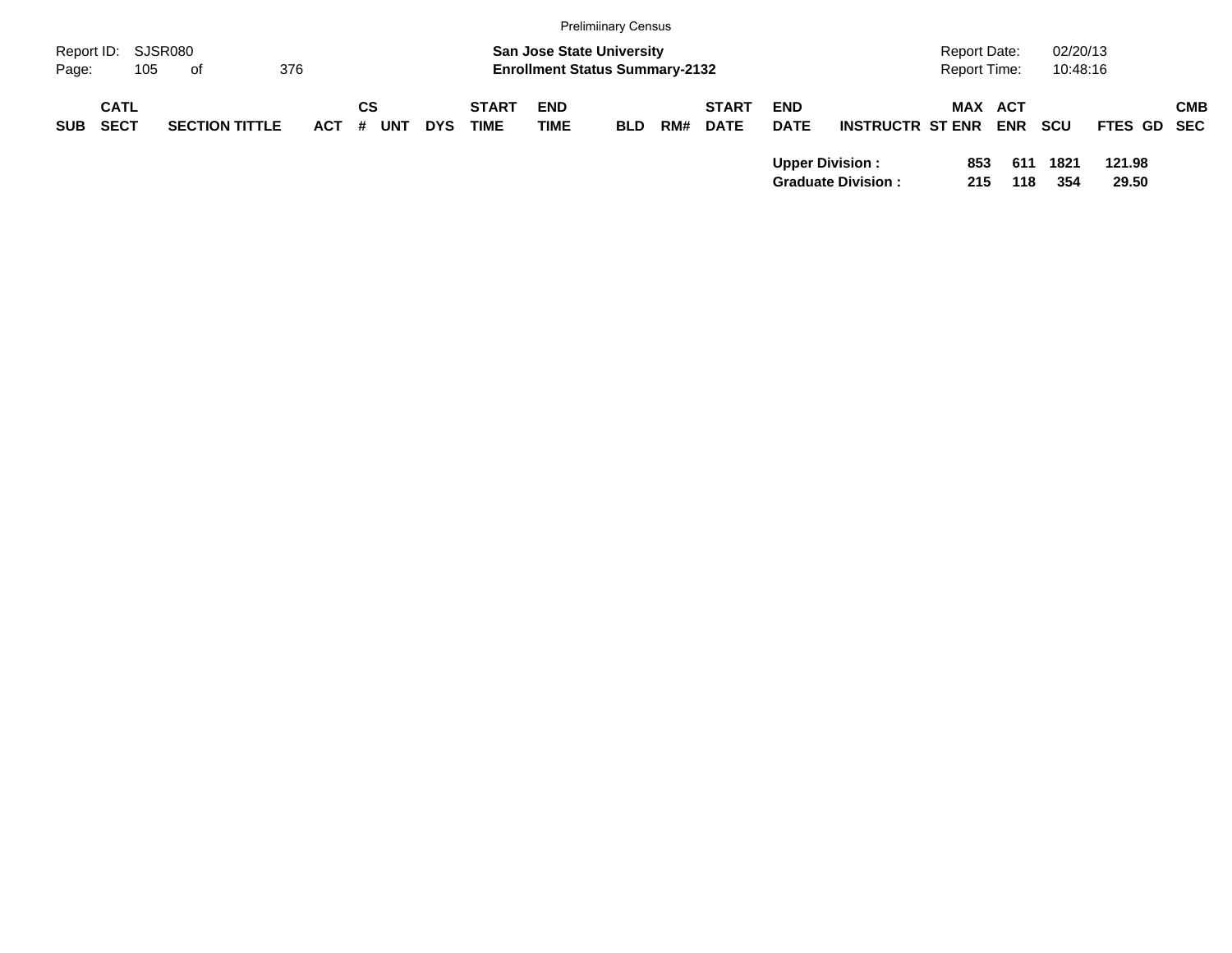|                |                            |                          |            |                    |                  |              |                             |                                       | <b>Prelimiinary Census</b> |     |                             |                              |                                  |                     |     |             |            |                |                          |                          |
|----------------|----------------------------|--------------------------|------------|--------------------|------------------|--------------|-----------------------------|---------------------------------------|----------------------------|-----|-----------------------------|------------------------------|----------------------------------|---------------------|-----|-------------|------------|----------------|--------------------------|--------------------------|
| Report ID:     |                            | SJSR080                  |            |                    |                  |              |                             | <b>San Jose State University</b>      |                            |     |                             |                              |                                  | <b>Report Date:</b> |     |             | 02/20/13   |                |                          |                          |
| Page:          | 106                        | 376<br>оf                |            |                    |                  |              |                             | <b>Enrollment Status Summary-2132</b> |                            |     |                             |                              |                                  | Report Time:        |     |             | 10:48:16   |                |                          |                          |
| <b>SUB</b>     | <b>CATL</b><br><b>SECT</b> | <b>SECTION TITTLE</b>    | <b>ACT</b> | $\mathsf{cs}$<br># | <b>UNT</b>       | <b>DYS</b>   | <b>START</b><br><b>TIME</b> | <b>END</b><br><b>TIME</b>             | <b>BLD</b>                 | RM# | <b>START</b><br><b>DATE</b> | <b>END</b><br><b>DATE</b>    | <b>INSTRUCTR ST ENR</b>          | <b>MAX ACT</b>      |     | <b>ENR</b>  | <b>SCU</b> | <b>FTES GD</b> |                          | <b>CMB</b><br><b>SEC</b> |
| <b>College</b> |                            | <b>Social Sciences</b>   |            |                    |                  |              |                             |                                       |                            |     |                             |                              |                                  |                     |     |             |            |                |                          |                          |
|                | Department :               | <b>Psychology</b>        |            |                    |                  |              |                             |                                       |                            |     |                             |                              |                                  |                     |     |             |            |                |                          |                          |
| <b>PSYC</b>    | 1 0 1                      | General Psychology       | <b>LEC</b> | 02                 | 3.0              | TR           |                             | 12:00 PM 01:15 PM                     | <b>DMH</b>                 | 355 |                             | 01/23/13 05/13/13 N Rattan   |                                  | Α                   | 49  | 49          | 147        | 9.80           | - 0                      |                          |
| PSYC           | 1 0 2                      | General Psychology       | LEC        | 02                 | 3.0              | TR           |                             | 04:30 PM 05:45 PM                     | CL                         | 117 |                             | 01/23/13 05/13/13 N Rattan   |                                  | Α                   | 45  | 44          | 132        | 8.80           | - 0                      |                          |
| PSYC           | 1 0 3                      | General Psychology       | <b>LEC</b> | 02                 | 3.0              | $\mathsf{T}$ |                             | 06:00 PM 08:45 PM                     | DMH                        | 348 |                             | 01/23/13 05/13/13 J Danese   |                                  | A                   | 45  | 26          | 78         | 5.20           | 0                        |                          |
| PSYC           | 1 04                       | General Psychology       | <b>LEC</b> | 02                 | 3.0              | M            |                             | 06:00 PM 08:45 PM                     | DMH                        | 355 |                             |                              | 01/23/13 05/13/13 S Macramalla A |                     | 45  | 46          | 138        | 9.20           | 0                        |                          |
| PSYC           | 1 0 5                      | General Psychology       | <b>LEC</b> | 02                 | 3.0              | МW           |                             | 07:30 AM 08:45 AM                     | CL                         | 117 |                             |                              | 01/23/13 05/13/13 S Del Chiaro A |                     | 45  | 46          | 138        | 9.20           | 0                        |                          |
| PSYC           | 1 0 6                      | General Psychology       | <b>LEC</b> |                    | 3.0              |              |                             |                                       |                            |     |                             |                              |                                  | х                   | 0   | 0           | 0          | 0.00           | $\overline{0}$           |                          |
| PSYC           | 1 0 7                      | General Psychology       | <b>LEC</b> | 02                 | 3.0              | TR           |                             | 01:30 PM 02:45 PM                     | MD                         | 101 |                             | 01/23/13 05/13/13 G Feist    |                                  | Α                   | 300 | 294         | 882        | 58.80          | 0                        |                          |
| PSYC           | 1 0 8                      | General Psychology       | <b>LEC</b> | 02                 | 3.0              | МW           |                             | 10:30 AM 11:45 AM                     | DMH                        | 353 |                             | 01/23/13 05/13/13 J Grady    |                                  | Α                   | 45  | 45          | 135        | 9.00           | -0                       |                          |
| PSYC           | 1 0 9                      | General Psychology       | <b>LEC</b> | 02                 | 3.0              | TR           |                             | 03:00 PM 04:15 PM                     | CL.                        | 117 |                             |                              | 01/23/13 05/13/13 V Hoffman      | Α                   | 45  | 51          | 153        | 10.20          | -0                       |                          |
| <b>PSYC</b>    | 1 1 0                      | General Psychology       | <b>LEC</b> | 02                 | 3.0              | <b>TR</b>    |                             | 09:00 AM 10:15 AM                     | <b>DMH</b>                 | 163 |                             | 01/23/13 05/13/13 N Rattan   |                                  | Α                   | 51  | 51          | 153        | 10.20          | -0                       |                          |
| <b>PSYC</b>    | 1 1 1                      | General Psychology       | <b>LEC</b> |                    | 3.0              |              |                             |                                       |                            |     |                             |                              |                                  | X                   | 0   | $\mathbf 0$ | 0          | 0.00           | - 0                      |                          |
|                |                            |                          |            |                    |                  |              |                             |                                       |                            |     |                             |                              | Total:                           |                     | 670 | 652         | 1956       | 130.40         |                          |                          |
| <b>PSYC</b>    | 30 01                      | Intro Psychbiology       | <b>LEC</b> | 02                 | 3.0              | TR           |                             | 03:00 PM 04:15 PM                     | DMH                        | 348 |                             | 01/23/13 05/13/13            | S Trafalis                       | Α                   | 45  | 46          | 138        | 9.20           | - 0                      |                          |
| <b>PSYC</b>    | 30 02                      | Intro Psychbiology       | <b>LEC</b> | 02                 | 3.0              | <b>TR</b>    |                             | 12:00 PM 01:15 PM                     | <b>DMH</b>                 | 348 |                             | 01/23/13 05/13/13            | C Chancellor A                   |                     | 45  | 45          | 135        | 9.00           | 0                        |                          |
| <b>PSYC</b>    | 30 03                      | Intro Psychbiology       | <b>LEC</b> | 02                 | 3.0              | МW           |                             | 03:00 PM 04:15 PM                     | DMH                        | 356 |                             | 01/23/13 05/13/13 S Trafalis |                                  | A                   | 45  | 44          | 132        | 8.80           | - 0                      |                          |
|                |                            |                          |            |                    |                  |              |                             |                                       |                            |     |                             |                              | Total:                           |                     | 135 | 135         | 405        | 27.00          |                          |                          |
| <b>PSYC</b>    |                            | 100W 01 Writing Workshop | <b>SEM</b> |                    | 3.0              |              |                             |                                       |                            |     |                             |                              |                                  | х                   | 0   | 0           | 0          | 0.00           | $\overline{\phantom{0}}$ |                          |
| <b>PSYC</b>    |                            | 100W 02 Writing Workshop | <b>SEM</b> | 04                 | 3.0              | R            |                             | 06:00 PM 08:45 PM                     | DMH                        | 347 |                             | 01/23/13 05/13/13 J Danese   |                                  | Α                   | 23  | 19          | 57         | 3.80           | - 0                      |                          |
| <b>PSYC</b>    |                            | 100W 03 Writing Workshop | <b>SEM</b> | 04                 | 3.0              | МW           |                             | 03:00 PM 04:15 PM                     | <b>DMH</b>                 | 347 |                             |                              | 01/23/13 05/13/13 S Snycerski    | A                   | 23  | 24          | 72         | 4.80           | 0                        |                          |
| <b>PSYC</b>    |                            | 100W 04 Writing Workshop | <b>SEM</b> | 04                 | 3.0              | TR           |                             | 04:30 PM 05:45 PM                     | DMH                        | 347 |                             | 01/23/13 05/13/13 E Herb     |                                  | Α                   | 23  | 23          | 69         | 4.60           | - 0                      |                          |
| <b>PSYC</b>    |                            | 100W 05 Writing Workshop | <b>SEM</b> | 04                 | 3.0              | МW           |                             | 12:00 PM 01:15 PM                     | DMH                        | 347 |                             | 01/23/13 05/13/13 J Fanos    |                                  | Α                   | 23  | 23          | 69         | 4.60           | - 0                      |                          |
| <b>PSYC</b>    |                            | 100W 06 Writing Workshop | <b>SEM</b> | 04                 | 3.0              | TR           |                             | 01:30 PM 02:45 PM                     | CL                         | 243 |                             |                              | 01/23/13 05/13/13 V Hoffman      | A                   | 23  | 23          | 69         | 4.60           | - 0                      |                          |
| <b>PSYC</b>    |                            | 100W 07 Writing Workshop | <b>SEM</b> | 04                 | 3.0              | TR           |                             | 12:00 PM 01:15 PM                     | DMH                        | 347 |                             |                              | 01/23/13 05/13/13 S Snycerski    | A                   | 23  | 26          | 78         | 5.20           | 0                        |                          |
| <b>PSYC</b>    |                            | 100W 08 Writing Workshop | <b>SEM</b> | 04                 | 3.0              | TR           |                             | 09:00 AM 10:15 AM                     | DMH                        | 347 |                             |                              | 01/23/13 05/13/13 S Pelaprat     | Α                   | 23  | 24          | 72         | 4.80           | 0                        |                          |
| PSYC           |                            | 100W 09 Writing Workshop | <b>SEM</b> | 04                 | 3.0              | МW           |                             | 01:30 PM 02:45 PM                     | DMH                        | 347 |                             | 01/23/13 05/13/13 J Fanos    |                                  | Α                   | 23  | 25          | 75         | 5.00           | - 0                      |                          |
|                |                            |                          |            |                    |                  |              |                             |                                       |                            |     |                             |                              | Total :                          |                     | 184 | 187         | 561        | 37.40          |                          |                          |
|                | PSYC 102 01                | Child Psych              | <b>LEC</b> |                    | 02 3.0           | TR           |                             | 10:30 AM 11:45 AM                     | WSQ 207                    |     |                             |                              | 01/23/13 05/13/13 M Alvarez      | A                   | 125 | 126         | 378        | 25.20 0        |                          |                          |
|                | PSYC 102 02                | Child Psych              | <b>LEC</b> |                    | 02 3.0           | МW           |                             | 09:00 AM 10:15 AM                     | DMH 353                    |     |                             | 01/23/13 05/13/13 J Grady    |                                  | Α                   | 45  | 44          | 132        | 8.85 1         |                          |                          |
|                | PSYC 102 03                | Child Psych              | <b>LEC</b> |                    | 02 3.0           | MW           |                             | 03:00 PM 04:15 PM                     | DMH 163                    |     |                             | 01/23/13 05/13/13 J Grady    |                                  | A                   | 45  | 43          | 129        | $8.60$ 0       |                          |                          |
|                |                            |                          |            |                    |                  |              |                             |                                       |                            |     |                             |                              | Total:                           |                     |     | 215 213     | 639        | 42.65          |                          |                          |
|                |                            |                          |            |                    |                  |              |                             |                                       |                            |     |                             |                              |                                  |                     |     |             |            |                |                          |                          |
|                | PSYC 110 01                | Abnormal Psy             | LEC.       |                    | 02 3.0<br>02 3.0 | МW           |                             | 09:00 AM 10:15 AM                     | DMH 355                    |     |                             |                              | 01/23/13 05/13/13 G Callaghan A  |                     | 45  | 42          | 126        | 8.40 0         |                          |                          |
|                | PSYC 110 02                | Abnormal Psy             | <b>LEC</b> |                    |                  | $\mathsf{R}$ |                             | 06:00 PM 08:45 PM                     | DMH 348                    |     |                             | 01/23/13 05/13/13 G Berg     | 01/23/13 05/13/13 G Callaghan A  | A                   | 45  | 31          | 93         | $6.20 \quad 0$ |                          |                          |
|                | PSYC 11003                 | Abnormal Psy             | <b>LEC</b> |                    | 02 3.0           | MW           |                             | 12:00 PM 01:15 PM                     | DMH 355                    |     |                             |                              |                                  |                     | 45  | 44          | 132        | 8.80 0         |                          |                          |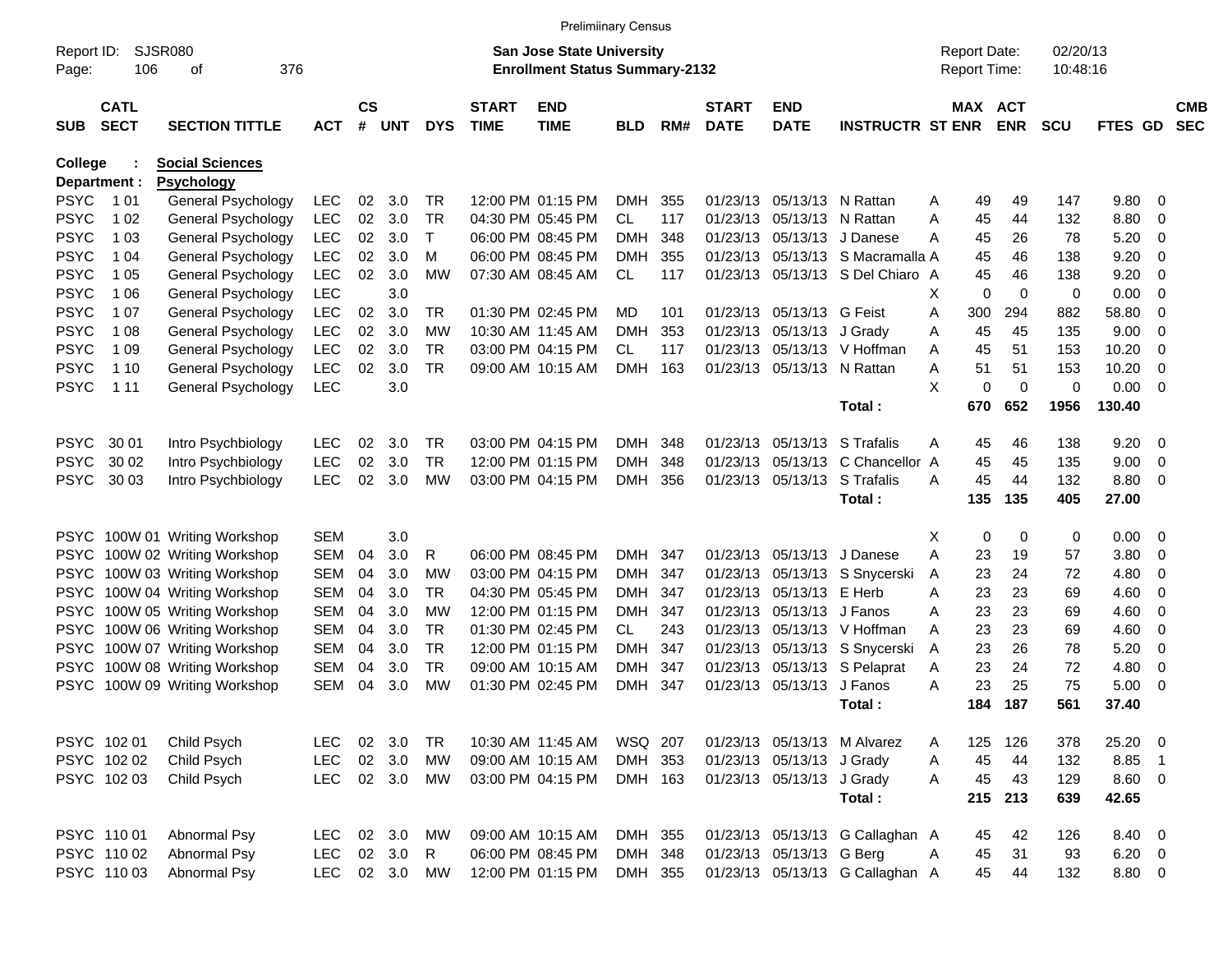|                     |                            |                                                |            |                             |            |              |                             | <b>Prelimiinary Census</b>                                         |            |     |                             |                           |                                        |   |                                            |            |                      |                      |                          |                          |
|---------------------|----------------------------|------------------------------------------------|------------|-----------------------------|------------|--------------|-----------------------------|--------------------------------------------------------------------|------------|-----|-----------------------------|---------------------------|----------------------------------------|---|--------------------------------------------|------------|----------------------|----------------------|--------------------------|--------------------------|
| Report ID:<br>Page: | <b>SJSR080</b><br>107      | 376<br>оf                                      |            |                             |            |              |                             | San Jose State University<br><b>Enrollment Status Summary-2132</b> |            |     |                             |                           |                                        |   | <b>Report Date:</b><br><b>Report Time:</b> |            | 02/20/13<br>10:48:16 |                      |                          |                          |
| SUB                 | <b>CATL</b><br><b>SECT</b> | <b>SECTION TITTLE</b>                          | <b>ACT</b> | $\mathsf{cs}$<br>$\pmb{\#}$ | <b>UNT</b> | <b>DYS</b>   | <b>START</b><br><b>TIME</b> | <b>END</b><br><b>TIME</b>                                          | <b>BLD</b> | RM# | <b>START</b><br><b>DATE</b> | <b>END</b><br><b>DATE</b> | <b>INSTRUCTR ST ENR</b>                |   | MAX ACT                                    | <b>ENR</b> | <b>SCU</b>           | <b>FTES GD</b>       |                          | <b>CMB</b><br><b>SEC</b> |
|                     | PSYC 11004                 | Abnormal Psy                                   | <b>LEC</b> | 02                          | 3.0        | TR           |                             | 04:30 PM 05:45 PM                                                  | <b>DMH</b> | 356 |                             | 01/23/13 05/13/13 G Berg  |                                        | Α | 45                                         | 31         | 93                   | $6.20 \quad 0$       |                          |                          |
|                     | PSYC 110 05                | Abnormal Psy                                   | <b>LEC</b> | 02                          | 3.0        | <b>MW</b>    |                             | 10:30 AM 11:45 AM                                                  | <b>DMH</b> | 356 |                             |                           | 01/23/13 05/13/13 N Wagner             | A | 45                                         | 43         | 129                  | 8.60                 | $\overline{\phantom{0}}$ |                          |
|                     | PSYC 11006                 | Abnormal Psy                                   | <b>LEC</b> | 02                          | 3.0        | TR           |                             | 10:30 AM 11:45 AM                                                  | CL         | 117 |                             |                           | 01/23/13 05/13/13 S Del Chiaro A       |   | 45                                         | 44         | 132                  | 8.80                 | $\overline{\mathbf{0}}$  |                          |
|                     | PSYC 11007                 | Abnormal Psy                                   | <b>LEC</b> | 02                          | 3.0        | <b>TR</b>    |                             | 03:00 PM 04:15 PM                                                  | <b>DMH</b> | 353 |                             | 01/23/13 05/13/13 E Herb  |                                        | А | 45                                         | 42         | 126                  | 8.40                 | $\overline{\phantom{0}}$ |                          |
|                     | PSYC 110 08                | <b>Abnormal Psy</b>                            | <b>LEC</b> | 02                          | 3.0        | <b>TR</b>    |                             | 09:00 AM 10:15 AM                                                  | CL.        | 117 |                             |                           | 01/23/13 05/13/13 S Del Chiaro A       |   | 45                                         | 49         | 147                  | 9.80 0               |                          |                          |
|                     |                            |                                                |            |                             |            |              |                             |                                                                    |            |     |                             |                           | Total:                                 |   | 360                                        | 326        | 978                  | 65.20                |                          |                          |
|                     | PSYC 11201                 | Psych of Adoles                                | <b>LEC</b> | 02                          | 3.0        | <b>TR</b>    |                             | 09:00 AM 10:15 AM                                                  | <b>DMH</b> | 353 |                             | 01/23/13 05/13/13         | M Alvarez                              | A | 42                                         | 41         | 123                  | 8.20                 | $\overline{\phantom{0}}$ |                          |
|                     | PSYC 11202                 | Psych of Adoles                                | <b>LEC</b> | 02                          | 3.0        | <b>TR</b>    |                             | 01:30 PM 02:45 PM                                                  | DMH        | 356 |                             | 01/23/13 05/13/13         | M Alvarez                              | A | 42                                         | 42         | 126                  | 8.40                 | $\overline{\phantom{0}}$ |                          |
|                     | PSYC 11203                 | Psych of Adoles                                | <b>LEC</b> | 02                          | 3.0        | MW           |                             | 10:30 AM 11:45 AM                                                  | DMH        | 355 |                             | 01/23/13 05/13/13         | R Arias                                | A | 42                                         | 46         | 138                  | $9.20 \ 0$           |                          |                          |
|                     |                            |                                                |            |                             |            |              |                             |                                                                    |            |     |                             |                           | Total:                                 |   | 126                                        | 129        | 387                  | 25.80                |                          |                          |
|                     | PSYC 114 01                | Psych of Aging                                 | <b>LEC</b> | 02                          | 3.0        | TR           |                             | 10:30 AM 11:45 AM                                                  | <b>DMH</b> | 359 |                             |                           | 01/23/13 05/13/13 E Woodhead A         |   | 35                                         | 33         | 99                   | 6.60                 | 0 <sup>o</sup>           |                          |
|                     | GERO 114 01                | Psych of Aging                                 | <b>LEC</b> | 02                          | 3.0        | TR           |                             | 10:30 AM 11:45 AM                                                  | <b>DMH</b> | 359 |                             | 01/23/13 05/13/13         | E Woodhead A                           |   | $\mathbf 0$                                | 3          | 9                    | 0.60                 | 0 <sup>o</sup>           |                          |
|                     |                            |                                                |            |                             |            |              |                             |                                                                    |            |     |                             |                           | Total:                                 |   | 35                                         | 36         | 108                  | 7.20                 |                          |                          |
|                     | PSYC 11701                 | Psych Tests & Meas                             | LEC        | 02                          | 3.0        | MW           |                             | 09:00 AM 10:15 AM                                                  | DMH        | 356 |                             | 01/23/13 05/13/13         | <b>B</b> Oliveira                      | Α | 48                                         | 42         | 126                  | 8.40 0               |                          |                          |
|                     | PSYC 11702                 | Psych Tests & Meas                             | LEC        | 02                          | 3.0        | TR           |                             | 10:30 AM 11:45 AM                                                  | DMH        | 348 |                             | 01/23/13 05/13/13 G Feist |                                        | A | 48                                         | 58         | 174                  | 11.60 0              |                          |                          |
|                     | PSYC 11703                 | Psych Tests & Meas                             | LEC        | 02                          | 3.0        | W            |                             | 06:00 PM 08:45 PM                                                  | DMH        | 356 |                             |                           | 01/23/13 05/13/13 B Oliveira           | A | 48                                         | 27         | 81                   | 5.40                 | $\overline{\phantom{0}}$ |                          |
|                     | PSYC 11704                 | Psych Tests & Meas                             | LEC        | 02                          | 3.0        | <b>MW</b>    |                             | 07:30 AM 08:45 AM                                                  | DMH        | 356 |                             | 01/23/13 05/13/13         | <b>B</b> Oliveira                      | A | 48                                         | 28         | 84                   | 5.60 0               |                          |                          |
|                     |                            |                                                |            |                             |            |              |                             |                                                                    |            |     |                             |                           | Total:                                 |   | 192                                        | 155        | 465                  | 31.00                |                          |                          |
|                     | PSYC 120 10                | Adv Res Meth & Des                             | <b>LEC</b> | 02                          | 4.0        | TR           |                             | 01:30 PM 02:45 PM                                                  | DMH        | 348 |                             | 01/23/13 05/13/13 C Feria |                                        | A | 48                                         | 47         | 141                  | 12.53 0              |                          |                          |
|                     | PSYC 12011                 | Adv Res Meth & Des                             | <b>ACT</b> | 07                          | 0.0        | $\top$       |                             | 03:00 PM 05:00 PM                                                  | <b>DMH</b> | 339 |                             | 01/23/13 05/13/13 C Feria |                                        | Α | 24                                         | 23         | 23                   | $0.00 \t 0$          |                          |                          |
|                     | PSYC 12012                 | Adv Res Meth & Des                             | <b>ACT</b> | 07                          | 0.0        | R            |                             | 03:00 PM 05:00 PM                                                  | DMH        | 339 |                             | 01/23/13 05/13/13 C Feria |                                        | A | 24                                         | 24         | 24                   | 0.00                 | $\overline{\phantom{0}}$ |                          |
|                     | PSYC 120 20                | Adv Res Meth & Des                             | <b>LEC</b> | 02                          | 4.0        | МW           |                             | 12:00 PM 01:15 PM                                                  | HGH        | 120 |                             | 01/23/13 05/13/13 W Chen  |                                        | A | 24                                         | 26         | 78                   | 6.93                 | $\overline{\mathbf{0}}$  |                          |
|                     | PSYC 120 21                | Adv Res Meth & Des                             | <b>ACT</b> | 07                          | 0.0        | м            |                             | 01:30 PM 03:30 PM                                                  | <b>DMH</b> | 339 |                             | 01/23/13 05/13/13 W Chen  |                                        | A | 24                                         | 26         | 26                   | 0.00                 | $\overline{\mathbf{0}}$  |                          |
|                     | PSYC 120 30                | Adv Res Meth & Des                             | <b>LEC</b> | 02                          | 4.0        | <b>TR</b>    |                             | 04:30 PM 05:45 PM                                                  | <b>DMH</b> | 348 |                             |                           | 01/23/13 05/13/13 M Dillinger          | Α | 48                                         | 36         | 108                  | 9.60 0               |                          |                          |
|                     | PSYC 12031                 | Adv Res Meth & Des                             | <b>ACT</b> | 07                          | 0.0        | $\mathsf{T}$ |                             | 06:00 PM 08:00 PM                                                  | <b>DMH</b> | 339 |                             |                           | 01/23/13 05/13/13 M Dillinger          | A | 24                                         | 21         | 21                   | 0.00                 | $\overline{\mathbf{0}}$  |                          |
|                     | PSYC 12032                 | Adv Res Meth & Des                             | ACT        | 07                          | 0.0        | R            |                             | 06:00 PM 08:00 PM                                                  | <b>DMH</b> | 339 |                             |                           | 01/23/13 05/13/13 M Dillinger          | Α | 24                                         | 15         | 15                   | 0.00                 | $\overline{\phantom{0}}$ |                          |
|                     | PSYC 120 40                | Adv Res Meth & Des LEC                         |            |                             | 02 4.0     | MW           |                             | 04:30 PM 05:45 PM                                                  | DMH 160    |     |                             |                           | 01/23/13 05/13/13 S Trafalis           | A | 52                                         | 51         | 153                  | 13.60 0              |                          |                          |
|                     | PSYC 12041                 | Adv Res Meth & Des                             | ACT        |                             | 07 0.0     | M            |                             | 06:00 PM 08:00 PM                                                  | DMH 339    |     |                             |                           | 01/23/13 05/13/13 S Trafalis           | Α | 24                                         | 25         | 25                   | $0.00 \t 0$          |                          |                          |
|                     | PSYC 120 42                | Adv Res Meth & Des ACT 07 0.0 W                |            |                             |            |              |                             | 06:00 PM 08:00 PM                                                  | DMH 339    |     |                             |                           | 01/23/13 05/13/13 S Trafalis<br>Total: | A | 24<br>340                                  | 26<br>320  | 26<br>640            | $0.00 \t 0$<br>42.67 |                          |                          |
|                     |                            |                                                |            |                             |            |              |                             |                                                                    |            |     |                             |                           |                                        |   |                                            |            |                      |                      |                          |                          |
|                     |                            | PSYC 121A 10 Adv Res Meth Social/ SEM 04 2.0 W |            |                             |            |              |                             | 12:00 PM 01:00 PM                                                  | DMH 308    |     |                             |                           | 01/23/13 05/13/13 C Oyamot             | A | 24                                         | 25         | 25                   | 3.3300               |                          |                          |
|                     |                            | PSYC 121A 11 Adv Res Meth Social/ LAB 16 0.0 W |            |                             |            |              |                             | 01:30 PM 04:15 PM                                                  | DMH 339    |     |                             |                           | 01/23/13 05/13/13 C Oyamot             | A | 24                                         | 25         | 25                   | $0.00 \t 0$          |                          |                          |
|                     |                            |                                                |            |                             |            |              |                             |                                                                    |            |     |                             |                           | Total:                                 |   | 48                                         | 50         | 50                   | 3.33                 |                          |                          |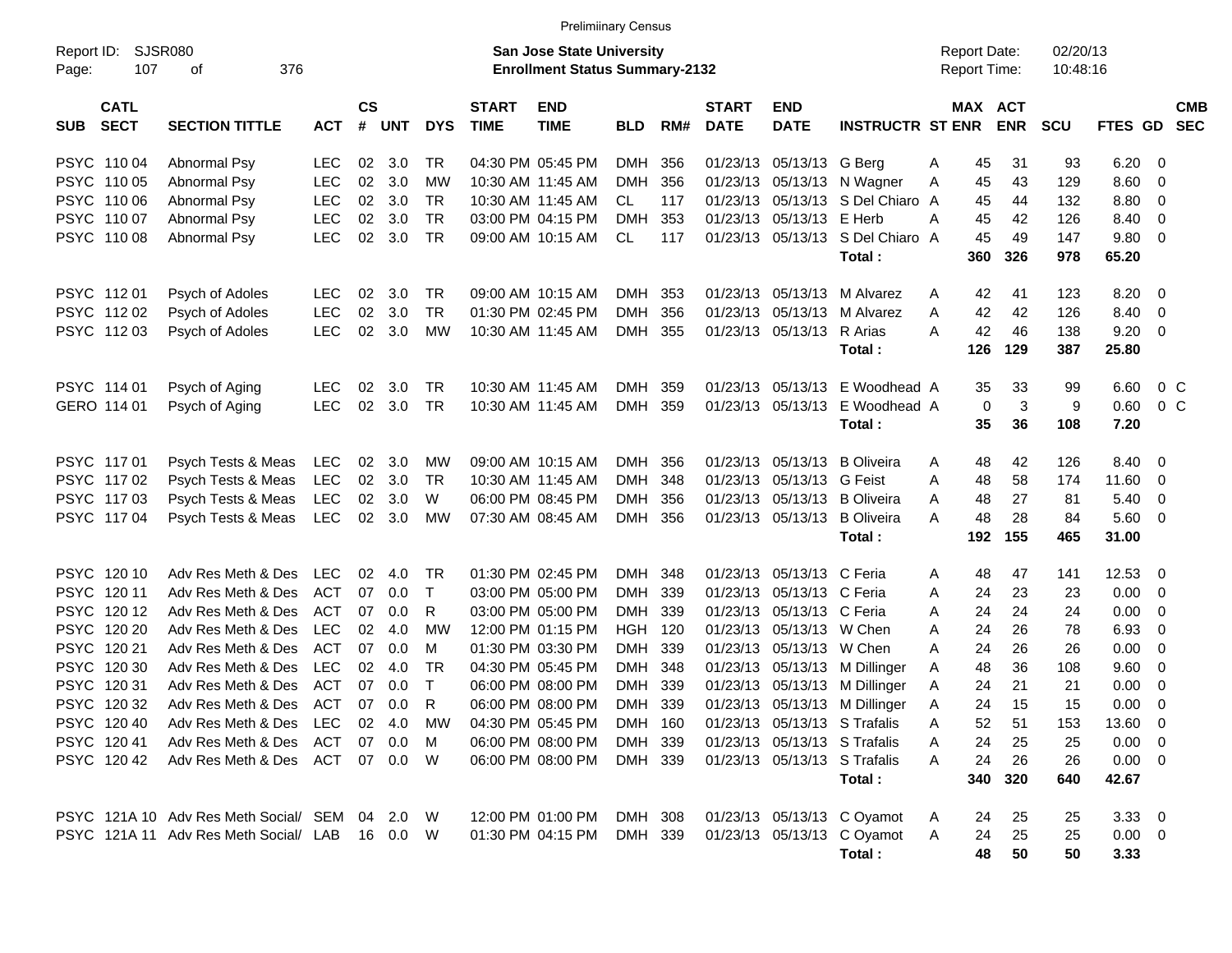PSYC 121E 20 Physiopsyc Res Lab LEC 04 2.0 T 09:00 AM 10:00 AM DMH 339 01/23/13 05/13/13 W Chen A 24 16 16 2.13 0 PSYC 121E 21 Physiopsyc Res Lab LAB 16 0.0 T 10:30 AM 01:30 PM DMH 339 01/23/13 05/13/13 W Chen A 24 16 16 0.00 0 **Total : 48 32 32 2.13** PSYC 126 01 Drugs + Brain & Beh LEC 02 3.0 MW 01:30 PM 02:45 PM CL 117 01/23/13 05/13/13 S Snycerski A 48 41 123 8.20 0 C HS 126 01 Drugs + Brain & Beh LEC 02 3.0 MW 01:30 PM 02:45 PM CL 117 01/23/13 05/13/13 S Snycerski A 0 4 12 0.80 0 C **Total : 48 45 135 9.00** PSYC 129 01 Neuroscience LEC 02 3.0 R 06:00 PM 08:45 PM DMH 356 01/23/13 05/13/13 M Godfroy A 40 25 75 5.00 0 C BIOL 129 01 Neuroscience LEC 02 3.0 R 06:00 PM 08:45 PM DMH 356 01/23/13 05/13/13 M Godfroy A 0 8 24 1.70 2 C **Total : 40 33 99 6.70** PSYC 135 01 Cognition SEM 05 3.0 MW 09:00 AM 10:15 AM DMH 359 01/23/13 05/13/13 S Macramalla A 35 34 102 6.85 1 PSYC 135 02 Cognition SEM 05 3.0 MW 12:00 PM 01:15 PM DMH 161 01/23/13 05/13/13 L Huntsman A 35 33 99 6.65 1 PSYC 135 03 Cognition SEM 05 3.0 T 06:00 PM 08:45 PM DMH 353 01/23/13 05/13/13 D Liston A 35 37 111 7.40 0 **Total : 105 104 312 20.90** PSYC 139 01 Psy of Person LEC 02 3.0 MW 12:00 PM 01:15 PM DMH 359 01/23/13 05/13/13 N Wagner A 35 39 117 7.80 0 PSYC 139 02 Psy of Person LEC 02 3.0 MW 07:30 AM 08:45 AM DMH 359 01/23/13 05/13/13 N Wagner A 35 33 99 6.60 0 PSYC 139 03 Psy of Person LEC 02 3.0 MW 01:30 PM 02:45 PM DMH 359 01/23/13 05/13/13 N Wagner A 35 37 111 7.40 0 **Total : 105 109 327 21.80** PSYC 142 01 Child Psychopatholog LEC 02 3.0 TR 09:00 AM 10:15 AM DMH 164 01/23/13 05/13/13 R Jedel A 45 45 135 9.00 0 PSYC 142 02 Child Psychopatholog LEC 02 3.0 TR 10:30 AM 11:45 AM DMH 353 01/23/13 05/13/13 R Jedel A 45 44 132 8.80 0 PSYC 142 03 Child Psychopatholog LEC 3.0  $X = 0$  0 0 0.00 0 **Total : 90 89 267 17.80** PSYC 153 01 Psych in Courtroom LEC 02 3.0 M 06:00 PM 08:45 PM DMH 359 01/23/13 05/13/13 R Karlsson A 30 18 54 3.60 0 **Total : 30 18 54 3.60** PSYC 154 01 Social Psy LEC 02 3.0 TR 07:30 AM 08:45 AM DMH 356 01/23/13 05/13/13 A Asuncion A 40 40 120 8.00 0 PSYC 154 02 Social Psy LEC 02 3.0 TR 10:30 AM 11:45 AM CL 303 01/23/13 05/13/13 R Arias A 45 49 147 9.80 0 PSYC 154 03 Social Psy LEC 02 3.0 TR 01:30 PM 02:45 PM DMH 358 01/23/13 05/13/13 A Asuncion A 45 45 135 9.00 0 PSYC 154 04 Social Psy CLEC 02 3.0 MW 09:00 AM 10:15 AM CL 224 01/23/13 05/13/13 R Arias A 45 47 141 9.40 0 **Total : 175 181 543 36.20** PSYC 155 01 Human Learning LEC 02 3.0 TR 12:00 PM 01:15 PM CL 117 01/23/13 05/13/13 S Del Chiaro A 45 50 150 10.00 0 PSYC 155 02 Human Learning LEC 02 3.0 TR 03:00 PM 04:15 PM DMH 166 01/23/13 05/13/13 S Snycerski A 45 43 129 8.60 0 **Total : 90 93 279 18.60** Report ID: SJSR080 **San Jose State University San Jose State University San Jose State University Report Date:** 02/20/13 Page: 108 of 376 **Enrollment Status Summary-2132** Report Time: 10:48:16 **CATL CS START END START END MAX ACT CMB SUB SECT SECTION TITTLE ACT # UNT DYS TIME TIME BLD RM# DATE DATE INSTRUCTR ST ENR ENR SCU FTES GD SEC** Prelimiinary Census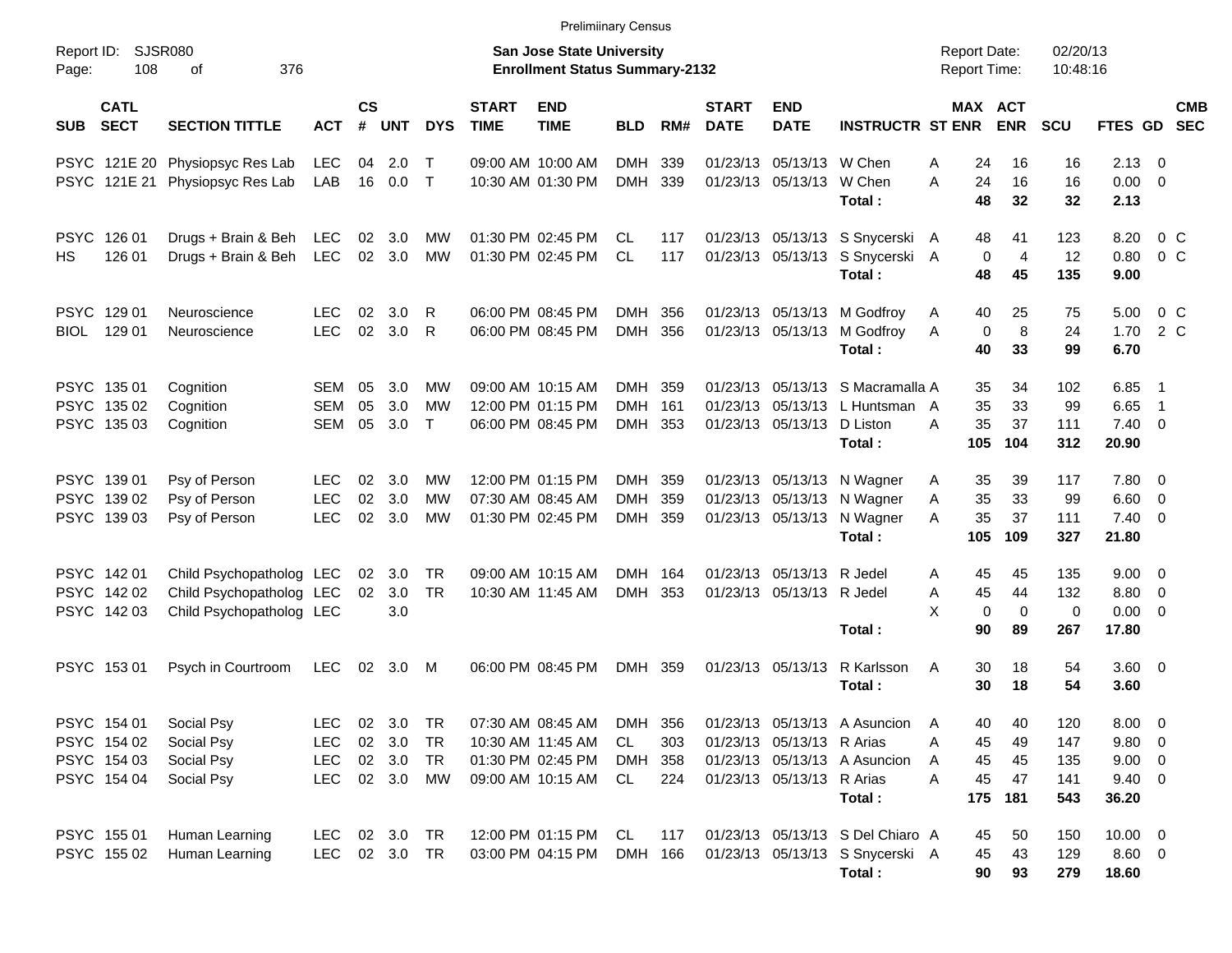|                                                                                                     |                                                                                                                                                                      |                                                                                                |                                  |                                               |                                                             |                             |                                                                           | <b>Prelimiinary Census</b>         |                   |                             |                                                                                                                            |                                                                              |                                                           |                                   |                                                    |                                                                                 |                                                                                              |                          |
|-----------------------------------------------------------------------------------------------------|----------------------------------------------------------------------------------------------------------------------------------------------------------------------|------------------------------------------------------------------------------------------------|----------------------------------|-----------------------------------------------|-------------------------------------------------------------|-----------------------------|---------------------------------------------------------------------------|------------------------------------|-------------------|-----------------------------|----------------------------------------------------------------------------------------------------------------------------|------------------------------------------------------------------------------|-----------------------------------------------------------|-----------------------------------|----------------------------------------------------|---------------------------------------------------------------------------------|----------------------------------------------------------------------------------------------|--------------------------|
| Report ID:<br>109<br>Page:                                                                          | <b>SJSR080</b><br>376<br>οf                                                                                                                                          |                                                                                                |                                  |                                               |                                                             |                             | <b>San Jose State University</b><br><b>Enrollment Status Summary-2132</b> |                                    |                   |                             |                                                                                                                            |                                                                              | <b>Report Date:</b><br><b>Report Time:</b>                |                                   | 02/20/13<br>10:48:16                               |                                                                                 |                                                                                              |                          |
| <b>CATL</b><br><b>SECT</b><br><b>SUB</b>                                                            | <b>SECTION TITTLE</b>                                                                                                                                                | <b>ACT</b>                                                                                     | $\mathsf{cs}$<br>#               | UNT                                           | <b>DYS</b>                                                  | <b>START</b><br><b>TIME</b> | <b>END</b><br><b>TIME</b>                                                 | <b>BLD</b>                         | RM#               | <b>START</b><br><b>DATE</b> | <b>END</b><br><b>DATE</b>                                                                                                  | <b>INSTRUCTR ST ENR ENR</b>                                                  | MAX ACT                                                   |                                   | <b>SCU</b>                                         | FTES GD                                                                         |                                                                                              | <b>CMB</b><br><b>SEC</b> |
| PSYC 158 01<br>PSYC 158 02<br>PSYC 158 03                                                           | Perception<br>Perception<br>Perception                                                                                                                               | LEC<br><b>LEC</b><br><b>LEC</b>                                                                | 02<br>02                         | 3.0<br>3.0<br>02 3.0                          | TR<br>W<br>МW                                               |                             | 10:30 AM 11:45 AM<br>06:00 PM 08:45 PM<br>01:30 PM 02:45 PM               | DMH<br><b>DMH</b><br>DMH           | 355<br>359<br>160 |                             | 01/23/13 05/13/13 C Feria<br>01/23/13 05/13/13 C Green<br>01/23/13 05/13/13 C Feria                                        | Total:                                                                       | 35<br>Α<br>35<br>Α<br>A<br>35<br>105                      | 39<br>31<br>36<br>106             | 117<br>93<br>108<br>318                            | 7.85<br>6.20<br>$7.20 \t 0$<br>21.25                                            | $\overline{\phantom{1}}$<br>$\overline{0}$                                                   |                          |
| PSYC 160 01<br>PSYC 160 02<br>PSYC 160 03<br>PSYC 160 04                                            | <b>Clinical Psychology</b><br><b>Clinical Psychology</b><br><b>Clinical Psychology</b><br><b>Clinical Psychology</b>                                                 | <b>LEC</b><br><b>LEC</b><br><b>LEC</b><br><b>LEC</b>                                           | 02<br>02<br>02                   | - 3.0<br>3.0<br>3.0<br>3.0                    | TR<br><b>TR</b><br><b>MW</b>                                |                             | 09:00 AM 10:15 AM<br>01:30 PM 02:45 PM<br>12:00 PM 01:15 PM               | DMH<br><b>DMH</b><br>DMH           | 356<br>355<br>353 |                             | 01/23/13 05/13/13 J Gregg<br>01/23/13 05/13/13 J Gregg                                                                     | 01/23/13 05/13/13 E Woodhead<br>Total:                                       | 42<br>Α<br>42<br>A<br>42<br>A<br>X<br>0<br>126            | 45<br>43<br>45<br>$\Omega$<br>133 | 135<br>129<br>135<br>$\mathbf 0$<br>399            | 9.00<br>8.60<br>9.00<br>0.00<br>26.60                                           | $\overline{\mathbf{0}}$<br>$\overline{0}$<br>$\mathbf 0$<br>$\overline{\mathbf{0}}$          |                          |
| PSYC 165 01<br>PSYC 165 02                                                                          | <b>Theory Meth Couns</b><br><b>Theory Meth Couns</b>                                                                                                                 | LEC<br><b>LEC</b>                                                                              | 03                               | 3.0<br>03 3.0                                 | TR<br><b>TR</b>                                             |                             | 10:30 AM 11:45 AM<br>03:00 PM 04:15 PM                                    | DMH<br>DMH                         | 164<br>355        |                             | 01/23/13 05/13/13<br>01/23/13 05/13/13                                                                                     | R Karlsson<br>J Gregg<br>Total:                                              | 40<br>Α<br>A<br>40<br>80                                  | 33<br>36<br>69                    | 99<br>108<br>207                                   | $6.60 \quad 0$<br>7.20<br>13.80                                                 | $\overline{\mathbf{0}}$                                                                      |                          |
| PSYC 167 01<br>167 01<br>KIN.                                                                       | Sports Psychology<br>Sports Psychology                                                                                                                               | <b>LEC</b><br><b>LEC</b>                                                                       | 02<br>02                         | 3.0<br>3.0                                    | МW<br>MW                                                    |                             | 09:00 AM 10:15 AM<br>09:00 AM 10:15 AM                                    | <b>SPXC 068</b><br><b>SPXC 068</b> |                   |                             |                                                                                                                            | 01/23/13 05/13/13 T Semerjian A<br>01/23/13 05/13/13 T Semerjian A<br>Total: | 40<br>0<br>40                                             | 16<br>30<br>46                    | 48<br>90<br>138                                    | 3.20<br>6.10<br>9.30                                                            | 0 <sup>o</sup><br>2 C                                                                        |                          |
| PSYC 170 01                                                                                         | Indus Psy                                                                                                                                                            | <b>LEC</b>                                                                                     |                                  | 02 3.0                                        | TR                                                          |                             | 09:00 AM 10:15 AM                                                         | DMH 355                            |                   |                             | 01/23/13 05/13/13                                                                                                          | A Rogers<br>Total:                                                           | 45<br>Α<br>45                                             | 43<br>43                          | 129<br>129                                         | $8.60 \quad 0$<br>8.60                                                          |                                                                                              |                          |
| PSYC 175 01                                                                                         | Management Psy                                                                                                                                                       | <b>LEC</b>                                                                                     | 02                               | 3.0                                           | W                                                           |                             | 06:00 PM 08:45 PM                                                         | DMH 353                            |                   |                             | 01/23/13 05/13/13                                                                                                          | H Pila<br>Total:                                                             | 35<br>Α<br>35                                             | 31<br>31                          | 93<br>93                                           | $6.20 \quad 0$<br>6.20                                                          |                                                                                              |                          |
| PSYC 18001<br>PSYC 180 02<br>PSYC 180 03<br>PSYC 180 04<br>PSYC 180 05<br>PSYC 180 06               | <b>Indiv Studies</b><br><b>Indiv Studies</b><br><b>Indiv Studies</b><br><b>Indiv Studies</b><br><b>Indiv Studies</b><br><b>Indiv Studies</b>                         | SUP<br><b>SUP</b><br><b>SUP</b><br><b>SUP</b><br><b>SUP</b><br><b>SUP</b>                      | 36<br>36<br>36<br>36<br>36<br>36 | 4.0<br>1.0<br>2.0<br>2.0<br>3.0<br>3.0        | TBA<br><b>TBA</b><br><b>TBA</b><br><b>TBA</b><br>TBA<br>TBA |                             |                                                                           |                                    |                   |                             | 01/23/13 05/13/13<br>01/23/13 05/13/13 G Berg<br>01/23/13 05/13/13 E Klaw<br>01/23/13 05/13/13 E Klaw<br>01/23/13 05/13/13 | 01/23/13 05/13/13 C Chancellor                                               | 0<br>Α<br>5<br>Α<br>5<br>A<br>5<br>Α<br>5<br>5<br>A       | 0<br>2<br>0                       | 0<br>$\mathbf{1}$<br>2<br>$\overline{2}$<br>6<br>0 | 0.00<br>0.07<br>0.13<br>0.13<br>$0.40 \quad 0$<br>$0.00 \t 0$                   | $\overline{\mathbf{0}}$<br>$\overline{\mathbf{0}}$<br>$\mathbf 0$<br>$\overline{\mathbf{0}}$ |                          |
| PSYC 180 07<br>PSYC 180 08<br>PSYC 180 09<br>PSYC 180 10<br>PSYC 18011<br>PSYC 180 12<br>PSYC 18013 | <b>Indiv Studies</b><br><b>Indiv Studies</b><br><b>Indiv Studies</b><br><b>Indiv Studies</b><br><b>Indiv Studies</b><br><b>Indiv Studies</b><br><b>Indiv Studies</b> | <b>SUP</b><br><b>SUP</b><br><b>SUP</b><br><b>SUP</b><br><b>SUP</b><br><b>SUP</b><br><b>SUP</b> | 36<br>36<br>36                   | 3.0<br>3.0<br>3.0<br>3.0<br>1.0<br>1.0<br>3.0 | TBA<br>TBA<br>TBA                                           |                             |                                                                           |                                    |                   |                             | 01/23/13 05/13/13 J Fanos                                                                                                  | 01/23/13 05/13/13 C Chancellor A<br>01/23/13 05/13/13 C Chancellor A         | 5<br>5<br>Α<br>X<br>0<br>X<br>0<br>5<br>0<br>X.<br>X<br>0 | 0<br>0<br>0                       | 0<br>6<br>0<br>0<br>-1<br>0<br>0                   | 0.00<br>0.40<br>0.00<br>0.00<br>$0.07 \quad 0$<br>$0.00 \quad 0$<br>$0.00 \t 0$ | $\overline{\phantom{0}}$<br>$\overline{0}$<br>- 0<br>$\overline{0}$                          |                          |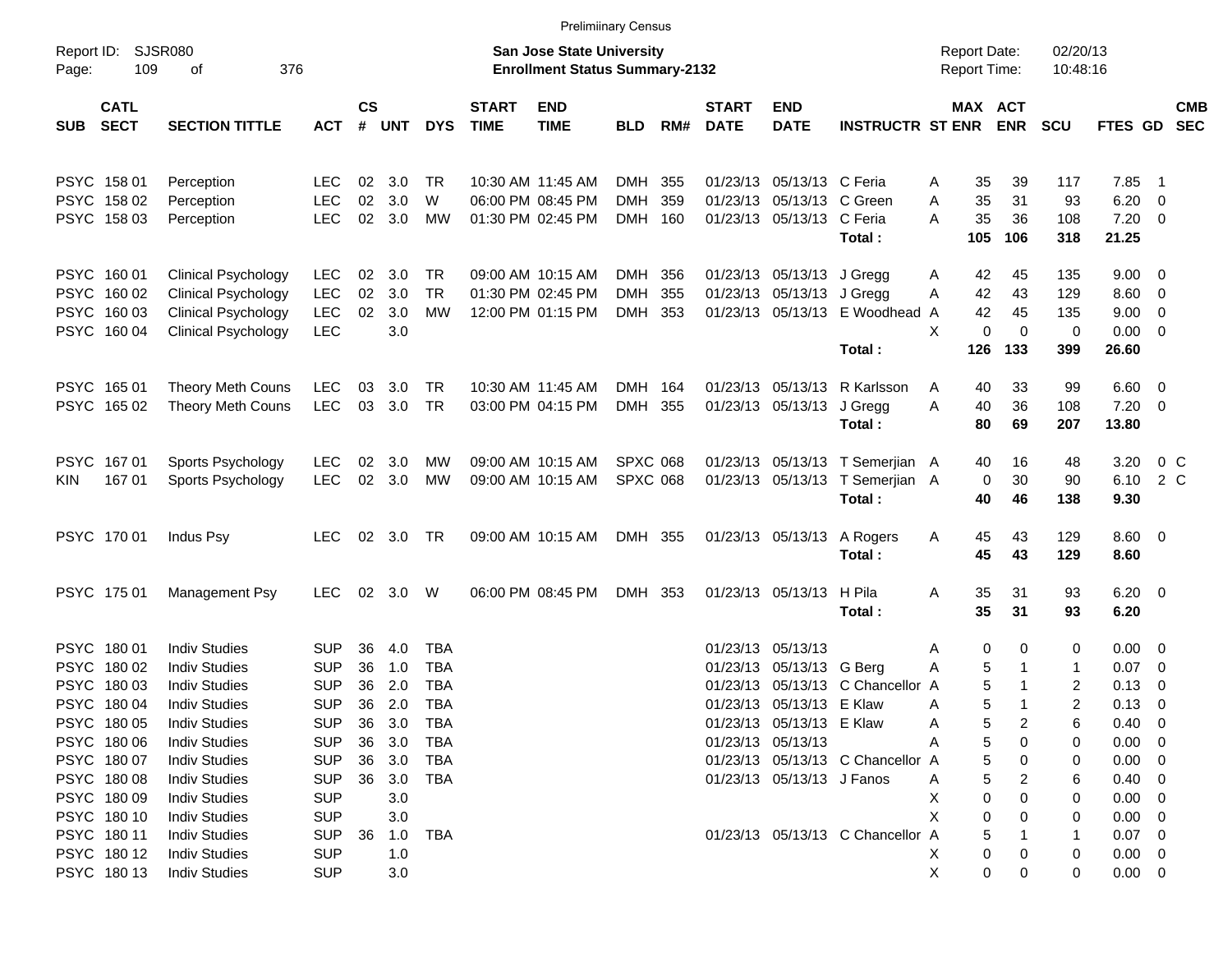|                                          |                             |            |                               |            |            |                             |                                                                           | <b>Prelimiinary Census</b> |     |                             |                            |                              |                                            |                       |                      |             |                          |
|------------------------------------------|-----------------------------|------------|-------------------------------|------------|------------|-----------------------------|---------------------------------------------------------------------------|----------------------------|-----|-----------------------------|----------------------------|------------------------------|--------------------------------------------|-----------------------|----------------------|-------------|--------------------------|
| Report ID:<br>110<br>Page:               | <b>SJSR080</b><br>376<br>οf |            |                               |            |            |                             | <b>San Jose State University</b><br><b>Enrollment Status Summary-2132</b> |                            |     |                             |                            |                              | <b>Report Date:</b><br><b>Report Time:</b> |                       | 02/20/13<br>10:48:16 |             |                          |
| <b>CATL</b><br><b>SECT</b><br><b>SUB</b> | <b>SECTION TITTLE</b>       | <b>ACT</b> | $\mathsf{CS}\phantom{0}$<br># | <b>UNT</b> | <b>DYS</b> | <b>START</b><br><b>TIME</b> | <b>END</b><br><b>TIME</b>                                                 | <b>BLD</b>                 | RM# | <b>START</b><br><b>DATE</b> | <b>END</b><br><b>DATE</b>  | <b>INSTRUCTR ST ENR</b>      |                                            | MAX ACT<br><b>ENR</b> | <b>SCU</b>           | FTES GD SEC | <b>CMB</b>               |
| PSYC 180 14                              | <b>Indiv Studies</b>        | <b>SUP</b> |                               | 3.0        |            |                             |                                                                           |                            |     |                             |                            |                              | 0<br>Х                                     | 0                     | 0                    | $0.00 \t 0$ |                          |
| PSYC 180 15                              | <b>Indiv Studies</b>        | <b>SUP</b> | 36                            | 2.0        | <b>TBA</b> |                             |                                                                           |                            |     |                             |                            | 01/23/13 05/13/13 R Karlsson | 5<br>A                                     | 1                     | 2                    | 0.13        | $\overline{\phantom{0}}$ |
| PSYC 180 16                              | <b>Indiv Studies</b>        | <b>SUP</b> |                               | 3.0        |            |                             |                                                                           |                            |     |                             |                            |                              | Χ<br>0                                     | 0                     | 0                    | 0.00        | $\overline{\mathbf{0}}$  |
| PSYC 180 19                              | <b>Indiv Studies</b>        | <b>SUP</b> |                               | 3.0        |            |                             |                                                                           |                            |     |                             |                            |                              | Χ<br>0                                     | 0                     | 0                    | 0.00        | $\overline{\phantom{0}}$ |
| PSYC 180 20                              | <b>Indiv Studies</b>        | <b>SUP</b> | 36                            | 2.0        | <b>TBA</b> |                             |                                                                           |                            |     |                             |                            | 01/23/13 05/13/13 M Alvarez  | 5<br>Α                                     |                       | 2                    | 0.13        | $\overline{\phantom{0}}$ |
| PSYC 180 22                              | <b>Indiv Studies</b>        | <b>SUP</b> |                               | 4.0        |            |                             |                                                                           |                            |     |                             |                            |                              | Χ<br>0                                     | 0                     | 0                    | 0.00        | $\overline{\mathbf{0}}$  |
| PSYC 180 23                              | <b>Indiv Studies</b>        | <b>SUP</b> |                               | 4.0        |            |                             |                                                                           |                            |     |                             |                            |                              | Χ<br>0                                     | 0                     | 0                    | 0.00        | $\overline{\mathbf{0}}$  |
| PSYC 180 24                              | <b>Indiv Studies</b>        | <b>SUP</b> |                               | 4.0        |            |                             |                                                                           |                            |     |                             |                            |                              | Χ<br>0                                     | 0                     | 0                    | 0.00        | $\overline{\phantom{0}}$ |
| PSYC 180 25                              | <b>Indiv Studies</b>        | <b>SUP</b> |                               | 4.0        |            |                             |                                                                           |                            |     |                             |                            |                              | Χ<br>0                                     | 0                     | 0                    | 0.00        | $\overline{\phantom{0}}$ |
| PSYC 180 26                              | <b>Indiv Studies</b>        | <b>SUP</b> |                               | 1.0        |            |                             |                                                                           |                            |     |                             |                            |                              | Χ<br>0                                     | 0                     | 0                    | 0.00        | $\overline{\mathbf{0}}$  |
| PSYC 180 27                              | <b>Indiv Studies</b>        | <b>SUP</b> |                               | 1.0        |            |                             |                                                                           |                            |     |                             |                            |                              | Χ<br>0                                     | 0                     | 0                    | 0.00        | $\overline{\mathbf{0}}$  |
| PSYC 180 28                              | <b>Indiv Studies</b>        | <b>SUP</b> |                               | 4.0        |            |                             |                                                                           |                            |     |                             |                            |                              | Χ<br>0                                     | 0                     | 0                    | 0.00        | $\overline{\mathbf{0}}$  |
| PSYC 180 29                              | <b>Indiv Studies</b>        | <b>SUP</b> |                               | 1.0        |            |                             |                                                                           |                            |     |                             |                            |                              | Χ<br>0                                     | 0                     | 0                    | 0.00        | $\overline{\mathbf{0}}$  |
| PSYC 180 30                              | <b>Indiv Studies</b>        | <b>SUP</b> |                               | 1.0        |            |                             |                                                                           |                            |     |                             |                            |                              | Χ<br>0                                     | 0                     | 0                    | 0.00        | $\overline{\mathbf{0}}$  |
| PSYC 180 31                              | <b>Indiv Studies</b>        | <b>SUP</b> | 36                            | 2.0        | <b>TBA</b> |                             |                                                                           |                            |     |                             | 01/23/13 05/13/13 R Rogers |                              | 5<br>Α                                     | 2                     | 4                    | 0.27        | $\overline{\mathbf{0}}$  |
| PSYC 180 32                              | <b>Indiv Studies</b>        | <b>SUP</b> |                               | 2.0        |            |                             |                                                                           |                            |     |                             |                            |                              | Χ<br>0                                     | 0                     | 0                    | 0.00        | $\overline{\mathbf{0}}$  |
| PSYC 180 33                              | <b>Indiv Studies</b>        | <b>SUP</b> |                               | 2.0        |            |                             |                                                                           |                            |     |                             |                            |                              | Χ<br>0                                     | 0                     | 0                    | 0.00        | $\overline{\mathbf{0}}$  |
| PSYC 180 34                              | <b>Indiv Studies</b>        | <b>SUP</b> |                               | 2.0        |            |                             |                                                                           |                            |     |                             |                            |                              | Χ<br>0                                     | 0                     | 0                    | 0.00        | $\overline{\mathbf{0}}$  |
| PSYC 180 35                              | <b>Indiv Studies</b>        | <b>SUP</b> |                               | 3.0        |            |                             |                                                                           |                            |     |                             |                            |                              | Χ<br>0                                     | 0                     | 0                    | 0.00        | $\overline{\phantom{0}}$ |
| PSYC 180 36                              | <b>Indiv Studies</b>        | <b>SUP</b> |                               | 3.0        |            |                             |                                                                           |                            |     |                             |                            |                              | Χ<br>0                                     | 0                     | 0                    | 0.00        | $\overline{\mathbf{0}}$  |
| PSYC 180 37                              | <b>Indiv Studies</b>        | <b>SUP</b> |                               | 3.0        |            |                             |                                                                           |                            |     |                             |                            |                              | Χ<br>0                                     | 0                     | 0                    | 0.00        | $\overline{\mathbf{0}}$  |
| PSYC 180 38                              | <b>Indiv Studies</b>        | <b>SUP</b> |                               | 1.0        |            |                             |                                                                           |                            |     |                             |                            |                              | Χ<br>0                                     | 0                     | 0                    | 0.00        | $\overline{\mathbf{0}}$  |
| PSYC 180 39                              | <b>Indiv Studies</b>        | <b>SUP</b> |                               | 1.0        |            |                             |                                                                           |                            |     |                             |                            |                              | Χ<br>0                                     | 0                     | 0                    | 0.00        | $\overline{\mathbf{0}}$  |
| PSYC 180 40                              | <b>Indiv Studies</b>        | <b>SUP</b> |                               | 4.0        |            |                             |                                                                           |                            |     |                             |                            |                              | Χ<br>0                                     | 0                     | 0                    | 0.00        | $\overline{\mathbf{0}}$  |
| PSYC 180 41                              | <b>Indiv Studies</b>        | <b>SUP</b> |                               | 4.0        |            |                             |                                                                           |                            |     |                             |                            |                              | Χ<br>0                                     | 0                     | 0                    | 0.00        | $\overline{\mathbf{0}}$  |
| PSYC 180 42                              | <b>Indiv Studies</b>        | <b>SUP</b> |                               | 4.0        |            |                             |                                                                           |                            |     |                             |                            |                              | Χ<br>0                                     | 0                     | 0                    | 0.00        | $\overline{\mathbf{0}}$  |
| PSYC 180 43                              | <b>Indiv Studies</b>        | <b>SUP</b> |                               | 2.0        |            |                             |                                                                           |                            |     |                             |                            |                              | Χ<br>0                                     | 0                     | 0                    | 0.00        | $\overline{\mathbf{0}}$  |
| PSYC 180 44                              | <b>Indiv Studies</b>        | <b>SUP</b> |                               | 2.0        |            |                             |                                                                           |                            |     |                             |                            |                              | Χ<br>0                                     | 0                     | 0                    | 0.00        | $\overline{\phantom{0}}$ |
| PSYC 180 45                              | <b>Indiv Studies</b>        | <b>SUP</b> |                               | 2.0        |            |                             |                                                                           |                            |     |                             |                            |                              | Χ<br>0                                     | 0                     | 0                    | 0.00        | $\overline{\mathbf{0}}$  |
| PSYC 18046                               | <b>Indiv Studies</b>        | <b>SUP</b> |                               | 2.0        |            |                             |                                                                           |                            |     |                             |                            |                              | Χ<br>0                                     | 0                     | 0                    | 0.00        | $\overline{\phantom{0}}$ |
| PSYC 180 47                              | <b>Indiv Studies</b>        | <b>SUP</b> |                               | 2.0        |            |                             |                                                                           |                            |     |                             |                            |                              | 0                                          | 0                     | 0                    | $0.00 \t 0$ |                          |
| PSYC 18048                               | <b>Indiv Studies</b>        | <b>SUP</b> |                               | 2.0        |            |                             |                                                                           |                            |     |                             |                            |                              | х<br>Х<br>0                                | 0                     | 0                    | $0.00 \t 0$ |                          |
| PSYC 180 49                              | <b>Indiv Studies</b>        | <b>SUP</b> |                               | 2.0        |            |                             |                                                                           |                            |     |                             |                            |                              | х<br>0                                     | 0                     | 0                    | $0.00 \t 0$ |                          |
| PSYC 180 50                              | <b>Indiv Studies</b>        | <b>SUP</b> |                               | 2.0        |            |                             |                                                                           |                            |     |                             |                            |                              | х<br>0                                     | 0                     | 0                    | $0.00 \t 0$ |                          |
| PSYC 180 51                              | <b>Indiv Studies</b>        | <b>SUP</b> |                               | 2.0        |            |                             |                                                                           |                            |     |                             |                            |                              | х<br>0                                     | 0                     | 0                    | $0.00 \t 0$ |                          |
| PSYC 180 52                              | <b>Indiv Studies</b>        | <b>SUP</b> |                               | 2.0        |            |                             |                                                                           |                            |     |                             |                            |                              | х<br>0                                     | 0                     | 0                    | $0.00 \t 0$ |                          |
| PSYC 180 53                              | <b>Indiv Studies</b>        | <b>SUP</b> |                               | 2.0        |            |                             |                                                                           |                            |     |                             |                            |                              | Χ<br>0                                     | 0                     | 0                    | $0.00 \t 0$ |                          |
| PSYC 180 54                              | <b>Indiv Studies</b>        | <b>SUP</b> |                               |            |            |                             |                                                                           |                            |     |                             |                            |                              |                                            |                       |                      | $0.00 \t 0$ |                          |
| PSYC 180 55                              |                             |            |                               | 2.0        |            |                             |                                                                           |                            |     |                             |                            |                              | Χ<br>0                                     | 0                     | 0                    |             |                          |
|                                          | <b>Indiv Studies</b>        | <b>SUP</b> |                               | 2.0        |            |                             |                                                                           |                            |     |                             |                            |                              | Χ<br>0                                     | 0                     | 0                    | $0.00 \t 0$ |                          |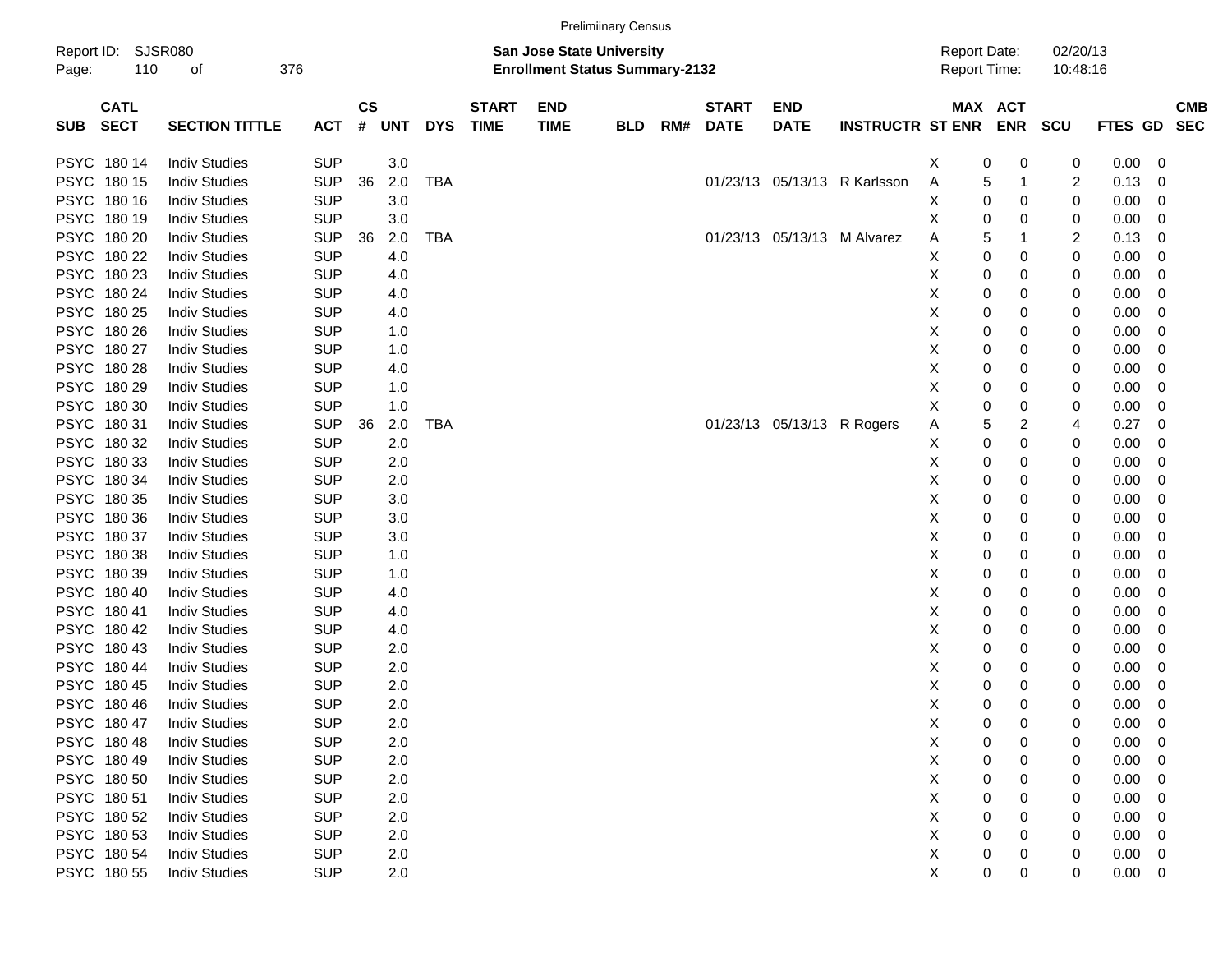|             |                            |                                 |            |                    |            |            |                             |                                                                    | <b>Prelimiinary Census</b> |     |                             |                           |                                  |                                     |                   |                      |             |                          |            |
|-------------|----------------------------|---------------------------------|------------|--------------------|------------|------------|-----------------------------|--------------------------------------------------------------------|----------------------------|-----|-----------------------------|---------------------------|----------------------------------|-------------------------------------|-------------------|----------------------|-------------|--------------------------|------------|
| Page:       | Report ID: SJSR080<br>111  | 376<br>οf                       |            |                    |            |            |                             | San Jose State University<br><b>Enrollment Status Summary-2132</b> |                            |     |                             |                           |                                  | <b>Report Date:</b><br>Report Time: |                   | 02/20/13<br>10:48:16 |             |                          |            |
| <b>SUB</b>  | <b>CATL</b><br><b>SECT</b> | <b>SECTION TITTLE</b>           | <b>ACT</b> | $\mathsf{cs}$<br># | <b>UNT</b> | <b>DYS</b> | <b>START</b><br><b>TIME</b> | <b>END</b><br><b>TIME</b>                                          | <b>BLD</b>                 | RM# | <b>START</b><br><b>DATE</b> | <b>END</b><br><b>DATE</b> | <b>INSTRUCTR ST ENR ENR</b>      |                                     | MAX ACT           | <b>SCU</b>           | FTES GD SEC |                          | <b>CMB</b> |
|             | PSYC 18056                 | <b>Indiv Studies</b>            | <b>SUP</b> |                    | 2.0        |            |                             |                                                                    |                            |     |                             |                           |                                  | X<br>0                              | 0                 | 0                    | 0.00 0      |                          |            |
|             |                            |                                 |            |                    |            |            |                             |                                                                    |                            |     |                             |                           | Total:                           | 55                                  | 12                | 26                   | 1.73        |                          |            |
|             | PSYC 184 01                | <b>Directed Reading</b>         | <b>SUP</b> | 36                 | 4.0        | <b>TBA</b> |                             |                                                                    |                            |     |                             | 01/23/13 05/13/13         |                                  | 0<br>Α                              | 0                 | 0                    | $0.00 \t 0$ |                          |            |
|             | PSYC 184 02                | Directed Reading                | <b>SUP</b> | 36                 | 1.0        | <b>TBA</b> |                             |                                                                    |                            |     |                             | 01/23/13 05/13/13         |                                  | Α                                   | 3<br>0            | 0                    | 0.00        | $\overline{\phantom{0}}$ |            |
|             | PSYC 184 03                | Directed Reading                | <b>SUP</b> |                    | 2.0        |            |                             |                                                                    |                            |     |                             |                           |                                  | х<br>0                              | 0                 | 0                    | 0.00        | $\overline{\mathbf{0}}$  |            |
|             | PSYC 184 04                | Directed Reading                | <b>SUP</b> |                    | 3.0        |            |                             |                                                                    |                            |     |                             |                           |                                  | х<br>0                              | 0                 | 0                    | 0.00        | $\overline{\mathbf{0}}$  |            |
|             | PSYC 184 05                | Directed Reading                | <b>SUP</b> |                    | 3.0        |            |                             |                                                                    |                            |     |                             |                           |                                  | х<br>0                              | 0                 | 0                    | 0.00        | 0                        |            |
|             | PSYC 184 06                | Directed Reading                | <b>SUP</b> |                    | 2.0        |            |                             |                                                                    |                            |     |                             |                           |                                  | х<br>0                              | 0                 | 0                    | 0.00        | - 0                      |            |
|             | PSYC 184 07                | Directed Reading                | <b>SUP</b> |                    | 2.0        |            |                             |                                                                    |                            |     |                             |                           |                                  | х<br>0                              | 0                 | 0                    | 0.00        | $\overline{\mathbf{0}}$  |            |
|             | PSYC 184 08                | Directed Reading                | <b>SUP</b> |                    | 2.0        |            |                             |                                                                    |                            |     |                             |                           |                                  | х<br>0                              | 0                 | 0                    | 0.00        | - 0                      |            |
|             | PSYC 184 09                | Directed Reading                | <b>SUP</b> |                    | 2.0        |            |                             |                                                                    |                            |     |                             |                           |                                  | х<br>0                              | 0                 | 0                    | 0.00        | - 0                      |            |
|             | PSYC 184 10                | Directed Reading                | <b>SUP</b> | 36                 | 1.0        | <b>TBA</b> |                             |                                                                    |                            |     |                             | 01/23/13 05/13/13         |                                  | Α                                   | 3<br>0            | 0                    | 0.00        | - 0                      |            |
|             | PSYC 184 11                | Directed Reading                | <b>SUP</b> |                    | 1.0        |            |                             |                                                                    |                            |     |                             |                           |                                  | Χ<br>0                              | 0                 | 0                    | 0.00        | - 0                      |            |
|             | PSYC 184 12                | <b>Directed Reading</b>         | <b>SUP</b> |                    | 2.0        |            |                             |                                                                    |                            |     |                             |                           |                                  | Χ<br>0                              | 0                 | 0                    | 0.00        | - 0                      |            |
|             | PSYC 184 14                | Directed Reading                | <b>SUP</b> | 36                 | 2.0        | <b>TBA</b> |                             |                                                                    |                            |     |                             | 01/23/13 05/13/13         |                                  | Α                                   | 3<br>0            | 0                    | 0.00        | $\overline{\mathbf{0}}$  |            |
|             | PSYC 184 15                | Directed Reading                | <b>SUP</b> | 36                 | 2.0        | <b>TBA</b> |                             |                                                                    |                            |     |                             | 01/23/13 05/13/13         |                                  | А                                   | 3<br>0            | 0                    | 0.00        | $\overline{\mathbf{0}}$  |            |
|             | PSYC 184 16                | Directed Reading                | <b>SUP</b> | 36                 | 4.0        | <b>TBA</b> |                             |                                                                    |                            |     |                             | 01/23/13 05/13/13 R Arias |                                  | 3<br>Α                              |                   | 4                    | 0.27        | $\overline{\phantom{0}}$ |            |
|             |                            |                                 |            |                    |            |            |                             |                                                                    |                            |     |                             |                           | Total:                           | 15                                  | 1                 | 4                    | 0.27        |                          |            |
|             | PSYC 186 01                | Psych Field Wk                  | <b>SUP</b> | 36                 | 4.0        | <b>TBA</b> |                             |                                                                    |                            |     |                             | 01/23/13 05/13/13         |                                  | 0<br>Α                              | 0                 | 0                    | 0.00 0      |                          |            |
|             | PSYC 186 02                | Psych Field Wk                  | <b>SUP</b> | 36                 | 1.0        | <b>TBA</b> |                             |                                                                    |                            |     |                             | 01/23/13 05/13/13         |                                  | А                                   | 3<br>0            | 0                    | 0.00        | $\overline{\phantom{0}}$ |            |
|             | PSYC 186 03                | Psych Field Wk                  | <b>SUP</b> | 36                 | 2.0        | <b>TBA</b> |                             |                                                                    |                            |     |                             |                           | 01/23/13 05/13/13 M Van Selst    | A                                   | 3                 | 2                    | 0.13        | - 0                      |            |
|             | PSYC 186 04                | Psych Field Wk                  | <b>SUP</b> | 36                 | 3.0        | <b>TBA</b> |                             |                                                                    |                            |     |                             | 01/23/13 05/13/13         |                                  | Α                                   | 3<br>0            | 0                    | 0.00        | - 0                      |            |
|             | PSYC 186 05                | Psych Field Wk                  | <b>SUP</b> |                    | 3.0        |            |                             |                                                                    |                            |     |                             |                           |                                  | 0<br>х                              | 0                 | 0                    | 0.00        | - 0                      |            |
|             | PSYC 186 06                | Psych Field Wk                  | <b>SUP</b> |                    | 3.0        |            |                             |                                                                    |                            |     |                             |                           |                                  | х<br>0                              | 0                 | 0                    | 0.00        | - 0                      |            |
|             | PSYC 186 07                | Psych Field Wk                  | <b>SUP</b> |                    | 3.0        |            |                             |                                                                    |                            |     |                             |                           |                                  | х<br>0                              | 0                 | 0                    | 0.00        | - 0                      |            |
|             | PSYC 186 08                | Psych Field Wk                  | <b>SUP</b> |                    | 3.0        |            |                             |                                                                    |                            |     |                             |                           |                                  | х<br>0                              | 0                 | 0                    | 0.00        | $\overline{\mathbf{0}}$  |            |
| <b>PSYC</b> | 186 09                     | Psych Field Wk                  | <b>SUP</b> |                    | 2.0        |            |                             |                                                                    |                            |     |                             |                           |                                  | Χ<br>0                              | 0                 | 0                    | 0.00        | 0                        |            |
|             | PSYC 186 10                | Psych Field Wk                  | <b>SUP</b> |                    | 4.0        |            |                             |                                                                    |                            |     |                             |                           |                                  | X                                   | 0<br>$\Omega$     | 0                    | 0.00        | $\overline{\phantom{0}}$ |            |
|             |                            |                                 |            |                    |            |            |                             |                                                                    |                            |     |                             |                           | Total:                           |                                     | 9<br>$\mathbf{1}$ | 2                    | 0.13        |                          |            |
|             |                            |                                 |            |                    |            |            |                             |                                                                    |                            |     |                             |                           |                                  |                                     |                   |                      |             |                          |            |
|             | PSYC 190 01                | Current Issues Capst SEM 05 3.0 |            |                    |            | $\top$     |                             | 06:00 PM 08:45 PM                                                  | DMH 347                    |     |                             | 01/23/13 05/13/13 G Berg  |                                  | 23<br>A                             | 22                | 66                   | 4.40 0      |                          |            |
|             | PSYC 190 02                | Current Issues Capst SEM        |            | 05                 | 3.0        | TR         |                             | 10:30 AM 11:15 AM                                                  | DMH 347                    |     |                             | 01/23/13 05/13/13 J Gregg |                                  | 23<br>A                             | 23                | 69                   | 4.60 0      |                          |            |
|             | PSYC 190 03                | Current Issues Capst SEM        |            | 05                 | 3.0        | МW         |                             | 04:30 PM 05:45 PM                                                  | DMH 347                    |     |                             | 01/23/13 05/13/13 J Fanos |                                  | 23<br>Α                             | 26                | 78                   | $5.20 \ 0$  |                          |            |
|             | PSYC 190 04                | Current Issues Capst SEM 05 3.0 |            |                    |            | W          |                             | 06:00 PM 08:45 PM                                                  | DMH 347                    |     |                             | 01/23/13 05/13/13 J Fanos |                                  | 23<br>Α                             | 26                | 78                   | $5.20 \ 0$  |                          |            |
|             | PSYC 190 05                | Current Issues Capst SEM        |            |                    | 3.0        |            |                             |                                                                    |                            |     |                             |                           |                                  | X<br>$\mathbf 0$                    | $\mathbf 0$       | 0                    | $0.00 \t 0$ |                          |            |
|             | PSYC 190 06                | Current Issues Capst SEM        |            |                    | 05 3.0     | МW         |                             | 09:00 AM 10:15 AM                                                  | DMH 347                    |     |                             |                           | 01/23/13 05/13/13 S Del Chiaro A | 23                                  | 27                | 81                   | $5.40 \ 0$  |                          |            |
|             | PSYC 190 07                | Current Issues Capst SEM 05 3.0 |            |                    |            | MW         |                             | 01:30 PM 02:45 PM                                                  | CL                         | 243 |                             | 01/23/13 05/13/13 E Klaw  |                                  | 23<br>Α                             | 15                | 45                   | $3.00 \t 0$ |                          |            |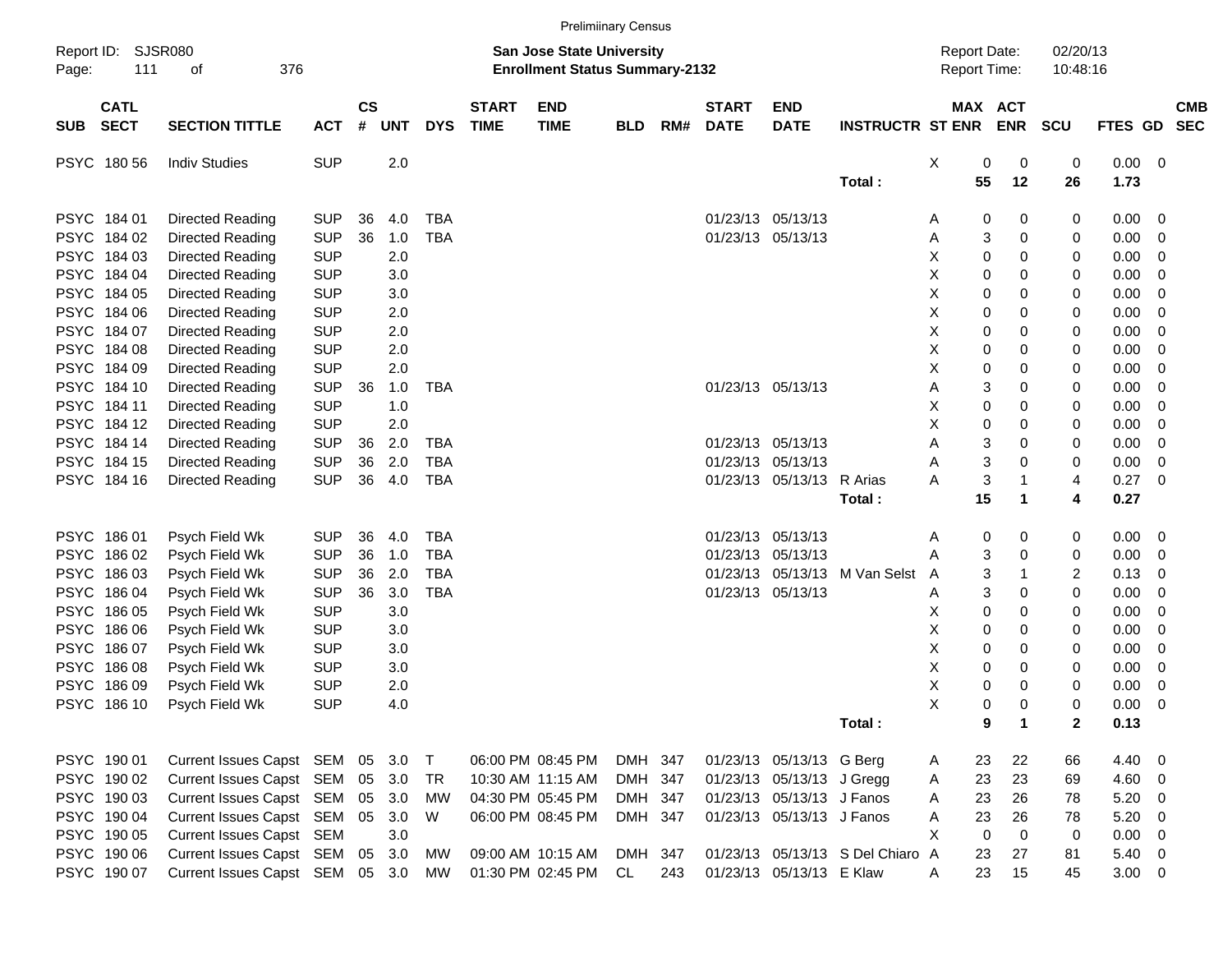|                                                                                                      |                                                                                                                                                 |                                                                                         |                            |                                               |                                                      |                             | <b>Prelimiinary Census</b>                                                                            |                                                      |                                 |                             |                                                                                           |                                                                        |                                                                         |                                                 |                                        |                                                                                  |                                                                                        |            |
|------------------------------------------------------------------------------------------------------|-------------------------------------------------------------------------------------------------------------------------------------------------|-----------------------------------------------------------------------------------------|----------------------------|-----------------------------------------------|------------------------------------------------------|-----------------------------|-------------------------------------------------------------------------------------------------------|------------------------------------------------------|---------------------------------|-----------------------------|-------------------------------------------------------------------------------------------|------------------------------------------------------------------------|-------------------------------------------------------------------------|-------------------------------------------------|----------------------------------------|----------------------------------------------------------------------------------|----------------------------------------------------------------------------------------|------------|
| Report ID: SJSR080<br>112<br>Page:                                                                   | 376<br>οf                                                                                                                                       |                                                                                         |                            |                                               |                                                      |                             | <b>San Jose State University</b><br><b>Enrollment Status Summary-2132</b>                             |                                                      |                                 |                             |                                                                                           |                                                                        | <b>Report Date:</b><br><b>Report Time:</b>                              |                                                 | 02/20/13<br>10:48:16                   |                                                                                  |                                                                                        |            |
| <b>CATL</b><br><b>SECT</b><br><b>SUB</b>                                                             | <b>SECTION TITTLE</b>                                                                                                                           | <b>ACT</b>                                                                              | <b>CS</b><br>#             | <b>UNT</b>                                    | <b>DYS</b>                                           | <b>START</b><br><b>TIME</b> | <b>END</b><br><b>TIME</b>                                                                             | <b>BLD</b>                                           | RM#                             | <b>START</b><br><b>DATE</b> | <b>END</b><br><b>DATE</b>                                                                 | <b>INSTRUCTR ST ENR</b>                                                | MAX ACT                                                                 | <b>ENR</b>                                      | <b>SCU</b>                             | FTES GD SEC                                                                      |                                                                                        | <b>CMB</b> |
| PSYC 190 08                                                                                          | Current Issues Capst SEM 05 3.0                                                                                                                 |                                                                                         |                            |                                               | TR                                                   |                             | 01:30 PM 02:45 PM                                                                                     | <b>BBC</b>                                           | 221                             |                             |                                                                                           | 01/23/13 05/13/13 A Caffrey<br>Total:                                  | 23<br>Α<br>161                                                          | 26<br>165                                       | 78<br>495                              | $5.20 \ 0$<br>33.00                                                              |                                                                                        |            |
| PSYC 191 01<br>PSYC 191 02<br>PSYC 191 03<br>PSYC 191 04<br>PSYC 191 05                              | Psych of Prejudice<br>Psych of Prejudice<br>Psych of Prejudice<br>Psych of Prejudice<br>Psych of Prejudice                                      | <b>LEC</b><br><b>LEC</b><br><b>LEC</b><br><b>LEC</b><br><b>LEC</b>                      | 02<br>02<br>02<br>02<br>02 | 3.0<br>3.0<br>3.0<br>3.0<br>3.0               | TR<br>МW<br>TR<br>м<br>TR                            |                             | 10:30 AM 11:45 AM<br>01:30 PM 02:45 PM<br>12:00 PM 01:15 PM<br>06:00 PM 08:45 PM<br>01:30 PM 02:45 PM | DMH<br><b>DMH</b><br><b>DMH</b><br><b>DMH</b><br>CL. | 356<br>356<br>356<br>356<br>117 |                             | 01/23/13 05/13/13 N Rattan<br>01/23/13 05/13/13 N Rattan<br>01/23/13 05/13/13 R Arias     | 01/23/13 05/13/13 A Asuncion<br>01/23/13 05/13/13 A Asuncion<br>Total: | 48<br>A<br>Α<br>48<br>48<br>A<br>48<br>A<br>48<br>А<br>240              | 47<br>48<br>44<br>46<br>50<br>235               | 141<br>144<br>132<br>138<br>150<br>705 | $9.40 \quad 0$<br>9.60 0<br>8.80<br>9.20<br>$10.00 \t 0$<br>47.00                | $\overline{\mathbf{0}}$<br>- 0                                                         |            |
| PSYC 195 01                                                                                          | Honors Sem in Psy                                                                                                                               | SEM 05 3.0                                                                              |                            |                                               | MW                                                   |                             | 10:30 AM 11:45 AM                                                                                     | DMH 347                                              |                                 |                             | 01/23/13 05/13/13                                                                         | M Van Selst A<br>Total:                                                | 20<br>20                                                                | 20<br>20                                        | 60<br>60                               | $4.00 \ 0$<br>4.00                                                               |                                                                                        |            |
| PSYC 199 01<br>PSYC 199 02<br>PSYC 199 03<br>PSYC 199 04<br>PSYC 199 05<br>PSYC 199 06<br>PSYC 19907 | Senior Hon Thesis<br>Senior Hon Thesis<br>Senior Hon Thesis<br>Senior Hon Thesis<br>Senior Hon Thesis<br>Senior Hon Thesis<br>Senior Hon Thesis | SUP<br><b>SUP</b><br><b>SUP</b><br><b>SUP</b><br><b>SUP</b><br><b>SUP</b><br><b>SUP</b> | 36<br>36<br>36<br>36       | 3.0<br>3.0<br>3.0<br>3.0<br>3.0<br>3.0<br>3.0 | <b>TBA</b><br><b>TBA</b><br><b>TBA</b><br><b>TBA</b> |                             |                                                                                                       |                                                      |                                 |                             | 01/23/13 05/13/13 N Rattan<br>01/23/13 05/13/13<br>01/23/13 05/13/13<br>01/23/13 05/13/13 | Total:                                                                 | 2<br>Α<br>2<br>Α<br>2<br>Α<br>2<br>Α<br>X<br>0<br>X<br>0<br>X<br>0<br>8 | 0<br>$\Omega$<br>$\Omega$<br>0<br>$\Omega$<br>0 | 3<br>0<br>0<br>0<br>0<br>0<br>0<br>3   | $0.20 \ 0$<br>$0.00 \t 0$<br>0.00<br>0.00<br>0.00<br>0.00<br>$0.00 \t 0$<br>0.20 | $\overline{\phantom{0}}$<br>- 0<br>$\overline{\mathbf{0}}$<br>$\overline{\phantom{0}}$ |            |
| PSYC 200 01                                                                                          | Sem Pers Theory                                                                                                                                 | SEM 05                                                                                  |                            | 3.0                                           | TR                                                   |                             | 09:00 AM 10:15 AM                                                                                     | DMH 308                                              |                                 |                             | 01/23/13 05/13/13                                                                         | C Oyamot<br>Total:                                                     | 12<br>A<br>12                                                           | 8<br>8                                          | 24<br>24                               | 2.00 8<br>2.00                                                                   |                                                                                        |            |
| PSYC 209 01                                                                                          | Psyc of Contem Fam SEM 05 3.0 W                                                                                                                 |                                                                                         |                            |                                               |                                                      |                             | 09:00 AM 11:45 AM                                                                                     | DMH 308                                              |                                 |                             | 01/23/13 05/13/13                                                                         | E Klaw<br>Total:                                                       | Α<br>10<br>10                                                           | 6<br>6                                          | 18<br>18                               | 1.506<br>1.50                                                                    |                                                                                        |            |
| PSYC 220 01                                                                                          | Sem Exper Psych                                                                                                                                 | SEM                                                                                     | 05                         | 3.0                                           | <b>MW</b>                                            |                             | 01:30 PM 02:45 PM                                                                                     | DMH 308                                              |                                 |                             | 01/23/13 05/13/13                                                                         | S Laraway<br>Total :                                                   | 20<br>A<br>20                                                           | 11<br>11                                        | 33<br>33                               | 2.75 11<br>2.75                                                                  |                                                                                        |            |
| PSYC 230 01                                                                                          | Sem Physio Psych                                                                                                                                | SEM 05 3.0 TR                                                                           |                            |                                               |                                                      |                             | 10:30 AM 11:45 AM DMH 308                                                                             |                                                      |                                 |                             |                                                                                           | 01/23/13 05/13/13 C Chancellor A<br>Total:                             | 12 <sup>12</sup>                                                        | 17<br>17<br>12                                  | 51<br>51                               | 4.10 14<br>4.10                                                                  |                                                                                        |            |
| PSYC 243 01                                                                                          | Field Wk in Psych                                                                                                                               | SEM 06 3.0 W                                                                            |                            |                                               |                                                      |                             | 01:30 PM 04:15 PM HGH 255                                                                             |                                                      |                                 |                             |                                                                                           | 01/23/13 05/13/13 G Callaghan A<br>Total:                              | 10<br>10                                                                | 6<br>6                                          | 6<br>6                                 | 1.506<br>1.50                                                                    |                                                                                        |            |
| PSYC 249 01                                                                                          | I/O Psy Field Work                                                                                                                              | SUP 25 3.0 W                                                                            |                            |                                               |                                                      |                             | 06:00 PM 08:45 PM                                                                                     | DMH 308                                              |                                 |                             | 01/23/13 05/13/13                                                                         | M Hosoda<br>Total:                                                     | 12<br>A<br>12                                                           | 8<br>8                                          | 24<br>24                               | 2.00 8<br>2.00                                                                   |                                                                                        |            |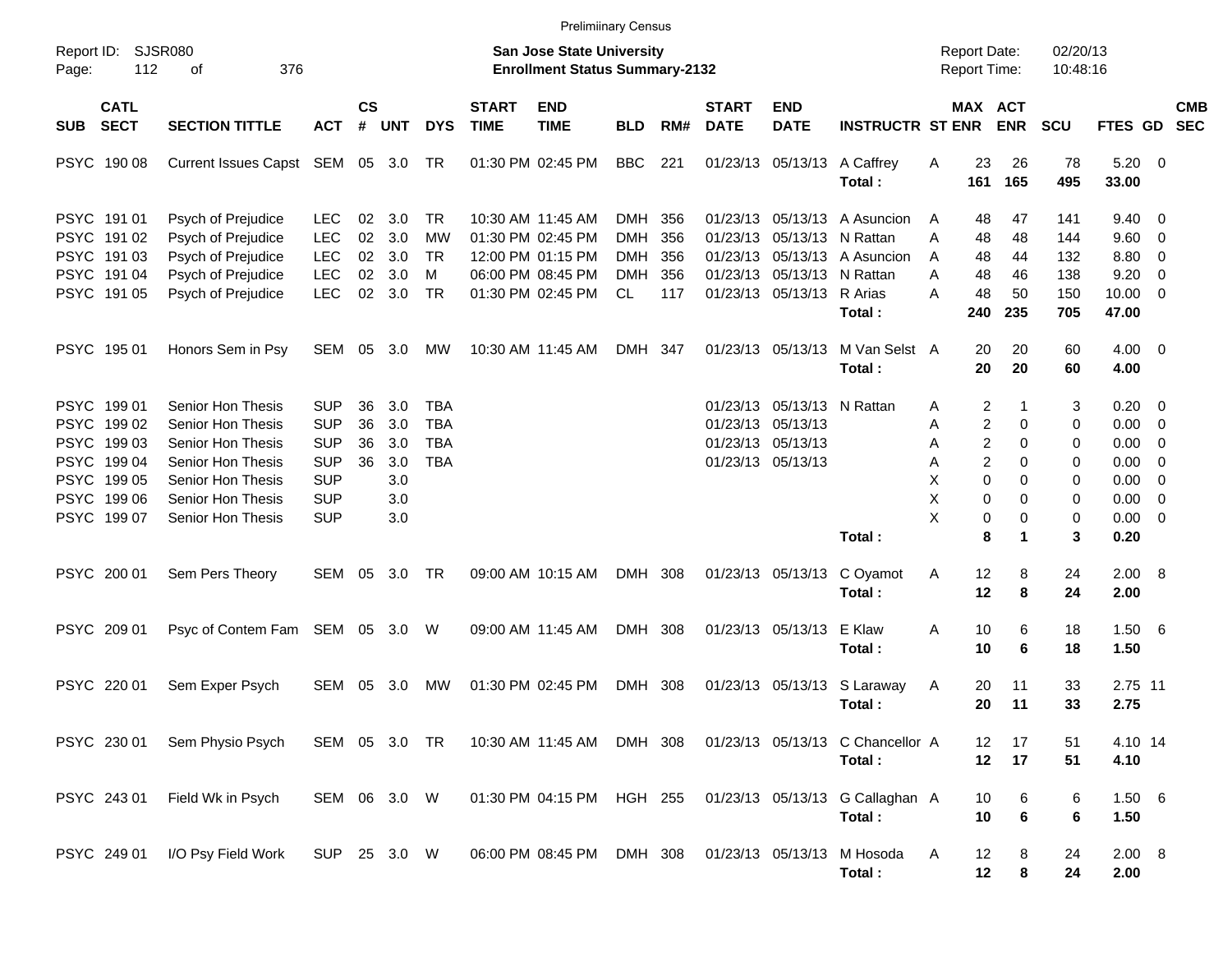|            |                                           |                                                                         |                                        |                    |                   |                                 |                             | <b>Prelimiinary Census</b>                                                |            |     |                             |                                                                              |                                                             |                                     |                                    |                                   |                             |                                       |            |
|------------|-------------------------------------------|-------------------------------------------------------------------------|----------------------------------------|--------------------|-------------------|---------------------------------|-----------------------------|---------------------------------------------------------------------------|------------|-----|-----------------------------|------------------------------------------------------------------------------|-------------------------------------------------------------|-------------------------------------|------------------------------------|-----------------------------------|-----------------------------|---------------------------------------|------------|
| Page:      | Report ID: SJSR080<br>113<br>376<br>оf    |                                                                         |                                        |                    |                   |                                 |                             | <b>San Jose State University</b><br><b>Enrollment Status Summary-2132</b> |            |     |                             |                                                                              |                                                             | <b>Report Date:</b><br>Report Time: |                                    | 02/20/13<br>10:48:16              |                             |                                       |            |
| <b>SUB</b> | <b>CATL</b><br><b>SECT</b>                | <b>SECTION TITTLE</b>                                                   | <b>ACT</b>                             | $\mathsf{cs}$<br># | UNT               | <b>DYS</b>                      | <b>START</b><br><b>TIME</b> | <b>END</b><br><b>TIME</b>                                                 | <b>BLD</b> | RM# | <b>START</b><br><b>DATE</b> | <b>END</b><br><b>DATE</b>                                                    | <b>INSTRUCTR ST ENR ENR</b>                                 |                                     | MAX ACT                            | <b>SCU</b>                        | FTES GD SEC                 |                                       | <b>CMB</b> |
|            | PSYC 271 01                               | Sem App Psy H Res SEM 05 3.0 MW                                         |                                        |                    |                   |                                 |                             | 04:30 PM 05:45 PM                                                         | DMH 308    |     |                             |                                                                              | 01/23/13 05/13/13 A Rogers<br>Total:                        | 12<br>A<br>12                       | 13<br>13                           | 39<br>39                          | 3.25 13<br>3.25             |                                       |            |
|            | PSYC 273 01                               | Sem Human Factors                                                       | SEM 05 3.0 T                           |                    |                   |                                 |                             | 03:00 PM 05:45 PM                                                         | DMH 359    |     |                             | 01/23/13 05/13/13 A Andre                                                    | Total:                                                      | 35<br>Α<br>35                       | 26<br>26                           | 78<br>78                          | 6.50 26<br>6.50             |                                       |            |
|            | PSYC 293 01                               | Org Dev                                                                 | SEM 05 3.0 M                           |                    |                   |                                 |                             | 06:00 PM 08:45 PM                                                         | DMH 308    |     |                             | 01/23/13 05/13/13 H Pila                                                     | Total:                                                      | 12<br>Α<br>12                       | 12<br>12                           | 36<br>36                          | 3.00 12<br>3.00             |                                       |            |
|            | PSYC 295 01                               | Sub Abuse, Sex, Life-S SEM 05 3.0 M                                     |                                        |                    |                   |                                 |                             | 09:00 AM 11:45 AM                                                         | DMH 308    |     |                             | 01/23/13 05/13/13                                                            | E Woodhead A<br>Total:                                      | 10<br>10                            | 6<br>6                             | 18<br>18                          | 1.506<br>1.50               |                                       |            |
|            | PSYC 298 01<br>PSYC 298 02                | Special Prob<br><b>Special Prob</b>                                     | <b>SUP</b><br><b>SUP</b>               | 25<br>25           | 4.0<br>3.0        | TBA<br><b>TBA</b>               |                             |                                                                           |            |     |                             | 01/23/13 05/13/13                                                            | 01/23/13 05/13/13 S Laraway                                 | Α<br>Α                              | 0<br>0<br>4                        | 0<br>3                            | $0.00 \quad 0$<br>0.25      | $\overline{1}$                        |            |
|            | PSYC 298 03<br>PSYC 298 05<br>PSYC 298 06 | <b>Special Prob</b><br><b>Special Prob</b><br><b>Special Prob</b>       | <b>SUP</b><br><b>SUP</b><br><b>SUP</b> | 25<br>25           | 1.0<br>3.0<br>3.0 | <b>TBA</b><br><b>TBA</b>        |                             |                                                                           |            |     |                             |                                                                              | 01/23/13 05/13/13 M Van Selst<br>01/23/13 05/13/13 M Hosoda | A<br>A<br>х                         | 4<br>4<br>4<br>0<br>0              | $\mathbf{1}$<br>12<br>$\mathbf 0$ | 0.08<br>1.00<br>0.00        | -1<br>- 4<br>0                        |            |
|            | PSYC 298 07<br>PSYC 298 08<br>PSYC 298 09 | <b>Special Prob</b><br><b>Special Prob</b><br><b>Special Prob</b>       | <b>SUP</b><br><b>SUP</b><br><b>SUP</b> | 25                 | 1.0<br>1.0<br>2.0 | TBA                             |                             |                                                                           |            |     |                             | 01/23/13 05/13/13                                                            |                                                             | х<br>Χ<br>А                         | 0<br>0<br>0<br>0<br>4<br>0         | 0<br>0<br>0                       | 0.00<br>0.00<br>0.00        | 0<br>0<br>0                           |            |
|            | PSYC 298 10                               | <b>Special Prob</b>                                                     | <b>SUP</b>                             | 25                 | 3.0               | <b>TBA</b>                      |                             |                                                                           |            |     |                             |                                                                              | 01/23/13 05/13/13 H Tokunaga<br>Total:                      | A<br>20                             | 4<br>$\mathbf 0$<br>6              | 0<br>16                           | $0.00 \t 0$<br>1.33         |                                       |            |
|            | PSYC 299 01<br>PSYC 299 02<br>PSYC 299 03 | <b>Masters Thesis</b><br><b>Masters Thesis</b><br><b>Masters Thesis</b> | <b>SUP</b><br><b>SUP</b><br><b>SUP</b> | 25<br>25<br>25     | 6.0<br>3.0<br>3.0 | TBA<br><b>TBA</b><br><b>TBA</b> |                             |                                                                           |            |     |                             | 01/23/13 05/13/13                                                            | 01/23/13 05/13/13 A Asuncion<br>01/23/13 05/13/13 S Laraway | 0<br>Α<br>A<br>Α                    | 0<br>$\overline{2}$<br>4<br>4<br>4 | 0<br>6<br>12                      | $0.00 \t 0$<br>0.50<br>1.00 | $\overline{2}$<br>- 4                 |            |
|            | PSYC 299 04<br>PSYC 299 05                | <b>Masters Thesis</b><br><b>Masters Thesis</b>                          | <b>SUP</b><br><b>SUP</b>               | 25<br>25           | 3.0<br>3.0        | TBA<br><b>TBA</b>               |                             |                                                                           |            |     |                             |                                                                              | 01/23/13 05/13/13 C Oyamot<br>01/23/13 05/13/13 R Rogers    | A<br>Α                              | 4<br>4                             | 3<br>3                            | 0.25<br>0.25                | $\overline{1}$<br>$\overline{1}$      |            |
|            | PSYC 299 06<br>PSYC 299 07<br>PSYC 299 08 | <b>Masters Thesis</b><br><b>Masters Thesis</b><br><b>Masters Thesis</b> | <b>SUP</b><br><b>SUP</b><br><b>SUP</b> | 25<br>25<br>25     | 3.0<br>3.0<br>3.0 | TBA<br><b>TBA</b><br><b>TBA</b> |                             |                                                                           |            |     |                             | 01/23/13 05/13/13 C Feria<br>01/23/13 05/13/13 K Jordan<br>01/23/13 05/13/13 |                                                             | A<br>4<br>A<br>Α                    | 4<br>0<br>4                        | 3<br>3<br>0                       | 0.25<br>0.25<br>0.00        | - 1<br>$\overline{\mathbf{1}}$<br>- 0 |            |
|            | PSYC 299 09<br>PSYC 299 10<br>PSYC 299 11 | <b>Masters Thesis</b><br><b>Masters Thesis</b><br><b>Masters Thesis</b> | <b>SUP</b><br><b>SUP</b><br><b>SUP</b> |                    | 3.0<br>6.0<br>6.0 |                                 |                             |                                                                           |            |     |                             |                                                                              |                                                             | X<br>х<br>х                         | 0<br>0<br>0<br>0<br>0<br>0         | 0<br>0<br>0                       | 0.00<br>0.00<br>0.00        | 0<br>0<br>0                           |            |
|            | PSYC 299 12<br>PSYC 299 13<br>PSYC 299 14 | <b>Masters Thesis</b><br><b>Masters Thesis</b><br><b>Masters Thesis</b> | <b>SUP</b><br><b>SUP</b><br><b>SUP</b> |                    | 6.0<br>6.0<br>1.0 |                                 |                             |                                                                           |            |     |                             |                                                                              |                                                             | х<br>х<br>х                         | 0<br>n<br>0<br>n<br>0              | 0<br>0<br>0                       | 0.00<br>0.00<br>0.00        | 0<br>0<br>$\overline{0}$              |            |
|            | PSYC 299 15                               | <b>Masters Thesis</b>                                                   | <b>SUP</b>                             |                    | 1.0               |                                 |                             |                                                                           |            |     |                             |                                                                              |                                                             | Χ                                   | 0<br>0                             | 0                                 | $0.00 \t 0$                 |                                       |            |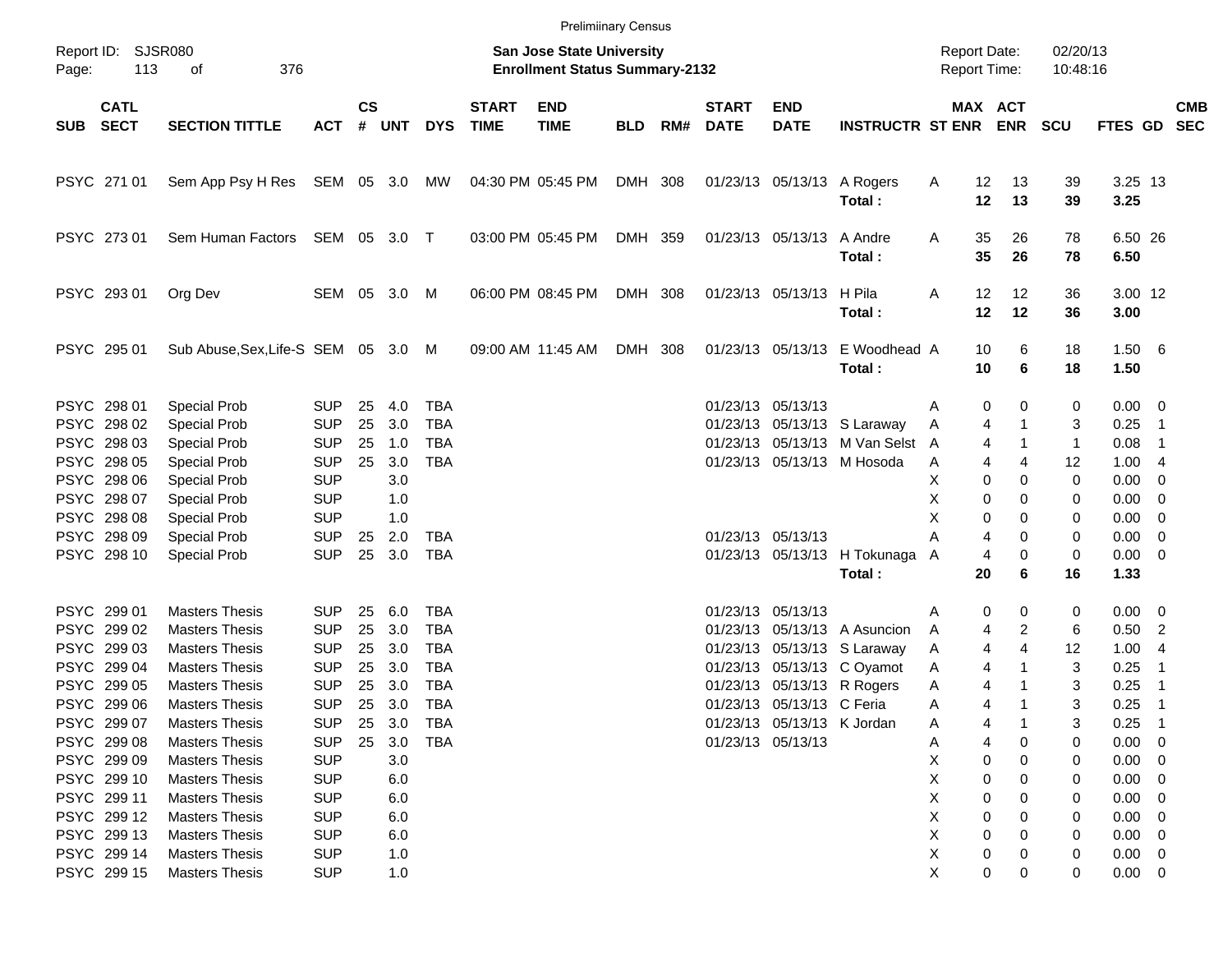|                                                                                                                      |                                                                                                                                                    |                                                                                  |                                   |                                        |                                                               |                             |                                                                                                       | <b>Prelimiinary Census</b>                                   |                          |                                              |                           |                                                                                                                        |                                                                            |                                                                    |                                                |                                              |                                                                                                       |
|----------------------------------------------------------------------------------------------------------------------|----------------------------------------------------------------------------------------------------------------------------------------------------|----------------------------------------------------------------------------------|-----------------------------------|----------------------------------------|---------------------------------------------------------------|-----------------------------|-------------------------------------------------------------------------------------------------------|--------------------------------------------------------------|--------------------------|----------------------------------------------|---------------------------|------------------------------------------------------------------------------------------------------------------------|----------------------------------------------------------------------------|--------------------------------------------------------------------|------------------------------------------------|----------------------------------------------|-------------------------------------------------------------------------------------------------------|
| Report ID:<br>Page:                                                                                                  | SJSR080<br>376<br>114<br>οf                                                                                                                        |                                                                                  |                                   |                                        |                                                               |                             | San Jose State University<br><b>Enrollment Status Summary-2132</b>                                    |                                                              |                          |                                              |                           |                                                                                                                        | Report Date:<br><b>Report Time:</b>                                        |                                                                    | 02/20/13<br>10:48:16                           |                                              |                                                                                                       |
| <b>CATL</b><br><b>SECT</b><br><b>SUB</b>                                                                             | <b>SECTION TITTLE</b>                                                                                                                              | <b>ACT</b>                                                                       | $\mathsf{cs}$<br>#                | <b>UNT</b>                             | <b>DYS</b>                                                    | <b>START</b><br><b>TIME</b> | <b>END</b><br><b>TIME</b>                                                                             | <b>BLD</b>                                                   | RM#                      | <b>START</b><br><b>DATE</b>                  | <b>END</b><br><b>DATE</b> | <b>INSTRUCTR ST ENR</b>                                                                                                |                                                                            | MAX ACT<br><b>ENR</b>                                              | SCU                                            |                                              | <b>CMB</b><br>FTES GD SEC                                                                             |
| PSYC 299 16<br>PSYC 299 17<br>PSYC 299 18<br>PSYC 299 19<br>PSYC 299 20<br>PSYC 299 21                               | <b>Masters Thesis</b><br><b>Masters Thesis</b><br><b>Masters Thesis</b><br><b>Masters Thesis</b><br><b>Masters Thesis</b><br><b>Masters Thesis</b> | <b>SUP</b><br><b>SUP</b><br><b>SUP</b><br><b>SUP</b><br><b>SUP</b><br><b>SUP</b> | 25<br>25<br>25<br>25              | 1.0<br>5.0<br>2.0<br>2.0<br>4.0<br>4.0 | <b>TBA</b><br><b>TBA</b><br><b>TBA</b><br><b>TBA</b>          |                             |                                                                                                       |                                                              |                          | 01/23/13<br>01/23/13<br>01/23/13<br>01/23/13 | 05/13/13<br>05/13/13      | 05/13/13 S Laraway<br>05/13/13 M Hosoda                                                                                | $\mathbf 0$<br>X<br>X<br>$\pmb{0}$<br>A<br>4<br>A<br>4<br>5<br>A<br>5<br>A | $\Omega$<br>$\mathbf 0$<br>1<br>$\mathbf 0$<br>0<br>$\overline{c}$ | $\mathbf 0$<br>$\mathbf 0$<br>2<br>0<br>0<br>8 | 0.00<br>0.00<br>0.17<br>0.00<br>0.00<br>0.67 | $\overline{0}$<br>$\overline{0}$<br>$\overline{1}$<br>$\overline{0}$<br>$\mathbf 0$<br>$\overline{c}$ |
| PSYC 299 22<br>PSYC 299 23<br>PSYC 299 24                                                                            | <b>Masters Thesis</b><br><b>Masters Thesis</b><br><b>Masters Thesis</b>                                                                            | <b>SUP</b><br><b>SUP</b><br><b>SUP</b>                                           | 25<br>25<br>25                    | 6.0<br>6.0<br>6.0                      | <b>TBA</b><br><b>TBA</b><br><b>TBA</b>                        |                             |                                                                                                       |                                                              |                          | 01/23/13<br>01/23/13                         |                           | 05/13/13 M Hosoda<br>05/13/13 H Tokunaga<br>01/23/13 05/13/13 A Rogers<br>Total:                                       | A<br>10<br>$\overline{A}$<br>10<br>$\overline{4}$<br>A<br>70               | 3<br>1<br>$\mathbf{1}$<br>18                                       | 18<br>6<br>6<br>70                             | 1.50<br>0.50<br>0.50<br>5.83                 | 3<br>$\overline{1}$<br>$\overline{1}$                                                                 |
| 95 01<br><b>STAT</b><br>95 02<br><b>STAT</b><br><b>STAT</b><br>95 03<br><b>STAT</b><br>95 04                         | Elem Stat<br>Elem Stat<br>Elem Stat<br>Elem Stat                                                                                                   | <b>LEC</b><br><b>LEC</b><br><b>LEC</b><br><b>LEC</b>                             | 02<br>02<br>02                    | 3.0<br>3.0<br>3.0<br>3.0               | $\mathsf{T}$<br><b>TR</b><br><b>TR</b>                        |                             | 06:00 PM 08:45 PM<br>07:30 AM 08:45 AM<br>09:00 AM 10:15 AM                                           | <b>DMH</b><br><b>DMH</b><br><b>DMH</b>                       | 356<br>348<br>348        | 01/23/13<br>01/23/13<br>01/23/13             | 05/13/13 D Kalar          | 05/13/13 M Abrams<br>05/13/13 M Abrams                                                                                 | A<br>45<br>45<br>A<br>A<br>45<br>X<br>$\mathbf 0$                          | 46<br>30<br>39<br>$\mathbf 0$                                      | 138<br>90<br>117<br>0                          | 9.25<br>6.00<br>7.80<br>0.00                 | $\overline{1}$<br>$\overline{0}$<br>$\mathbf 0$<br>$\overline{0}$                                     |
| <b>STAT</b><br>95 05<br><b>STAT</b><br>95 06<br><b>STAT</b><br>95 07<br><b>STAT</b><br>95 08<br><b>STAT</b><br>95 09 | Elem Stat<br>Elem Stat<br>Elem Stat<br>Elem Stat<br>Elem Stat                                                                                      | <b>LEC</b><br><b>LEC</b><br><b>LEC</b><br><b>LEC</b><br><b>LEC</b>               | 02 <sub>2</sub><br>02<br>02<br>02 | 3.0<br>3.0<br>3.0<br>02 3.0<br>3.0     | <b>MW</b><br><b>MW</b><br><b>MW</b><br><b>MW</b><br><b>MW</b> |                             | 03:00 PM 04:15 PM<br>01:30 PM 02:45 PM<br>04:30 PM 05:45 PM<br>12:00 PM 01:15 PM<br>01:30 PM 02:45 PM | <b>CL</b><br><b>DMH</b><br><b>CL</b><br><b>CL</b><br>WSQ 109 | 117<br>161<br>117<br>117 | 01/23/13<br>01/23/13<br>01/23/13<br>01/23/13 |                           | 01/23/13 05/13/13 C Kempel<br>05/13/13 S Macramalla A<br>05/13/13 C Kempel<br>05/13/13 A Rogers<br>05/13/13 L Huntsman | 45<br>A<br>51<br>45<br>A<br>A<br>45<br>$\overline{A}$<br>125               | 45<br>49<br>45<br>46<br>121                                        | 135<br>147<br>135<br>138<br>363                | 9.00<br>9.80<br>9.05<br>9.20<br>24.20        | $\overline{0}$<br>0<br>$\overline{1}$<br>$\mathbf 0$<br>$\overline{0}$                                |
| <b>STAT</b><br>95 10<br><b>STAT</b><br>95 11<br>STAT<br>95 12                                                        | Elem Stat<br>Elem Stat<br>Elem Stat                                                                                                                | <b>LEC</b><br><b>LEC</b><br><b>LEC</b>                                           | 02                                | 3.0<br>3.0<br>02 3.0                   | MW<br><b>MW</b>                                               |                             | 12:00 PM 01:15 PM<br>10:30 AM 11:45 AM                                                                | WSQ 109<br>DMH 163                                           |                          | 01/23/13                                     |                           | 05/13/13 H Tokunaga<br>01/23/13 05/13/13 L Huntsman A<br>Total:                                                        | A<br>125<br>$\mathbf 0$<br>X<br>45<br>616                                  | 126<br>$\mathbf 0$<br>44<br>591                                    | 378<br>$\mathbf 0$<br>132<br>1773              | 25.20<br>0.00<br>8.80<br>118.30              | $\Omega$<br>$\mathbf 0$<br>$\Omega$                                                                   |
| STAT 115 01<br>STAT 115 02                                                                                           | <b>Interm Stat</b><br>Interm Stat                                                                                                                  | <b>LEC</b><br><b>LEC</b>                                                         | 02 <sub>2</sub><br>02             | 3.0<br>3.0                             | <b>MW</b><br><b>MW</b>                                        |                             | 03:00 PM 04:15 PM<br>12:00 PM 01:15 PM                                                                | <b>DMH</b><br>DMH                                            | 359<br>356               | 01/23/13<br>01/23/13                         |                           | 05/13/13 M Hosoda<br>05/13/13 M Hosoda<br>Total:                                                                       | 35<br>A<br>A<br>35<br>70                                                   | 37<br>35<br>72                                                     | 111<br>105<br>216                              | 7.40<br>7.05<br>14.45                        | $\overline{0}$<br>$\overline{1}$                                                                      |
| STAT 235 01                                                                                                          | <b>Multivar Analysis</b>                                                                                                                           | SEM                                                                              | 05                                | 3.0                                    | MW                                                            |                             | 03:00 PM 04:15 PM                                                                                     | DMH 353                                                      |                          |                                              |                           | 01/23/13 05/13/13 H Tokunaga A<br>Total:                                                                               | 35<br>35                                                                   | 21<br>21                                                           | 63<br>63                                       | 5.25 21<br>5.25                              |                                                                                                       |
| STAT 245 01<br>STAT 245 02                                                                                           | <b>Adv Statistics</b><br><b>Adv Statistics</b>                                                                                                     | <b>SEM</b><br>SEM                                                                | 05                                | 3.0<br>3.0                             | TR                                                            |                             | 01:30 PM 02:45 PM                                                                                     | DMH                                                          | 308                      |                                              |                           | 01/23/13 05/13/13 S Laraway<br>Total:                                                                                  | $\mathbf 0$<br>X<br>A<br>25<br>25                                          | $\mathbf 0$<br>21<br>21                                            | $\mathbf 0$<br>63<br>63                        | $0.00 \t 0$<br>5.15 19<br>5.15               |                                                                                                       |

| Department Total:      | 4956 4612 13344 | 899.88 |
|------------------------|-----------------|--------|
| <b>Lower Division:</b> | 1421 1378 4134  | 275.70 |

**Department : Psychology**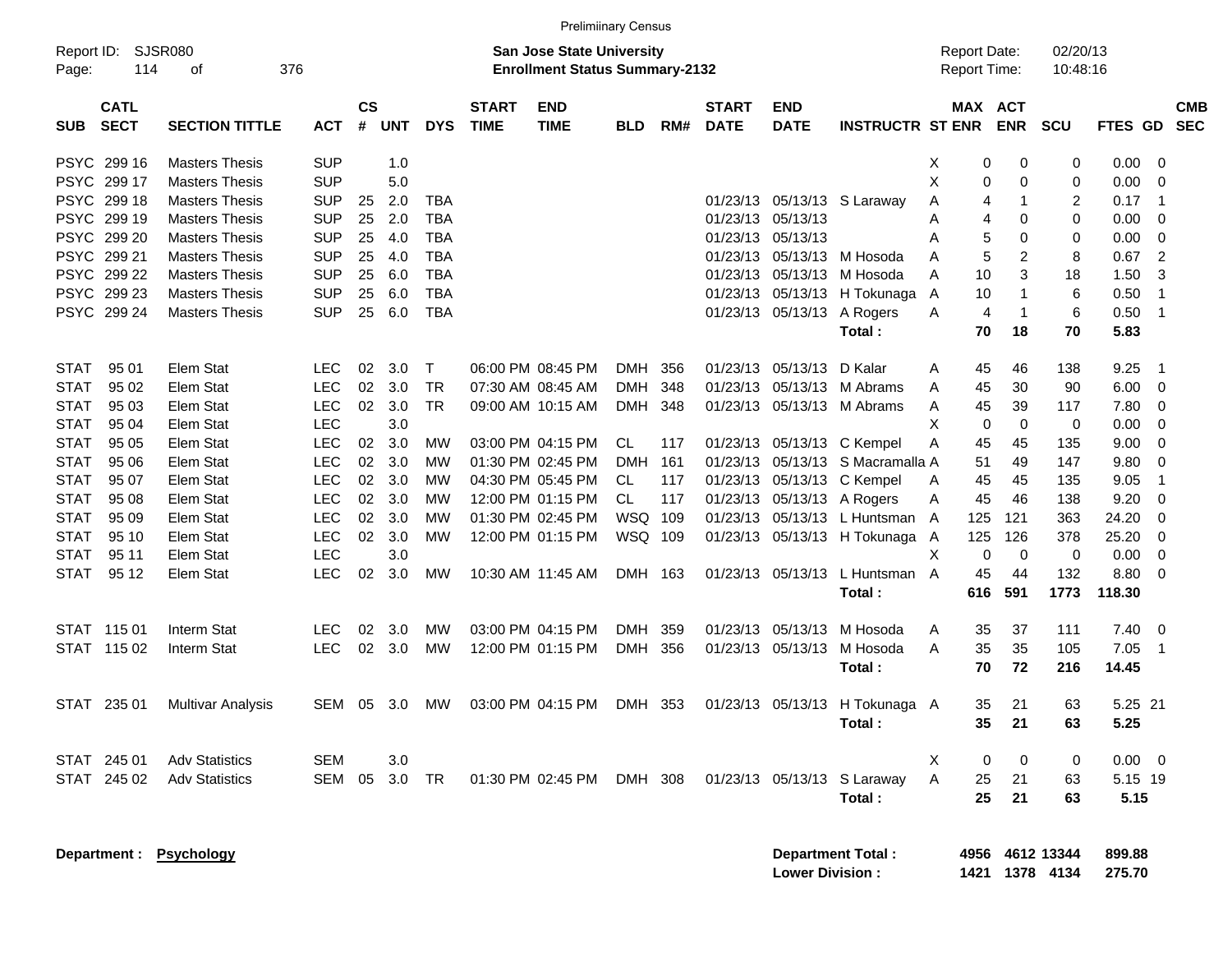|                             |                            |                       |         |    |            |            |                             |                           | <b>Prelimiinary Census</b>                                                |     |                             |                           |                                                     |                                            |             |                      |                 |            |
|-----------------------------|----------------------------|-----------------------|---------|----|------------|------------|-----------------------------|---------------------------|---------------------------------------------------------------------------|-----|-----------------------------|---------------------------|-----------------------------------------------------|--------------------------------------------|-------------|----------------------|-----------------|------------|
| Report ID: SJSR080<br>Page: | 115                        | . of                  | 376     |    |            |            |                             |                           | <b>San Jose State University</b><br><b>Enrollment Status Summary-2132</b> |     |                             |                           |                                                     | <b>Report Date:</b><br><b>Report Time:</b> |             | 02/20/13<br>10:48:16 |                 |            |
| <b>SUB</b>                  | <b>CATL</b><br><b>SECT</b> | <b>SECTION TITTLE</b> | $ACT$ # | СS | <b>UNT</b> | <b>DYS</b> | <b>START</b><br><b>TIME</b> | <b>END</b><br><b>TIME</b> | <b>BLD</b>                                                                | RM# | <b>START</b><br><b>DATE</b> | <b>END</b><br><b>DATE</b> | <b>INSTRUCTR ST ENR</b>                             | <b>MAX ACT</b>                             | <b>ENR</b>  | <b>SCU</b>           | FTES GD SEC     | <b>CMB</b> |
|                             |                            |                       |         |    |            |            |                             |                           |                                                                           |     |                             |                           | <b>Upper Division:</b><br><b>Graduate Division:</b> | 3252<br>283                                | 3063<br>171 | 8695<br>515          | 580.52<br>43.67 |            |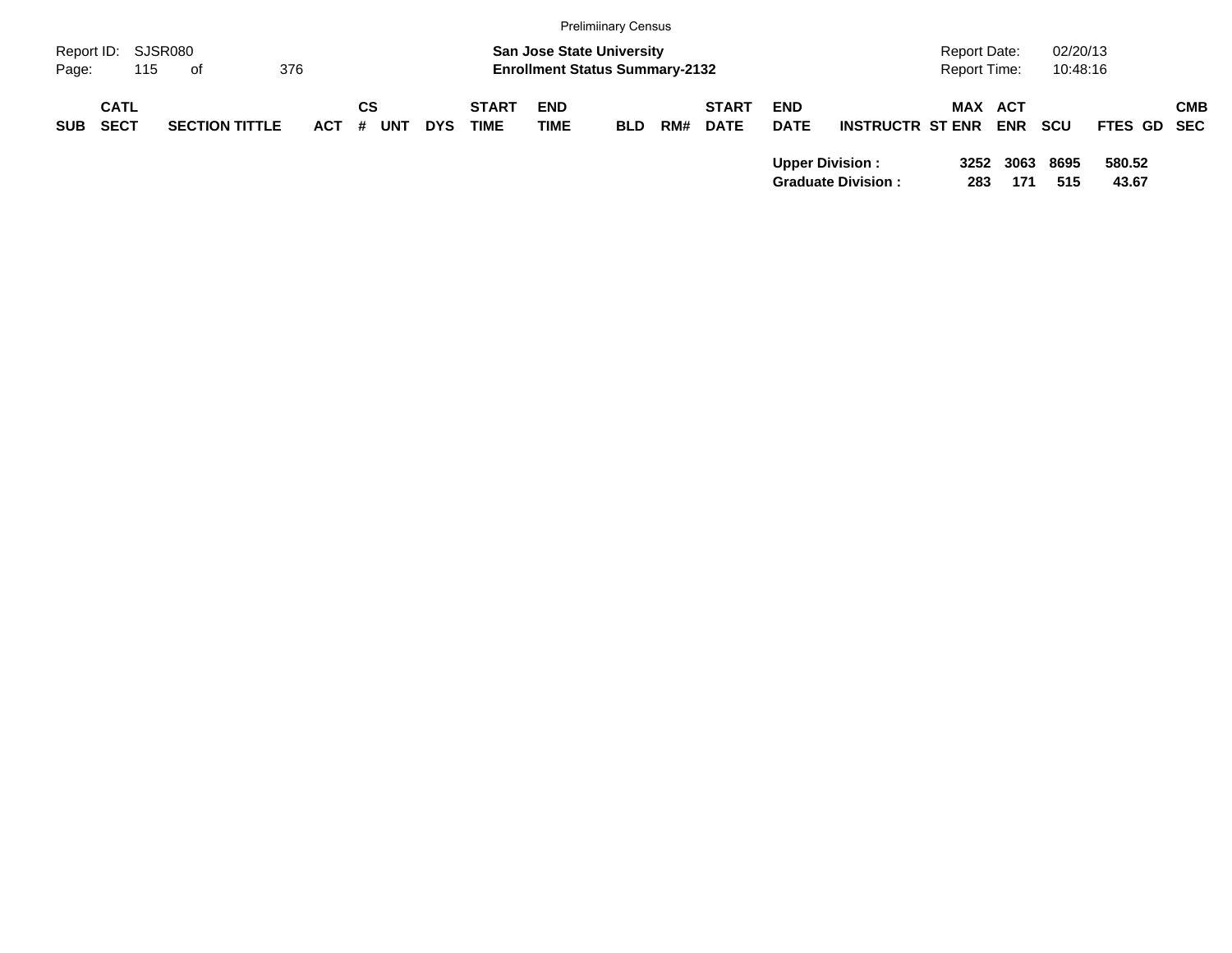|                     |                            |                                                      |                          |                |                  |                 |                             | <b>Prelimiinary Census</b>                                                |                           |            |                             |                                                            |                         |        |                                     |            |                      |                |                                          |                          |
|---------------------|----------------------------|------------------------------------------------------|--------------------------|----------------|------------------|-----------------|-----------------------------|---------------------------------------------------------------------------|---------------------------|------------|-----------------------------|------------------------------------------------------------|-------------------------|--------|-------------------------------------|------------|----------------------|----------------|------------------------------------------|--------------------------|
| Report ID:<br>Page: | 116                        | SJSR080<br>376<br>оf                                 |                          |                |                  |                 |                             | <b>San Jose State University</b><br><b>Enrollment Status Summary-2132</b> |                           |            |                             |                                                            |                         |        | <b>Report Date:</b><br>Report Time: |            | 02/20/13<br>10:48:16 |                |                                          |                          |
| <b>SUB</b>          | <b>CATL</b><br><b>SECT</b> | <b>SECTION TITTLE</b>                                | <b>ACT</b>               | <b>CS</b><br># | <b>UNT</b>       | <b>DYS</b>      | <b>START</b><br><b>TIME</b> | <b>END</b><br><b>TIME</b>                                                 | <b>BLD</b>                | RM#        | <b>START</b><br><b>DATE</b> | <b>END</b><br><b>DATE</b>                                  | <b>INSTRUCTR ST ENR</b> |        | MAX ACT                             | <b>ENR</b> | <b>SCU</b>           | <b>FTES GD</b> |                                          | <b>CMB</b><br><b>SEC</b> |
| College             |                            | <b>Social Sciences</b>                               |                          |                |                  |                 |                             |                                                                           |                           |            |                             |                                                            |                         |        |                                     |            |                      |                |                                          |                          |
|                     | Department :               | <b>Social Sciences</b>                               |                          |                |                  |                 |                             |                                                                           |                           |            |                             |                                                            |                         |        |                                     |            |                      |                |                                          |                          |
| AAS                 | 33B 01                     | As Am US Hist/Pol                                    | <b>LEC</b>               | 02             | 3.0              | МW              |                             | 09:00 AM 10:15 AM                                                         | <b>ENG</b>                | 343        | 01/23/13                    | 05/13/13                                                   | S Choi                  | A      | 90                                  | 88         | 264                  | 17.60          | - 0                                      |                          |
| AAS                 | 33B 02                     | As Am US Hist/Pol                                    | <b>LEC</b>               | 02             | 3.0              | МW              |                             | 10:30 AM 11:45 AM                                                         | <b>ENG</b>                | 343        | 01/23/13                    | 05/13/13                                                   | S Doi                   | A      | 90                                  | 89         | 267                  | 17.80          | 0                                        |                          |
| AAS                 | 33B 03                     | As Am US Hist/Pol                                    | <b>LEC</b>               | 02             | 3.0              | МW              |                             | 12:00 PM 01:15 PM<br>01:30 PM 02:45 PM                                    | <b>ENG</b>                | 343        | 01/23/13                    | 05/13/13                                                   | S Doi                   | A      | 90                                  | 91         | 273                  | 18.20          | 0                                        |                          |
| AAS<br>AAS          | 33B 04<br>33B 05           | As Am US Hist/Pol<br>As Am US Hist/Pol               | <b>LEC</b>               | 02<br>02       | 3.0<br>3.0       | МW<br><b>TR</b> |                             |                                                                           | <b>ENG</b><br><b>ENG</b>  | 343<br>343 | 01/23/13                    | 05/13/13                                                   | S Doi<br>S Mendoza      | Α      | 90                                  | 87         | 261                  | 17.40          | 0                                        |                          |
| AAS                 | 33B 06                     | As Am US Hist/Pol                                    | <b>LEC</b><br><b>LEC</b> | 02             | 3.0              | <b>TR</b>       |                             | 09:00 AM 10:15 AM<br>10:30 AM 11:45 AM                                    | <b>ENG</b>                | 343        | 01/23/13<br>01/23/13        | 05/13/13<br>05/13/13                                       | S Choi                  | A<br>Α | 90<br>90                            | 90<br>89   | 270<br>267           | 18.00<br>17.80 | 0<br>0                                   |                          |
| AAS                 | 33B 07                     | As Am US Hist/Pol                                    | <b>LEC</b>               | 02             | 3.0              | <b>TR</b>       |                             | 12:00 PM 01:15 PM                                                         | <b>ENG</b>                | 343        | 01/23/13                    | 05/13/13                                                   | A Yamato                | A      | 90                                  | 90         | 270                  | 18.00          | 0                                        |                          |
| AAS                 | 33B 08                     | As Am US Hist/Pol                                    | <b>LEC</b>               | 02             | 3.0              | <b>TR</b>       |                             | 01:30 PM 02:45 PM                                                         | <b>ENG</b>                | 343        | 01/23/13                    | 05/13/13                                                   | E Habal                 | Α      | 90                                  | 90         | 270                  | 18.00          | 0                                        |                          |
| AAS                 | 33B 09                     | As Am US Hist/Pol                                    | <b>LEC</b>               | 02             | 3.0              | <b>TR</b>       |                             | 03:00 PM 04:15 PM                                                         | <b>ENG</b>                | 343        | 01/23/13                    | 05/13/13                                                   | A Yamato                | A      | 90                                  | 91         | 273                  | 18.20          | 0                                        |                          |
| AAS                 | 33B 10                     | As Am US Hist/Pol                                    | <b>LEC</b>               | 02             | 3.0              | МW              |                             | 03:00 PM 04:15 PM                                                         | <b>ENG</b>                | 343        | 01/23/13                    | 05/13/13                                                   | S Choi                  | A      | 90                                  | 84         | 252                  | 16.80          | 0                                        |                          |
| AAS                 | 33B 11                     | As Am US Hist/Pol                                    | <b>LEC</b>               | 02             | 3.0              | F               |                             | 09:30 AM 12:15 PM                                                         | <b>ENG</b>                | 343        |                             | 01/23/13 05/13/13                                          | E Habal                 | A      | 90                                  | 90         | 270                  | 18.00          | - 0                                      |                          |
|                     |                            |                                                      |                          |                |                  |                 |                             |                                                                           |                           |            |                             |                                                            | Total:                  |        | 990                                 | 979        | 2937                 | 195.80         |                                          |                          |
|                     |                            |                                                      |                          |                |                  |                 |                             |                                                                           |                           |            |                             |                                                            |                         |        |                                     |            |                      |                |                                          |                          |
| AAS                 | 125 01                     | Filipino Exper                                       | <b>LEC</b>               |                | 3.0              |                 |                             |                                                                           |                           |            |                             |                                                            |                         | X      | 0                                   | 0          | 0                    | $0.00\,$       | $\overline{\mathbf{0}}$                  |                          |
|                     |                            |                                                      |                          |                |                  |                 |                             |                                                                           |                           |            |                             |                                                            | Total:                  |        | $\mathbf 0$                         | 0          | $\bf{0}$             | 0.00           |                                          |                          |
|                     |                            |                                                      |                          |                |                  |                 |                             |                                                                           |                           |            |                             |                                                            |                         |        |                                     |            |                      |                |                                          |                          |
| AAS                 | 175 01                     | Asian Am Comm                                        | <b>LEC</b>               | 02             | 3.0              | <b>TR</b>       |                             | 10:30 AM 11:45 AM                                                         | DMH 162                   |            |                             | 01/23/13 05/13/13                                          | A Yamato                | A      | 35                                  | 28         | 84                   | 5.60           | $\overline{\mathbf{0}}$                  |                          |
|                     |                            |                                                      |                          |                |                  |                 |                             |                                                                           |                           |            |                             |                                                            | Total:                  |        | 35                                  | 28         | 84                   | 5.60           |                                          |                          |
|                     |                            |                                                      |                          |                |                  |                 |                             |                                                                           |                           |            |                             |                                                            |                         |        |                                     |            |                      |                |                                          |                          |
| AAS                 | 180 01                     | <b>Individual Studies</b>                            | <b>SUP</b>               | 36             | 4.0              | TBA             |                             |                                                                           |                           |            |                             | 01/23/13 05/13/13                                          | H Do                    | Α      | 0                                   | 0          | 0                    | 0.00           | $\overline{\mathbf{0}}$                  |                          |
|                     |                            |                                                      |                          |                |                  |                 |                             |                                                                           |                           |            |                             |                                                            | Total:                  |        | $\bf{0}$                            | 0          | 0                    | 0.00           |                                          |                          |
|                     |                            |                                                      |                          |                |                  |                 |                             |                                                                           |                           |            |                             |                                                            |                         |        |                                     |            |                      |                |                                          |                          |
| AAS                 | 190 01                     | Internship                                           | <b>SUP</b>               | 36             | 3.0              | TBA             |                             |                                                                           |                           |            |                             | 01/23/13 05/13/13                                          | H Do                    | Α      | 5                                   | 0          | 0                    | 0.00           | $\overline{\mathbf{0}}$                  |                          |
|                     |                            |                                                      |                          |                |                  |                 |                             |                                                                           |                           |            |                             |                                                            | Total:                  |        | 5                                   | 0          | 0                    | 0.00           |                                          |                          |
|                     |                            |                                                      |                          |                |                  |                 |                             |                                                                           |                           |            |                             |                                                            |                         |        |                                     |            |                      |                |                                          |                          |
|                     |                            | SOCS 100W 01 Writing Workshop                        | <b>SEM</b>               | 04             | 3.0              | <b>TR</b>       |                             | 12:00 PM 01:15 PM                                                         | CL                        | 243        |                             | 01/23/13 05/13/13                                          | M Ochoa                 | A      | 25                                  | 26         | 78                   | 5.20           | $\overline{\phantom{0}}$                 |                          |
|                     |                            |                                                      |                          |                |                  |                 |                             |                                                                           |                           |            |                             |                                                            | Total:                  |        | 25                                  | 26         | 78                   | 5.20           |                                          |                          |
|                     |                            |                                                      |                          |                |                  |                 |                             |                                                                           |                           |            |                             |                                                            |                         |        |                                     |            |                      |                |                                          |                          |
|                     | SOCS 137 01<br>ANTH 137 01 | CA Hist Soc Sci Pers LEC                             |                          | 02             | 3.0<br>02 3.0    | <b>MW</b>       |                             | 03:00 PM 04:15 PM<br>03:00 PM 04:15 PM                                    | HGH 122                   |            |                             | 01/23/13 05/13/13 S Millner                                |                         | Α      | 30                                  | 8          | 24                   | 1.60           | $\begin{array}{ccc} & 0 & C \end{array}$ |                          |
|                     |                            | CA Hist Soc Sci Pers                                 | LEC                      |                |                  | МW              |                             |                                                                           | HGH 122<br><b>HGH 122</b> |            |                             | 01/23/13 05/13/13 S Millner                                |                         | Α      | 0                                   |            | 0                    | 0.00           | $0\,$ C                                  |                          |
|                     | HIST 137 01<br>GEOG 137 01 | CA Hist Soc Sci Pers LEC<br>CA Hist Soc Sci Pers LEC |                          |                | 02 3.0<br>02 3.0 | МW<br>МW        |                             | 03:00 PM 04:15 PM<br>03:00 PM 04:15 PM                                    | HGH 122                   |            |                             | 01/23/13 05/13/13 S Millner<br>01/23/13 05/13/13 S Millner |                         | Α<br>Α | 0<br>0                              | 2<br>9     | 6<br>27              | 0.40<br>1.85   | $0\,$ C<br>1 C                           |                          |
|                     | SOCS 137 02                | CA Hist Soc Sci Pers LEC                             |                          |                | 02 3.0           | МW              |                             | 01:30 PM 02:45 PM                                                         | CL.                       | 218        |                             | 01/23/13 05/13/13 W Rouse                                  |                         | Α      | 30                                  | 8          | 24                   | 1.60           | $0\,$ C                                  |                          |
|                     | ANTH 137 02                | CA Hist Soc Sci Pers LEC                             |                          |                | 02 3.0           | МW              |                             | 01:30 PM 02:45 PM                                                         | CL.                       | 218        |                             | 01/23/13 05/13/13 W Rouse                                  |                         | Α      | 0                                   | 2          | 6                    | 0.40           | $0\,$ C                                  |                          |
|                     | HIST 13702                 | CA Hist Soc Sci Pers LEC                             |                          |                | 02 3.0           | МW              |                             | 01:30 PM 02:45 PM                                                         | CL.                       | 218        |                             | 01/23/13 05/13/13 W Rouse                                  |                         | Α      | 0                                   | 4          | 12                   | 0.80           | 0 C                                      |                          |
|                     | GEOG 137 02                | CA Hist Soc Sci Pers LEC                             |                          |                | 02 3.0           | MW.             |                             | 01:30 PM 02:45 PM                                                         | -CL                       | 218        |                             | 01/23/13 05/13/13 W Rouse                                  |                         | Α      | 0                                   | 13         | 39                   | 2.60           | $0\,$ C                                  |                          |
|                     |                            |                                                      |                          |                |                  |                 |                             |                                                                           |                           |            |                             |                                                            | Total:                  |        | 60                                  | 46         | 138                  | 9.25           |                                          |                          |
|                     |                            |                                                      |                          |                |                  |                 |                             |                                                                           |                           |            |                             |                                                            |                         |        |                                     |            |                      |                |                                          |                          |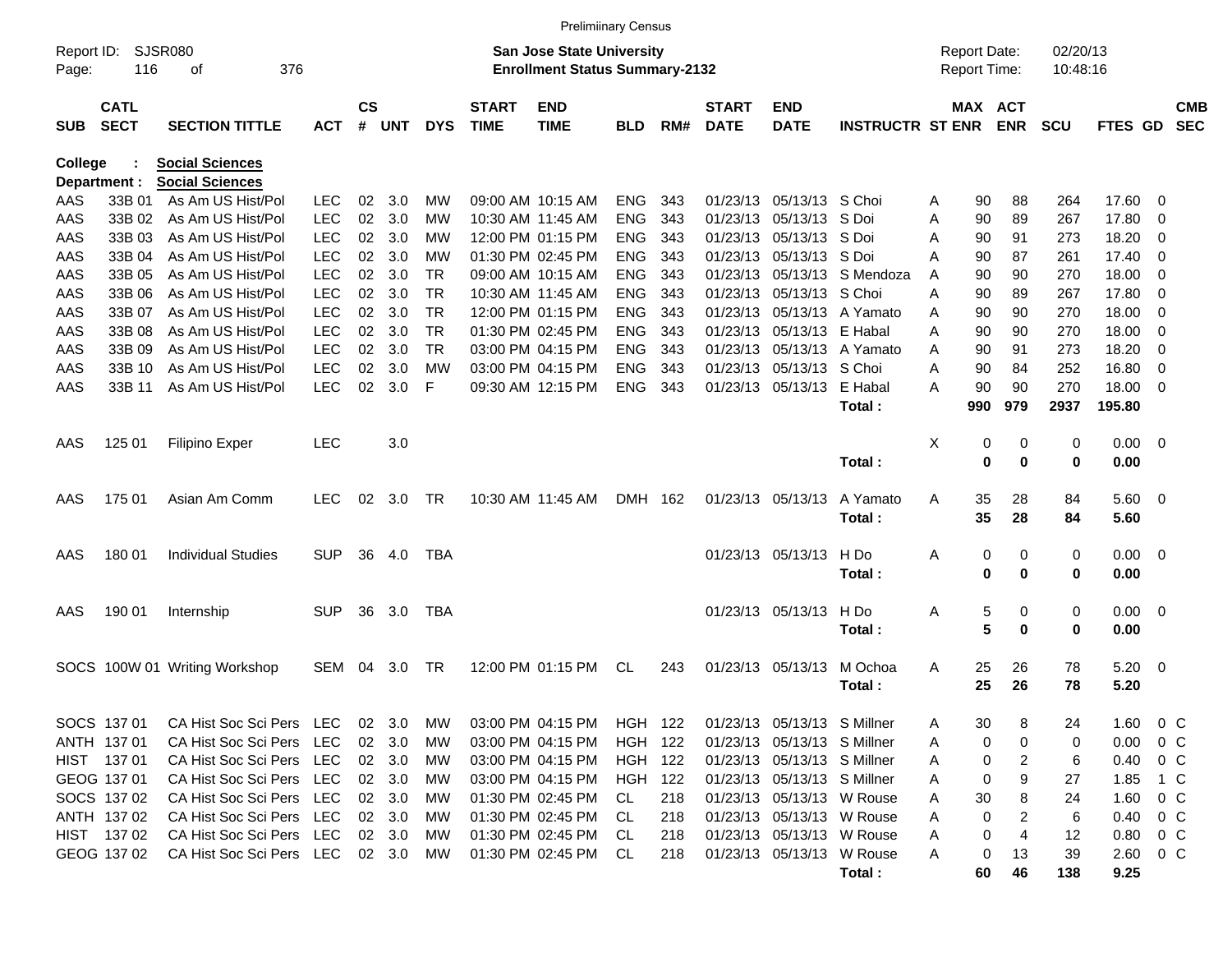|                                                                                                                                          |                                                                                                                                                                                              |                                                                                                              |                                              |                                                      |                                                                          |                             | <b>Prelimiinary Census</b>                                                                                                                                           |                                                                                                   |                                                      |                                                                      |                                                                                                                |                                                                                                |                                            |                                                                                                                     |                                                           |                                                                       |                                                                                            |                          |
|------------------------------------------------------------------------------------------------------------------------------------------|----------------------------------------------------------------------------------------------------------------------------------------------------------------------------------------------|--------------------------------------------------------------------------------------------------------------|----------------------------------------------|------------------------------------------------------|--------------------------------------------------------------------------|-----------------------------|----------------------------------------------------------------------------------------------------------------------------------------------------------------------|---------------------------------------------------------------------------------------------------|------------------------------------------------------|----------------------------------------------------------------------|----------------------------------------------------------------------------------------------------------------|------------------------------------------------------------------------------------------------|--------------------------------------------|---------------------------------------------------------------------------------------------------------------------|-----------------------------------------------------------|-----------------------------------------------------------------------|--------------------------------------------------------------------------------------------|--------------------------|
| Report ID:<br>117<br>Page:                                                                                                               | SJSR080<br>376<br>οf                                                                                                                                                                         |                                                                                                              |                                              |                                                      |                                                                          |                             | <b>San Jose State University</b><br><b>Enrollment Status Summary-2132</b>                                                                                            |                                                                                                   |                                                      |                                                                      |                                                                                                                |                                                                                                | <b>Report Date:</b><br><b>Report Time:</b> |                                                                                                                     | 02/20/13<br>10:48:16                                      |                                                                       |                                                                                            |                          |
| <b>CATL</b><br><b>SECT</b><br><b>SUB</b>                                                                                                 | <b>SECTION TITTLE</b>                                                                                                                                                                        | <b>ACT</b>                                                                                                   | <b>CS</b><br>$\#$                            | <b>UNT</b>                                           | <b>DYS</b>                                                               | <b>START</b><br><b>TIME</b> | <b>END</b><br><b>TIME</b>                                                                                                                                            | <b>BLD</b>                                                                                        | RM#                                                  | <b>START</b><br><b>DATE</b>                                          | <b>END</b><br><b>DATE</b>                                                                                      | <b>INSTRUCTR ST ENR</b>                                                                        |                                            | MAX ACT<br><b>ENR</b>                                                                                               | <b>SCU</b>                                                | FTES GD                                                               |                                                                                            | <b>CMB</b><br><b>SEC</b> |
| SOCS 138 01<br>ANTH 138 01<br>GEOG 138 01<br><b>HIST</b><br>138 01<br>SOCS 138 02<br>ANTH 138 02                                         | US Hist Soc Sci Pers<br>US Hist Soc Sci Pers<br>US Hist Soc Sci Pers<br>US Hist Soc Sci Pers<br>US Hist Soc Sci Pers<br>US Hist Soc Sci Pers                                                 | <b>LEC</b><br><b>LEC</b><br><b>LEC</b><br><b>LEC</b><br><b>LEC</b><br><b>LEC</b>                             | 02<br>02<br>02<br>02<br>02<br>02             | 3.0<br>3.0<br>3.0<br>3.0<br>3.0<br>3.0               | МW<br>МW<br>МW<br>МW<br><b>TR</b><br><b>TR</b>                           |                             | 10:30 AM 11:45 AM<br>10:30 AM 11:45 AM<br>10:30 AM 11:45 AM<br>10:30 AM 11:45 AM<br>03:00 PM 04:15 PM<br>03:00 PM 04:15 PM                                           | <b>DMH</b><br><b>DMH</b><br><b>DMH</b><br><b>DMH</b><br><b>DMH</b><br><b>DMH</b>                  | 162<br>162<br>162<br>162<br>162<br>162               | 01/23/13<br>01/23/13<br>01/23/13<br>01/23/13<br>01/23/13             | 05/13/13<br>05/13/13<br>05/13/13<br>05/13/13<br>05/13/13                                                       | 01/23/13 05/13/13 W Thowdis<br>W Thowdis<br>W Thowdis<br>W Thowdis<br>W Rouse<br>W Rouse       | A<br>A<br>A<br>A<br>Α<br>Α                 | 30<br>9<br>0<br>0<br>16<br>0<br>6<br>0<br>5<br>30<br>$\overline{c}$<br>0                                            | 27<br>0<br>48<br>18<br>15<br>6                            | 1.80<br>0.00<br>3.20<br>1.20<br>1.00<br>0.40                          | 0 C<br>$0\,C$<br>$0\,C$<br>$0\,C$<br>$0\,C$<br>$0\,$ C                                     |                          |
| GEOG 138 02<br><b>HIST</b><br>138 02                                                                                                     | US Hist Soc Sci Pers<br>US Hist Soc Sci Pers                                                                                                                                                 | <b>LEC</b><br>LEC                                                                                            | 02<br>02                                     | 3.0<br>3.0                                           | <b>TR</b><br><b>TR</b>                                                   |                             | 03:00 PM 04:15 PM<br>03:00 PM 04:15 PM                                                                                                                               | <b>DMH</b><br>DMH 162                                                                             | 162                                                  | 01/23/13                                                             | 05/13/13<br>01/23/13 05/13/13                                                                                  | W Rouse<br>W Rouse<br>Total:                                                                   | Α<br>Α                                     | 13<br>0<br>$\mathbf 0$<br>$\overline{7}$<br>60<br>58                                                                | 39<br>21<br>174                                           | 2.60<br>1.40<br>11.60                                                 | 0 <sup>o</sup><br>0 <sup>o</sup>                                                           |                          |
| SOCS 139 01<br><b>HIST</b><br>139 01<br>GEOG 139 01<br>ANTH 139 01<br>SOCS 139 02<br><b>HIST</b><br>139 02<br>GEOG 139 02<br>ANTH 139 02 | Wrl Hist Soc Sci Per<br>Wrl Hist Soc Sci Per<br>Wrl Hist Soc Sci Per<br>Wrl Hist Soc Sci Per<br>Wrl Hist Soc Sci Per<br>Wrl Hist Soc Sci Per<br>Wrl Hist Soc Sci Per<br>Wrl Hist Soc Sci Per | <b>LEC</b><br><b>LEC</b><br><b>LEC</b><br><b>LEC</b><br><b>LEC</b><br><b>LEC</b><br><b>LEC</b><br><b>LEC</b> | 03<br>03<br>03<br>03<br>03<br>03<br>03<br>03 | 3.0<br>3.0<br>3.0<br>3.0<br>3.0<br>3.0<br>3.0<br>3.0 | МW<br>МW<br>МW<br>MW<br><b>TR</b><br><b>TR</b><br><b>TR</b><br><b>TR</b> |                             | 09:00 AM 10:15 AM<br>09:00 AM 10:15 AM<br>09:00 AM 10:15 AM<br>09:00 AM 10:15 AM<br>01:30 PM 02:45 PM<br>01:30 PM 02:45 PM<br>01:30 PM 02:45 PM<br>01:30 PM 02:45 PM | DMH<br><b>DMH</b><br><b>DMH</b><br><b>DMH</b><br><b>CL</b><br><b>CL</b><br><b>CL</b><br><b>CL</b> | 162<br>162<br>162<br>162<br>204<br>204<br>204<br>204 | 01/23/13<br>01/23/13<br>01/23/13<br>01/23/13<br>01/23/13<br>01/23/13 | 01/23/13 05/13/13<br>05/13/13<br>05/13/13<br>05/13/13<br>05/13/13<br>05/13/13<br>05/13/13<br>01/23/13 05/13/13 | G Smay<br>G Smay<br>G Smay<br>G Smay<br>M Wilson<br>M Wilson<br>M Wilson<br>M Wilson<br>Total: | A<br>Α<br>Α<br>Α<br>Α<br>Α<br>Α<br>А       | 7<br>30<br>21<br>0<br>3<br>0<br>3<br>0<br>$\overline{2}$<br>30<br>22<br>0<br>5<br>0<br>$\mathbf 0$<br>0<br>60<br>63 | 21<br>63<br>9<br>9<br>6<br>66<br>15<br>$\mathbf 0$<br>189 | 1.40<br>4.20<br>0.60<br>0.60<br>0.40<br>4.40<br>1.00<br>0.00<br>12.60 | 0 C<br>$0\,C$<br>$0\,C$<br>$0\,C$<br>$0\,C$<br>$0\,$ C<br>0 <sup>o</sup><br>0 <sup>o</sup> |                          |
| SOCS 177 01<br><b>SOCI</b><br>17701<br>SOCS 177 02<br>SOCI<br>17702                                                                      | Soci Education<br>Soci Education<br>Soci Education<br>Soci Education                                                                                                                         | LEC.<br><b>LEC</b><br><b>LEC</b><br><b>LEC</b>                                                               | 02<br>02<br>02<br>02                         | 3.0<br>3.0<br>3.0<br>3.0                             | TR<br><b>TR</b><br>W<br>W                                                |                             | 12:00 PM 01:15 PM<br>12:00 PM 01:15 PM<br>03:00 PM 05:45 PM<br>03:00 PM 05:45 PM                                                                                     | CL<br><b>CL</b><br><b>BBC</b><br><b>BBC</b>                                                       | 226<br>226<br>205<br>205                             | 01/23/13<br>01/23/13                                                 | 01/23/13 05/13/13<br>05/13/13<br>05/13/13<br>01/23/13 05/13/13                                                 | M Alaniz<br>M Alaniz<br>M Alaniz<br>M Alaniz<br>Total:                                         | Α<br>Α<br>A<br>Α                           | 35<br>8<br>31<br>$\mathbf 0$<br>35<br>17<br>15<br>0<br>71<br>70                                                     | 24<br>93<br>51<br>45<br>213                               | 1.60<br>6.20<br>3.40<br>3.00<br>14.20                                 | 0 C<br>$0\,$ C<br>0 <sup>o</sup><br>0 <sup>o</sup>                                         |                          |
| SOCS 180 01                                                                                                                              | <b>Indiv Studies</b>                                                                                                                                                                         | SUP                                                                                                          | 36                                           | 3.0                                                  | <b>TBA</b>                                                               |                             |                                                                                                                                                                      |                                                                                                   |                                                      |                                                                      | 01/23/13 05/13/13                                                                                              | M Alaniz<br>Total:                                                                             | Α                                          | 5<br>$\overline{c}$<br>5<br>$\mathbf{2}$                                                                            | 6<br>6                                                    | $0.40 \quad 0$<br>0.40                                                |                                                                                            |                          |
| SOCS 190 01 Internship                                                                                                                   |                                                                                                                                                                                              | SUP 36 3.0 TBA                                                                                               |                                              |                                                      |                                                                          |                             |                                                                                                                                                                      |                                                                                                   |                                                      |                                                                      | 01/23/13 05/13/13 M Alaniz                                                                                     | Total:                                                                                         |                                            | 5<br>8<br>$5\phantom{1}$<br>8                                                                                       | 15<br>15                                                  | $1.00 \t 0$<br>1.00                                                   |                                                                                            |                          |
| WOMS 5Q 01<br>WOMS 5Q 02                                                                                                                 | Gender Race Media<br>Gender Race Media<br>WOMS 5Q 03 Gender Race Media                                                                                                                       | SEM 04 3.0<br>SEM 04 3.0<br>SEM                                                                              |                                              | 3.0                                                  | МW<br>MW                                                                 |                             | 09:00 AM 10:15 AM CL<br>10:30 AM 11:45 AM                                                                                                                            | BBC 221                                                                                           | 111                                                  |                                                                      |                                                                                                                | 01/23/13 05/13/13 S Gallardo<br>01/23/13 05/13/13 S Gallardo<br>Total:                         | A<br>X                                     | 20<br>25<br>25<br>21<br>0<br>0<br>50<br>41                                                                          | 60<br>63<br>0<br>123                                      | $4.00 \t 0$<br>$4.20 \ 0$<br>$0.00 \t 0$<br>8.20                      |                                                                                            |                          |
| <b>WOMS 1001</b>                                                                                                                         | Sex and Gender Roles LEC 02 3.0 TBA                                                                                                                                                          |                                                                                                              |                                              |                                                      |                                                                          |                             |                                                                                                                                                                      |                                                                                                   |                                                      |                                                                      | 01/23/13 05/13/13                                                                                              |                                                                                                | A                                          | 35<br>25                                                                                                            | 75                                                        | $5.00 \t 0$                                                           |                                                                                            |                          |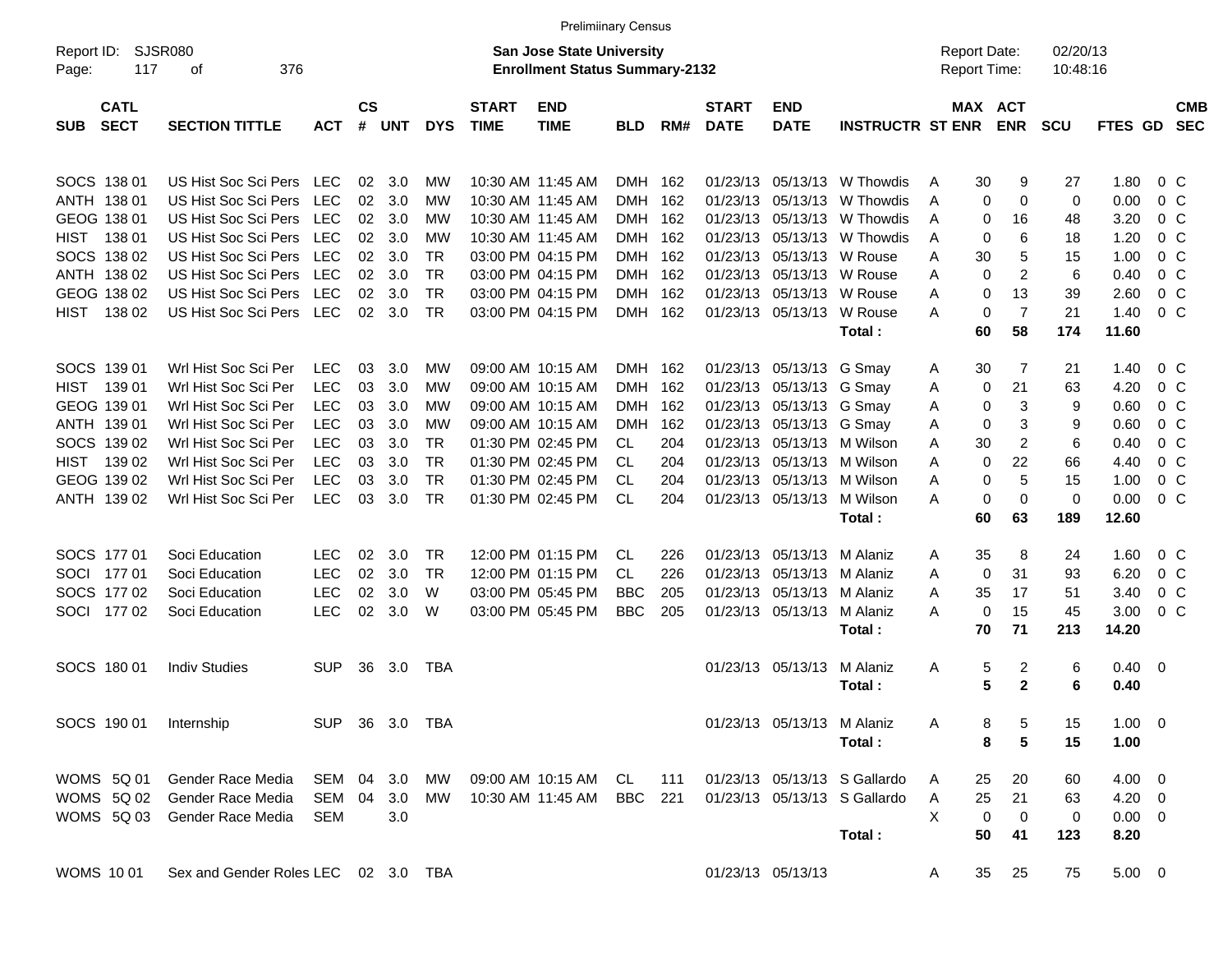| Report ID:<br>118<br>Page:                              | <b>SJSR080</b><br>376<br>of                  |                                        |                    |                   |                           |                             | <b>Prelimiinary Census</b><br><b>San Jose State University</b><br><b>Enrollment Status Summary-2132</b> |                                        |                   |                             |                                                    |                                                       | <b>Report Date:</b><br><b>Report Time:</b> |                                 | 02/20/13<br>10:48:16      |                                                           |                          |  |
|---------------------------------------------------------|----------------------------------------------|----------------------------------------|--------------------|-------------------|---------------------------|-----------------------------|---------------------------------------------------------------------------------------------------------|----------------------------------------|-------------------|-----------------------------|----------------------------------------------------|-------------------------------------------------------|--------------------------------------------|---------------------------------|---------------------------|-----------------------------------------------------------|--------------------------|--|
| <b>CATL</b><br><b>SECT</b><br><b>SUB</b>                | <b>SECTION TITTLE</b>                        | <b>ACT</b>                             | $\mathsf{cs}$<br># | <b>UNT</b>        | <b>DYS</b>                | <b>START</b><br><b>TIME</b> | <b>END</b><br><b>TIME</b>                                                                               | <b>BLD</b>                             | RM#               | <b>START</b><br><b>DATE</b> | <b>END</b><br><b>DATE</b>                          | <b>INSTRUCTR ST ENR</b>                               | MAX ACT                                    | <b>ENR</b>                      | SCU                       | <b>FTES GD</b>                                            | <b>CMB</b><br><b>SEC</b> |  |
| <b>WOMS 1002</b>                                        | Sex and Gender Roles LEC                     |                                        |                    | $02 \quad 3.0$    | <b>TBA</b>                |                             |                                                                                                         |                                        |                   |                             |                                                    | 01/23/13 05/13/13 S Gerami<br>Total:                  | 38<br>A<br>73                              | 24<br>49                        | 72<br>147                 | $4.80\ 0$<br>9.80                                         |                          |  |
| <b>WOMS 2001</b><br>20 01<br>AAS                        | Wom of Color in US<br>Wom of Color in US     | <b>LEC</b><br><b>LEC</b>               | 02                 | 3.0<br>02 3.0     | W<br>W                    |                             | 04:30 PM 06:45 PM<br>04:30 PM 06:45 PM                                                                  | <b>DMH</b><br><b>DMH</b>               | 162<br>162        |                             | 01/23/13 05/13/13<br>01/23/13 05/13/13             | S de Bourbon A<br>S de Bourbon A<br>Total:            | 35<br>$\mathbf 0$<br>35                    | 20<br>11<br>31                  | 60<br>33<br>93            | 4.00<br>2.20<br>6.20                                      | $0\,C$<br>$0\,C$         |  |
| WOMS 101 01                                             | Study of Women                               | <b>LEC</b>                             | 02                 | 3.0               | <b>MW</b>                 |                             | 01:30 PM 02:45 PM                                                                                       | <b>HGH 122</b>                         |                   |                             | 01/23/13 05/13/13                                  | T Bakhru<br>Total:                                    | 35<br>A<br>35                              | 35<br>35                        | 105<br>105                | $7.00 \t 0$<br>7.00                                       |                          |  |
| <b>WOMS 102 01</b><br>WOMS 102 02<br><b>WOMS 102 03</b> | Global Women<br>Global Women<br>Global Women | <b>LEC</b><br><b>LEC</b><br><b>LEC</b> | 02<br>02<br>02     | 3.0<br>3.0<br>3.0 | <b>MW</b><br>МW<br>$\top$ |                             | 09:00 AM 10:15 AM<br>10:30 AM 11:45 AM<br>04:30 PM 06:45 PM                                             | <b>HGH</b><br><b>HGH</b><br><b>DMH</b> | 122<br>122<br>162 | 01/23/13                    | 01/23/13 05/13/13<br>05/13/13<br>01/23/13 05/13/13 | T Bakhru<br>T Bakhru<br>T Bakhru<br>Total:            | A<br>35<br>35<br>A<br>35<br>A<br>105       | 32<br>34<br>34<br>100           | 96<br>102<br>102<br>300   | $6.40 \quad 0$<br>$6.80\quad 0$<br>$6.80\quad 0$<br>20.00 |                          |  |
| <b>WOMS 160 01</b>                                      | Women, Race, Class LEC                       |                                        |                    | 02 3.0            | <b>MW</b>                 |                             | 03:00 PM 04:15 PM                                                                                       | CL.                                    | 303               |                             | 01/23/13 05/13/13                                  | S Gallardo<br>Total:                                  | 35<br>A<br>35                              | 14<br>14                        | 42<br>42                  | $2.80 \ 0$<br>2.80                                        |                          |  |
| <b>WOMS 180 01</b>                                      | <b>Individual Studies</b>                    | <b>SUP</b>                             | 36                 | 3.0               | <b>TBA</b>                |                             |                                                                                                         |                                        |                   |                             | 01/23/13 05/13/13                                  | S Gerami<br>Total:                                    | 5<br>A<br>5                                | 0<br>$\bf{0}$                   | 0<br>0                    | $0.00 \t 0$<br>0.00                                       |                          |  |
| <b>WOMS 190 01</b>                                      | Internship                                   | <b>SUP</b>                             | 36                 | 3.0               | <b>TBA</b>                |                             |                                                                                                         |                                        |                   |                             | 01/23/13 05/13/13                                  | S Gerami<br>Total:                                    | A<br>5<br>5                                | 0<br>0                          | 0<br>$\mathbf 0$          | $0.00 \t 0$<br>0.00                                       |                          |  |
| Department :                                            | <b>Social Sciences</b>                       |                                        |                    |                   |                           |                             |                                                                                                         |                                        |                   |                             | <b>Lower Division:</b><br><b>Upper Division:</b>   | <b>Department Total:</b><br><b>Graduate Division:</b> | 1661<br>1148<br>513<br>$\bf{0}$            | 1548<br>1100<br>448<br>$\bf{0}$ | 4644<br>3300<br>1344<br>0 | 309.65<br>220.00<br>89.65<br>0.00                         |                          |  |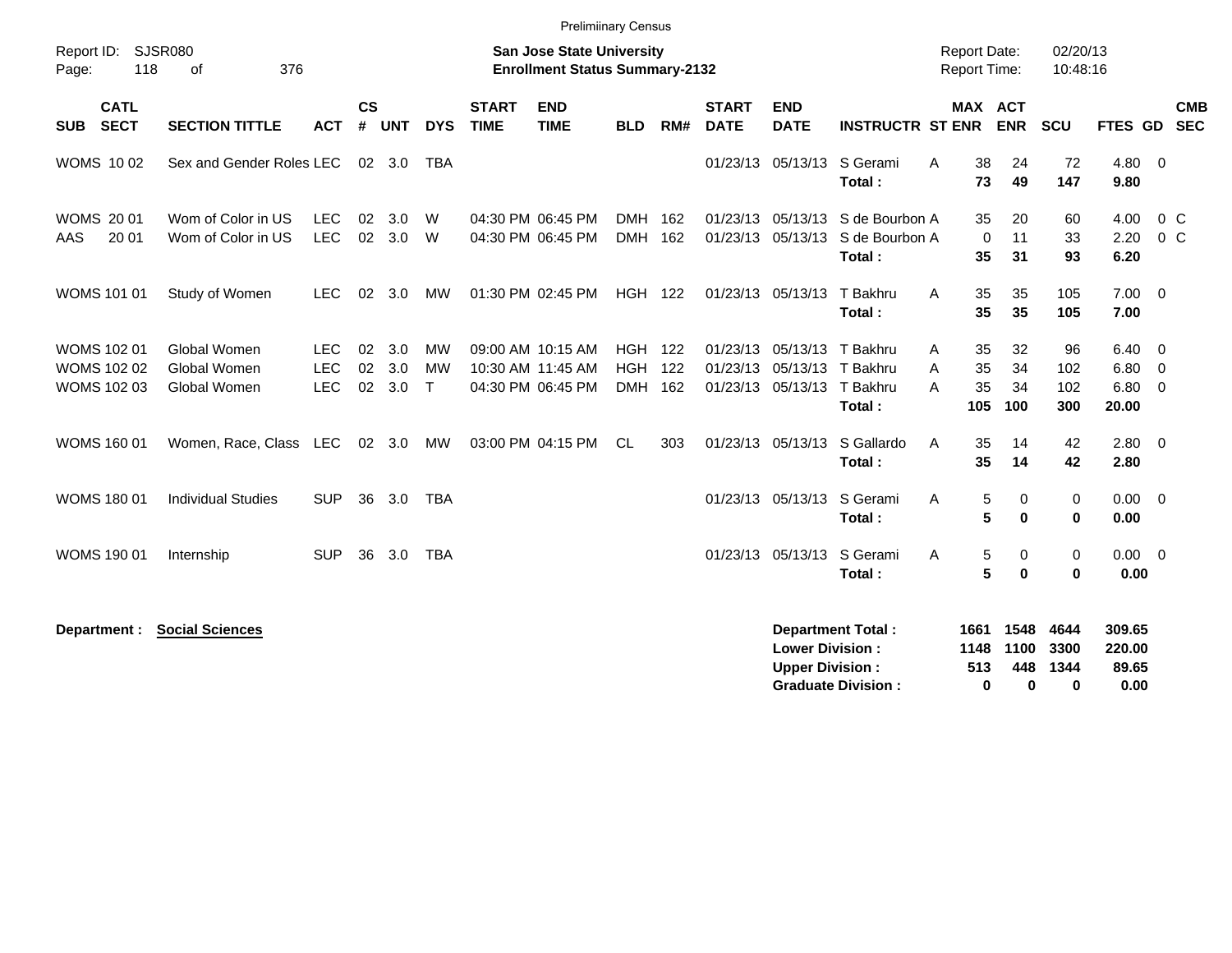|                     |                            |                             |              |                    |            |              |                             | <b>Prelimiinary Census</b>                                         |            |      |                             |                           |                                     |                                            |                |                      |               |                          |                          |
|---------------------|----------------------------|-----------------------------|--------------|--------------------|------------|--------------|-----------------------------|--------------------------------------------------------------------|------------|------|-----------------------------|---------------------------|-------------------------------------|--------------------------------------------|----------------|----------------------|---------------|--------------------------|--------------------------|
| Report ID:<br>Page: | 119                        | <b>SJSR080</b><br>376<br>оf |              |                    |            |              |                             | San Jose State University<br><b>Enrollment Status Summary-2132</b> |            |      |                             |                           |                                     | <b>Report Date:</b><br><b>Report Time:</b> |                | 02/20/13<br>10:48:16 |               |                          |                          |
| <b>SUB</b>          | <b>CATL</b><br><b>SECT</b> | <b>SECTION TITTLE</b>       | <b>ACT</b>   | $\mathsf{cs}$<br># | <b>UNT</b> | <b>DYS</b>   | <b>START</b><br><b>TIME</b> | <b>END</b><br><b>TIME</b>                                          | BLD        | RM#  | <b>START</b><br><b>DATE</b> | <b>END</b><br><b>DATE</b> | <b>INSTRUCTR ST ENR</b>             | MAX ACT                                    | <b>ENR</b>     | <b>SCU</b>           | FTES GD       |                          | <b>CMB</b><br><b>SEC</b> |
| <b>College</b>      |                            | <b>Social Sciences</b>      |              |                    |            |              |                             |                                                                    |            |      |                             |                           |                                     |                                            |                |                      |               |                          |                          |
|                     | Department :               | <b>Sociology</b>            |              |                    |            |              |                             |                                                                    |            |      |                             |                           |                                     |                                            |                |                      |               |                          |                          |
| SOCI                | 1 0 1                      | Intro to Sociology          | <b>LEC</b>   | 01                 | 3.0        | МW           |                             | 09:00 AM 10:15 AM                                                  | DMH.       | 227  |                             | 01/23/13 05/13/13         | M Pasion                            | 50<br>Α                                    | 52             | 156                  | 10.40         | 0                        |                          |
| SOCI                | 1 0 2                      | Intro to Sociology          | <b>LEC</b>   | 01                 | 3.0        | МW           |                             | 01:30 PM 02:45 PM                                                  | DMH.       | 227  |                             | 01/23/13 05/13/13         | V Montes                            | 50<br>Α                                    | 52             | 156                  | 10.40         | 0                        |                          |
| SOCI                | 1 0 3                      | Intro to Sociology          | <b>LEC</b>   | 01                 | 3.0        | TR           |                             | 09:00 AM 10:15 AM                                                  | DMH.       | 227  |                             |                           | 01/23/13 05/13/13 M Pasion          | 50<br>A                                    | 50             | 150                  | 10.00         | 0                        |                          |
| SOCI                | 1 04                       | Intro to Sociology          | <b>LEC</b>   | 01                 | 3.0        | <b>TR</b>    |                             | 01:30 PM 02:45 PM                                                  | DMH.       | 227  |                             | 01/23/13 05/13/13         | D Brook                             | Α<br>50                                    | 50             | 150                  | 10.00         | 0                        |                          |
| SOCI                | 1 0 5                      | Intro to Sociology          | <b>LEC</b>   | 01                 | 3.0        | <b>TR</b>    |                             | 04:30 PM 05:45 PM                                                  | <b>BBC</b> | 003  |                             | 01/23/13 05/13/13 J Gomez |                                     | 50<br>Α<br>X                               | 52<br>$\Omega$ | 156                  | 10.40         | 0                        |                          |
| SOCI                | 1 0 6                      | Intro to Sociology          | <b>LEC</b>   |                    | 3.0        |              |                             |                                                                    |            |      |                             |                           | Total:                              | 0<br>250                                   | 256            | 0<br>768             | 0.00<br>51.20 | $\mathbf{0}$             |                          |
| SOCI                | 1501                       | Stat Ap in Soc Sci          | <b>LEC</b>   | 03                 | 3.0        | МW           |                             | 09:00 AM 10:15 AM                                                  | DMH.       | 231  |                             | 01/23/13 05/13/13         | U Cohn                              | 30<br>Α                                    | 29             | 87                   | 5.80          | $0\,$ C                  |                          |
| <b>SOCS</b>         | 1501                       | Stat Ap in Soc Sci          | <b>LEC</b>   | 03                 | 3.0        | МW           |                             | 09:00 AM 10:15 AM                                                  | DMH        | 231  |                             | 01/23/13 05/13/13         | U Cohn                              | $\mathbf 0$<br>Α                           | 3              | 9                    | 0.60          | 0 <sup>o</sup>           |                          |
| SOCI                | 15 02                      | Stat Ap in Soc Sci          | <b>LEC</b>   | 03                 | 3.0        | МW           |                             | 12:00 PM 01:15 PM                                                  | CL.        | 303  |                             | 01/23/13 05/13/13 U Cohn  |                                     | 30<br>Α                                    | 27             | 81                   | 5.40          | 0 <sup>o</sup>           |                          |
|                     | SOCS 1502                  | Stat Ap in Soc Sci          | <b>LEC</b>   | 03                 | 3.0        | МW           |                             | 12:00 PM 01:15 PM                                                  | <b>CL</b>  | 303  |                             | 01/23/13 05/13/13         | U Cohn                              | 0<br>А                                     | 4              | 12                   | 0.80          | 0 <sup>o</sup>           |                          |
|                     |                            |                             |              |                    |            |              |                             |                                                                    |            |      |                             |                           | Total:                              | 60                                         | 63             | 189                  | 12.60         |                          |                          |
|                     |                            |                             |              |                    |            |              |                             |                                                                    |            |      |                             |                           |                                     |                                            |                |                      |               |                          |                          |
| SOCI                | 57 01                      | Community Involve           | <b>LEC</b>   | 01                 | 3.0        | МW           |                             | 12:00 PM 01:15 PM                                                  | DMH.       | -227 |                             | 01/23/13 05/13/13         | C Cox                               | 40<br>A                                    | 37             | 111                  | 7.40          | 0 <sup>o</sup>           |                          |
| <b>UNVS</b>         | 5701                       | Community Involve           | <b>LEC</b>   | 01                 | 3.0        | МW           |                             | 12:00 PM 01:15 PM                                                  | <b>DMH</b> | 227  |                             | 01/23/13 05/13/13         | C Cox                               | 0<br>Α                                     | $\mathbf 0$    | 0                    | 0.00          | 0 <sup>o</sup>           |                          |
|                     |                            |                             |              |                    |            |              |                             |                                                                    |            |      |                             |                           | Total:                              | 40                                         | 37             | 111                  | 7.40          |                          |                          |
| SOCI                | 80 01                      | Social Problems             | <b>LEC</b>   | 01                 | 3.0        | МW           |                             | 10:30 AM 11:45 AM                                                  | WSQ 207    |      |                             | 01/23/13 05/13/13         | N Boero                             | 130<br>A                                   | 112            | 336                  | 22.40         | 0                        |                          |
| SOCI                | 80 02                      | Social Problems             | <b>LEC</b>   | 01                 | 3.0        | <b>TR</b>    |                             | 09:00 AM 10:15 AM                                                  | <b>DMH</b> | 161  |                             | 01/23/13 05/13/13         | D Brook                             | 50<br>Α                                    | 47             | 141                  | 9.40          | 0                        |                          |
| SOCI                | 80 03                      | Social Problems             | <b>LEC</b>   | 01                 | 3.0        | $\mathsf{T}$ |                             | 06:00 PM 08:45 PM                                                  | <b>BBC</b> | 004  |                             | 01/23/13 05/13/13         | J Gomez                             | 65<br>А                                    | 55             | 165                  | 11.05         | -1                       |                          |
|                     |                            |                             |              |                    |            |              |                             |                                                                    |            |      |                             |                           | Total:                              | 245                                        | 214            | 642                  | 42.85         |                          |                          |
| <b>SOCI</b>         |                            | 100W 01 Writing Workshop    | <b>SEM</b>   | 04                 | 3.0        | МW           |                             | 09:00 AM 10:15 AM                                                  | DMH        | 149A |                             | 01/23/13 05/13/13         | S Morewitz                          | 35<br>A                                    | 27             | 81                   | 5.40          | 0                        |                          |
| SOCI                |                            | 100W 02 Writing Workshop    | <b>SEM</b>   | 04                 | 3.0        | МW           |                             | 12:00 PM 01:15 PM                                                  | DMH        | 231  |                             | 01/23/13 05/13/13         | M Durden                            | 25<br>Α                                    | 26             | 78                   | 5.20          | 0                        |                          |
| SOCI                |                            | 100W 03 Writing Workshop    | <b>SEM</b>   | 04                 | 3.0        | TR           |                             | 03:00 PM 04:15 PM                                                  | DMH        | 226A |                             | 01/23/13 05/13/13         | T Dehaan                            | 25<br>Α                                    | 26             | 78                   | 5.20          | 0                        |                          |
| SOCI                |                            | 100W 04 Writing Workshop    | <b>SEM</b>   | 04                 | 3.0        | $\top$       |                             | 06:00 PM 08:45 PM                                                  | DMH        | 231  |                             | 01/23/13 05/13/13 S Nava  |                                     | 25<br>А                                    | 27             | 81                   | 5.40          | 0                        |                          |
|                     |                            |                             |              |                    |            |              |                             |                                                                    |            |      |                             |                           | Total :                             | 110                                        | 106            | 318                  | 21.20         |                          |                          |
|                     | SOCI 101 01                | Social Theory               | <b>LEC</b>   |                    | 02 3.0     | МW           |                             | 01:30 PM 02:45 PM                                                  |            |      |                             |                           | DMH 226A 01/23/13 05/13/13 T Dehaan | 35<br>A                                    | 36             | 108                  | 7.20          | $\overline{\phantom{0}}$ |                          |
|                     | SOCI 101 02                | Social Theory               | <b>LEC</b>   |                    | 02 3.0     | TR           |                             | 10:30 AM 11:45 AM                                                  | DMH 231    |      |                             | 01/23/13 05/13/13 P Chua  |                                     | 35<br>Α                                    | 24             | 72                   | 4.80 0        |                          |                          |
|                     | SOCI 101 03                | Social Theory               | <b>LEC</b>   |                    | 02 3.0     | TR           |                             | 01:30 PM 02:45 PM                                                  | DMH 231    |      |                             | 01/23/13 05/13/13 P Chua  |                                     | 35<br>Α                                    | 21             | 63                   | $4.20 \ 0$    |                          |                          |
|                     | SOCI 101 04                | Social Theory               | <b>LEC</b>   |                    | 02 3.0 R   |              |                             | 06:00 PM 08:45 PM                                                  | DMH 227    |      |                             |                           | 01/23/13 05/13/13 T Dehaan          | 35<br>А                                    | 37             | 111                  | $7.50$ 2      |                          |                          |
|                     |                            |                             |              |                    |            |              |                             |                                                                    |            |      |                             |                           | Total:                              | 140                                        | 118            | 354                  | 23.70         |                          |                          |
|                     | SOCI 102 01                | Intro To Stat               | LEC 03 3.0 M |                    |            |              |                             | 06:30 PM 09:15 PM                                                  | DMH 227    |      |                             | 01/23/13 05/13/13         | J Bautista                          | 35<br>A                                    | 19             | 57                   | $3.85$ 1      |                          |                          |
|                     |                            |                             |              |                    |            |              |                             |                                                                    |            |      |                             |                           | Total:                              | 35                                         | 19             | 57                   | 3.85          |                          |                          |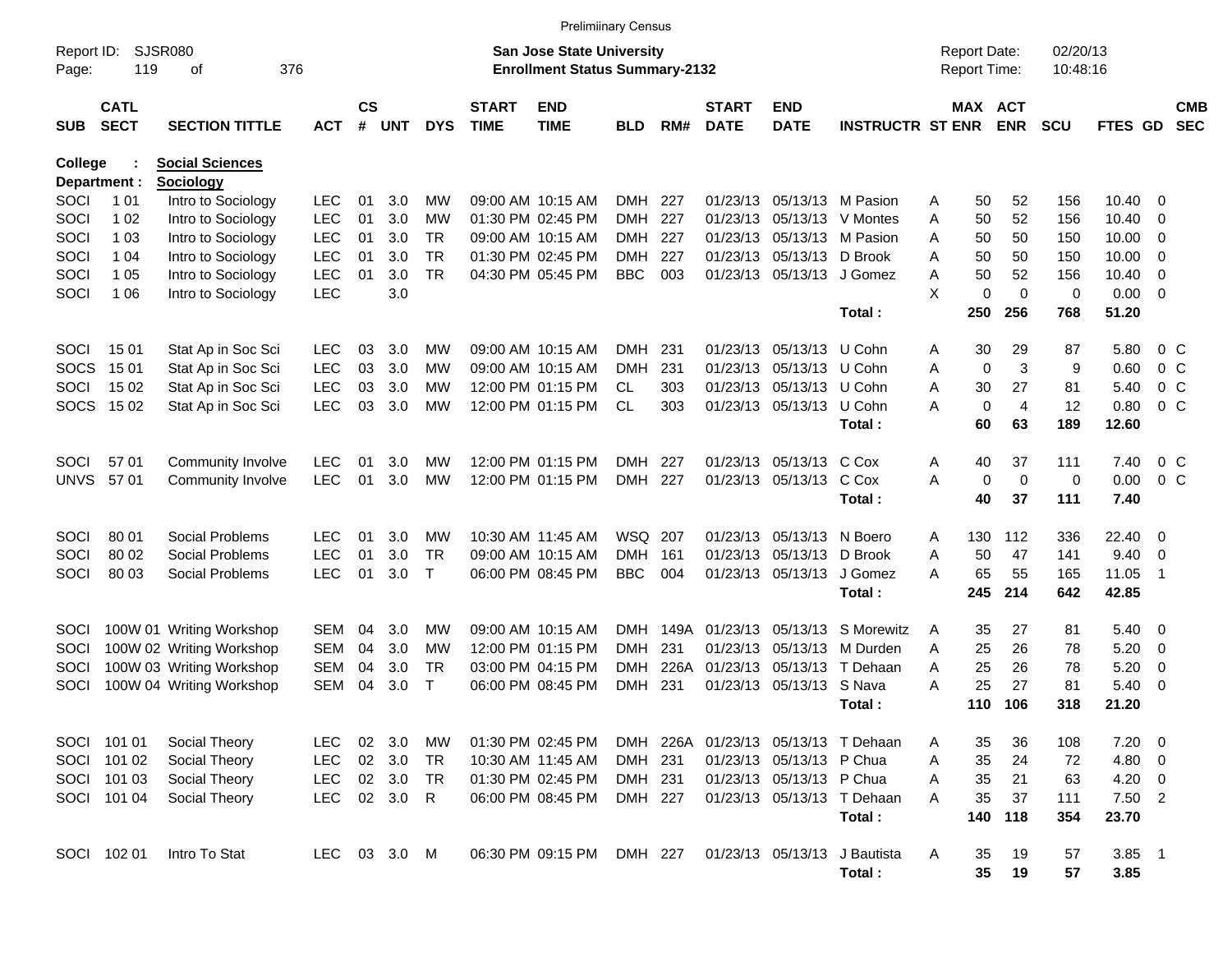|                                     |                                      |                                                                                            |                                                      |                    |                          |                       |                             | <b>Prelimiinary Census</b>                                                |                                 |             |                             |                                                               |                                                 |                                                          |                                     |                             |                                                   |                            |                          |
|-------------------------------------|--------------------------------------|--------------------------------------------------------------------------------------------|------------------------------------------------------|--------------------|--------------------------|-----------------------|-----------------------------|---------------------------------------------------------------------------|---------------------------------|-------------|-----------------------------|---------------------------------------------------------------|-------------------------------------------------|----------------------------------------------------------|-------------------------------------|-----------------------------|---------------------------------------------------|----------------------------|--------------------------|
| Report ID:<br>Page:                 | 120                                  | <b>SJSR080</b><br>376<br>оf                                                                |                                                      |                    |                          |                       |                             | <b>San Jose State University</b><br><b>Enrollment Status Summary-2132</b> |                                 |             |                             |                                                               |                                                 | <b>Report Date:</b><br>Report Time:                      |                                     | 02/20/13<br>10:48:16        |                                                   |                            |                          |
| <b>SUB</b>                          | <b>CATL</b><br><b>SECT</b>           | <b>SECTION TITTLE</b>                                                                      | <b>ACT</b>                                           | $\mathsf{cs}$<br># | UNT                      | <b>DYS</b>            | <b>START</b><br><b>TIME</b> | <b>END</b><br><b>TIME</b>                                                 | <b>BLD</b>                      | RM#         | <b>START</b><br><b>DATE</b> | <b>END</b><br><b>DATE</b>                                     | <b>INSTRUCTR ST ENR</b>                         | MAX ACT                                                  | <b>ENR</b>                          | <b>SCU</b>                  | FTES GD                                           |                            | <b>CMB</b><br><b>SEC</b> |
| <b>SOCI</b>                         | 10380                                | SPSS Computer AnalysACT                                                                    |                                                      |                    | 13 1.0 TBA               |                       |                             |                                                                           |                                 |             |                             | 01/23/13 05/13/13                                             | Total:                                          | Α<br>20<br>20                                            | 9<br>9                              | 9<br>9                      | $0.72$ 7<br>0.72                                  |                            |                          |
| <b>SOCI</b><br>SOCI<br>SOCI<br>SOCI | 104 01<br>104 02<br>104 03<br>104 04 | <b>Quantit Res Meth</b><br><b>Quantit Res Meth</b><br>Quantit Res Meth<br>Quantit Res Meth | <b>LEC</b><br><b>LEC</b><br><b>LEC</b><br><b>LEC</b> | 02<br>02<br>02     | 3.0<br>3.0<br>3.0<br>3.0 | МW<br>МW<br><b>TR</b> |                             | 09:00 AM 10:15 AM<br>10:30 AM 11:45 AM<br>09:00 AM 10:15 AM               | <b>DMH</b><br>DMH<br><b>DMH</b> | 226A        |                             | 226A 01/23/13 05/13/13 C Garcia<br>01/23/13 05/13/13 C Garcia | 226A 01/23/13 05/13/13 J DeHaan<br>Total:       | 35<br>Α<br>35<br>Α<br>35<br>A<br>X<br>$\mathbf 0$<br>105 | 24<br>30<br>37<br>$\mathbf 0$<br>91 | 72<br>90<br>111<br>0<br>273 | $4.80\ 0$<br>6.05<br>7.45<br>$0.00 \t 0$<br>18.30 | -1<br>$\overline{1}$       |                          |
| SOCI                                |                                      | 104B 01 Adv Quant Research LEC                                                             |                                                      |                    | 02 3.0                   | - TR                  |                             | 12:00 PM 01:15 PM                                                         | DMH 231                         |             |                             | 01/23/13 05/13/13                                             | C Garcia<br>Total:                              | A<br>30<br>30                                            | 16<br>16                            | 48<br>48                    | $3.20 \ 0$<br>3.20                                |                            |                          |
| <b>SOCI</b><br>SOCI                 | 105 01<br>105 02                     | <b>Qual Research Meth</b><br><b>Qual Research Meth</b>                                     | <b>LEC</b><br><b>LEC</b>                             | 02<br>02           | 3.0<br>3.0               | MW<br><b>TR</b>       |                             | 03:00 PM 04:15 PM<br>01:30 PM 02:45 PM                                    | DMH<br><b>DMH</b>               |             | 226A 01/23/13 05/13/13      | 226A 01/23/13 05/13/13                                        | R Bryant-And A<br>J DeHaan<br>Total:            | 35<br>35<br>A<br>70                                      | 33<br>34<br>67                      | 99<br>102<br>201            | $6.60 \quad 0$<br>$6.80$ 0<br>13.40               |                            |                          |
| SOCI                                |                                      | 105B 01 Adv Qual Research                                                                  | <b>LEC</b>                                           | 02                 | 3.0                      | M                     |                             | 04:30 PM 07:15 PM                                                         |                                 |             | DMH 226A 01/23/13 05/13/13  |                                                               | N Boero<br>Total:                               | 30<br>Α<br>30                                            | 29<br>29                            | 87<br>87                    | 5.80 0<br>5.80                                    |                            |                          |
| SOCI                                | SOCI 116 01<br>116 02<br>SOCI 116 03 | <b>Global Society</b><br><b>Global Society</b><br><b>Global Society</b>                    | <b>LEC</b><br><b>LEC</b><br><b>LEC</b>               | 01<br>01<br>01     | 3.0<br>3.0<br>3.0        | МW<br>MW<br>TR        |                             | 10:30 AM 11:45 AM<br>03:00 PM 04:15 PM<br>03:00 PM 04:15 PM               | DMH<br><b>DMH</b><br>DMH 231    | -231<br>227 |                             | 01/23/13 05/13/13 C Cox<br>01/23/13 05/13/13                  | 01/23/13 05/13/13 V Montes<br>D Brook<br>Total: | 40<br>Α<br>40<br>A<br>40<br>Α<br>120                     | 43<br>43<br>37<br>123               | 129<br>129<br>111<br>369    | $8.60 \quad 0$<br>8.60<br>$7.40 \quad 0$<br>24.60 | $\overline{\phantom{0}}$   |                          |
|                                     | SOCI 118 01                          | Soci of Hum Rights                                                                         | LEC.                                                 |                    | 02 3.0                   | TR                    |                             | 10:30 AM 11:45 AM                                                         |                                 |             | DMH 226A 01/23/13 05/13/13  |                                                               | M Rokni<br>Total:                               | 40<br>A<br>40                                            | 30<br>30                            | 90<br>90                    | $6.00 \quad 0$<br>6.00                            |                            |                          |
| SOCI                                | 140 01                               | Soci of Media                                                                              | <b>LEC</b>                                           | 02                 | 3.0                      | <b>TR</b>             |                             | 04:30 PM 05:45 PM                                                         | DMH 227                         |             |                             | 01/23/13 05/13/13                                             | M Rokni<br>Total:                               | 40<br>A<br>40                                            | 33<br>33                            | 99<br>99                    | 6.65<br>6.65                                      | $\overline{\phantom{0}}$ 1 |                          |
|                                     | SOCI 151 01                          | Violence in Family                                                                         | LEC 02 3.0 R                                         |                    |                          |                       |                             | 06:00 PM 08:45 PM DMH 231                                                 |                                 |             |                             | 01/23/13 05/13/13 S Bean                                      | Total:                                          | 40<br>A<br>40                                            | 35<br>35                            | 105<br>105                  | $7.00 \t 0$<br>7.00                               |                            |                          |
|                                     | SOCI 154 01                          | Non Conform Behav LEC 02 3.0 MW 10:30 AM 11:45 AM DMH 227                                  |                                                      |                    |                          |                       |                             |                                                                           |                                 |             |                             |                                                               | 01/23/13 05/13/13 V Montes<br>Total:            | 40<br>Α<br>40                                            | 41<br>41                            | 123<br>123                  | $8.25$ 1<br>8.25                                  |                            |                          |
|                                     | SOCI 160 01                          | Immigration & Identy LEC 02 3.0 TR 10:30 AM 11:45 AM DMH 227                               |                                                      |                    |                          |                       |                             |                                                                           |                                 |             |                             | 01/23/13 05/13/13 C Garcia                                    | Total:                                          | Α<br>40<br>40                                            | 20<br>20                            | 60<br>60                    | $4.00 \ 0$<br>4.00                                |                            |                          |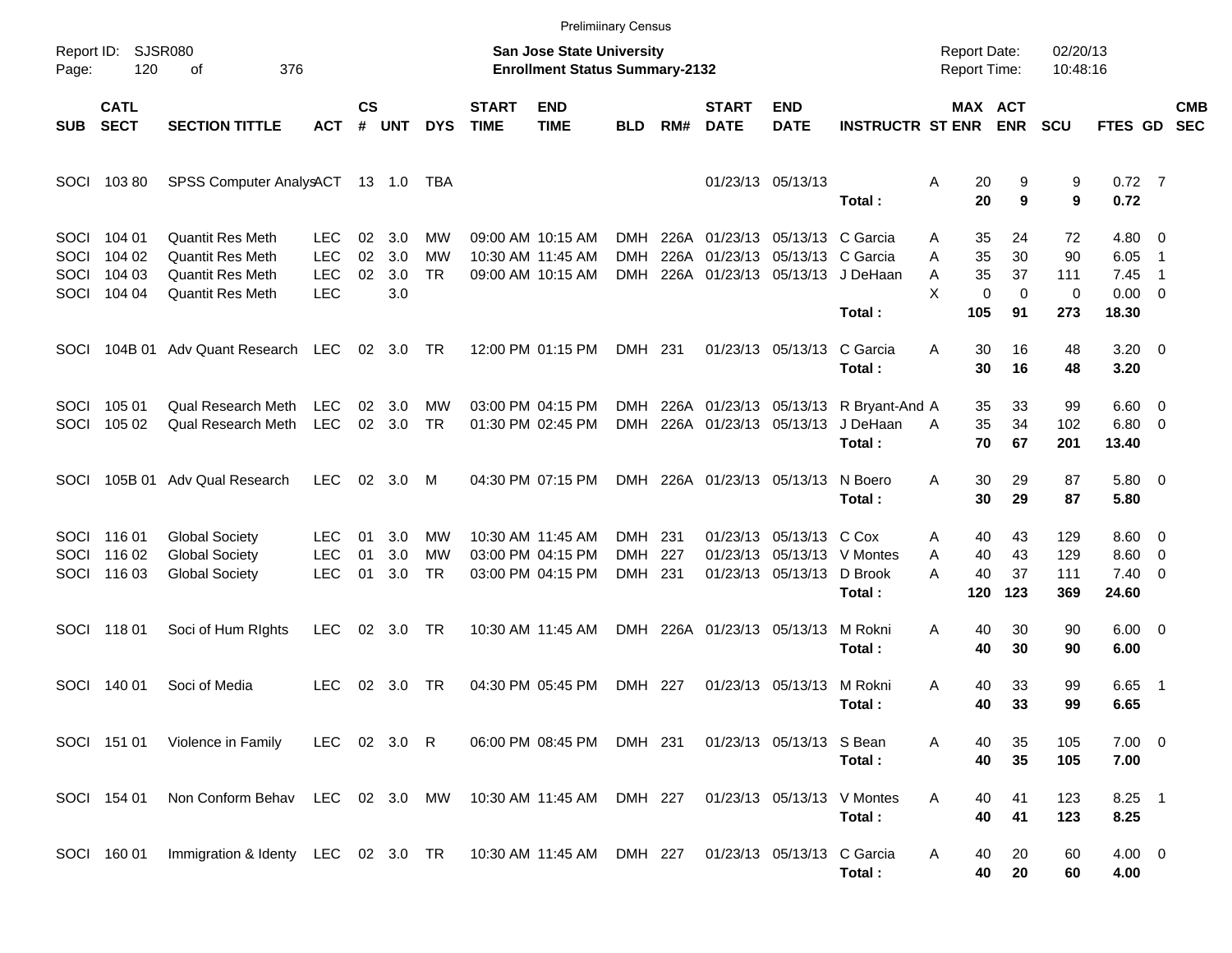|                      |                            |                                                          |                                        |                |                   |                 |                             | <b>Prelimiinary Census</b>                                         |            |            |                             |                                        |                              |                                                       |                              |                      |                                                   |                          |
|----------------------|----------------------------|----------------------------------------------------------|----------------------------------------|----------------|-------------------|-----------------|-----------------------------|--------------------------------------------------------------------|------------|------------|-----------------------------|----------------------------------------|------------------------------|-------------------------------------------------------|------------------------------|----------------------|---------------------------------------------------|--------------------------|
| Page:                | Report ID: SJSR080<br>121  | 376<br>οf                                                |                                        |                |                   |                 |                             | San Jose State University<br><b>Enrollment Status Summary-2132</b> |            |            |                             |                                        |                              | <b>Report Date:</b><br>Report Time:                   |                              | 02/20/13<br>10:48:16 |                                                   |                          |
| <b>SUB</b>           | <b>CATL</b><br><b>SECT</b> | <b>SECTION TITTLE</b>                                    | <b>ACT</b>                             | <b>CS</b><br># | <b>UNT</b>        | <b>DYS</b>      | <b>START</b><br><b>TIME</b> | <b>END</b><br><b>TIME</b>                                          | <b>BLD</b> | RM#        | <b>START</b><br><b>DATE</b> | <b>END</b><br><b>DATE</b>              | <b>INSTRUCTR ST ENR</b>      |                                                       | MAX ACT<br><b>ENR</b>        | <b>SCU</b>           | FTES GD                                           | <b>CMB</b><br><b>SEC</b> |
| SOCI                 | 161 01                     | City Life                                                | <b>LEC</b>                             | 02             | 3.0               | TR              |                             | 09:00 AM 10:15 AM                                                  | DMH 231    |            |                             | 01/23/13 05/13/13                      | P Chua<br>Total:             | 35<br>A<br>35                                         | 22<br>22                     | 66<br>66             | $4.40 \ 0$<br>4.40                                |                          |
| SOCI<br>SOCI<br>SOCI | 162 01<br>162 02<br>162 03 | Race/Ethnic Rels<br>Race/Ethnic Rels<br>Race/Ethnic Rels | <b>LEC</b><br><b>LEC</b><br><b>LEC</b> | 02             | 3.0<br>3.0<br>3.0 | <b>TR</b>       |                             | 03:00 PM 04:15 PM                                                  | DMH 161    |            |                             | 01/23/13 05/13/13 S Nava               | Total:                       | $\mathbf 0$<br>Х<br>Α<br>35<br>X<br>$\mathbf 0$<br>35 | 0<br>35<br>$\mathbf 0$<br>35 | 0<br>105<br>0<br>105 | $0.00 \t 0$<br>$7.00 \t 0$<br>$0.00 \t 0$<br>7.00 |                          |
| SOCI                 | 16301                      | Social Change                                            | <b>LEC</b>                             |                | $02 \quad 3.0$    | TR              |                             | 03:00 PM 04:15 PM                                                  | DMH 227    |            |                             | 01/23/13 05/13/13                      | M Rokni<br>Total:            | 40<br>A<br>40                                         | 27<br>27                     | 81<br>81             | $5.45$ 1<br>5.45                                  |                          |
| SOCI                 | 164 01                     | Social Action                                            | <b>LEC</b>                             |                | 02 3.0            | TR              |                             | 01:30 PM 02:45 PM                                                  | DMH 161    |            |                             | 01/23/13 05/13/13                      | P Rudy<br>Total:             | 40<br>Α<br>40                                         | 24<br>24                     | 72<br>72             | $4.80\ 0$<br>4.80                                 |                          |
| SOCI                 | 165 01                     | Poverty Wealth Prv                                       | <b>LEC</b>                             |                | 02 3.0            | W               |                             | 06:00 PM 08:45 PM                                                  | DMH 231    |            |                             | 01/23/13 05/13/13                      | C Cox<br>Total:              | 40<br>Α<br>40                                         | 37<br>37                     | 111<br>111           | $7.40 \quad 0$<br>7.40                            |                          |
| SOCI                 | 166 01<br>GERO 166 01      | <b>Medical Sociology</b><br><b>Medical Sociology</b>     | <b>LEC</b><br><b>LEC</b>               | 02<br>02       | 3.0<br>3.0        | MW<br><b>MW</b> |                             | 01:30 PM 02:45 PM<br>01:30 PM 02:45 PM                             | CL.<br>CL. | 226<br>226 |                             | 01/23/13 05/13/13<br>01/23/13 05/13/13 | N Boero<br>N Boero<br>Total: | 40<br>A<br>0<br>A<br>40                               | 25<br>$\mathbf 0$<br>25      | 75<br>0<br>75        | 5.10<br>0.00<br>5.10                              | 2 C<br>0 <sup>o</sup>    |
| SOCI                 | 16901                      | Polit Sociology                                          | <b>LEC</b>                             |                | $02 \quad 3.0$    | TR              |                             | 12:00 PM 01:15 PM                                                  |            |            | DMH 226A 01/23/13 05/13/13  |                                        | M Rokni<br>Total:            | 40<br>A<br>40                                         | 23<br>23                     | 69<br>69             | $4.60 \ 0$<br>4.60                                |                          |
| SOCI                 | 170 01                     | Soci of Family                                           | <b>LEC</b>                             |                | 02 3.0            | MW              |                             | 12:00 PM 01:15 PM                                                  |            |            | DMH 226A 01/23/13 05/13/13  |                                        | T Dehaan<br>Total:           | 40<br>Α<br>40                                         | 40<br>40                     | 120<br>120           | $8.00 \t 0$<br>8.00                               |                          |
| SOCI                 | 171 01                     | Person and Society                                       | <b>LEC</b>                             | 02             | 3.0               | <b>MW</b>       |                             | 01:30 PM 02:45 PM                                                  | DMH 231    |            |                             | 01/23/13 05/13/13                      | M Durden<br>Total:           | Α<br>40<br>40                                         | 36<br>36                     | 108<br>108           | $7.20 \t 0$<br>7.20                               |                          |
|                      |                            | SOCI 172 01 LGBT Studies                                 |                                        |                |                   |                 |                             | LEC 02 3.0 TR 10:30 AM 11:45 AM DMH 161 01/23/13 05/13/13 S Murray |            |            |                             |                                        | Total:                       | A<br>40<br>40                                         | 31<br>31                     | 93<br>93             | $6.20 \t 0$<br>6.20                               |                          |
|                      |                            | SOCI 173 01 Socialization                                |                                        |                |                   |                 |                             | LEC 02 3.0 MW 04:30 PM 05:45 PM DMH 227                            |            |            | 01/23/13 05/13/13           |                                        | M Durden<br>Total:           | Α<br>40<br>40                                         | 27<br>27                     | 81<br>81             | $5.40\ 0$<br>5.40                                 |                          |
|                      |                            | SOCI 174 01 Sexualities                                  |                                        |                |                   |                 |                             | LEC 02 3.0 MW 03:00 PM 04:15 PM DMH 231 01/23/13 05/13/13 C Cox    |            |            |                             |                                        | Total:                       | A<br>40<br>40                                         | 41<br>41                     | 123<br>123           | $8.20 \ 0$<br>8.20                                |                          |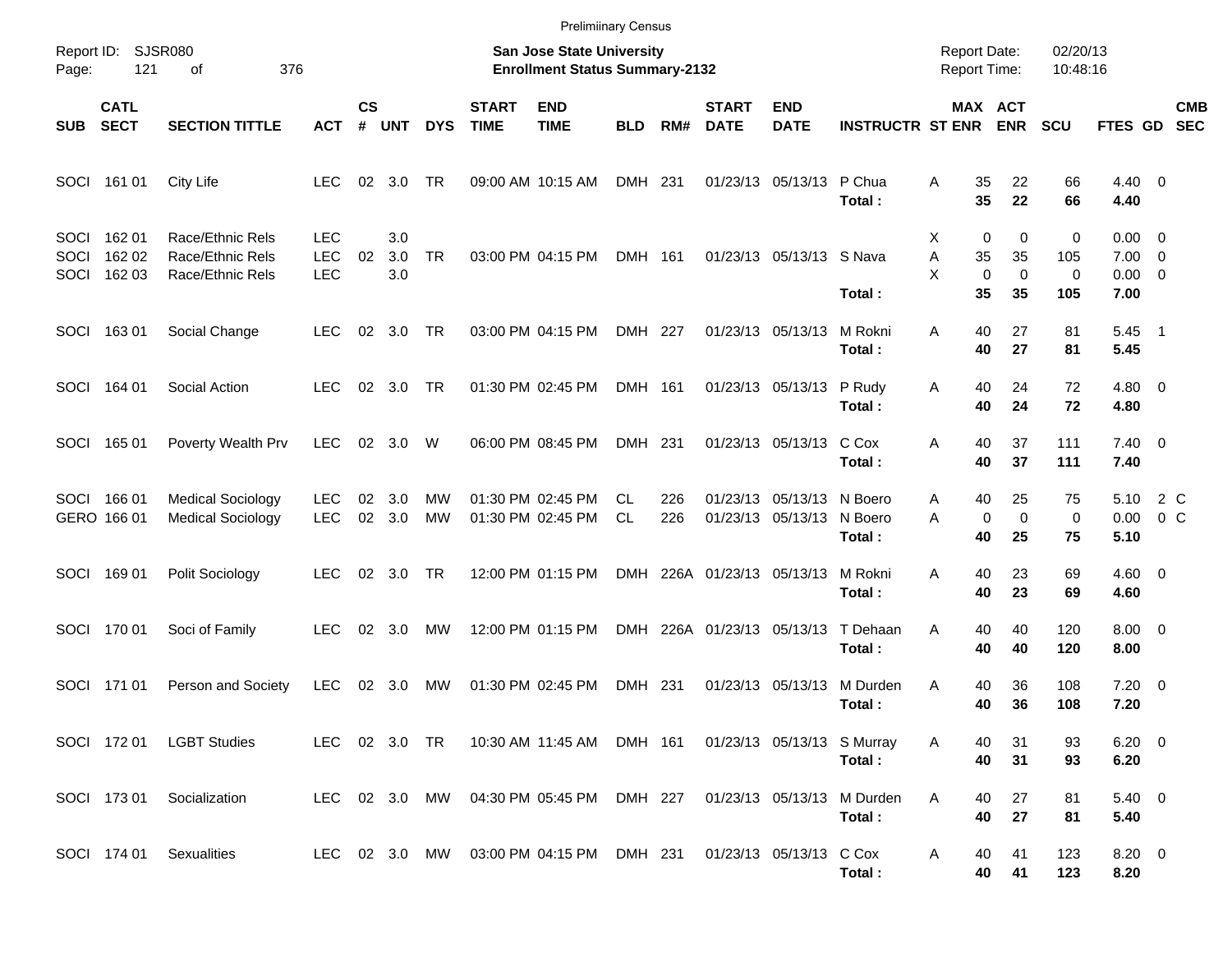|                     |                            |                               |            |                    |              |            |                             | <b>Prelimiinary Census</b>                                                |            |      |                             |                            |                             |                                            |                  |                      |                     |                          |                          |
|---------------------|----------------------------|-------------------------------|------------|--------------------|--------------|------------|-----------------------------|---------------------------------------------------------------------------|------------|------|-----------------------------|----------------------------|-----------------------------|--------------------------------------------|------------------|----------------------|---------------------|--------------------------|--------------------------|
| Report ID:<br>Page: | 122                        | <b>SJSR080</b><br>376<br>оf   |            |                    |              |            |                             | <b>San Jose State University</b><br><b>Enrollment Status Summary-2132</b> |            |      |                             |                            |                             | <b>Report Date:</b><br><b>Report Time:</b> |                  | 02/20/13<br>10:48:16 |                     |                          |                          |
| <b>SUB</b>          | <b>CATL</b><br><b>SECT</b> | <b>SECTION TITTLE</b>         | <b>ACT</b> | $\mathsf{cs}$<br># | <b>UNT</b>   | <b>DYS</b> | <b>START</b><br><b>TIME</b> | <b>END</b><br><b>TIME</b>                                                 | <b>BLD</b> | RM#  | <b>START</b><br><b>DATE</b> | <b>END</b><br><b>DATE</b>  | <b>INSTRUCTR ST ENR ENR</b> | MAX ACT                                    |                  | <b>SCU</b>           | <b>FTES GD</b>      |                          | <b>CMB</b><br><b>SEC</b> |
|                     | SOCI 175 01                | Soc of Mas & Fem              | <b>LEC</b> |                    | 3.0          |            |                             |                                                                           |            |      |                             |                            |                             | X<br>0                                     | 0                | 0                    | 0.00                | $\overline{\phantom{0}}$ |                          |
|                     | <b>WOMS 175 01</b>         | Soc of Mas & Fem              | <b>LEC</b> |                    | 3.0          |            |                             |                                                                           |            |      |                             |                            |                             | х<br>0                                     | $\mathbf 0$      | 0                    | 0.00                | 0                        |                          |
|                     | SOCI 175 02                | Soc of Mas & Fem              | <b>LEC</b> | 02                 | 3.0          | MW         |                             | 12:00 PM 01:15 PM                                                         | <b>DMH</b> | 208  |                             |                            | 01/23/13 05/13/13 S Zepeda  | Α<br>40                                    | 28               | 84                   | 5.60                | 0 <sup>o</sup>           |                          |
|                     | <b>WOMS 175 02</b>         | Soc of Mas & Fem              | <b>LEC</b> | 02                 | 3.0          | <b>MW</b>  |                             | 12:00 PM 01:15 PM                                                         | <b>DMH</b> | 208  |                             | 01/23/13 05/13/13          | S Zepeda                    | 0<br>A                                     | 2                | 6                    | 0.40                | $0\,$ C                  |                          |
|                     |                            |                               |            |                    |              |            |                             |                                                                           |            |      |                             |                            | Total:                      | 40                                         | 30               | 90                   | 6.00                |                          |                          |
| SOCI                | 178 01                     | Sociology of Childho          | LEC        |                    | 3.0          |            |                             |                                                                           |            |      |                             |                            | Total:                      | Χ<br>0<br>0                                | 0<br>$\mathbf 0$ | 0<br>0               | $0.00 \t 0$<br>0.00 |                          |                          |
| SOCI                | 18001                      | <b>Indiv Studies</b>          | <b>SUP</b> | 36                 | 4.0          | <b>TBA</b> |                             |                                                                           |            |      |                             | 01/23/13 05/13/13          |                             | 0<br>Α                                     | 0                | 0                    | $0.00 \t 0$         |                          |                          |
| SOCI                | 180 21                     | <b>Indiv Studies</b>          | <b>SUP</b> | 36                 | 2.0          | <b>TBA</b> |                             |                                                                           |            |      |                             | 01/23/13 05/13/13 S Murray |                             | 2<br>Α                                     |                  | 2                    | 0.13                | $\overline{\phantom{0}}$ |                          |
| SOCI                | 180 32                     | <b>Indiv Studies</b>          | <b>SUP</b> | 36                 | 3.0          | TBA        |                             |                                                                           |            |      |                             | 01/23/13 05/13/13          |                             | 2<br>Α                                     | 0                | 0                    | 0.00                | 0                        |                          |
| SOCI                | 180 33                     | <b>Indiv Studies</b>          | <b>SUP</b> | 36                 | 3.0          | TBA        |                             |                                                                           |            |      |                             | 01/23/13 05/13/13          |                             | 2<br>Α                                     | 0                | 0                    | 0.00                | 0                        |                          |
| SOCI                | 180 34                     | <b>Indiv Studies</b>          | <b>SUP</b> | 36                 | 3.0          | <b>TBA</b> |                             |                                                                           |            |      |                             | 01/23/13 05/13/13          |                             | $\overline{c}$<br>A                        | 0                | 0                    | 0.00                | $\overline{\mathbf{0}}$  |                          |
| SOCI                | 180 41                     | <b>Indiv Studies</b>          | <b>SUP</b> | 36                 | 4.0          | <b>TBA</b> |                             |                                                                           |            |      |                             | 01/23/13 05/13/13          |                             | $\overline{c}$<br>А                        | 0                | 0                    | 0.00                | $\overline{\phantom{0}}$ |                          |
|                     |                            |                               |            |                    |              |            |                             |                                                                           |            |      |                             |                            | Total:                      | 10                                         | 1                | $\mathbf{2}$         | 0.13                |                          |                          |
| <b>SOCI</b>         | 18101                      | Service Internship            | <b>SUP</b> | 36                 | 6.0          | <b>TBA</b> |                             |                                                                           |            |      |                             | 01/23/13 05/13/13          |                             | 0<br>Α                                     | 0                | 0                    | $0.00 \t 0$         |                          |                          |
| SOCI                | 181 11                     | Service Internship            | <b>SUP</b> | 36                 | 1.0          | <b>TBA</b> |                             |                                                                           |            |      |                             | 01/23/13 05/13/13          |                             | 2<br>Α                                     | 0                | 0                    | 0.00                | $\overline{\mathbf{0}}$  |                          |
| SOCI                | 181 21                     | Service Internship            | <b>SUP</b> | 36                 | 2.0          | TBA        |                             |                                                                           |            |      |                             | 01/23/13 05/13/13          |                             | 2<br>A                                     | 0                | 0                    | 0.00                | 0                        |                          |
| SOCI                | 181 31                     | Service Internship            | <b>SUP</b> | 36                 | 3.0          | TBA        |                             |                                                                           |            |      |                             | 01/23/13 05/13/13 S Murray |                             | 2<br>Α                                     | 2                | 6                    | 0.40                | - 0                      |                          |
| SOCI                | 181 32                     | Service Internship            | <b>SUP</b> | 36                 | 3.0          | <b>TBA</b> |                             |                                                                           |            |      |                             | 01/23/13 05/13/13          |                             | 2<br>Α                                     | 0                | 0                    | 0.00                | $\overline{\mathbf{0}}$  |                          |
| SOCI                | 181 33                     | Service Internship            | <b>SUP</b> | 36                 | 3.0          | <b>TBA</b> |                             |                                                                           |            |      |                             | 01/23/13 05/13/13          |                             | $\overline{c}$<br>A                        | 0                | 0                    | 0.00                | 0                        |                          |
| SOCI                | 18141                      | Service Internship            | <b>SUP</b> | 36                 | 4.0          | <b>TBA</b> |                             |                                                                           |            |      |                             | 01/23/13 05/13/13          |                             | 0<br>А                                     | 0                | 0                    | 0.00                | $\overline{\mathbf{0}}$  |                          |
|                     |                            |                               |            |                    |              |            |                             |                                                                           |            |      |                             |                            | Total:                      | 10                                         | $\mathbf{2}$     | 6                    | 0.40                |                          |                          |
| <b>SOCI</b>         |                            | 181B 01 Sociology Capstone    | <b>LEC</b> | 02                 | 3.0          | MW         |                             | 04:30 PM 05:45 PM                                                         | CL.        | 306  |                             | 01/23/13 05/13/13          | M Fallon                    | 30<br>A                                    | 30               | 90                   | $6.00 \quad 0$      |                          |                          |
| SOCI                |                            | 181B 02 Sociology Capstone    | <b>LEC</b> | 02                 | 3.0          | W          |                             | 04:30 PM 07:15 PM                                                         | <b>DMH</b> | 226A |                             | 01/23/13 05/13/13          | P Rudy                      | 30<br>A                                    | 38               | 114                  | 7.60                | $\overline{\phantom{0}}$ |                          |
|                     |                            |                               |            |                    |              |            |                             |                                                                           |            |      |                             |                            | Total :                     | 60                                         | 68               | 204                  | 13.60               |                          |                          |
|                     |                            | SOCI 199H 01 Sen Hon Thesis   | SUP.       | 36                 | - 4.0        | TBA        |                             |                                                                           |            |      |                             | 01/23/13 05/13/13          |                             | 0<br>Α                                     | 0                | 0                    | $0.00 \t 0$         |                          |                          |
|                     |                            | SOCI 199H 31 Sen Hon Thesis   | <b>SUP</b> | 36                 | 3.0          | TBA        |                             |                                                                           |            |      |                             | 01/23/13 05/13/13 S Murray |                             | $\overline{\mathbf{c}}$<br>A               |                  | 3                    | $0.20 \ 0$          |                          |                          |
|                     |                            | SOCI 199H 32 Sen Hon Thesis   | <b>SUP</b> |                    | 36 3.0       | TBA        |                             |                                                                           |            |      |                             | 01/23/13 05/13/13          |                             | $\boldsymbol{2}$<br>Α                      | 0                | 0                    | $0.00 \t 0$         |                          |                          |
|                     |                            | SOCI 199H 33 Sen Hon Thesis   | <b>SUP</b> |                    | 36 3.0       | TBA        |                             |                                                                           |            |      |                             | 01/23/13 05/13/13          |                             | 2<br>Α                                     | 0                | 0                    | $0.00 \t 0$         |                          |                          |
|                     |                            |                               |            |                    |              |            |                             |                                                                           |            |      |                             |                            | Total:                      | 6                                          | 1                | 3                    | 0.20                |                          |                          |
|                     |                            | SOCI 200B 01 Research Meth II |            |                    | SEM 05 3.0 R |            |                             | 06:00 PM 08:45 PM                                                         | DMH 161    |      |                             | 01/23/13 05/13/13 P Chua   |                             | 15<br>A                                    | 10               | 30                   | 2.50 10             |                          |                          |
|                     |                            |                               |            |                    |              |            |                             |                                                                           |            |      |                             |                            | Total:                      | 15                                         | 10               | 30                   | 2.50                |                          |                          |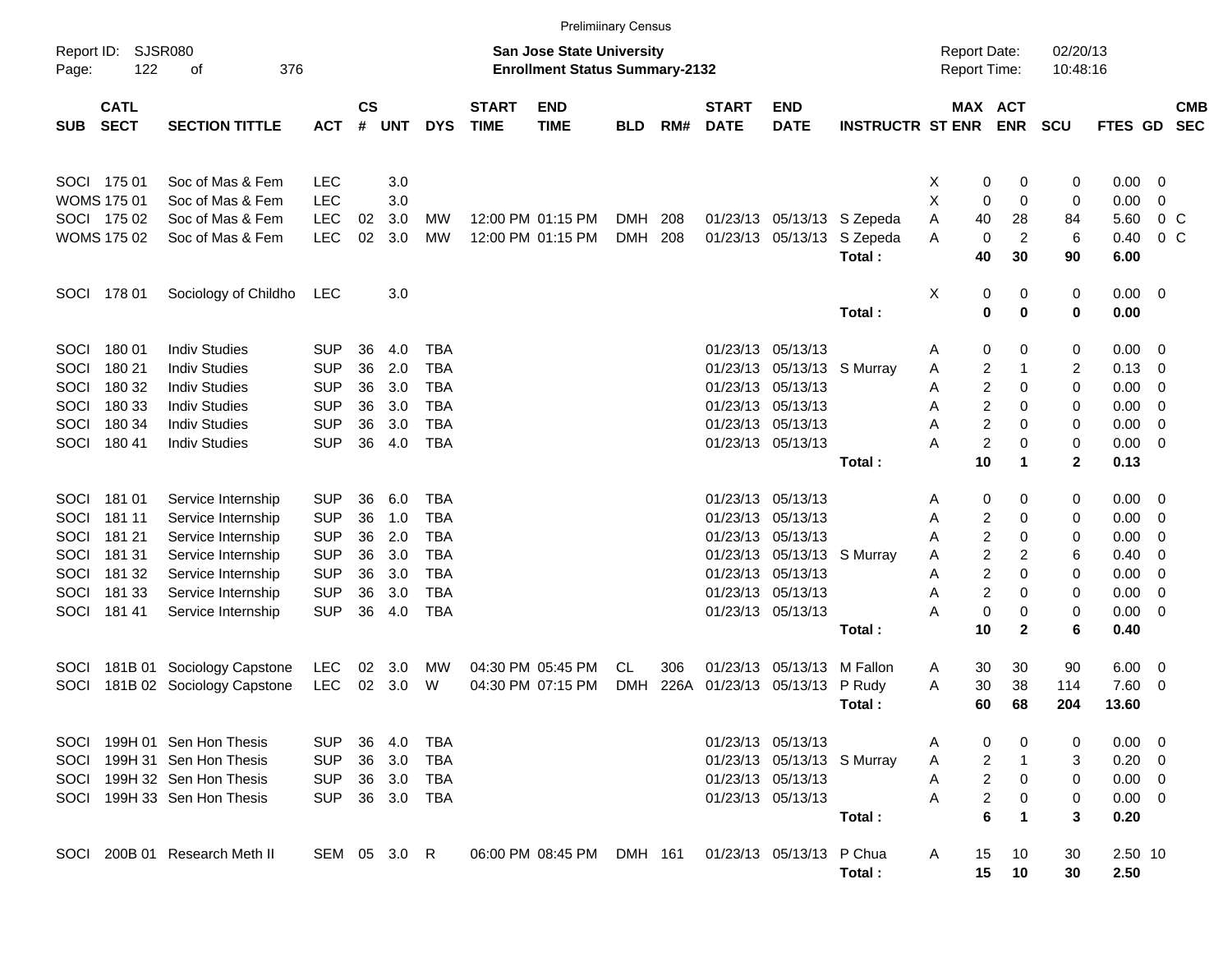| Report ID:<br>Page: |                            | <b>Prelimiinary Census</b><br><b>SJSR080</b><br><b>San Jose State University</b><br><b>Enrollment Status Summary-2132</b><br>123<br>376<br>οf |            |                |            |              |                             |                           |            |     |                             |                           |                         |                     |                                         | 02/20/13<br>10:48:16 |         |                |                          |
|---------------------|----------------------------|-----------------------------------------------------------------------------------------------------------------------------------------------|------------|----------------|------------|--------------|-----------------------------|---------------------------|------------|-----|-----------------------------|---------------------------|-------------------------|---------------------|-----------------------------------------|----------------------|---------|----------------|--------------------------|
|                     |                            |                                                                                                                                               |            |                |            |              |                             |                           |            |     |                             |                           |                         | <b>Report Time:</b> |                                         |                      |         |                |                          |
| <b>SUB</b>          | <b>CATL</b><br><b>SECT</b> | <b>SECTION TITTLE</b>                                                                                                                         | <b>ACT</b> | <b>CS</b><br># | <b>UNT</b> | <b>DYS</b>   | <b>START</b><br><b>TIME</b> | <b>END</b><br><b>TIME</b> | <b>BLD</b> | RM# | <b>START</b><br><b>DATE</b> | <b>END</b><br><b>DATE</b> | <b>INSTRUCTR ST ENR</b> |                     | <b>MAX ACT</b><br><b>ENR</b>            | SCU                  | FTES GD |                | <b>CMB</b><br><b>SEC</b> |
|                     |                            |                                                                                                                                               |            |                |            |              |                             |                           |            |     |                             |                           |                         |                     |                                         |                      |         |                |                          |
| SOCI                |                            | 201B 01 Sociol Theory II                                                                                                                      | <b>SEM</b> |                | 3.0        |              |                             |                           |            |     |                             |                           |                         | X                   | $\mathbf 0$<br>0                        | 0                    | 0.00    | $\overline{0}$ |                          |
| SOCI                |                            | 201B 02 Sociol Theory II                                                                                                                      | <b>SEM</b> |                | 3.0        |              |                             |                           |            |     |                             |                           |                         | X                   | $\mathbf 0$<br>$\mathbf 0$              | $\mathbf 0$          | 0.00    | - 0            |                          |
| <b>SOCI</b>         |                            | 201B 03 Sociol Theory II                                                                                                                      | <b>SEM</b> | 05             | 3.0        | $\mathsf{T}$ |                             | 03:00 PM 05:45 PM         |            |     | DMH 235B 01/23/13 05/13/13  |                           | P Rudy                  | A<br>15             | 10                                      | 30                   | 2.50 10 |                |                          |
|                     |                            |                                                                                                                                               |            |                |            |              |                             |                           |            |     |                             |                           | Total:                  | 15                  | 10                                      | 30                   | 2.50    |                |                          |
| <b>SOCI</b>         | 270 01                     | Sem Modern Family                                                                                                                             | SEM 05     |                | 3.0        | $\top$       |                             | 06:00 PM 08:45 PM         |            |     | DMH 226A 01/23/13           | 05/13/13                  | S Murray                | 15<br>Α             | 11                                      | 33                   | 2.75 11 |                |                          |
|                     |                            |                                                                                                                                               |            |                |            |              |                             |                           |            |     |                             |                           | Total:                  | 15                  | 11                                      | 33                   | 2.75    |                |                          |
| SOCI                | 281 01                     | Internship in Soc                                                                                                                             | <b>SUP</b> | 25             | 6.0        | <b>TBA</b>   |                             |                           |            |     | 01/23/13                    | 05/13/13                  |                         | A                   | 0<br>0                                  | 0                    | 0.00    | - 0            |                          |
| SOCI                | 281 11                     | Internship in Soc                                                                                                                             | <b>SUP</b> | 25             | 1.0        | <b>TBA</b>   |                             |                           |            |     | 01/23/13 05/13/13           |                           |                         | A                   | $\overline{c}$<br>$\mathbf 0$           | 0                    | 0.00    | - 0            |                          |
| SOCI                | 281 21                     | Internship in Soc                                                                                                                             | <b>SUP</b> | 25             | 2.0        | <b>TBA</b>   |                             |                           |            |     | 01/23/13 05/13/13           |                           |                         | A                   | $\overline{\mathbf{c}}$<br>$\mathbf 0$  | 0                    | 0.00    | $\overline{0}$ |                          |
| SOCI                | 281 31                     | Internship in Soc                                                                                                                             | <b>SUP</b> | 25             | 3.0        | <b>TBA</b>   |                             |                           |            |     | 01/23/13 05/13/13           |                           |                         | A                   | $\overline{4}$<br>$\mathbf 0$           | 0                    | 0.00    | $\overline{0}$ |                          |
| SOCI                | 281 32                     | Internship in Soc                                                                                                                             | <b>SUP</b> | 25             | 3.0        | <b>TBA</b>   |                             |                           |            |     | 01/23/13 05/13/13           |                           |                         | Α                   | 0<br>0                                  | 0                    | 0.00    | 0              |                          |
| SOCI                | 281 61                     | Internship in Soc                                                                                                                             | <b>SUP</b> | 25             | 6.0        | <b>TBA</b>   |                             |                           |            |     | 01/23/13 05/13/13           |                           |                         | A                   | $\pmb{0}$<br>0                          | 0                    | 0.00    | $\overline{0}$ |                          |
|                     |                            |                                                                                                                                               |            |                |            |              |                             |                           |            |     |                             |                           | Total:                  |                     | 8<br>$\bf{0}$                           | $\bf{0}$             | 0.00    |                |                          |
| SOCI                | 298 01                     | <b>Special Studies</b>                                                                                                                        | <b>SUP</b> | 25             | 4.0        | <b>TBA</b>   |                             |                           |            |     | 01/23/13                    | 05/13/13                  |                         | Α                   | 0<br>0                                  | 0                    | 0.00    | - 0            |                          |
| SOCI                | 298 31                     | <b>Special Studies</b>                                                                                                                        | <b>SUP</b> | 25             | 3.0        | <b>TBA</b>   |                             |                           |            |     | 01/23/13                    | 05/13/13                  | W Ng                    | A                   | $\boldsymbol{2}$<br>$\overline{1}$      | 3                    | 0.25    | $\overline{1}$ |                          |
| SOCI                | 298 32                     | <b>Special Studies</b>                                                                                                                        | <b>SUP</b> | 25             | 3.0        | <b>TBA</b>   |                             |                           |            |     | 01/23/13                    | 05/13/13                  | P Rudy                  | Α                   | $\overline{\mathbf{c}}$<br>$\mathbf{1}$ | 3                    | 0.25    | $\overline{1}$ |                          |
| SOCI                | 298 33                     | <b>Special Studies</b>                                                                                                                        | <b>SUP</b> | 25             | 3.0        | <b>TBA</b>   |                             |                           |            |     | 01/23/13                    | 05/13/13                  | S Murray                | A                   | $\overline{2}$<br>$\mathbf 1$           | 3                    | 0.25    | $\overline{1}$ |                          |
| SOCI                | 298 34                     | <b>Special Studies</b>                                                                                                                        | <b>SUP</b> | 25             | 3.0        | <b>TBA</b>   |                             |                           |            |     | 01/23/13                    | 05/13/13                  |                         | A                   | $\overline{2}$<br>$\mathbf 0$           | 0                    | 0.00    | $\overline{0}$ |                          |
| SOCI                | 298 41                     | <b>Special Studies</b>                                                                                                                        | <b>SUP</b> | 25             | 4.0        | <b>TBA</b>   |                             |                           |            |     |                             | 01/23/13 05/13/13         |                         | Α                   | $\pmb{0}$<br>0                          | 0                    | 0.00    | - 0            |                          |
|                     |                            |                                                                                                                                               |            |                |            |              |                             |                           |            |     |                             |                           | Total:                  |                     | 8<br>3                                  | 9                    | 0.75    |                |                          |
| SOCI                | 299 01                     | <b>Masters Thesis</b>                                                                                                                         | <b>SUP</b> | 25             | 6.0        | <b>TBA</b>   |                             |                           |            |     | 01/23/13                    | 05/13/13                  |                         | Α                   | 0<br>0                                  | 0                    | 0.00    | 0              |                          |
| SOCI                | 299 31                     | <b>Masters Thesis</b>                                                                                                                         | <b>SUP</b> | 25             | 3.0        | <b>TBA</b>   |                             |                           |            |     | 01/23/13                    | 05/13/13                  |                         | A                   | $\overline{c}$<br>0                     | 0                    | 0.00    | 0              |                          |
| SOCI                | 299 61                     | <b>Masters Thesis</b>                                                                                                                         | <b>SUP</b> | 25             | 6.0        | <b>TBA</b>   |                             |                           |            |     | 01/23/13                    | 05/13/13                  | S Murray                | Α                   | $\overline{c}$<br>$\mathbf{1}$          | 6                    | 0.50    | $\overline{1}$ |                          |
| SOCI                | 299 62                     | <b>Masters Thesis</b>                                                                                                                         | <b>SUP</b> | 25             | 6.0        | <b>TBA</b>   |                             |                           |            |     |                             | 01/23/13 05/13/13         |                         | Α                   | 2<br>0                                  | 0                    | 0.00    | 0              |                          |
|                     |                            |                                                                                                                                               |            |                |            |              |                             |                           |            |     |                             |                           | Total:                  |                     | 6<br>$\mathbf 1$                        | 6                    | 0.50    |                |                          |

**Department : Sociology** 

| <b>Department Total:</b>  |     | 2118 1812 5420 |          | 363.80 |
|---------------------------|-----|----------------|----------|--------|
| <b>Lower Division:</b>    | 595 |                | 570 1710 | 114.05 |
| <b>Upper Division:</b>    |     | 1471 1217 3632 |          | 243.25 |
| <b>Graduate Division:</b> | 52. | 25             | 78       | 6.50   |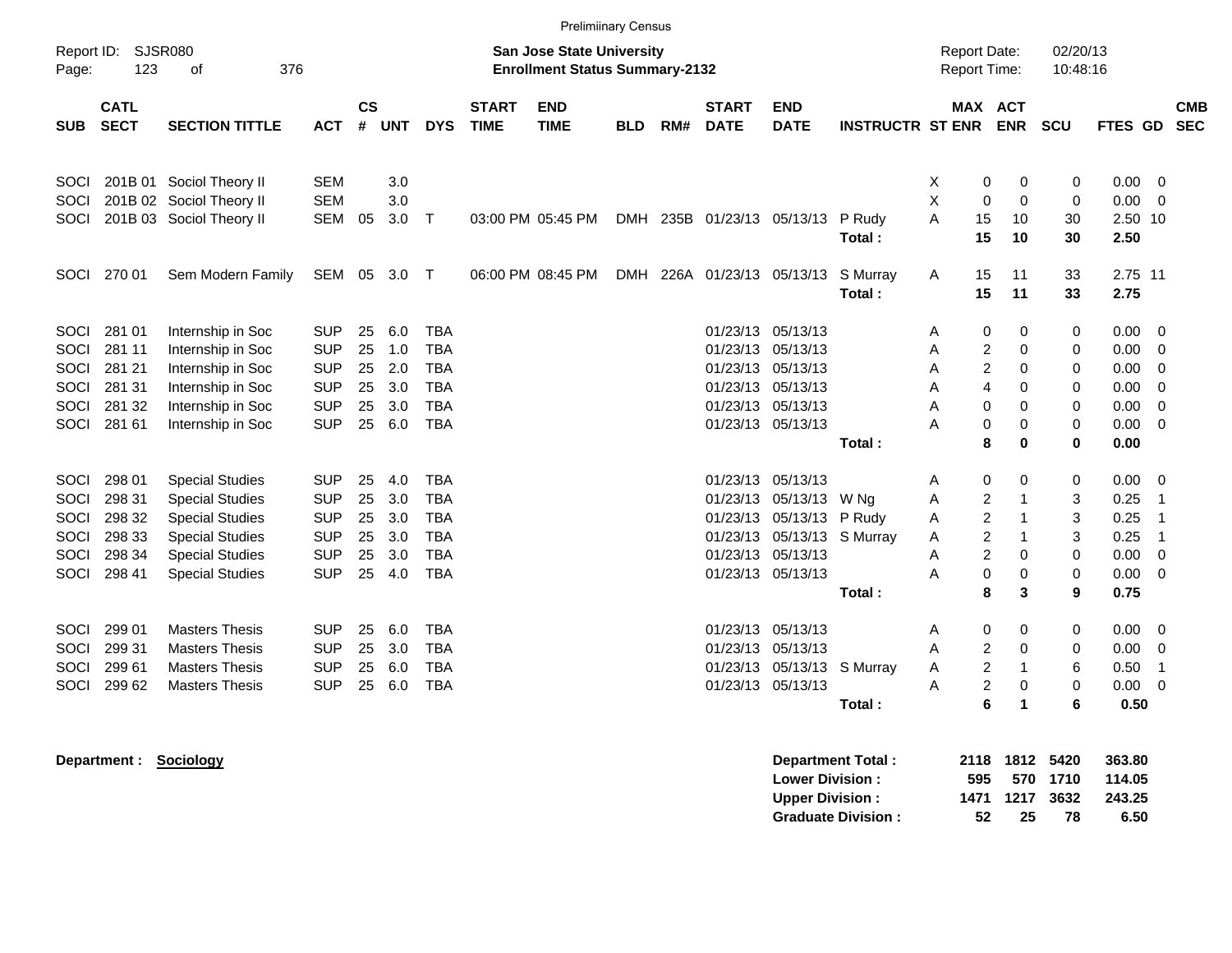|              |                                                  |                            |                              |            |                    |            |                |                             | <b>Prelimiinary Census</b>                                         |                |         |                             |                             |                                  |                                     |             |                      |             |                          |                          |
|--------------|--------------------------------------------------|----------------------------|------------------------------|------------|--------------------|------------|----------------|-----------------------------|--------------------------------------------------------------------|----------------|---------|-----------------------------|-----------------------------|----------------------------------|-------------------------------------|-------------|----------------------|-------------|--------------------------|--------------------------|
| Page:        | <b>SJSR080</b><br>Report ID:<br>124<br>376<br>οf |                            |                              |            |                    |            |                |                             | San Jose State University<br><b>Enrollment Status Summary-2132</b> |                |         |                             |                             |                                  | <b>Report Date:</b><br>Report Time: |             | 02/20/13<br>10:48:16 |             |                          |                          |
| <b>SUB</b>   |                                                  | <b>CATL</b><br><b>SECT</b> | <b>SECTION TITTLE</b>        | <b>ACT</b> | $\mathsf{cs}$<br># | <b>UNT</b> | <b>DYS</b>     | <b>START</b><br><b>TIME</b> | <b>END</b><br><b>TIME</b>                                          | <b>BLD</b>     | RM#     | <b>START</b><br><b>DATE</b> | <b>END</b><br><b>DATE</b>   | <b>INSTRUCTR ST ENR</b>          | MAX ACT                             | <b>ENR</b>  | <b>SCU</b>           | FTES GD     |                          | <b>CMB</b><br><b>SEC</b> |
| College      |                                                  |                            | <b>Social Sciences</b>       |            |                    |            |                |                             |                                                                    |                |         |                             |                             |                                  |                                     |             |                      |             |                          |                          |
| Department : |                                                  |                            | <b>Communication Studies</b> |            |                    |            |                |                             |                                                                    |                |         |                             |                             |                                  |                                     |             |                      |             |                          |                          |
| COMM 10 01   |                                                  |                            | Comm and Relations           | LEC        | 01                 | 3.0        | TBA            |                             |                                                                    |                |         |                             | 01/23/13 05/13/13           |                                  | 25<br>Α                             | 22          | 66                   | 4.40        | - 0                      |                          |
| COMM 1080    |                                                  |                            | Comm and Relations           | LEC        | 01                 | 3.0        | <b>TBA</b>     |                             |                                                                    |                |         |                             | 01/23/13 05/13/13 C Perez   |                                  | A<br>25                             | 23          | 69                   | 4.60        | - 0                      |                          |
|              |                                                  |                            |                              |            |                    |            |                |                             |                                                                    |                |         |                             |                             | Total:                           | 50                                  | 45          | 135                  | 9.00        |                          |                          |
| COMM 20 01   |                                                  |                            | <b>Public Speaking</b>       | <b>LEC</b> | 04                 | 3.0        | M              |                             | 06:00 PM 08:45 PM                                                  | <b>BBC</b>     | 223     |                             | 01/23/13 05/13/13           | A Iyengar                        | 25<br>A                             | 27          | 81                   | 5.40        | $\overline{\phantom{0}}$ |                          |
| COMM 20 02   |                                                  |                            | <b>Public Speaking</b>       | <b>LEC</b> |                    | 3.0        |                |                             |                                                                    |                |         |                             |                             |                                  | х<br>0                              | $\mathbf 0$ | 0                    | 0.00        | - 0                      |                          |
| COMM 2003    |                                                  |                            | <b>Public Speaking</b>       | <b>LEC</b> | 04                 | 3.0        | МW             |                             | 07:30 AM 08:45 AM                                                  | CL             | 318     |                             |                             | 01/23/13 05/13/13 E Schwing      | Α<br>25                             | 24          | 72                   | 4.80        | 0                        |                          |
| COMM 2004    |                                                  |                            | <b>Public Speaking</b>       | LEC        | 04                 | 3.0        | МW             |                             | 09:00 AM 10:15 AM                                                  | <b>BBC</b>     | 223     |                             | 01/23/13 05/13/13 K Glass   |                                  | Α<br>25                             | 24          | 72                   | 4.80        | 0                        |                          |
| COMM 20 05   |                                                  |                            | <b>Public Speaking</b>       | <b>LEC</b> | 04                 | 3.0        | МW             |                             | 10:30 AM 11:45 AM                                                  | <b>BBC</b>     | 223     |                             |                             | 01/23/13 05/13/13 T Harbrecht    | 25<br>A                             | 25          | 75                   | 5.00        | - 0                      |                          |
| COMM 20 06   |                                                  |                            | <b>Public Speaking</b>       | <b>LEC</b> | 04                 | 3.0        | МW             |                             | 10:30 AM 11:45 AM                                                  | CL             | 318     |                             |                             | 01/23/13 05/13/13 R Friedberg    | 25<br>A                             | 25          | 75                   | 5.00        | - 0                      |                          |
| COMM 2007    |                                                  |                            | <b>Public Speaking</b>       | <b>LEC</b> | 04                 | 3.0        | МW             |                             | 12:00 PM 01:15 PM                                                  | <b>BBC</b>     | 223     |                             |                             | 01/23/13 05/13/13 A Gutierrez    | 28<br>A                             | 27          | 81                   | 5.40        | - 0                      |                          |
| COMM 2008    |                                                  |                            | <b>Public Speaking</b>       | <b>LEC</b> | 04                 | 3.0        | МW             |                             | 12:00 PM 01:15 PM                                                  | <b>BBC</b>     | 122     |                             |                             | 01/23/13 05/13/13 P Mcelearney A | 28                                  | 28          | 84                   | 5.60        | - 0                      |                          |
| COMM 20 09   |                                                  |                            | <b>Public Speaking</b>       | <b>LEC</b> | 04                 | 3.0        | МW             |                             | 01:30 PM 02:45 PM                                                  | CL             | 318     |                             | 01/23/13 05/13/13           | J Johnson                        | 25<br>A                             | 23          | 69                   | 4.60        | - 0                      |                          |
| COMM 20 10   |                                                  |                            | <b>Public Speaking</b>       | <b>LEC</b> | 04                 | 3.0        | МW             |                             | 03:00 PM 04:15 PM                                                  | <b>HGH</b>     | 219     |                             | 01/23/13 05/13/13 K Ireland |                                  | 25<br>Α                             | 24          | 72                   | 4.80        | 0                        |                          |
| COMM 2011    |                                                  |                            | <b>Public Speaking</b>       | <b>LEC</b> |                    | 3.0        |                |                             |                                                                    |                |         |                             |                             |                                  | X<br>$\mathbf 0$                    | $\mathbf 0$ | 0                    | 0.00        | 0                        |                          |
| COMM 2012    |                                                  |                            | <b>Public Speaking</b>       | <b>LEC</b> | 04                 | 3.0        | MW             |                             | 04:30 PM 05:45 PM                                                  | HGH            | 219     |                             | 01/23/13 05/13/13 V Arafa   |                                  | 25<br>Α                             | 26          | 78                   | 5.20        | $\overline{0}$           |                          |
| COMM 2013    |                                                  |                            | <b>Public Speaking</b>       | LEC        | 04                 | 3.0        | МW             |                             | 04:30 PM 05:45 PM                                                  | <b>HGH</b>     | 223     |                             | 01/23/13 05/13/13           | P Kramer                         | 25<br>А                             | 23          | 69                   | 4.60        | - 0                      |                          |
|              |                                                  |                            |                              |            |                    |            |                |                             |                                                                    |                |         |                             |                             | Total:                           | 281                                 | 276         | 828                  | 55.20       |                          |                          |
| COMM 21 01   |                                                  |                            | PERF CULT SOC                | <b>LEC</b> | 04                 | 3.0        | TR             |                             | 10:30 AM 11:45 AM                                                  | <b>HGH 231</b> |         |                             | 01/23/13 05/13/13           | S Anderson                       | 25<br>A                             | 24          | 72                   | 4.80 0      |                          |                          |
|              |                                                  |                            |                              |            |                    |            |                |                             |                                                                    |                |         |                             |                             | Total:                           | 25                                  | 24          | 72                   | 4.80        |                          |                          |
| COMM 40 01   |                                                  |                            | Argmnt/Advocacy              | <b>SEM</b> | 04                 | 3.0        | МW             |                             | 07:30 AM 08:45 AM                                                  | HGH            | 219     |                             | 01/23/13 05/13/13           | E Harris                         | 24<br>Α                             | 24          | 72                   | 4.80        | $\overline{\phantom{0}}$ |                          |
| COMM 40 02   |                                                  |                            | Argmnt/Advocacy              | <b>SEM</b> | 04                 | 3.0        | МW             |                             | 09:00 AM 10:15 AM                                                  | <b>HGH</b>     | 225     | 01/23/13                    | 05/13/13                    | J Hawker                         | 24<br>Α                             | 22          | 66                   | 4.40        | - 0                      |                          |
| COMM 40 03   |                                                  |                            | Argmnt/Advocacy              | <b>SEM</b> | 04                 | 3.0        | МW             |                             | 03:00 PM 04:15 PM                                                  | HGH            | 225     |                             | 01/23/13 05/13/13           | J Hawker                         | 24<br>A                             | 24          | 72                   | 4.80        | 0                        |                          |
| COMM 40 04   |                                                  |                            | Argmnt/Advocacy              | <b>SEM</b> | 04                 | 3.0        | TR             |                             | 07:30 AM 08:45 AM                                                  | HGH            | 225     |                             | 01/23/13 05/13/13 S Doyle   |                                  | 24<br>A                             | 21          | 63                   | 4.20        | 0                        |                          |
| COMM 40 05   |                                                  |                            | Argmnt/Advocacy              | <b>SEM</b> | 04                 | 3.0        | <b>TR</b>      |                             | 09:00 AM 10:15 AM                                                  | CL             | 318     |                             | 01/23/13 05/13/13 S Doyle   |                                  | 24<br>Α                             | 24          | 72                   | 4.80        | 0                        |                          |
| COMM 40 06   |                                                  |                            | Argmnt/Advocacy              | <b>SEM</b> | 04                 | 3.0        | <b>TR</b>      |                             | 10:30 AM 11:45 AM                                                  | CL.            | 318     |                             | 01/23/13 05/13/13 T Lim     |                                  | 24<br>Α                             | 24          | 72                   | 4.80        | - 0                      |                          |
| COMM 40 07   |                                                  |                            | Argmnt/Advocacy              | SEM        | 04                 | 3.0        | TR             |                             | 10:30 AM 11:45 AM                                                  |                | HGH 116 |                             | 01/23/13 05/13/13 J Hawker  |                                  | 24<br>A                             | 25          | 75                   | $5.00 \t 0$ |                          |                          |
| COMM 40 08   |                                                  |                            | Argmnt/Advocacy              | <b>SEM</b> |                    | 3.0        |                |                             |                                                                    |                |         |                             |                             |                                  | X<br>0                              | $\mathbf 0$ | 0                    | $0.00 \t 0$ |                          |                          |
|              |                                                  |                            |                              |            |                    |            |                |                             |                                                                    |                |         |                             |                             | Total:                           |                                     | 168 164     | 492                  | 32.80       |                          |                          |
| COMM 41 01   |                                                  |                            | <b>Crit Dec Making</b>       | SEM 04     |                    | 3.0        | M              |                             | 06:00 PM 08:45 PM                                                  | HGH 223        |         |                             |                             | 01/23/13 05/13/13 M Minarik      | 25<br>A                             | 23          | 69                   | $4.60$ 0    |                          |                          |
| COMM 41 03   |                                                  |                            | Crit Dec Making              | SEM        | 04                 | 3.0        | МW             |                             | 03:00 PM 04:15 PM                                                  | <b>BBC</b>     | 223     |                             | 01/23/13 05/13/13 M Zajac   |                                  | 25<br>Α                             | 25          | 75                   | $5.00 \t 0$ |                          |                          |
|              |                                                  | COMM 41 04                 | Crit Dec Making              | SEM        | 04                 | 3.0        | МW             |                             | 04:30 PM 05:45 PM                                                  | CL             | 318     |                             | 01/23/13 05/13/13 M Zajac   |                                  | 25<br>Α                             | 25          | 75                   | $5.00 \t 0$ |                          |                          |
|              |                                                  | COMM 41 05                 | Crit Dec Making              | SEM        | 04                 | 3.0        | $\top$         |                             | 06:00 PM 08:45 PM                                                  | <b>HGH 223</b> |         |                             |                             | 01/23/13 05/13/13 M Minarik      | 25<br>Α                             | 24          | 72                   | 4.80 0      |                          |                          |
|              |                                                  | COMM 41 06                 | Crit Dec Making              |            |                    |            | SEM 04 3.0 TBA |                             |                                                                    |                |         |                             | 01/23/13 05/13/13           |                                  | 25<br>Α                             | 25          | 75                   | $5.00 \t 0$ |                          |                          |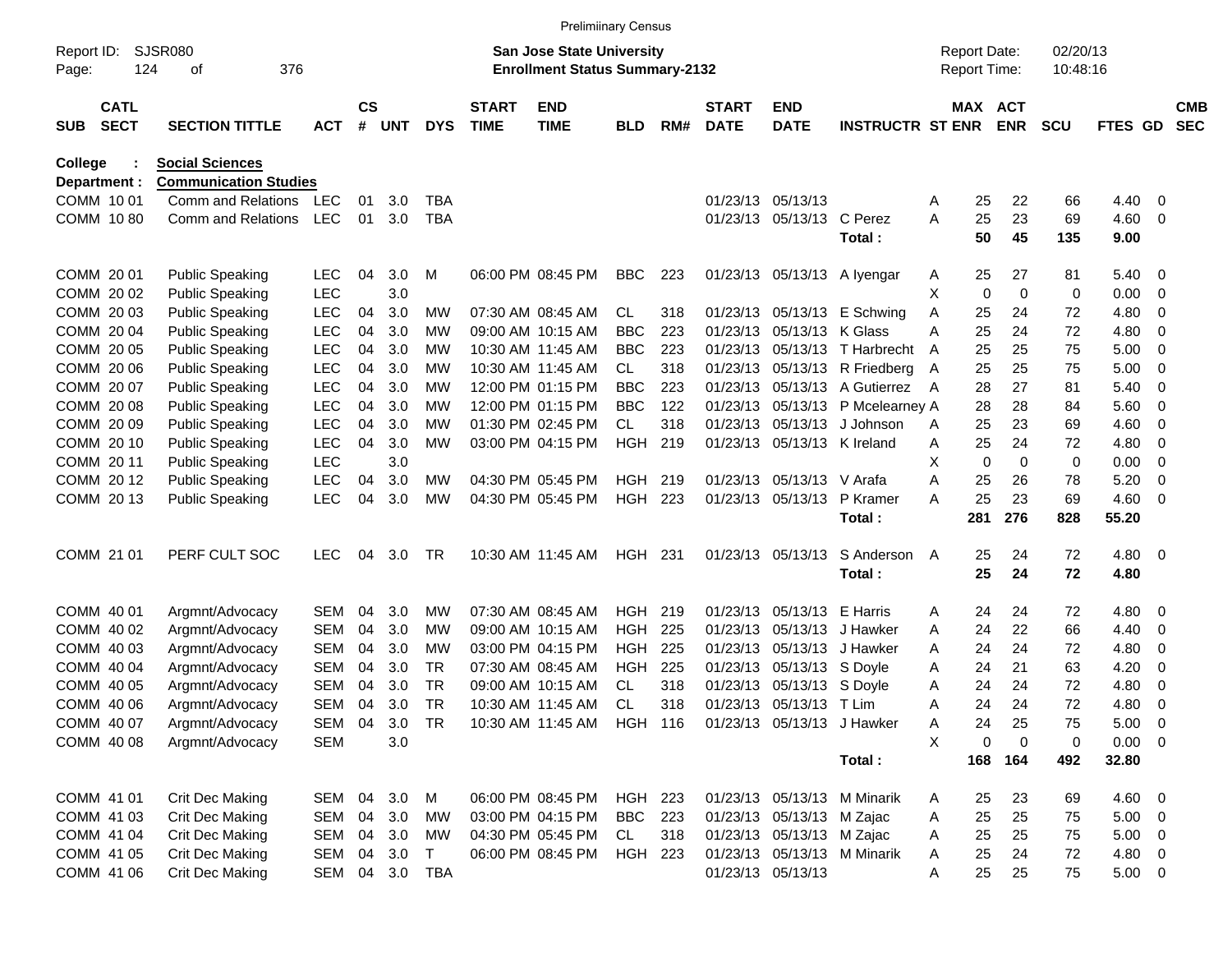|                                          |                                                                                                                 |            |                    |                |            |                             | <b>Prelimiinary Census</b> |                |     |                             |                            |                              |   |                                            |             |                      |         |                          |                          |
|------------------------------------------|-----------------------------------------------------------------------------------------------------------------|------------|--------------------|----------------|------------|-----------------------------|----------------------------|----------------|-----|-----------------------------|----------------------------|------------------------------|---|--------------------------------------------|-------------|----------------------|---------|--------------------------|--------------------------|
| Report ID:<br>Page:                      | <b>SJSR080</b><br><b>San Jose State University</b><br>125<br>376<br><b>Enrollment Status Summary-2132</b><br>оf |            |                    |                |            |                             |                            |                |     |                             |                            |                              |   | <b>Report Date:</b><br><b>Report Time:</b> |             | 02/20/13<br>10:48:16 |         |                          |                          |
| <b>CATL</b><br><b>SECT</b><br><b>SUB</b> | <b>SECTION TITTLE</b>                                                                                           | <b>ACT</b> | $\mathsf{cs}$<br># | <b>UNT</b>     | <b>DYS</b> | <b>START</b><br><b>TIME</b> | <b>END</b><br><b>TIME</b>  | <b>BLD</b>     | RM# | <b>START</b><br><b>DATE</b> | <b>END</b><br><b>DATE</b>  | <b>INSTRUCTR ST ENR</b>      |   | MAX ACT                                    | <b>ENR</b>  | <b>SCU</b>           | FTES GD |                          | <b>CMB</b><br><b>SEC</b> |
| COMM 41 07                               | Crit Dec Making                                                                                                 | SEM        | 04                 | 3.0            | <b>TBA</b> |                             |                            |                |     | 01/23/13                    | 05/13/13                   |                              | A | 25                                         | 25          | 75                   | 5.00    | - 0                      |                          |
| COMM 41 08                               | Crit Dec Making                                                                                                 | <b>SEM</b> | 04                 | 3.0            | <b>TBA</b> |                             |                            |                |     | 01/23/13                    | 05/13/13                   |                              | A | 25                                         | 26          | 78                   | 5.20    | - 0                      |                          |
| COMM 41 09                               | Crit Dec Making                                                                                                 | <b>SEM</b> | 04                 | 3.0            | <b>TR</b>  |                             | 01:30 PM 02:45 PM          | <b>BBC</b>     | 223 | 01/23/13                    | 05/13/13 R Webb            |                              | A | 25                                         | 24          | 72                   | 4.80    | - 0                      |                          |
| COMM 41 10                               | Crit Dec Making                                                                                                 | <b>SEM</b> |                    | 3.0            |            |                             |                            |                |     |                             |                            |                              | X | $\mathbf 0$                                | $\mathbf 0$ | 0                    | 0.00    | $\overline{0}$           |                          |
| COMM 41 11                               | Crit Dec Making                                                                                                 | <b>SEM</b> | 04                 | 3.0            | MW         |                             | 01:30 PM 02:45 PM          | HGH            | 223 | 01/23/13                    | 05/13/13                   | M Holopainen A               |   | 25                                         | 25          | 75                   | 5.00    | $\overline{0}$           |                          |
| COMM 41 12                               | Crit Dec Making                                                                                                 | <b>SEM</b> | 04                 | 3.0            | МW         |                             | 12:00 PM 01:15 PM          | <b>HGH</b>     | 116 | 01/23/13                    | 05/13/13                   | N George                     | Α | 25                                         | 25          | 75                   | 5.00    | $\overline{0}$           |                          |
| COMM 41 13                               | Crit Dec Making                                                                                                 | <b>SEM</b> | 04                 | 3.0            | <b>TBA</b> |                             |                            |                |     | 01/23/13                    | 05/13/13                   |                              | Α | 25                                         | 25          | 75                   | 5.00    | $\overline{0}$           |                          |
| COMM 41 14                               | Crit Dec Making                                                                                                 | <b>SEM</b> | 04                 | 3.0            | МW         |                             | 12:00 PM 01:15 PM          | CL             | 216 | 01/23/13                    | 05/13/13                   | L Pour                       | A | 25                                         | 25          | 75                   | 5.00    | $\overline{0}$           |                          |
| COMM 41 15                               | Crit Dec Making                                                                                                 | <b>SEM</b> | 04                 | 3.0            | МW         |                             | 03:00 PM 04:15 PM          | DMH 162        |     | 01/23/13                    | 05/13/13                   | L Pour                       | A | 25                                         | 25          | 75                   | 5.00    | $\overline{0}$           |                          |
| COMM 41 80                               | <b>Crit Dec Making</b>                                                                                          | <b>SEM</b> | 04                 | 3.0            | <b>TBA</b> |                             |                            |                |     | 01/23/13                    | 05/13/13                   | S Hinerman                   | A | 25                                         | 25          | 75                   | 5.00    | - 0                      |                          |
| COMM 41 81                               | Crit Dec Making                                                                                                 | <b>SEM</b> | 04                 | 3.0            | <b>TBA</b> |                             |                            |                |     | 01/23/13                    | 05/13/13                   | C Perez                      | A | 25                                         | 25          | 75                   | 5.00    | - 0                      |                          |
|                                          |                                                                                                                 |            |                    |                |            |                             |                            |                |     |                             |                            | Total:                       |   | 375                                        | 372         | 1116                 | 74.40   |                          |                          |
| COMM 80 01                               | <b>Communication WorkshACT</b>                                                                                  |            |                    | $12 \quad 1.0$ | <b>TBA</b> |                             |                            |                |     | 01/23/13                    | 05/13/13                   | R Cnudde                     | A | 50                                         | 50          | 50                   | 3.33    | - 0                      |                          |
| COMM 80 02                               | <b>Communication WorkshACT</b>                                                                                  |            |                    | 12 1.0         | <b>TBA</b> |                             |                            |                |     | 01/23/13                    | 05/13/13                   | M Peck                       | A | 50                                         | 50          | 50                   | 3.33    | - 0                      |                          |
| COMM 80 03                               | <b>Communication WorkshACT</b>                                                                                  |            |                    | $12 \quad 1.0$ | <b>TBA</b> |                             |                            |                |     | 01/23/13                    | 05/13/13                   | S Doyle                      | A | 50                                         | 50          | 50                   | 3.33    | $\overline{0}$           |                          |
| COMM 80 04                               | <b>Communication WorkshACT</b>                                                                                  |            |                    | $12 \quad 1.0$ | <b>TBA</b> |                             |                            |                |     | 01/23/13                    | 05/13/13                   | P Antonellis                 | A | 50                                         | 48          | 48                   | 3.22    | $\overline{1}$           |                          |
| COMM 80 05                               | <b>Communication WorkshACT</b>                                                                                  |            |                    | $12 \quad 1.0$ | <b>TBA</b> |                             |                            |                |     | 01/23/13                    | 05/13/13 S Doyle           |                              | Α | 50                                         | 48          | 48                   | 3.20    | $\overline{0}$           |                          |
| COMM 80 06                               | <b>Communication WorkshACT</b>                                                                                  |            |                    | 1.0            |            |                             |                            |                |     |                             |                            |                              | X | 0                                          | 0           | 0                    | 0.00    | $\overline{0}$           |                          |
| COMM 80 07                               | <b>Communication WorkshACT</b>                                                                                  |            |                    | 1.0            |            |                             |                            |                |     |                             |                            |                              | X | 0                                          | 0           | 0                    | 0.00    | $\overline{0}$           |                          |
| COMM 80 40                               | <b>Communication WorkshACT</b>                                                                                  |            | $12 \overline{ }$  | 1.0            | <b>TBA</b> |                             |                            |                |     |                             | 01/23/13 05/13/13          |                              | A | 20                                         | 14          | 14                   | 0.93    | $\overline{0}$           |                          |
| COMM 80 41                               | <b>Communication WorkshACT</b>                                                                                  |            |                    | 1.0            |            |                             |                            |                |     |                             |                            |                              | X | 0                                          | $\mathbf 0$ | $\mathbf 0$          | 0.00    | $\overline{0}$           |                          |
|                                          |                                                                                                                 |            |                    |                |            |                             |                            |                |     |                             |                            | Total:                       |   | 270                                        | 260         | 260                  | 17.35   |                          |                          |
| COMM 91J 01                              | Judge Training                                                                                                  | ACT        | 12                 | 1.0            | <b>TBA</b> |                             |                            |                |     | 01/23/13                    | 05/13/13                   | M Sunseri                    | A | 60                                         | 59          | 59                   | 3.93    | - 0                      |                          |
| COMM 91J 02                              | Judge Training                                                                                                  | <b>ACT</b> |                    | 12 1.0         | <b>TBA</b> |                             |                            |                |     | 01/23/13                    | 05/13/13                   | T Teng                       | A | 60                                         | 58          | 58                   | 3.87    | - 0                      |                          |
|                                          |                                                                                                                 |            |                    |                |            |                             |                            |                |     |                             |                            | Total:                       |   | 120                                        | 117         | 117                  | 7.80    |                          |                          |
|                                          | COMM 96PS 01 Public Speaking                                                                                    | <b>SEM</b> | 05                 | 3.0            | м          |                             | 09:00 AM 10:15 AM          | HGH            | 223 | 01/23/13                    | 05/13/13                   | E Harris                     | A | 21                                         | 21          | 32                   | 4.20    | - 0                      |                          |
|                                          | COMM 96PS 02 Public Speaking                                                                                    | <b>SEM</b> | 05                 | 3.0            | W          |                             | 09:00 AM 10:15 AM          | HGH            | 223 | 01/23/13                    | 05/13/13                   | E Harris                     | A | 21                                         | 21          | 32                   | 4.20    | - 0                      |                          |
|                                          | COMM 96PS 03 Public Speaking                                                                                    | SEM        | 05                 | 3.0            | M          |                             | 09:00 AM 10:15 AM          | CL             | 318 |                             | 01/23/13 05/13/13 K Raiff  |                              | A | 21                                         | 24          | 36                   | 4.80    | $\overline{\mathbf{0}}$  |                          |
|                                          | COMM 96PS 04 Public Speaking                                                                                    | SEM        | 05                 | 3.0            | W          |                             | 09:00 AM 10:15 AM          | CL             | 318 | 01/23/13                    | 05/13/13                   | K Raiff                      | A | 21                                         | 21          | 32                   | 4.20    | $\overline{\mathbf{0}}$  |                          |
|                                          | COMM 96PS 05 Public Speaking                                                                                    | SEM        | 05                 | 3.0            | M          |                             | 12:00 PM 01:15 PM          | HGH 223        |     |                             | 01/23/13 05/13/13 E Harris |                              | A | 21                                         | 20          | 30                   | 4.00    | $\overline{\phantom{0}}$ |                          |
|                                          | COMM 96PS 06 Public Speaking                                                                                    | SEM        | 05                 | 3.0            | W          |                             | 12:00 PM 01:15 PM          | HGH 223        |     |                             | 01/23/13 05/13/13 E Harris |                              | Α | 21                                         | 23          | 35                   | 4.60    | $\overline{\phantom{0}}$ |                          |
|                                          | COMM 96PS 07 Public Speaking                                                                                    | SEM        | 05                 | 3.0            | W          |                             | 01:30 PM 02:45 PM          | HGH 219        |     |                             |                            | 01/23/13 05/13/13 S Eckstone | A | 21                                         | 24          | 36                   | 4.80    | $\overline{\mathbf{0}}$  |                          |
|                                          | COMM 96PS 08 Public Speaking                                                                                    | SEM        | 05                 | 3.0            | M          |                             | 01:30 PM 02:45 PM          | HGH 219        |     |                             |                            | 01/23/13 05/13/13 S Sequeira | A | 21                                         | 22          | 33                   | 4.40    | $\overline{\mathbf{0}}$  |                          |
|                                          | COMM 96PS 09 Public Speaking                                                                                    | SEM        | 05                 | 3.0            | W          |                             | 04:30 PM 05:45 PM          | <b>HGH 225</b> |     |                             |                            | 01/23/13 05/13/13 S Eckstone | A | 21                                         | 22          | 33                   | 4.40    | $\overline{\phantom{0}}$ |                          |
|                                          | COMM 96PS 10 Public Speaking                                                                                    | SEM        | 05                 | 3.0            | R          |                             | 06:00 PM 07:15 PM          | HGH 223        |     |                             | 01/23/13 05/13/13 E Harris |                              | A | 21                                         | 21          | 32                   | 4.20    | $\overline{\phantom{0}}$ |                          |
|                                          | COMM 96PS 11 Public Speaking                                                                                    | SEM 05 3.0 |                    |                | $\top$     |                             | 07:30 AM 08:45 AM          | HGH 223        |     |                             | 01/23/13 05/13/13 T Teng   |                              | A | 21                                         | 19          | 29                   | 3.80 0  |                          |                          |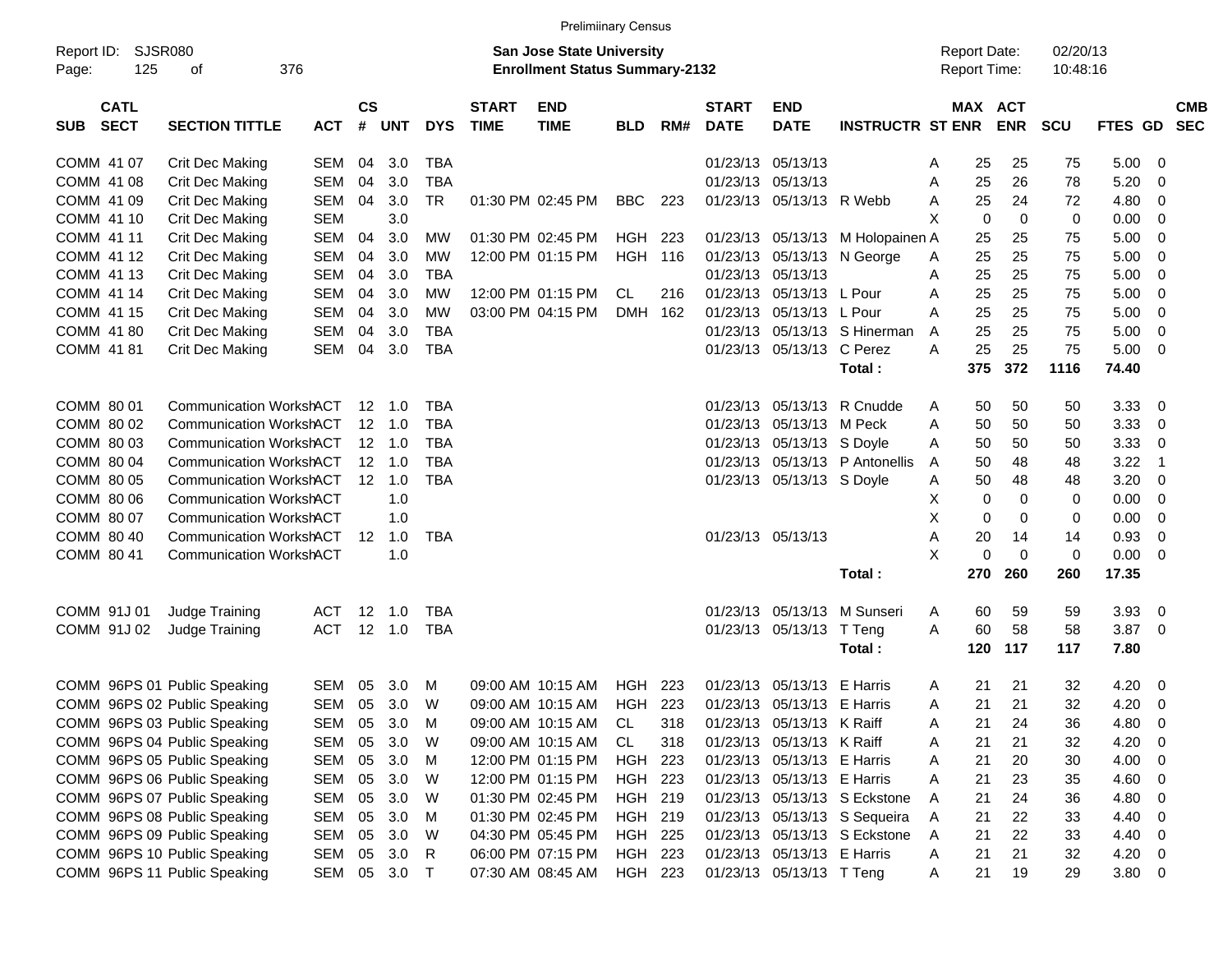|                                             |            |               |            |            |              |                                       | <b>Prelimiinary Census</b> |     |                      |                   |                              |   |                     |                |            |                |                |            |
|---------------------------------------------|------------|---------------|------------|------------|--------------|---------------------------------------|----------------------------|-----|----------------------|-------------------|------------------------------|---|---------------------|----------------|------------|----------------|----------------|------------|
| <b>SJSR080</b><br>Report ID:                |            |               |            |            |              | <b>San Jose State University</b>      |                            |     |                      |                   |                              |   | <b>Report Date:</b> |                | 02/20/13   |                |                |            |
| 126<br>Page:<br>оf                          | 376        |               |            |            |              | <b>Enrollment Status Summary-2132</b> |                            |     |                      |                   |                              |   | <b>Report Time:</b> |                | 10:48:16   |                |                |            |
|                                             |            |               |            |            |              |                                       |                            |     |                      |                   |                              |   |                     |                |            |                |                |            |
| <b>CATL</b>                                 |            | $\mathsf{cs}$ |            |            | <b>START</b> | <b>END</b>                            |                            |     | <b>START</b>         | <b>END</b>        |                              |   |                     | <b>MAX ACT</b> |            |                |                | <b>CMB</b> |
| <b>SECT</b><br><b>SECTION TITTLE</b><br>SUB | ACT        | #             | <b>UNT</b> | <b>DYS</b> | <b>TIME</b>  | <b>TIME</b>                           | <b>BLD</b>                 | RM# | <b>DATE</b>          | <b>DATE</b>       | <b>INSTRUCTR ST ENR</b>      |   |                     | <b>ENR</b>     | <b>SCU</b> | <b>FTES GD</b> |                | <b>SEC</b> |
| COMM 96PS 12 Public Speaking                | <b>SEM</b> | 05            | 3.0        | R          |              | 07:30 AM 08:45 AM                     | HGH                        | 223 | 01/23/13             | 05/13/13          | T Teng                       | A | 21                  | 19             | 29         | 3.80           | 0              |            |
| COMM 96PS 13 Public Speaking                | <b>SEM</b> | 05            | 3.0        | Т          |              | 09:00 AM 10:15 AM                     | HGH                        | 219 | 01/23/13             | 05/13/13          | R Cnudde                     |   | 21                  | 22             | 33         | 4.40           | 0              |            |
| COMM 96PS 14 Public Speaking                |            | 05            | 3.0        | R          |              | 09:00 AM 10:15 AM                     | HGH                        | 219 |                      | 05/13/13          | D Fassett                    | A | 21                  | 21             |            |                | 0              |            |
|                                             | <b>SEM</b> |               | 3.0        |            |              | 09:00 AM 10:15 AM                     | <b>BBC</b>                 | 223 | 01/23/13<br>01/23/13 | 05/13/13          | R Mara                       | Α |                     | 25             | 32<br>38   | 4.20           | 0              |            |
| COMM 96PS 15 Public Speaking                | <b>SEM</b> | 05            |            | R          |              | 10:30 AM 11:45 AM                     |                            |     |                      |                   |                              | A | 21                  |                |            | 5.00           |                |            |
| COMM 96PS 16 Public Speaking                | <b>SEM</b> | 05            | 3.0        | Т          |              |                                       | BBC                        | 223 | 01/23/13             | 05/13/13          | D Fassett                    | A | 21                  | 21             | 32         | 4.20           | 0              |            |
| COMM 96PS 17 Public Speaking                | <b>SEM</b> |               | 3.0        |            |              |                                       |                            |     |                      |                   |                              | Х | 0                   | 0              | 0          | 0.00           | 0              |            |
| COMM 96PS 18 Public Speaking                | <b>SEM</b> | 05            | 3.0        | Т          |              | 12:00 PM 01:15 PM                     | HGH 219                    |     | 01/23/13             | 05/13/13          | B Brockmann A                |   | 21                  | 22             | 33         | 4.40           | 0              |            |
| COMM 96PS 19 Public Speaking                | <b>SEM</b> |               | 3.0        |            |              |                                       |                            |     |                      |                   |                              | х | 0                   | $\mathbf 0$    | 0          | 0.00           | 0              |            |
| COMM 96PS 20 Public Speaking                | <b>SEM</b> | 05            | 3.0        | R          |              | 12:00 PM 01:15 PM                     | <b>BBC</b>                 | 223 | 01/23/13             | 05/13/13          | R Mara                       | Α | 21                  | 21             | 32         | 4.20           | 0              |            |
| COMM 96PS 21 Public Speaking                | <b>SEM</b> | 05            | 3.0        | Т          |              | 12:00 PM 01:15 PM                     | <b>BBC</b>                 | 223 | 01/23/13             | 05/13/13          | P Antonellis                 | A | 21                  | 22             | 33         | 4.40           | 0              |            |
| COMM 96PS 22 Public Speaking                | <b>SEM</b> | 05            | 3.0        | Т          |              | 01:30 PM 02:45 PM                     | HGH                        | 223 | 01/23/13             |                   | 05/13/13 R Cnudde            | Α | 21                  | 21             | 32         | 4.20           | 0              |            |
| COMM 96PS 23 Public Speaking                | <b>SEM</b> |               | 3.0        |            |              |                                       |                            |     |                      |                   |                              | х | 0                   | $\mathbf 0$    | 0          | 0.00           | 0              |            |
| COMM 96PS 24 Public Speaking                | <b>SEM</b> |               | 3.0        |            |              |                                       |                            |     |                      |                   |                              | X | 0                   | 0              | 0          | 0.00           | 0              |            |
| COMM 96PS 25 Public Speaking                | <b>SEM</b> | 05            | 3.0        | R          |              | 01:30 PM 02:45 PM                     | CL.                        | 318 | 01/23/13             | 05/13/13 E Harris |                              | Α | 21                  | 21             | 32         | 4.20           | 0              |            |
| COMM 96PS 26 Public Speaking                | <b>SEM</b> |               | 3.0        |            |              |                                       |                            |     |                      |                   |                              | х | 0                   | 0              | 0          | 0.00           | 0              |            |
| COMM 96PS 27 Public Speaking                | <b>SEM</b> |               | 3.0        |            |              |                                       |                            |     |                      |                   |                              | х | 0                   | 0              | 0          | 0.00           | 0              |            |
| COMM 96PS 28 Public Speaking                | <b>SEM</b> |               | 3.0        |            |              |                                       |                            |     |                      |                   |                              | х | 0                   | 0              | 0          | 0.00           | 0              |            |
| COMM 96PS 29 Public Speaking                | <b>SEM</b> |               | 3.0        |            |              |                                       |                            |     |                      |                   |                              | X | 0                   | 0              | 0          | 0.00           | 0              |            |
| COMM 96PS 30 Public Speaking                | <b>SEM</b> |               | 3.0        |            |              |                                       |                            |     |                      |                   |                              | х | 0                   | 0              | 0          | 0.00           | 0              |            |
| COMM 96PS 31 Public Speaking                | <b>SEM</b> |               | 3.0        |            |              |                                       |                            |     |                      |                   |                              | X | 0                   | 0              | 0          | 0.00           | 0              |            |
| COMM 96PS 32 Public Speaking                | <b>SEM</b> |               | 3.0        |            |              |                                       |                            |     |                      |                   |                              | X | 0                   | 0              | 0          | 0.00           | 0              |            |
| COMM 96PS 33 Public Speaking                | <b>SEM</b> | 05            | 3.0        | м          |              | 10:30 AM 11:45 AM                     | DMH                        | 359 | 01/23/13             | 05/13/13          | K Raiff                      | Α | 21                  | 24             | 36         | 4.80           | 0              |            |
| COMM 96PS 34 Public Speaking                | <b>SEM</b> | 05            | 3.0        | W          |              | 10:30 AM 11:45 AM                     | DMH                        | 359 | 01/23/13             | 05/13/13          | S Eckstone                   | Α | 21                  | 21             | 32         | 4.20           | 0              |            |
| COMM 96PS 35 Public Speaking                | <b>SEM</b> | 05            | 3.0        | т          |              | 10:30 AM 11:45 AM                     | HGH 122                    |     | 01/23/13             |                   | 05/13/13 R Cnudde            | A | 21                  | 20             | 30         | 4.00           | 0              |            |
| COMM 96PS 36 Public Speaking                | <b>SEM</b> |               | 3.0        |            |              |                                       |                            |     |                      |                   |                              | X | 0                   | 0              | 0          | 0.00           | 0              |            |
| COMM 96PS 70 Public Speaking                | LEC.       | 01            | 0.0        | <b>TBA</b> |              |                                       |                            |     |                      | 01/23/13 05/13/13 | G Gao                        | A | 900                 | 518            | 777        | 0.00           | 0              |            |
|                                             |            |               |            |            |              |                                       |                            |     |                      |                   | Total:                       |   |                     | 1404 1036      | 1554       | 103.60         |                |            |
|                                             |            |               |            |            |              |                                       |                            |     |                      |                   |                              |   |                     |                |            |                |                |            |
| COMM 100W 01 Writing Workshop               | <b>SEM</b> | 04            | 3.0        | МW         |              | 07:30 AM 08:45 AM                     | <b>HGH 225</b>             |     | 01/23/13             | 05/13/13          | N George                     | A | 25                  | 24             | 72         | 4.80           | 0              |            |
| COMM 100W 02 Writing Workshop               | SEM        |               | 04 3.0     | MW         |              | 09:00 AM 10:15 AM                     | HGH 221                    |     |                      |                   | 01/23/13 05/13/13 N George   | A | 20                  | 20             | 60         | 4.00           | 0              |            |
| COMM 100W 03 Writing Workshop               | SEM 04 3.0 |               |            | MW         |              | 10:30 AM 11:45 AM HGH 221             |                            |     |                      |                   | 01/23/13 05/13/13 S Sequeira | Α | 20                  | 19             | 57         | 3.80           | $\overline{0}$ |            |
| COMM 100W 04 Writing Workshop               | SEM        | 04            | 3.0        | MW         |              | 12:00 PM 01:15 PM                     | HGH 221                    |     |                      |                   | 01/23/13 05/13/13 S Sequeira | A | 20                  | 20             | 60         | 4.00           | 0              |            |
| COMM 100W 05 Writing Workshop               | SEM        | 04            | 3.0        | TBA        |              |                                       |                            |     |                      | 01/23/13 05/13/13 |                              | A | 20                  | 19             | 57         | 3.80           | 0              |            |
| COMM 100W 06 Writing Workshop               | SEM        | 04            | 3.0        | TBA        |              |                                       |                            |     |                      | 01/23/13 05/13/13 |                              | A | 20                  | 19             | 57         | 3.80           | 0              |            |
| COMM 100W 07 Writing Workshop               | SEM        | 04            | 3.0        | TBA        |              |                                       |                            |     |                      | 01/23/13 05/13/13 |                              | A | 20                  | 20             | 60         | 4.00           | 0              |            |
| COMM 100W 08 Writing Workshop               | SEM        | 04            | 3.0        | TBA        |              |                                       |                            |     |                      | 01/23/13 05/13/13 |                              | Α | 20                  | 20             | 60         | 4.00           | 0              |            |
| COMM 100W 09 Writing Workshop               | SEM        | 04            | 3.0        | TR         |              | 07:30 AM 08:45 AM HGH 219             |                            |     |                      | 01/23/13 05/13/13 | M Sunseri                    | A | 20                  | 21             | 63         | 4.20           | 0              |            |
| COMM 100W 10 Writing Workshop               | SEM        | 04            | 3.0        | TBA        |              |                                       |                            |     |                      | 01/23/13 05/13/13 |                              | A | 20                  | 20             | 60         | 4.00           | 0              |            |
| COMM 100W 11 Writing Workshop               | SEM        |               | 04 3.0     | TBA        |              |                                       |                            |     |                      | 01/23/13 05/13/13 |                              | A | 20                  | 23             | 69         | 4.60           | 0              |            |
|                                             |            |               |            |            |              |                                       |                            |     |                      |                   |                              |   |                     |                |            |                |                |            |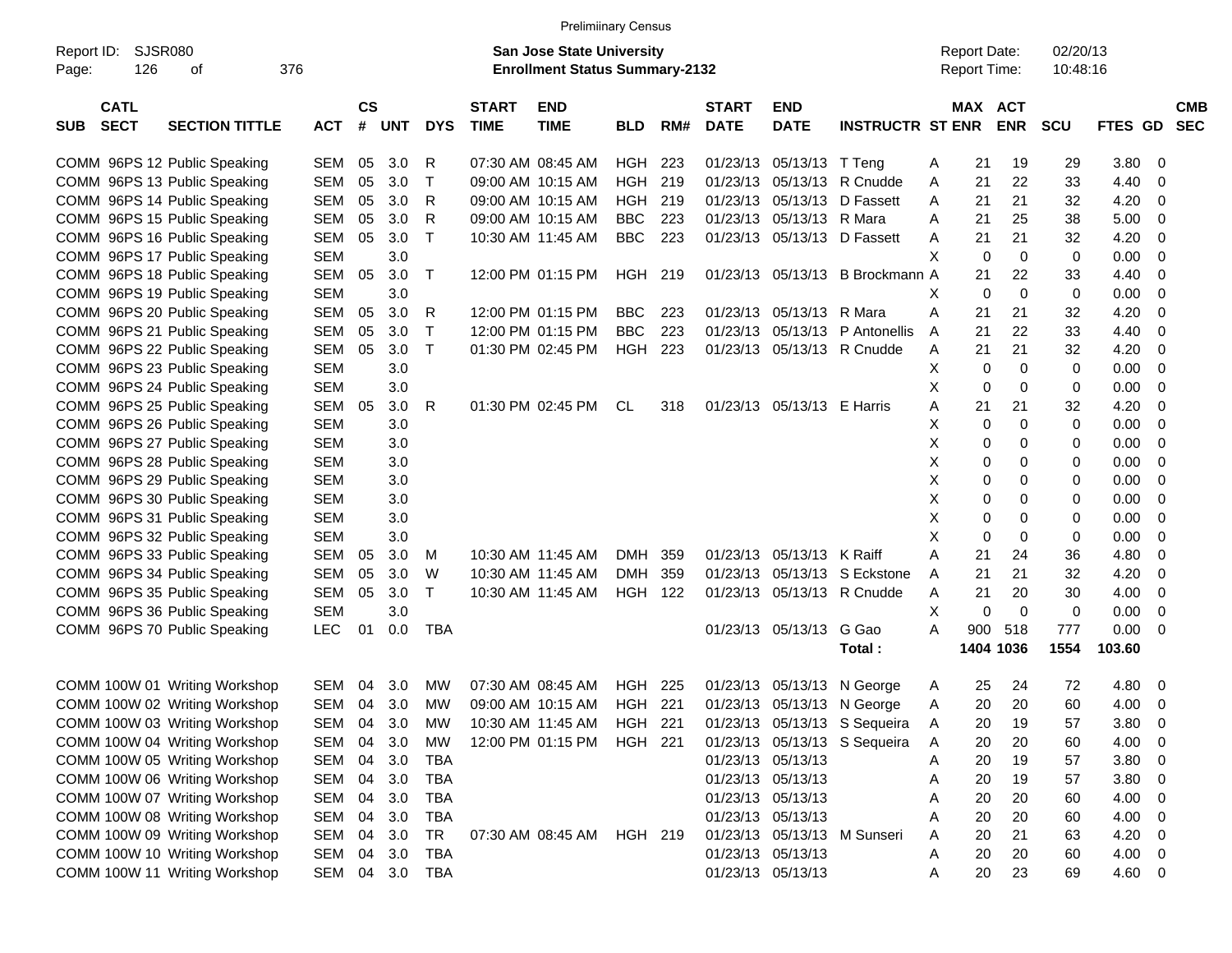|                                              |                                 |                |                    |            |            |                             |                                                                           | <b>Prelimiinary Census</b> |     |                             |                           |                              |   |                     |                       |                      |                |    |                          |
|----------------------------------------------|---------------------------------|----------------|--------------------|------------|------------|-----------------------------|---------------------------------------------------------------------------|----------------------------|-----|-----------------------------|---------------------------|------------------------------|---|---------------------|-----------------------|----------------------|----------------|----|--------------------------|
| Report ID:<br><b>SJSR080</b><br>127<br>Page: | 376<br>of                       |                |                    |            |            |                             | <b>San Jose State University</b><br><b>Enrollment Status Summary-2132</b> |                            |     |                             |                           |                              |   | <b>Report Date:</b> | <b>Report Time:</b>   | 02/20/13<br>10:48:16 |                |    |                          |
| <b>CATL</b><br><b>SECT</b><br><b>SUB</b>     | <b>SECTION TITTLE</b>           | <b>ACT</b>     | $\mathsf{cs}$<br># | <b>UNT</b> | <b>DYS</b> | <b>START</b><br><b>TIME</b> | <b>END</b><br><b>TIME</b>                                                 | <b>BLD</b>                 | RM# | <b>START</b><br><b>DATE</b> | <b>END</b><br><b>DATE</b> | <b>INSTRUCTR ST ENR</b>      |   |                     | MAX ACT<br><b>ENR</b> | <b>SCU</b>           | <b>FTES GD</b> |    | <b>CMB</b><br><b>SEC</b> |
|                                              | COMM 100W 12 Writing Workshop   | SEM            | 04                 | 3.0        | <b>TBA</b> |                             |                                                                           |                            |     |                             | 01/23/13 05/13/13         |                              | A | 20                  | 20                    | 60                   | 4.00           | 0  |                          |
|                                              | COMM 100W 13 Writing Workshop   | <b>SEM</b>     | 04                 | 3.0        | <b>TBA</b> |                             |                                                                           |                            |     |                             | 01/23/13 05/13/13         |                              | A | 28                  | 28                    | 84                   | 5.60           | 0  |                          |
|                                              | COMM 100W 14 Writing Workshop   | <b>SEM</b>     | 04                 | 3.0        | <b>TBA</b> |                             |                                                                           |                            |     |                             | 01/23/13 05/13/13         |                              | A | 20                  | 20                    | 60                   | 4.00           | 0  |                          |
|                                              | COMM 100W 15 Writing Workshop   | <b>SEM</b>     | 04                 | 3.0        | <b>TBA</b> |                             |                                                                           |                            |     |                             | 01/23/13 05/13/13         |                              | A | 20                  | 19                    | 57                   | 3.80           | 0  |                          |
|                                              | COMM 100W 16 Writing Workshop   | <b>SEM</b>     |                    | 3.0        |            |                             |                                                                           |                            |     |                             |                           |                              | X | 0                   | $\mathbf 0$           | 0                    | 0.00           | 0  |                          |
|                                              | COMM 100W 17 Writing Workshop   | <b>SEM</b>     | 04                 | 3.0        | <b>TBA</b> |                             |                                                                           |                            |     |                             | 01/23/13 05/13/13         |                              | A | 20                  | 18                    | 54                   | 3.60           | 0  |                          |
|                                              | COMM 100W 80 Writing Workshop   | <b>SEM</b>     | 04                 | 3.0        | <b>TBA</b> |                             |                                                                           |                            |     | 01/23/13                    | 05/13/13                  | <b>B</b> Lawhorne            | A | 25                  | 24                    | 72                   | 4.80           | 0  |                          |
|                                              | COMM 100W 81 Writing Workshop   | SEM            | 04                 | 3.0        | <b>TBA</b> |                             |                                                                           |                            |     |                             | 01/23/13 05/13/13         | B Lawhorne A                 |   | 25                  | 24                    | 72                   | 4.80           | 0  |                          |
|                                              |                                 |                |                    |            |            |                             |                                                                           |                            |     |                             |                           | Total:                       |   | 383                 | 378                   | 1134                 | 75.60          |    |                          |
| COMM 101C 01 Junior Seminar                  |                                 | <b>LEC</b>     | 03                 | 4.0        | <b>TBA</b> |                             |                                                                           |                            |     |                             | 01/23/13 05/13/13         |                              | A | 25                  | 24                    | 96                   | 6.40           | 0  |                          |
| COMM 101C 02 Junior Seminar                  |                                 | <b>LEC</b>     | 03                 | 4.0        | <b>TBA</b> |                             |                                                                           |                            |     |                             | 01/23/13 05/13/13         |                              | A | 25                  | 25                    | 100                  | 6.67           | 0  |                          |
| COMM 101C 03 Junior Seminar                  |                                 | <b>LEC</b>     | 03                 | 4.0        | <b>TBA</b> |                             |                                                                           |                            |     |                             | 01/23/13 05/13/13         |                              | A | 25                  | 23                    | 92                   | 6.13           | 0  |                          |
| COMM 101C 04 Junior Seminar                  |                                 | <b>LEC</b>     | 03                 | 4.0        | <b>TBA</b> |                             |                                                                           |                            |     |                             | 01/23/13 05/13/13         |                              | A | 25                  | 24                    | 96                   | 6.40           | 0  |                          |
| COMM 101C 80 Junior Seminar                  |                                 | <b>LEC</b>     | 03                 | 4.0        | <b>TBA</b> |                             |                                                                           |                            |     |                             |                           | 01/23/13 05/13/13 S Hinerman | A | 25                  | 19                    | 76                   | 5.13           | -1 |                          |
|                                              |                                 |                |                    |            |            |                             |                                                                           |                            |     |                             |                           | Total:                       |   | 125                 | 115                   | 460                  | 30.73          |    |                          |
|                                              | COMM 105P 80 Comm Self & Soc    | SEM 03 4.0     |                    |            | TBA        |                             |                                                                           |                            |     |                             | 01/23/13 05/13/13         | C Perez                      | A | 25                  | 25                    | 100                  | $6.73$ 1       |    |                          |
|                                              |                                 |                |                    |            |            |                             |                                                                           |                            |     |                             |                           | Total:                       |   | 25                  | 25                    | 100                  | 6.73           |    |                          |
|                                              | COMM 110F 01 Interpersonal Comm | SEM 03 4.0     |                    |            | TBA        |                             |                                                                           |                            |     |                             | 01/23/13 05/13/13         |                              | Α | 25                  | 28                    | 112                  | $7.47\ 0$      |    |                          |
|                                              |                                 |                |                    |            |            |                             |                                                                           |                            |     |                             |                           | Total:                       |   | 25                  | 28                    | 112                  | 7.47           |    |                          |
|                                              |                                 |                |                    |            |            |                             |                                                                           |                            |     |                             |                           |                              |   |                     |                       |                      |                |    |                          |
| COMM 111P 01 Interviewing                    |                                 | <b>LEC</b>     |                    | 03 4.0     | TBA        |                             |                                                                           |                            |     |                             | 01/23/13 05/13/13         |                              | A | 25                  | 25                    | 100                  | $6.67$ 0       |    |                          |
|                                              |                                 |                |                    |            |            |                             |                                                                           |                            |     |                             |                           | Total:                       |   | 25                  | 25                    | 100                  | 6.67           |    |                          |
|                                              | COMM 114P 01 Bus & Prof Spking  | <b>LEC</b>     |                    | 03 4.0     | TBA        |                             |                                                                           |                            |     |                             | 01/23/13 05/13/13         |                              | A | 25                  | 25                    | 100                  | $6.67$ 0       |    |                          |
|                                              |                                 |                |                    |            |            |                             |                                                                           |                            |     |                             |                           | Total:                       |   | 25                  | 25                    | 100                  | 6.67           |    |                          |
|                                              |                                 |                |                    |            |            |                             |                                                                           |                            |     |                             |                           |                              |   |                     |                       |                      |                |    |                          |
| COMM 116P 01 Mediation                       |                                 | <b>LEC</b>     |                    | 03 4.0     | TBA        |                             |                                                                           |                            |     |                             | 01/23/13 05/13/13         |                              | A | 25                  | 20                    | 80                   | 5.3300         |    |                          |
|                                              |                                 |                |                    |            |            |                             |                                                                           |                            |     |                             |                           | Total:                       |   |                     | 25 20                 | 80                   | 5.33           |    |                          |
|                                              | COMM 120P 01 Pers & Pres Skills | LEC 03 4.0 TBA |                    |            |            |                             |                                                                           |                            |     |                             | 01/23/13 05/13/13         |                              | A | 25                  | 26                    | 104                  | 6.93 0         |    |                          |
|                                              |                                 |                |                    |            |            |                             |                                                                           |                            |     |                             |                           | Total:                       |   | 25                  | 26                    | 104                  | 6.93           |    |                          |
|                                              |                                 |                |                    |            |            |                             |                                                                           |                            |     |                             |                           |                              |   |                     |                       |                      |                |    |                          |
| COMM 121P 01 Perf as Practice                |                                 | LEC 03 4.0 TBA |                    |            |            |                             |                                                                           |                            |     |                             | 01/23/13 05/13/13         |                              | A | 25                  | 25                    | 100                  | $6.67$ 0       |    |                          |
|                                              |                                 |                |                    |            |            |                             |                                                                           |                            |     |                             |                           | Total :                      |   | 25                  | 25                    | 100                  | 6.67           |    |                          |
|                                              | COMM 122F 01 Perform Studies    | LEC 03 4.0 TBA |                    |            |            |                             |                                                                           |                            |     |                             | 01/23/13 05/13/13         |                              | A | 25                  | 25                    | 100                  | $6.67$ 0       |    |                          |
|                                              |                                 |                |                    |            |            |                             |                                                                           |                            |     |                             |                           |                              |   |                     |                       |                      |                |    |                          |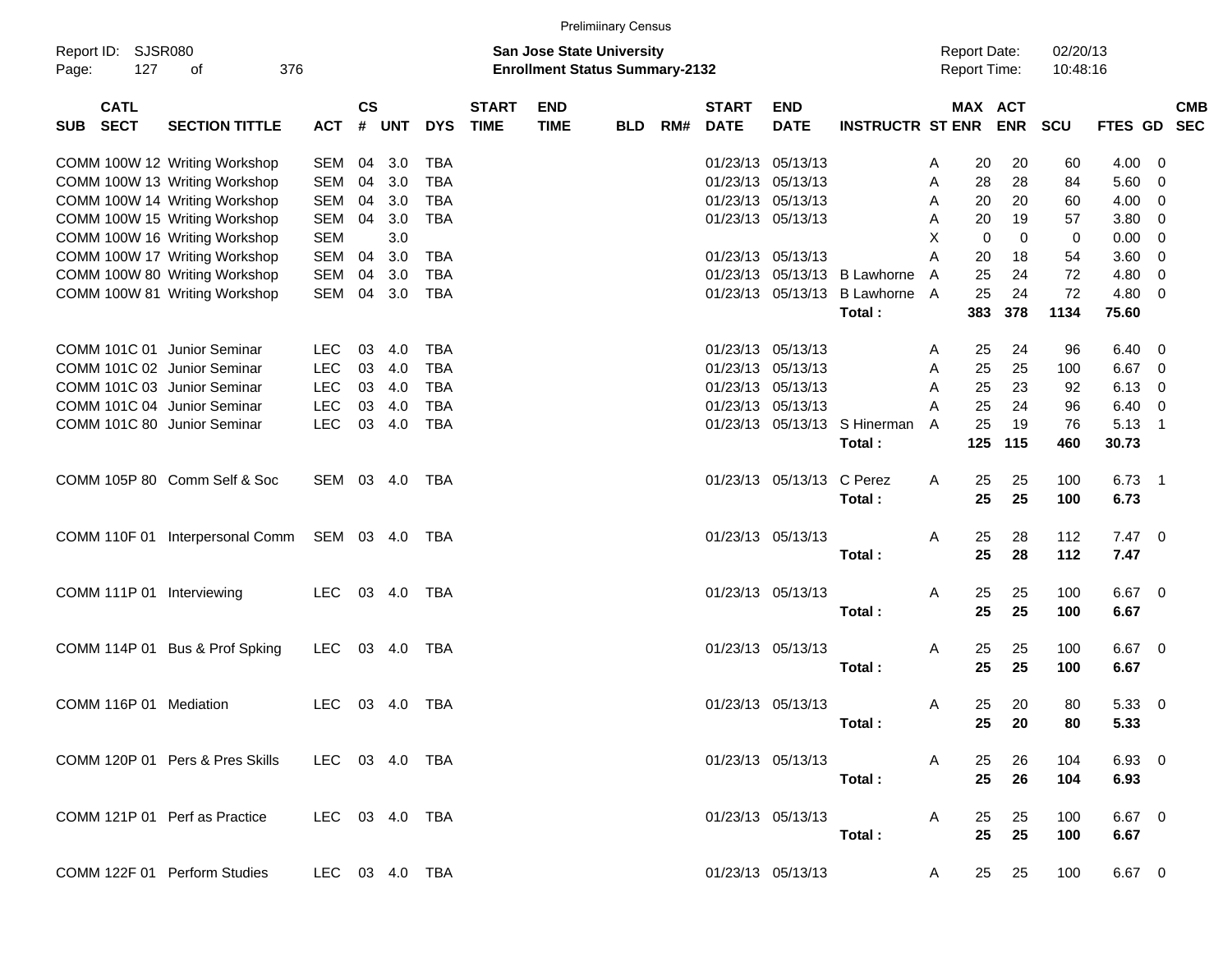|            |                                        |                                                                                                                   |                |                    |                            |                          |                             | <b>Prelimiinary Census</b>                                         |    |                   |                              |                                                                            |                                        |                                            |                                  |                      |                                            |            |
|------------|----------------------------------------|-------------------------------------------------------------------------------------------------------------------|----------------|--------------------|----------------------------|--------------------------|-----------------------------|--------------------------------------------------------------------|----|-------------------|------------------------------|----------------------------------------------------------------------------|----------------------------------------|--------------------------------------------|----------------------------------|----------------------|--------------------------------------------|------------|
| Page:      | Report ID: SJSR080<br>128<br>376<br>of |                                                                                                                   |                |                    |                            |                          |                             | San Jose State University<br><b>Enrollment Status Summary-2132</b> |    |                   |                              |                                                                            |                                        | <b>Report Date:</b><br><b>Report Time:</b> |                                  | 02/20/13<br>10:48:16 |                                            |            |
| <b>SUB</b> | <b>CATL</b><br><b>SECT</b>             | <b>SECTION TITTLE</b>                                                                                             | <b>ACT</b>     | $\mathsf{cs}$<br># |                            | UNT DYS                  | <b>START</b><br><b>TIME</b> | <b>END</b><br><b>TIME</b>                                          |    |                   | <b>START</b><br>BLD RM# DATE | <b>END</b><br><b>DATE</b>                                                  | <b>INSTRUCTR ST ENR ENR</b>            |                                            | MAX ACT                          | SCU                  | FTES GD SEC                                | <b>CMB</b> |
|            |                                        |                                                                                                                   |                |                    |                            |                          |                             |                                                                    |    |                   |                              |                                                                            | Total:                                 | 25                                         | 25                               | 100                  | 6.67                                       |            |
|            | COMM 123I 01                           | Performance Ethno                                                                                                 | SEM 03 4.0     |                    |                            | TBA                      |                             |                                                                    |    |                   |                              | 01/23/13 05/13/13                                                          | Total:                                 | Α<br>25<br>25                              | 26<br>26                         | 104<br>104           | 6.93 0<br>6.93                             |            |
|            |                                        | COMM 125P 01 Ensemble Perf                                                                                        | ACT 20 4.0     |                    |                            | TBA                      |                             |                                                                    |    |                   |                              | 01/23/13 05/13/13                                                          | Total:                                 | Α<br>25<br>25                              | 24<br>24                         | 96<br>96             | $6.40 \quad 0$<br>6.40                     |            |
|            |                                        | COMM 131P 80 New/You Media                                                                                        | LEC.           |                    | 04 4.0                     | TBA                      |                             |                                                                    |    |                   |                              | 01/23/13 05/13/13 C Perez                                                  | Total:                                 | 25<br>A<br>25                              | 25<br>25                         | 100<br>100           | $6.73$ 1<br>6.73                           |            |
|            |                                        | COMM 140P 01 Argument & Debate                                                                                    | LEC 03 4.0 TBA |                    |                            |                          |                             |                                                                    |    |                   |                              | 01/23/13 05/13/13                                                          | Total:                                 | Α<br>24<br>24                              | 24<br>24                         | 96<br>96             | $6.40 \quad 0$<br>6.40                     |            |
|            |                                        | COMM 141P 01 Small Group Comm                                                                                     | LEC 03 4.0 TBA |                    |                            |                          |                             |                                                                    |    |                   |                              | 01/23/13 05/13/13                                                          | Total:                                 | Α<br>20<br>20                              | 20<br>20                         | 80<br>80             | 5.33 0<br>5.33                             |            |
|            |                                        | COMM 144F 01 Organiza Communica LEC<br>COMM 144F 03 Organiza Communica LEC<br>COMM 144F 04 Organiza Communica LEC |                |                    | 03 4.0<br>03 4.0<br>03 4.0 | TBA<br><b>TBA</b><br>TBA |                             |                                                                    |    |                   |                              | 01/23/13 05/13/13<br>01/23/13 05/13/13<br>01/23/13 05/13/13                |                                        | 25<br>A<br>25<br>Α<br>25<br>A              | 27<br>26<br>26                   | 108<br>104<br>104    | $7.20 \t 0$<br>$6.93$ 0<br>$7.00$ 1        |            |
|            | COMM 145I 01                           | <b>Rhet Criticism</b>                                                                                             | <b>LEC</b>     | 03                 | -4.0                       | <b>TBA</b>               |                             |                                                                    |    |                   |                              | 01/23/13 05/13/13                                                          | Total:                                 | 75<br>25<br>A                              | 79<br>26                         | 316<br>104           | 21.13<br>6.93 0                            |            |
|            | COMM 145I 80                           | <b>Rhet Criticism</b>                                                                                             | <b>LEC</b>     |                    | 03 4.0                     | <b>TBA</b>               |                             |                                                                    |    |                   |                              |                                                                            | 01/23/13 05/13/13 S Hinerman<br>Total: | 25<br>$\overline{A}$<br>50                 | 25<br>51                         | 100<br>204           | $6.67$ 0<br>13.60                          |            |
|            | COMM 151I 01                           | New Media/Methods LEC 04 4.0                                                                                      |                |                    |                            | TBA                      |                             |                                                                    |    |                   |                              | 01/23/13 05/13/13                                                          | Total:                                 | Α<br>25<br>25                              | 26<br>26                         | 104<br>104           | 6.93 0<br>6.93                             |            |
|            | COMM 155I 01                           | <b>Quantitative Comm</b>                                                                                          | LEC 03 4.0     |                    |                            | TBA                      |                             |                                                                    |    |                   |                              | 01/23/13 05/13/13                                                          | Total:                                 | 25<br>A<br>25                              | 25<br>25                         | 100<br>100           | $6.67$ 0<br>6.67                           |            |
|            |                                        | COMM 156I 01 Qualitative Comm                                                                                     | LEC 03 4.0 TBA |                    |                            |                          |                             |                                                                    |    |                   |                              | 01/23/13 05/13/13                                                          | Total:                                 | 25<br>A<br>25                              | 23<br>23                         | 92<br>92             | $6.20$ 1<br>6.20                           |            |
| HA<br>SCI  | COMM 157 01<br>157 01<br>15701         | Comm Action & Serv LEC 02 3.0<br>Comm Action & Serv LEC<br>Comm Action & Serv LEC 02 3.0                          |                |                    | 02 3.0                     | - W<br>- W<br>W          |                             | 03:00 PM 05:45 PM CL<br>03:00 PM 05:45 PM<br>03:00 PM 05:45 PM CL  | CL | 226<br>226<br>226 |                              | 01/23/13 05/13/13 M Lu<br>01/23/13 05/13/13 M Lu<br>01/23/13 05/13/13 M Lu |                                        | 30<br>A<br>Α<br>A                          | 18<br>0<br>$\mathbf 0$<br>0<br>0 | 54<br>0<br>0         | 3.60 0 C<br>$0.00 \t 0 C$<br>$0.00 \t 0 C$ |            |
|            | ENGR 157 01                            | Comm Action & Serv LEC 02 3.0 W                                                                                   |                |                    |                            |                          |                             | 03:00 PM 05:45 PM CL                                               |    | 226               |                              | 01/23/13 05/13/13 M Lu                                                     |                                        | Α                                          | 0<br>6                           | 18                   | 1.20 0 C                                   |            |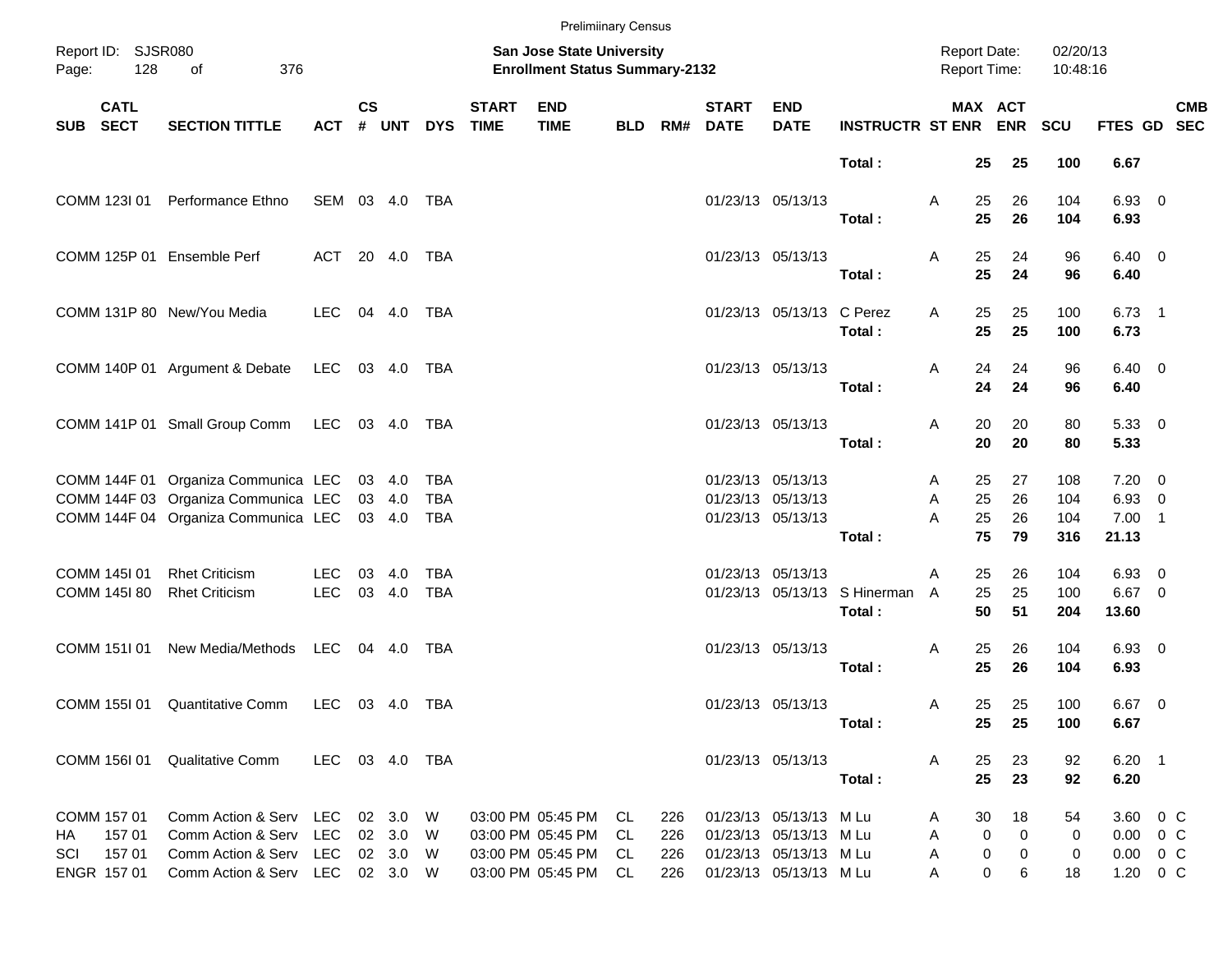|                     |                            |                                       |                |                    |                |                |                             | <b>Prelimiinary Census</b>                                         |            |     |                             |                           |                               |                                            |                |                      |             |                           |
|---------------------|----------------------------|---------------------------------------|----------------|--------------------|----------------|----------------|-----------------------------|--------------------------------------------------------------------|------------|-----|-----------------------------|---------------------------|-------------------------------|--------------------------------------------|----------------|----------------------|-------------|---------------------------|
| Report ID:<br>Page: | <b>SJSR080</b><br>129      | 376<br>оf                             |                |                    |                |                |                             | San Jose State University<br><b>Enrollment Status Summary-2132</b> |            |     |                             |                           |                               | <b>Report Date:</b><br><b>Report Time:</b> |                | 02/20/13<br>10:48:16 |             |                           |
| <b>SUB</b>          | <b>CATL</b><br><b>SECT</b> | <b>SECTION TITTLE</b>                 | <b>ACT</b>     | $\mathsf{cs}$<br># | <b>UNT</b>     | <b>DYS</b>     | <b>START</b><br><b>TIME</b> | <b>END</b><br><b>TIME</b>                                          | <b>BLD</b> | RM# | <b>START</b><br><b>DATE</b> | <b>END</b><br><b>DATE</b> | <b>INSTRUCTR ST ENR</b>       | <b>MAX ACT</b>                             | <b>ENR</b>     | <b>SCU</b>           |             | <b>CMB</b><br>FTES GD SEC |
|                     | EDUC 157 01                | Comm Action & Serv                    | LEC            | 02                 | 3.0            | W              |                             | 03:00 PM 05:45 PM                                                  | CL         | 226 |                             | 01/23/13 05/13/13         | M Lu                          | 0<br>A                                     | 6              | 18                   | 1.20        | 0 C                       |
|                     | COMM 157 02                | Comm Action & Serv                    | <b>LEC</b>     | 02                 | 3.0            | Т              |                             | 03:00 PM 05:45 PM                                                  | CL         | 226 | 01/23/13 05/13/13           |                           | <b>B</b> Gainer               | 60<br>Α                                    | 31             | 93                   | 6.20        | $0\,$ C                   |
| HA                  | 157 02                     | Comm Action & Serv                    | LEC            | 02                 | 3.0            | $\top$         |                             | 03:00 PM 05:45 PM                                                  | CL         | 226 | 01/23/13 05/13/13           |                           | <b>B</b> Gainer               | 0<br>A                                     | $\mathbf{1}$   | 3                    | 0.20        | $0\,$ C                   |
| SCI                 | 157 02                     | Comm Action & Serv                    | <b>LEC</b>     | 02                 | 3.0            | $\mathsf{T}$   |                             | 03:00 PM 05:45 PM                                                  | CL.        | 226 | 01/23/13 05/13/13           |                           | <b>B</b> Gainer               | A<br>0                                     | 8              | 24                   | 1.60        | $0\,$ C                   |
|                     | ENGR 157 02                | Comm Action & Serv                    | <b>LEC</b>     | 02                 | 3.0            | $\mathsf{T}$   |                             | 03:00 PM 05:45 PM                                                  | CL         | 226 | 01/23/13 05/13/13           |                           | <b>B</b> Gainer               | A<br>0                                     | 9              | 27                   | 1.80        | $0\,$ C                   |
|                     | EDUC 157 02                | Comm Action & Serv                    | LEC            |                    | $02 \quad 3.0$ | $\top$         |                             | 03:00 PM 05:45 PM                                                  | CL         | 226 |                             | 01/23/13 05/13/13         | <b>B</b> Gainer               | A<br>0                                     | 5              | 15                   | 1.00        | 0 <sup>o</sup>            |
|                     |                            |                                       |                |                    |                |                |                             |                                                                    |            |     |                             |                           | Total:                        | 90                                         | 84             | 252                  | 16.80       |                           |
|                     |                            | COMM 160F 80 Lang, Meaning, Cul       | <b>LEC</b>     |                    | 4.0            |                |                             |                                                                    |            |     |                             |                           |                               | X<br>0                                     | 0              | 0                    | $0.00 \t 0$ |                           |
|                     |                            |                                       |                |                    |                |                |                             |                                                                    |            |     |                             |                           | Total:                        | $\bf{0}$                                   | $\bf{0}$       | 0                    | 0.00        |                           |
|                     |                            | COMM 161F 01 Comm & Culture           | LEC.           | 03                 | 4.0            | TBA            |                             |                                                                    |            |     | 01/23/13 05/13/13           |                           |                               | 25<br>Α                                    | 29             | 116                  | $7.73 \t 0$ |                           |
|                     |                            |                                       |                |                    |                |                |                             |                                                                    |            |     |                             |                           | Total:                        | 25                                         | 29             | 116                  | 7.73        |                           |
|                     |                            | COMM 168W 01 Global Climate Chang LEC |                |                    | 02 3.0         | TR             |                             | 01:30 PM 02:45 PM                                                  | WSQ 207    |     |                             | 01/23/13 05/13/13         | B Brockmann A                 | 100                                        | 38             | 114                  | 7.60        | 0 C                       |
|                     |                            | METR 168W 01 Global Climate Chang LEC |                |                    | 02 3.0         | <b>TR</b>      |                             | 01:30 PM 02:45 PM                                                  | WSQ 207    |     | 01/23/13                    | 05/13/13                  | B Brockmann A                 | 0                                          | 3              | 9                    | 0.60        | $0\,$ C                   |
|                     |                            | ENVS 168W 01 Global Climate Chang LEC |                |                    | 02 3.0         | <b>TR</b>      |                             | 01:30 PM 02:45 PM                                                  | WSQ 207    |     |                             | 01/23/13 05/13/13         | B Brockmann A                 | 0                                          | 36             | 108                  | 7.20        | $0\,$ C                   |
|                     |                            | GEOL 168W 01 Global Climate Chang LEC |                |                    | 02 3.0         | TR             |                             | 01:30 PM 02:45 PM                                                  | WSQ 207    |     | 01/23/13                    | 05/13/13                  | B Brockmann A                 | 0                                          | $\mathbf 0$    | 0                    | 0.00        | 0 <sup>o</sup>            |
| <b>HUM</b>          |                            | 168W 01 Global Climate Chang LEC      |                |                    | 02 3.0         | TR             |                             | 01:30 PM 02:45 PM                                                  | WSQ 207    |     |                             | 01/23/13 05/13/13         | B Brockmann A                 | 0                                          | $\overline{c}$ | 6                    | 0.40        | 0 <sup>o</sup>            |
|                     |                            |                                       |                |                    |                |                |                             |                                                                    |            |     |                             |                           | Total:                        | 100                                        | 79             | 237                  | 15.80       |                           |
|                     | COMM 169I 80               | Media Respns Crit                     | LEC.           |                    | 03 4.0         | TBA            |                             |                                                                    |            |     |                             | 01/23/13 05/13/13         | S Hinerman A                  | 25                                         | 25             | 100                  | $6.67$ 0    |                           |
|                     |                            |                                       |                |                    |                |                |                             |                                                                    |            |     |                             |                           | Total:                        | 25                                         | 25             | 100                  | 6.67        |                           |
|                     |                            | COMM 170F 80 Persuasion               | LEC.           |                    | 03 4.0         | TBA            |                             |                                                                    |            |     |                             |                           | 01/23/13 05/13/13 T Coopman A | 25                                         | 26             | 104                  | 6.93 0      |                           |
|                     |                            |                                       |                |                    |                |                |                             |                                                                    |            |     |                             |                           | Total:                        | 25                                         | 26             | 104                  | 6.93        |                           |
|                     | COMM 172F 01               | <b>Multicultural Comm</b>             | LEC.           |                    | 03 4.0         | TBA            |                             |                                                                    |            |     | 01/23/13 05/13/13           |                           |                               | Α<br>25                                    | 25             | 100                  | $6.67$ 0    |                           |
|                     |                            |                                       |                |                    |                |                |                             |                                                                    |            |     |                             |                           | Total:                        | 25                                         | 25             | 100                  | 6.67        |                           |
|                     |                            | COMM 174 01 Intercult & Inequal       |                |                    |                |                |                             | LEC 04 3.0 MW 10:30 AM 11:45 AM HGH 223 01/23/13 05/13/13 P Raman  |            |     |                             |                           |                               | Α                                          | 25<br>27       | 81                   | 5.40 0      |                           |
|                     |                            |                                       |                |                    |                |                |                             |                                                                    |            |     |                             |                           | Total:                        | 25                                         | 27             | 81                   | 5.40        |                           |
|                     |                            | COMM 176P 01 Comm & Gender            | LEC 03 4.0 TBA |                    |                |                |                             |                                                                    |            |     |                             | 01/23/13 05/13/13         |                               | A<br>25                                    | 25             | 100                  | 6.67 0      |                           |
|                     |                            |                                       |                |                    |                |                |                             |                                                                    |            |     |                             |                           | Total:                        | 25                                         | 25             | 100                  | 6.67        |                           |
|                     | COMM 180 01                | <b>Individual Study</b>               |                |                    |                | SUP 36 1.0 TBA |                             |                                                                    |            |     |                             |                           | 01/23/13 05/13/13 D Fassett   | A<br>5                                     | 1              | $\mathbf{1}$         | $0.08$ 1    |                           |
|                     | COMM 180 02                | <b>Individual Study</b>               |                |                    |                | SUP 36 2.0 TBA |                             |                                                                    |            |     |                             |                           | 01/23/13 05/13/13 S Coopman A | 3                                          | $\overline{2}$ | 4                    | $0.30$ 1    |                           |
|                     |                            |                                       |                |                    |                |                |                             |                                                                    |            |     |                             |                           | Total:                        | 8                                          | $\mathbf{3}$   | 5                    | 0.38        |                           |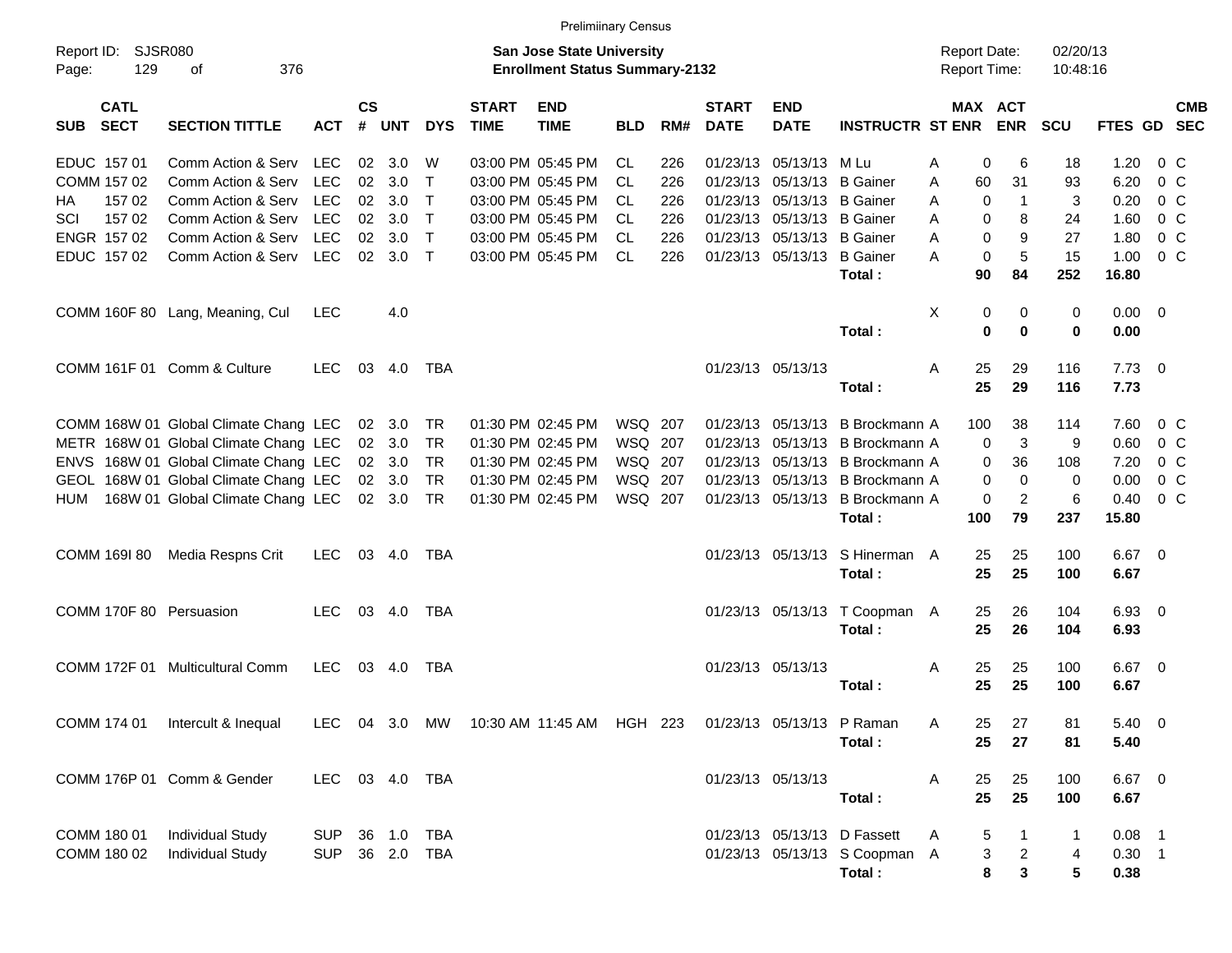|                                           |                                                                                                           |                                        |                |                   |                                        |                             |                                                                           | <b>Prelimiinary Census</b> |     |                                  |                                                                         |                                                              |             |                     |                                      |                            |                                      |                                        |                          |
|-------------------------------------------|-----------------------------------------------------------------------------------------------------------|----------------------------------------|----------------|-------------------|----------------------------------------|-----------------------------|---------------------------------------------------------------------------|----------------------------|-----|----------------------------------|-------------------------------------------------------------------------|--------------------------------------------------------------|-------------|---------------------|--------------------------------------|----------------------------|--------------------------------------|----------------------------------------|--------------------------|
| Report ID: SJSR080<br>130<br>Page:        | 376<br>οf                                                                                                 |                                        |                |                   |                                        |                             | <b>San Jose State University</b><br><b>Enrollment Status Summary-2132</b> |                            |     |                                  |                                                                         |                                                              |             | <b>Report Date:</b> | <b>Report Time:</b>                  | 02/20/13<br>10:48:16       |                                      |                                        |                          |
| <b>CATL</b><br><b>SECT</b><br>SUB         | <b>SECTION TITTLE</b>                                                                                     | <b>ACT</b>                             | $\mathsf{cs}$  | # UNT             | <b>DYS</b>                             | <b>START</b><br><b>TIME</b> | <b>END</b><br><b>TIME</b>                                                 | <b>BLD</b>                 | RM# | <b>START</b><br><b>DATE</b>      | <b>END</b><br><b>DATE</b>                                               | <b>INSTRUCTR ST ENR</b>                                      |             |                     | MAX ACT<br><b>ENR</b>                | <b>SCU</b>                 | <b>FTES GD</b>                       |                                        | <b>CMB</b><br><b>SEC</b> |
|                                           | COMM 181F 01 New Media/World                                                                              | LEC.                                   |                | 03 4.0            | TBA                                    |                             |                                                                           |                            |     | 01/23/13 05/13/13                |                                                                         | Total:                                                       | Α           | 25<br>25            | 26<br>26                             | 104<br>104                 | 6.93 0<br>6.93                       |                                        |                          |
| COMM 184 01                               | <b>Directed Reading</b>                                                                                   | <b>SUP</b>                             | 36             | 1.0               | TBA                                    |                             |                                                                           |                            |     |                                  | 01/23/13 05/13/13                                                       | Total:                                                       | Α           | 5<br>5              | $\pmb{0}$<br>0                       | 0<br>$\mathbf 0$           | $0.00 \t 0$<br>0.00                  |                                        |                          |
| COMM 190 01<br>COMM 190 02<br>COMM 190 03 | Act Proj in Speech<br>Act Proj in Speech<br>Act Proj in Speech                                            | <b>SUP</b><br><b>SUP</b><br><b>SUP</b> | 36<br>36<br>36 | 1.0<br>2.0<br>6.0 | <b>TBA</b><br><b>TBA</b><br><b>TBA</b> |                             |                                                                           |                            |     | 01/23/13                         | 01/23/13 05/13/13 T Hart<br>05/13/13 T Hart<br>01/23/13 05/13/13 T Hart |                                                              | A<br>Α<br>Α | 20<br>5<br>3        | 3<br>3<br>$\mathbf{1}$               | 3<br>6<br>6                | 0.20<br>0.40<br>0.40                 | - 0<br>- 0<br>- 0                      |                          |
| COMM 190 04                               | Act Proj in Speech                                                                                        | <b>SUP</b>                             | 36             | 3.0               | <b>TBA</b>                             |                             |                                                                           |                            |     |                                  | 01/23/13 05/13/13 T Hart                                                | Total:                                                       | Α           | 5<br>33             | $\mathbf 1$<br>8                     | 3<br>18                    | 0.20<br>1.20                         | $\overline{\phantom{0}}$               |                          |
|                                           | COMM 191A 01 Foren Act Debate<br>COMM 191A 02 Foren Act Debate<br>COMM 191A 03 Foren Act Debate           | <b>SUP</b><br><b>SUP</b><br><b>SUP</b> | 36<br>36<br>36 | 1.0<br>1.0<br>1.0 | TBA<br><b>TBA</b><br><b>TBA</b>        |                             |                                                                           |                            |     | 01/23/13<br>01/23/13<br>01/23/13 | 05/13/13<br>05/13/13 T Lim                                              | 05/13/13 G Austin-Let A<br>G Austin-Let A                    | A           | 20<br>20<br>20      | 20<br>17<br>20                       | 20<br>17<br>20             | $1.37$ 2<br>1.13<br>1.33             | - 0<br>- 0                             |                          |
|                                           | COMM 191A 04 Foren Act Debate<br>COMM 191A 05 Foren Act Debate<br>COMM 191A 06 Foren Act Debate           | <b>SUP</b><br><b>SUP</b><br><b>SUP</b> | 36<br>36<br>36 | 1.0<br>1.0<br>1.0 | <b>TBA</b><br><b>TBA</b><br><b>TBA</b> |                             |                                                                           |                            |     | 01/23/13                         | 05/13/13 T Lim<br>01/23/13 05/13/13 T Lim<br>01/23/13 05/13/13 T Lim    |                                                              | A<br>A<br>Α | 20<br>20<br>20      | 20<br>17<br>20                       | 20<br>17<br>20             | 1.33<br>1.13<br>1.33                 | - 0<br>- 0<br>$\overline{\phantom{0}}$ |                          |
|                                           |                                                                                                           |                                        |                |                   |                                        |                             |                                                                           |                            |     |                                  |                                                                         | Total:                                                       |             | 120                 | 114                                  | 114                        | 7.63                                 |                                        |                          |
|                                           | COMM 191B 01 Ind Evnts Plat Spk<br>COMM 191B 02 Ind Evnts Plat Spk<br>COMM 191B 03 Ind Evnts Plat Spk     | <b>SUP</b><br><b>SUP</b><br><b>SUP</b> | 36<br>36<br>36 | 1.0<br>1.0<br>1.0 | <b>TBA</b><br><b>TBA</b><br><b>TBA</b> |                             |                                                                           |                            |     | 01/23/13<br>01/23/13<br>01/23/13 | 05/13/13<br>05/13/13 T Teng                                             | M Sunseri<br>05/13/13 P Antonellis                           | A<br>A<br>A | 20<br>20<br>20      | 19<br>19<br>9                        | 19<br>19<br>9              | $1.27 \t 0$<br>1.27<br>0.60          | - 0<br>- 0                             |                          |
|                                           | COMM 191B 04 Ind Evnts Plat Spk<br>COMM 191B 05 Ind Evnts Plat Spk<br>COMM 191B 06 Ind Evnts Plat Spk     | <b>SUP</b><br><b>SUP</b><br><b>SUP</b> | 36<br>36<br>36 | 1.0<br>1.0<br>1.0 | <b>TBA</b><br><b>TBA</b><br><b>TBA</b> |                             |                                                                           |                            |     | 01/23/13<br>01/23/13             | 01/23/13 05/13/13                                                       | 05/13/13 S Anderson<br>05/13/13 S Anderson<br>P Antonellis A | A<br>A      | 20<br>20<br>20      | 3<br>$\overline{4}$<br>10            | 3<br>4<br>10               | 0.20<br>0.27<br>$0.67$ 0             | - 0<br>- 0                             |                          |
|                                           | COMM 191C 01 Ind Evnts Oral Int                                                                           | SUP.                                   |                | 36 1.0            | TBA                                    |                             |                                                                           |                            |     |                                  |                                                                         | Total:<br>01/23/13 05/13/13 S Anderson A                     |             | 120<br>20           | 64<br>19                             | 64<br>19                   | 4.27<br>$1.27 \t 0$                  |                                        |                          |
|                                           | COMM 191C 02 Ind Evnts Oral Int                                                                           | SUP 36 1.0 TBA                         |                |                   |                                        |                             |                                                                           |                            |     |                                  | 01/23/13 05/13/13 K Ireland                                             | Total:                                                       | Α           | 20<br>40            | 19<br>38                             | 19<br>38                   | $1.27 \t 0$<br>2.53                  |                                        |                          |
|                                           | COMM 191J 01 Speech Judging                                                                               | SUP 36 1.0 TBA                         |                |                   |                                        |                             |                                                                           |                            |     |                                  |                                                                         | 01/23/13 05/13/13 S Anderson A<br>Total:                     |             | 60<br>60            | 53<br>53                             | 53<br>53                   | $3.53 \ 0$<br>3.53                   |                                        |                          |
| COMM 198 01<br>COMM 198 02<br>COMM 198 03 | Comm Applied Activit SUP 36 1.0<br>Comm Applied Activit SUP 36 2.0<br>Comm Applied Activit SUP 36 1.0 TBA |                                        |                |                   | TBA<br>TBA                             |                             |                                                                           |                            |     |                                  | 01/23/13 05/13/13 M Peck                                                | 01/23/13 05/13/13 R Cnudde<br>01/23/13 05/13/13 R Cnudde     | A<br>A<br>A | 20<br>16<br>20      | 20<br>$\overline{\phantom{1}}$<br>13 | 20<br>$\overline{c}$<br>13 | $1.33 \ 0$<br>$0.13 \ 0$<br>$0.87$ 0 |                                        |                          |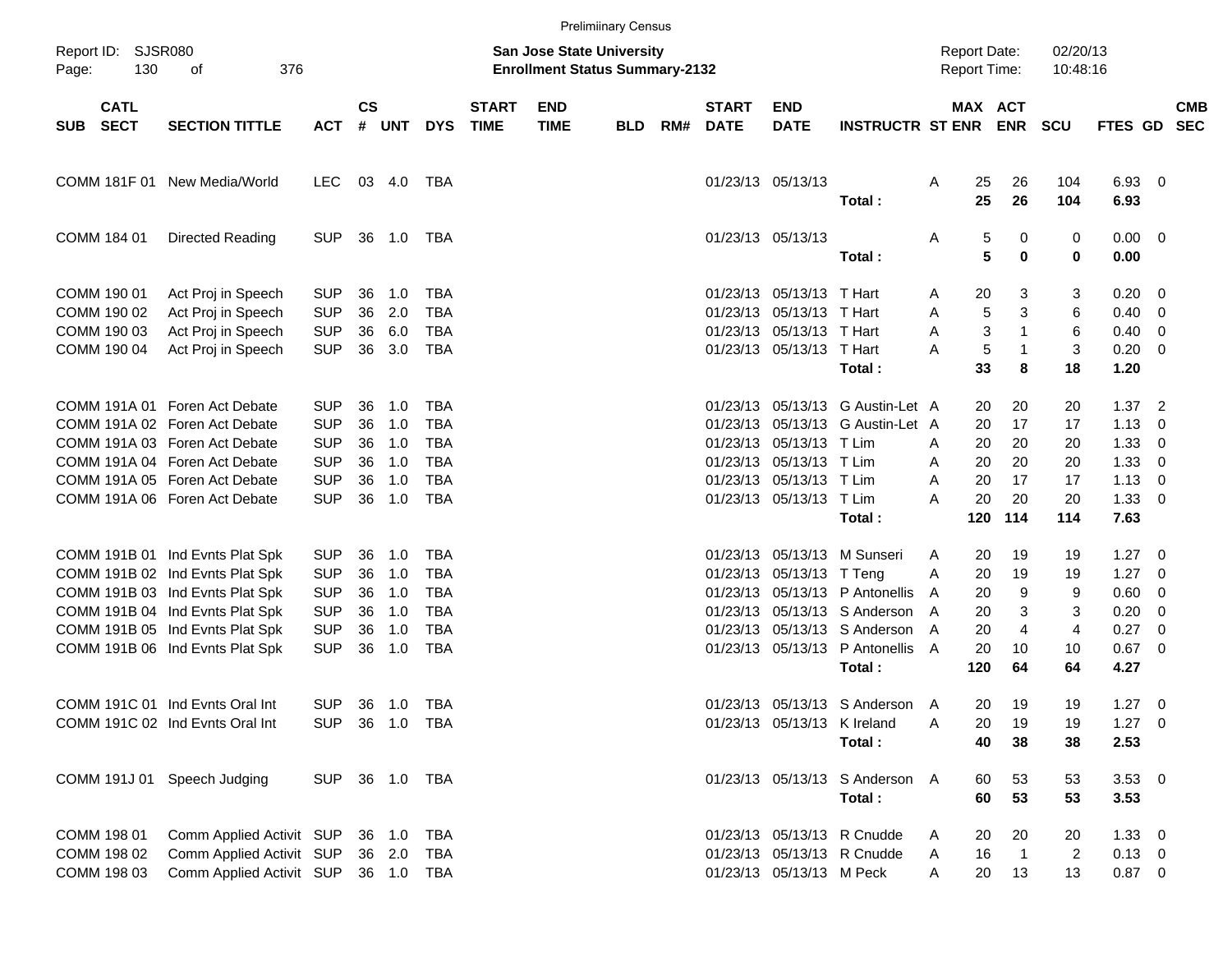|                                          |                                |              |                    |            |            |                             | <b>Prelimiinary Census</b>                                                |            |     |                             |                            |                               |   |                                     |                       |                      |                |                            |                          |
|------------------------------------------|--------------------------------|--------------|--------------------|------------|------------|-----------------------------|---------------------------------------------------------------------------|------------|-----|-----------------------------|----------------------------|-------------------------------|---|-------------------------------------|-----------------------|----------------------|----------------|----------------------------|--------------------------|
| Report ID: SJSR080<br>Page:              | 131<br>376<br>οf               |              |                    |            |            |                             | <b>San Jose State University</b><br><b>Enrollment Status Summary-2132</b> |            |     |                             |                            |                               |   | <b>Report Date:</b><br>Report Time: |                       | 02/20/13<br>10:48:16 |                |                            |                          |
| <b>CATL</b><br><b>SECT</b><br><b>SUB</b> | <b>SECTION TITTLE</b>          | <b>ACT</b>   | $\mathsf{cs}$<br># | <b>UNT</b> | <b>DYS</b> | <b>START</b><br><b>TIME</b> | <b>END</b><br><b>TIME</b>                                                 | <b>BLD</b> | RM# | <b>START</b><br><b>DATE</b> | <b>END</b><br><b>DATE</b>  | <b>INSTRUCTR ST ENR</b>       |   |                                     | MAX ACT<br><b>ENR</b> | SCU                  | <b>FTES GD</b> |                            | <b>CMB</b><br><b>SEC</b> |
| COMM 198 04                              | Comm Applied Activit SUP       |              |                    | 36 2.0     | <b>TBA</b> |                             |                                                                           |            |     | 01/23/13                    | 05/13/13 T Hart            |                               | A | 16                                  | 17                    | 34                   | 2.27           | - 0                        |                          |
| COMM 198 05                              | Comm Applied Activit SUP       |              | 36                 | 1.0        | <b>TBA</b> |                             |                                                                           |            |     | 01/23/13                    | 05/13/13 T Hart            |                               | A | 20                                  | 8                     | 8                    | 0.53           | $\overline{0}$             |                          |
| COMM 198 06                              | Comm Applied Activit SUP       |              | 36                 | 2.0        | <b>TBA</b> |                             |                                                                           |            |     | 01/23/13                    | 05/13/13 M Peck            |                               | A | 10                                  | $\overline{2}$        | $\overline{4}$       | 0.27           | - 0                        |                          |
| COMM 198 07                              | Comm Applied Activit SUP       |              | 36                 | 2.0        | <b>TBA</b> |                             |                                                                           |            |     | 01/23/13                    |                            | 05/13/13 L Gomez              | A | 5                                   | 6                     | 12                   | 0.83           | $\overline{1}$             |                          |
| COMM 198 08                              | Comm Applied Activit SUP       |              |                    | 36 1.0     | <b>TBA</b> |                             |                                                                           |            |     |                             | 01/23/13 05/13/13 L Gomez  |                               | A | 5                                   | $\Omega$              | $\mathbf 0$          | 0.00           | $\overline{\mathbf{0}}$    |                          |
|                                          |                                |              |                    |            |            |                             |                                                                           |            |     |                             |                            | Total:                        |   | 112                                 | 67                    | 93                   | 6.23           |                            |                          |
|                                          | COMM 199C 01 Senior Seminar    | <b>LEC</b>   | 03                 | 4.0        | <b>TBA</b> |                             |                                                                           |            |     |                             | 01/23/13 05/13/13          |                               | A | 25                                  | 28                    | 112                  | $7.47\ 0$      |                            |                          |
|                                          | COMM 199C 02 Senior Seminar    | LEC          | 03                 | 4.0        | <b>TBA</b> |                             |                                                                           |            |     | 01/23/13                    | 05/13/13                   |                               | A | 25                                  | 25                    | 100                  | 6.67           | - 0                        |                          |
|                                          | COMM 199C 03 Senior Seminar    | <b>LEC</b>   | 03                 | 4.0        | <b>TBA</b> |                             |                                                                           |            |     | 01/23/13                    | 05/13/13                   |                               | A | 25                                  | 27                    | 108                  | 7.20           | - 0                        |                          |
|                                          | COMM 199C 80 Senior Seminar    | <b>LEC</b>   | 03                 | 4.0        | <b>TBA</b> |                             |                                                                           |            |     |                             | 01/23/13 05/13/13 B Gainer |                               | A | 25                                  | 25                    | 100                  | 6.67           | $\overline{\phantom{0}}$   |                          |
|                                          |                                |              |                    |            |            |                             |                                                                           |            |     |                             |                            | Total:                        |   | 100                                 | 105                   | 420                  | 28.00          |                            |                          |
|                                          | COMM 204A 01 Adv Quant Methods | SEM 05 1.0   |                    |            | M          |                             | 06:00 PM 08:45 PM                                                         | HGH 219    |     |                             | 01/28/13 02/25/13          | L Gomez                       | Α | 15                                  | 7                     | 7                    | $0.58$ 7       |                            |                          |
|                                          |                                |              |                    |            |            |                             |                                                                           |            |     |                             |                            | Total:                        |   | 15                                  | $\overline{7}$        | $\overline{7}$       | 0.58           |                            |                          |
| COMM 205 01                              | <b>Qualitative Method</b>      | SEM 05       |                    | 1.0        | R          |                             | 06:00 PM 08:45 PM                                                         | HGH 219    |     |                             | 01/24/13 02/21/13          | D Fassett                     | A | 15                                  | 10                    | 10                   | $0.83$ 10      |                            |                          |
|                                          |                                |              |                    |            |            |                             |                                                                           |            |     |                             |                            | Total:                        |   | 15                                  | 10                    | 10                   | 0.83           |                            |                          |
|                                          | COMM 205A 01 Adv Qual Methods  | <b>SEM</b>   |                    | 1.0        |            |                             |                                                                           |            |     |                             |                            |                               | X | 0                                   | 0                     | 0                    | $0.00 \t 0$    |                            |                          |
|                                          | COMM 205A 02 Adv Qual Methods  | SEM          | 05                 | 1.0        | M          |                             | 06:00 PM 09:30 PM                                                         | HGH 219    |     |                             |                            | 04/22/13 05/13/13 R Halualani | A | 15                                  | 14                    | 14                   | 1.17 14        |                            |                          |
|                                          |                                |              |                    |            |            |                             |                                                                           |            |     |                             |                            | Total:                        |   | 15                                  | 14                    | 14                   | 1.17           |                            |                          |
| COMM 206 01                              | <b>Crit Rhet Methods</b>       | SEM 05       |                    | 1.0        | M          |                             | 06:00 PM 08:45 PM                                                         | HGH 219    |     |                             | 03/04/13 04/15/13          | A Todd                        | A | 15                                  | 16                    | 16                   | 1.33 16        |                            |                          |
|                                          |                                |              |                    |            |            |                             |                                                                           |            |     |                             |                            | Total:                        |   | 15                                  | 16                    | 16                   | 1.33           |                            |                          |
|                                          | COMM 240R 01 Sem Argmnt/Debate | SEM 05 4.0   |                    |            | TBA        |                             |                                                                           |            |     |                             | 01/23/13 05/13/13          |                               | A | 15                                  | 9                     | 36                   | $2.93$ 8       |                            |                          |
|                                          |                                |              |                    |            |            |                             |                                                                           |            |     |                             |                            | Total:                        |   | 15                                  | 9                     | 36                   | 2.93           |                            |                          |
|                                          | COMM 241R 01 Sem in Sm Gp Com  | SEM 05 4.0   |                    |            | TBA        |                             |                                                                           |            |     |                             | 01/23/13 05/13/13          |                               | A | 10                                  | 10                    | 40                   | $3.27$ 9       |                            |                          |
|                                          |                                |              |                    |            |            |                             |                                                                           |            |     |                             |                            | Total :                       |   | 10 <sub>1</sub>                     | 10                    | 40                   | 3.27           |                            |                          |
| COMM 265 01                              | Sem Crisis Comm                | SEM 05 3.0 W |                    |            |            |                             | 06:00 PM 08:45 PM                                                         | HGH 219    |     |                             | 01/23/13 05/13/13 L Gomez  |                               | A | 15                                  | 10                    | 30                   | 2.50 10        |                            |                          |
|                                          |                                |              |                    |            |            |                             |                                                                           |            |     |                             |                            | Total:                        |   | 15                                  | 10                    | 30                   | 2.50           |                            |                          |
| COMM 280 01                              | Independent Study              | <b>SUP</b>   | 25                 | 1.0        | <b>TBA</b> |                             |                                                                           |            |     |                             | 01/23/13 05/13/13 F Varona |                               | A | 10                                  | -1                    | 1                    | 0.08           | $\overline{\phantom{1}}$   |                          |
| COMM 280 02                              | Independent Study              | <b>SUP</b>   | 25                 | 2.0        | <b>TBA</b> |                             |                                                                           |            |     |                             | 01/23/13 05/13/13 F Varona |                               | Α | 5                                   | $\overline{1}$        | 2                    | $0.17$ 1       |                            |                          |
| COMM 280 03                              | Independent Study              | <b>SUP</b>   |                    | 25 3.0     | TBA        |                             |                                                                           |            |     |                             |                            | 01/23/13 05/13/13 F Varona    | A | $\boldsymbol{2}$                    | $\overline{1}$        | 3                    | 0.25           | $\overline{\phantom{0}}$ 1 |                          |
|                                          |                                |              |                    |            |            |                             |                                                                           |            |     |                             |                            | Total:                        |   | 17                                  | 3                     | 6                    | 0.50           |                            |                          |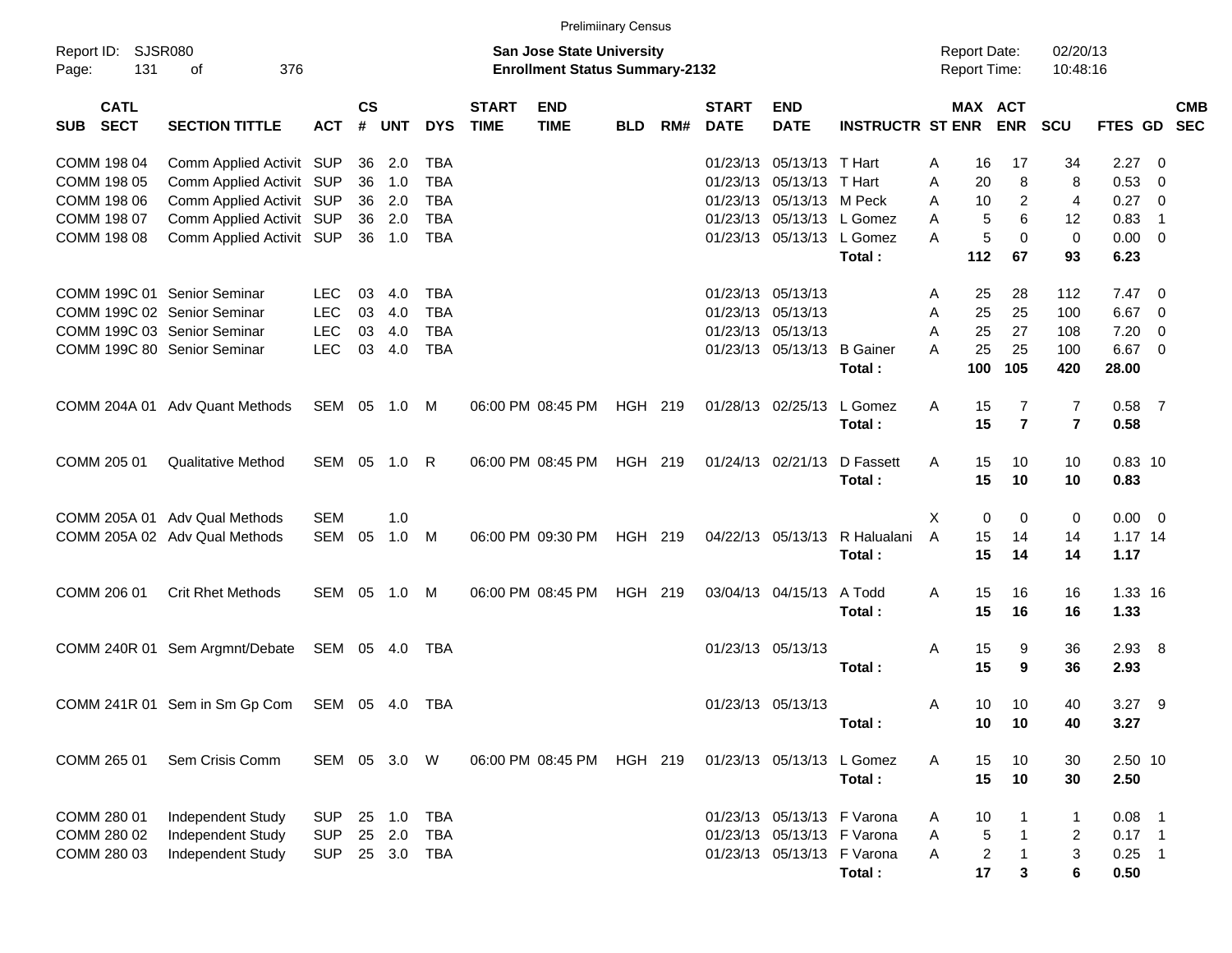|                                                                         |                                                                                                           |                                                                    |                            |                                 |                                                                    |                             | <b>Prelimiinary Census</b>                                                |            |     |                                              |                                                                      |                                                       |                       |                                            |                                                                          |                                                |                                              |                                                                                      |                          |
|-------------------------------------------------------------------------|-----------------------------------------------------------------------------------------------------------|--------------------------------------------------------------------|----------------------------|---------------------------------|--------------------------------------------------------------------|-----------------------------|---------------------------------------------------------------------------|------------|-----|----------------------------------------------|----------------------------------------------------------------------|-------------------------------------------------------|-----------------------|--------------------------------------------|--------------------------------------------------------------------------|------------------------------------------------|----------------------------------------------|--------------------------------------------------------------------------------------|--------------------------|
| Report ID: SJSR080<br>132<br>Page:                                      | 376<br>of                                                                                                 |                                                                    |                            |                                 |                                                                    |                             | <b>San Jose State University</b><br><b>Enrollment Status Summary-2132</b> |            |     |                                              |                                                                      |                                                       |                       | <b>Report Date:</b><br><b>Report Time:</b> |                                                                          | 02/20/13<br>10:48:16                           |                                              |                                                                                      |                          |
| <b>CATL</b><br><b>SECT</b><br><b>SUB</b>                                | <b>SECTION TITTLE</b>                                                                                     | <b>ACT</b>                                                         | $\mathsf{cs}$<br>#         | <b>UNT</b>                      | <b>DYS</b>                                                         | <b>START</b><br><b>TIME</b> | <b>END</b><br><b>TIME</b>                                                 | <b>BLD</b> | RM# | <b>START</b><br><b>DATE</b>                  | <b>END</b><br><b>DATE</b>                                            | <b>INSTRUCTR ST ENR</b>                               |                       | MAX ACT                                    | <b>ENR</b>                                                               | <b>SCU</b>                                     | FTES GD                                      |                                                                                      | <b>CMB</b><br><b>SEC</b> |
| COMM 285B 01 TA Practicum II<br>COMM 285B 02 TA Practicum II            |                                                                                                           | <b>SUP</b><br><b>SUP</b>                                           | 25<br>25                   | 1.0<br>2.0                      | <b>TBA</b><br><b>TBA</b>                                           |                             |                                                                           |            |     |                                              | 01/23/13 05/13/13 F Varona<br>01/23/13 05/13/13 F Varona             | Total:                                                | Α<br>A                | 15<br>10<br>25                             | $\overline{2}$<br>4<br>6                                                 | 2<br>8<br>10                                   | $0.17$ 2<br>0.67<br>0.83                     | $\overline{4}$                                                                       |                          |
| COMM 297 01                                                             | Adv Writing Workshop SEM 05 2.0 R                                                                         |                                                                    |                            |                                 |                                                                    |                             | 06:00 PM 08:45 PM                                                         | HGH 219    |     |                                              | 02/28/13 05/09/13                                                    | P Raman<br>Total:                                     | A                     | 15<br>15                                   | 9<br>9                                                                   | 18<br>18                                       | $1.50$ 9<br>1.50                             |                                                                                      |                          |
| COMM 298 01<br>COMM 298 02                                              | Master's Project<br>Master's Project                                                                      | <b>SUP</b><br><b>SUP</b>                                           | 25<br>25                   | 1.0<br>2.0                      | <b>TBA</b><br><b>TBA</b>                                           |                             |                                                                           |            |     |                                              | 01/23/13 05/13/13 F Varona<br>01/23/13 05/13/13 F Varona             | Total:                                                | A<br>A                | 5<br>25<br>30                              | 0<br>$\overline{1}$<br>$\mathbf{1}$                                      | 0<br>$\overline{2}$<br>$\overline{\mathbf{2}}$ | 0.00<br>$0.17$ 1<br>0.17                     | $\overline{\phantom{0}}$                                                             |                          |
| COMM 299 01<br>COMM 299 02<br>COMM 299 03<br>COMM 299 04<br>COMM 299 05 | <b>Master's Thesis</b><br>Master's Thesis<br>Master's Thesis<br><b>Master's Thesis</b><br>Master's Thesis | <b>SUP</b><br><b>SUP</b><br><b>SUP</b><br><b>SUP</b><br><b>SUP</b> | 25<br>25<br>25<br>25<br>25 | 1.0<br>2.0<br>3.0<br>4.0<br>6.0 | <b>TBA</b><br><b>TBA</b><br><b>TBA</b><br><b>TBA</b><br><b>TBA</b> |                             |                                                                           |            |     | 01/23/13<br>01/23/13<br>01/23/13<br>01/23/13 | 01/23/13 05/13/13 F Varona<br>05/13/13 F Varona<br>05/13/13 F Varona | 05/13/13 F Varona<br>05/13/13 F Varona<br>Total:      | A<br>A<br>A<br>A<br>A | 5<br>5<br>3<br>5<br>3<br>21                | 2<br>$\sqrt{3}$<br>$\overline{c}$<br>$\mathbf{1}$<br>$\overline{1}$<br>9 | $\overline{2}$<br>6<br>6<br>4<br>6<br>24       | 0.17<br>0.50<br>0.50<br>0.33<br>0.50<br>2.00 | $\overline{\phantom{0}}$<br>-3<br>$\overline{2}$<br>$\overline{1}$<br>$\overline{1}$ |                          |
| SPED 184Y 01 Stdt Tchg II                                               |                                                                                                           | <b>SUP</b>                                                         | 25                         | 6.0                             | <b>TBA</b>                                                         |                             |                                                                           |            |     |                                              | 01/23/13 05/13/13                                                    | Total:                                                | Α                     | 0<br>$\bf{0}$                              | 0<br>$\bf{0}$                                                            | 0<br>$\bf{0}$                                  | 0.00<br>0.00                                 | $\overline{\phantom{0}}$                                                             |                          |
| SPED                                                                    | 242C 01 Educ Internship                                                                                   | <b>SUP</b>                                                         | 25                         | 6.0                             | TBA                                                                |                             |                                                                           |            |     |                                              | 01/23/13 05/13/13                                                    | Total:                                                | A                     | 0<br>$\bf{0}$                              | 0<br>$\mathbf 0$                                                         | 0<br>0                                         | $0.00 \t 0$<br>0.00                          |                                                                                      |                          |
| Department :                                                            | <b>Communication Studies</b>                                                                              |                                                                    |                            |                                 |                                                                    |                             |                                                                           |            |     |                                              | <b>Lower Division:</b><br><b>Upper Division:</b>                     | <b>Department Total:</b><br><b>Graduate Division:</b> |                       | 4891<br>2693<br>1990<br>208                | 2294<br>1813<br>104                                                      | 4211 10468<br>4574<br>5681<br>213              | 701.75<br>304.95<br>379.18<br>17.62          |                                                                                      |                          |

**Graduate Division : 208 104 213 17.62**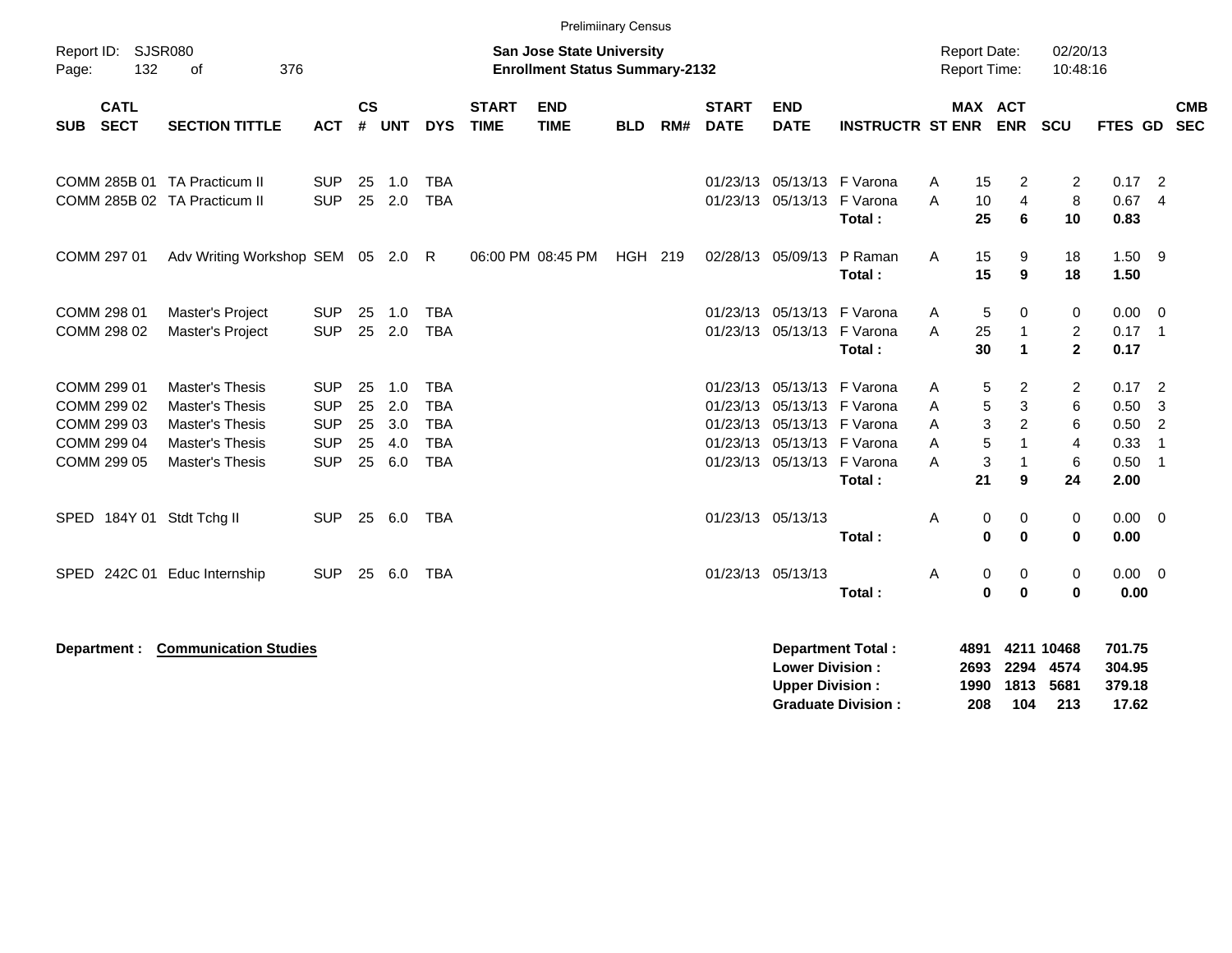|                     |                             |                                                       |              |                             |            |              |                             | <b>Prelimiinary Census</b>                                                |            |     |                             |                           |                         |                                     |                       |                      |                    |                          |
|---------------------|-----------------------------|-------------------------------------------------------|--------------|-----------------------------|------------|--------------|-----------------------------|---------------------------------------------------------------------------|------------|-----|-----------------------------|---------------------------|-------------------------|-------------------------------------|-----------------------|----------------------|--------------------|--------------------------|
| Report ID:<br>Page: | 133                         | <b>SJSR080</b><br>376<br>оf                           |              |                             |            |              |                             | <b>San Jose State University</b><br><b>Enrollment Status Summary-2132</b> |            |     |                             |                           |                         | <b>Report Date:</b><br>Report Time: |                       | 02/20/13<br>10:48:16 |                    |                          |
| <b>SUB</b>          | <b>CATL</b><br><b>SECT</b>  | <b>SECTION TITTLE</b>                                 | <b>ACT</b>   | $\mathsf{cs}$<br>$\pmb{\#}$ | <b>UNT</b> | <b>DYS</b>   | <b>START</b><br><b>TIME</b> | <b>END</b><br><b>TIME</b>                                                 | <b>BLD</b> | RM# | <b>START</b><br><b>DATE</b> | <b>END</b><br><b>DATE</b> | <b>INSTRUCTR ST ENR</b> |                                     | MAX ACT<br><b>ENR</b> | <b>SCU</b>           | FTES GD            | <b>CMB</b><br><b>SEC</b> |
| <b>College</b>      |                             | <b>Social Sciences</b>                                |              |                             |            |              |                             |                                                                           |            |     |                             |                           |                         |                                     |                       |                      |                    |                          |
|                     | Department :<br>URBP 120 01 | <b>Urban &amp; Regional Planning</b><br>Intro Housing | <b>LEC</b>   | 03                          | 3.0        | $\top$       |                             | 04:30 PM 07:00 PM                                                         | CL.        | 131 |                             | 01/23/13 05/13/13         | S Mathur<br>Total:      | Α<br>5<br>5                         | 1<br>1                | 3<br>3               | $0.20 \ 0$<br>0.20 |                          |
| <b>URBP</b>         | 13301                       | Intro Soc Iss Plan                                    | <b>LEC</b>   | 03                          | 3.0        | м            |                             | 04:30 PM 07:00 PM                                                         | CL.        | 308 |                             | 01/23/13 05/13/13         | S Mathur                | 5<br>Α                              | 0                     | 0                    | 0.00               | 0 <sup>o</sup>           |
| AAS                 | 133 01                      | Intro Soc Iss Plan                                    | <b>LEC</b>   | 03                          | 3.0        | м            |                             | 04:30 PM 07:00 PM                                                         | СL         | 308 |                             | 01/23/13 05/13/13         | S Mathur                | 0<br>Α                              | 0                     | 0                    | 0.00               | 0 <sup>o</sup>           |
|                     | AFAM 133 01                 | Intro Soc Iss Plan                                    | <b>LEC</b>   | 03                          | 3.0        | M            |                             | 04:30 PM 07:00 PM                                                         | CL         | 308 |                             | 01/23/13 05/13/13         | S Mathur                | 0<br>Α                              | $\overline{c}$        | 6                    | 0.40               | 0 C                      |
|                     |                             |                                                       |              |                             |            |              |                             |                                                                           |            |     |                             |                           | Total:                  | 5                                   | $\mathbf{2}$          | 6                    | 0.40               |                          |
| <b>URBP</b>         | 136 01                      | Intro Land Use                                        | <b>LEC</b>   |                             | 3.0        |              |                             |                                                                           |            |     |                             |                           |                         | X<br>0                              | 0                     | 0                    | 0.00               | $\overline{\mathbf{0}}$  |
| <b>ENVS</b>         | 136 01                      | Intro Land Use                                        | <b>LEC</b>   |                             | 3.0        |              |                             |                                                                           |            |     |                             |                           |                         | Χ<br>0                              | 0                     | 0                    | 0.00               | $\overline{0}$           |
|                     |                             |                                                       |              |                             |            |              |                             |                                                                           |            |     |                             |                           | Total:                  | 0                                   | $\bf{0}$              | 0                    | 0.00               |                          |
|                     | URBP 142 01                 | Intro Envir Planning                                  | <b>LEC</b>   | 03                          | 3.0        | Т            |                             | 04:30 PM 07:00 PM                                                         | SН         | 444 |                             | 01/23/13 05/13/13         | S Moffat                | Α<br>5                              | 0                     | 0                    | 0.00               | 0 <sup>o</sup>           |
|                     | ENVS 142 01                 | Intro Envir Planning                                  | <b>LEC</b>   | 03                          | 3.0        | $\mathsf{T}$ |                             | 04:30 PM 07:00 PM                                                         | <b>SH</b>  | 444 |                             | 01/23/13 05/13/13         | S Moffat                | A<br>0                              | 0                     | 0                    | 0.00               | 0 <sup>o</sup>           |
|                     |                             |                                                       |              |                             |            |              |                             |                                                                           |            |     |                             |                           | Total:                  | 5                                   | 0                     | 0                    | 0.00               |                          |
|                     | URBP 151 01                 | Intro Urban Design                                    | LEC          | 03                          | 3.0        | R            |                             | 04:30 PM 07:00 PM                                                         | DMH        | 165 |                             | 01/23/13 05/13/13         | J Davidson              | 5<br>A                              | 1                     | 3                    | 0.20               | 0 <sup>o</sup>           |
| DSIT                | 151 01                      | Intro Urban Design                                    | <b>LEC</b>   | 03                          | 3.0        | R            |                             | 04:30 PM 07:00 PM                                                         | <b>DMH</b> | 165 |                             | 01/23/13 05/13/13         | J Davidson              | 0<br>Α                              | 5                     | 15                   | 1.00               | 0 <sup>o</sup>           |
|                     |                             |                                                       |              |                             |            |              |                             |                                                                           |            |     |                             |                           | Total:                  | 5                                   | 6                     | 18                   | 1.20               |                          |
|                     | URBP 175 01                 | <b>Urb Studies Topics</b>                             | <b>LEC</b>   | 03                          | 3.0        | M            |                             | 07:30 PM 10:00 PM                                                         | <b>CL</b>  | 308 |                             | 01/23/13 05/13/13         | S Mathur                | 5<br>Α                              | 0                     | 0                    | 0.00               | $\overline{\mathbf{0}}$  |
|                     | URBP 175 02                 | <b>Urb Studies Topics</b>                             | LEC          | 03                          | 3.0        | R            |                             | 04:30 PM 07:00 PM                                                         | <b>DMH</b> | 355 |                             | 01/23/13 05/13/13         | R McLaughlin A          | 5                                   | $\mathbf 1$           | 3                    | 0.20               | $\overline{0}$           |
|                     |                             |                                                       |              |                             |            |              |                             |                                                                           |            |     |                             |                           | Total:                  | 10                                  | 1                     | 3                    | 0.20               |                          |
|                     | URBP 178 01                 | Int Transport & Up                                    | <b>LEC</b>   | 03                          | 3.0        | W            |                             | 07:30 PM 10:00 PM                                                         | CL         | 318 |                             | 01/23/13 05/13/13         | E Serafin               | 5<br>Α                              | 0                     | 0                    | 0.00               | 0 <sup>o</sup>           |
|                     | ENVS 178 01                 | Int Transport & Up                                    | <b>LEC</b>   | 03                          | 3.0        | W            |                             | 07:30 PM 10:00 PM                                                         | CL         | 318 |                             | 01/23/13 05/13/13         | E Serafin               | 0<br>A                              | 2                     | 6                    | 0.40               | 0 <sup>o</sup>           |
|                     |                             |                                                       |              |                             |            |              |                             |                                                                           |            |     |                             |                           | Total:                  | 5                                   | $\mathbf{2}$          | 6                    | 0.40               |                          |
|                     | URBP 179 01                 | Urban GIS Tech                                        | ACT 13 3.0 M |                             |            |              |                             | 07:30 PM 10:00 PM                                                         | WSQ 208    |     |                             | 01/23/13 05/13/13 R Kos   |                         | А<br>4                              | 0                     | 0                    | $0.00 \t 0 C$      |                          |
|                     | ENVS 179 01                 | Urban GIS Tech                                        | ACT 13 3.0 M |                             |            |              |                             | 07:30 PM 10:00 PM                                                         | WSQ 208    |     |                             | 01/23/13 05/13/13         | R Kos                   | 0<br>Α                              | 4                     | 12                   | 0.85 1 C           |                          |
|                     |                             |                                                       |              |                             |            |              |                             |                                                                           |            |     |                             |                           | Total:                  | 4                                   | 4                     | 12                   | 0.85               |                          |
|                     | URBP 180 01                 | <b>Individual Studies</b>                             | <b>SUP</b>   |                             | 1.0        |              |                             |                                                                           |            |     |                             |                           |                         | X<br>0                              | 0                     | 0                    | $0.00 \t 0$        |                          |
|                     | URBP 180 02                 | <b>Individual Studies</b>                             | <b>SUP</b>   |                             | 36 1.0     | TBA          |                             |                                                                           |            |     |                             | 01/23/13 05/13/13 H Nixon |                         | 3<br>Α                              | 2                     | 2                    | $0.17$ 2           |                          |
|                     | URBP 180 03                 | <b>Individual Studies</b>                             | <b>SUP</b>   |                             | 36 2.0     | TBA          |                             |                                                                           |            |     |                             | 01/23/13 05/13/13 H Nixon |                         | 3<br>Α                              |                       | $\overline{2}$       | $0.17$ 1           |                          |
|                     |                             |                                                       |              |                             |            |              |                             |                                                                           |            |     |                             |                           | Total:                  | 6                                   | 3                     | 4                    | 0.33               |                          |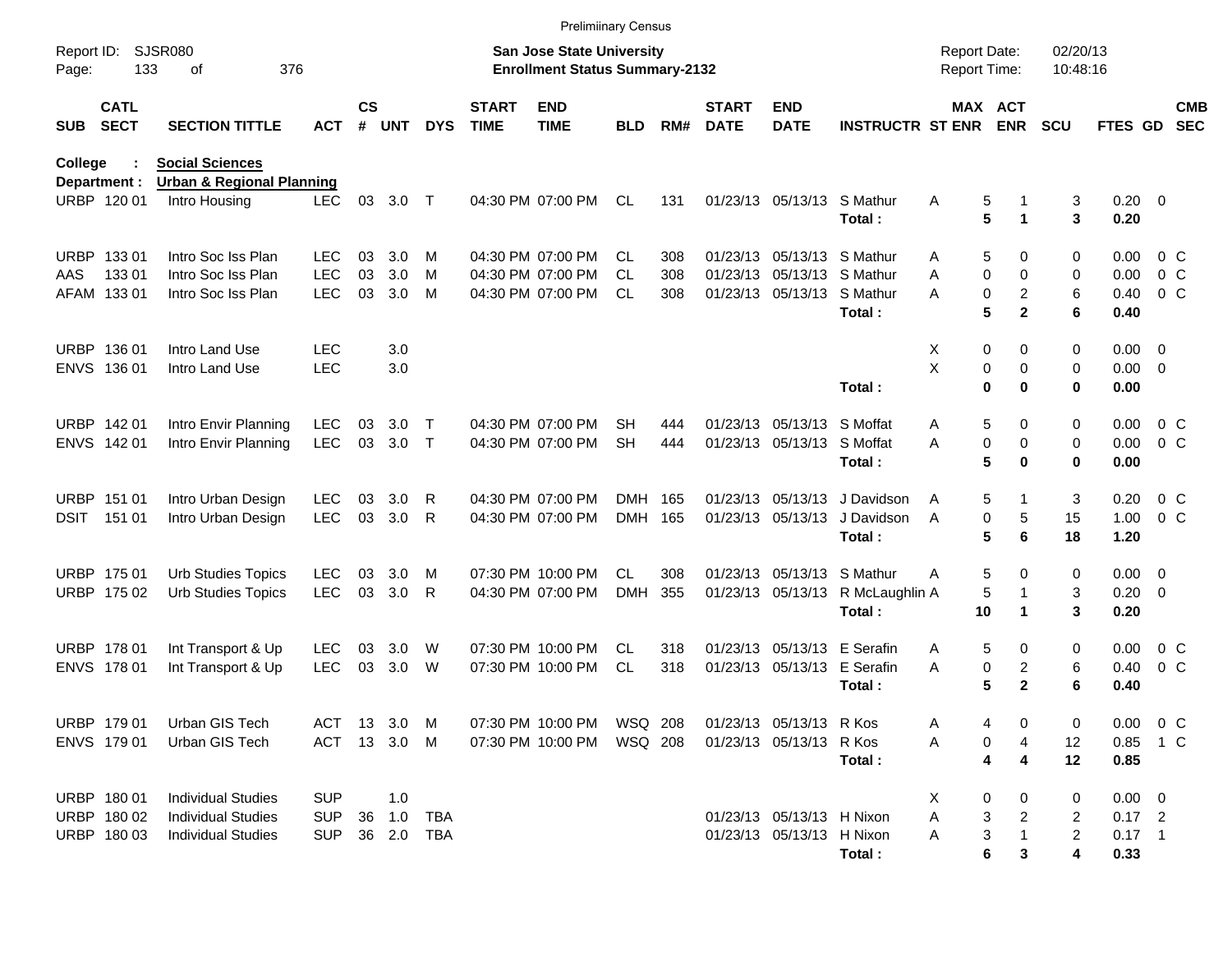URBP 203 01 Coll Nhood Plan SEM 05 4.0 M 04:30 PM 07:00 PM WSQ 208 01/23/13 05/13/13 R Kos A 15 12 48 4.00 12 **Total : 15 12 48 4.00** URBP 211 01 Reg Analysis Plan SEM 05 4.0 R 04:30 PM 07:00 PM DMH 355 01/23/13 05/13/13 R McLaughlin A 18 8 32 2.67 8 **Total : 18 8 32 2.67** URBP 223A 01 Housing Econ & Pol SEM 05 4.0 T 04:30 PM 07:00 PM CL 131 01/23/13 05/13/13 S Mathur A 18 6 24 2.00 6 **Total : 18 6 24 2.00** URBP 225 01 Land Use & Urb Pl SEM 4.0 X 0 0 0 0.00 0 **Total : 0 0 0 0.00** URBP 226 01 Reg Transport Plan SEM 4.0 X 0 0 0 0.00 0 **Total : 0 0 0 0.00** URBP 231 01 Urb Design in Plan SEM 05 4.0 R 04:30 PM 07:00 PM DMH 165 01/23/13 05/13/13 J Davidson A 18 20 80 6.67 20 **Total : 18 20 80 6.67** URBP 233 01 Social Issues Planni SEM 05 4.0 M 04:30 PM 07:00 PM CL 308 01/23/13 05/13/13 S Mathur A 18 9 36 3.00 9 **Total : 18 9 36 3.00** URBP 234 01 Field Study Sem SEM 05 1.0 TBA 000 01/23/13 05/13/13 A Agrawal A 5 1 1 0.08 1 **Total : 5 1 1 0.08** URBP 236 01 Urban & Regional Dev SEM 05 4.0 W 04:30 PM 07:00 PM BBC 001 01/23/13 05/13/13 K Richardson A 18 19 76 6.33 19 URBP 236 02 Urban & Regional Dev SEM 05 4.0 W 07:30 PM 10:00 PM BBC 223 01/23/13 05/13/13 H Wong A 18 19 76 6.33 19 **Total : 36 38 152 12.67** URBP 250 01 Urb Pl Pub Finance SEM 05 4.0 M 07:30 PM 10:00 PM CL 308 01/23/13 05/13/13 S Mathur A 18 12 48 4.00 12 **Total : 18 12 48 4.00** URBP 256 01 Local Transp Plan SEM 05 4.0 W 07:30 PM 10:00 PM CL 318 01/23/13 05/13/13 E Serafin A 18 14 56 4.67 14 **Total : 18 14 56 4.67** URBP 260 01 Envtl Planning Topic SEM 05 4.0 T 04:30 PM 07:00 PM SH 444 01/23/13 05/13/13 S Moffat A 18 16 64 5.33 16 **Total : 18 16 64 5.33** URBP 275G 01 GIS Overview SEM 05 1.0 TBA 01/23/13 05/13/13 R Kos A 18 13 13 1.08 13 **Total : 18 13 13 1.08** Report ID: SJSR080 **San Jose State University San Jose State University San Jose State University Report Date:** 02/20/13 Page: 134 of 376 **Enrollment Status Summary-2132** Report Time: 10:48:16 **CATL CS START END START END MAX ACT CMB SUB SECT SECTION TITTLE ACT # UNT DYS TIME TIME BLD RM# DATE DATE INSTRUCTR ST ENR ENR SCU FTES GD SEC** Prelimiinary Census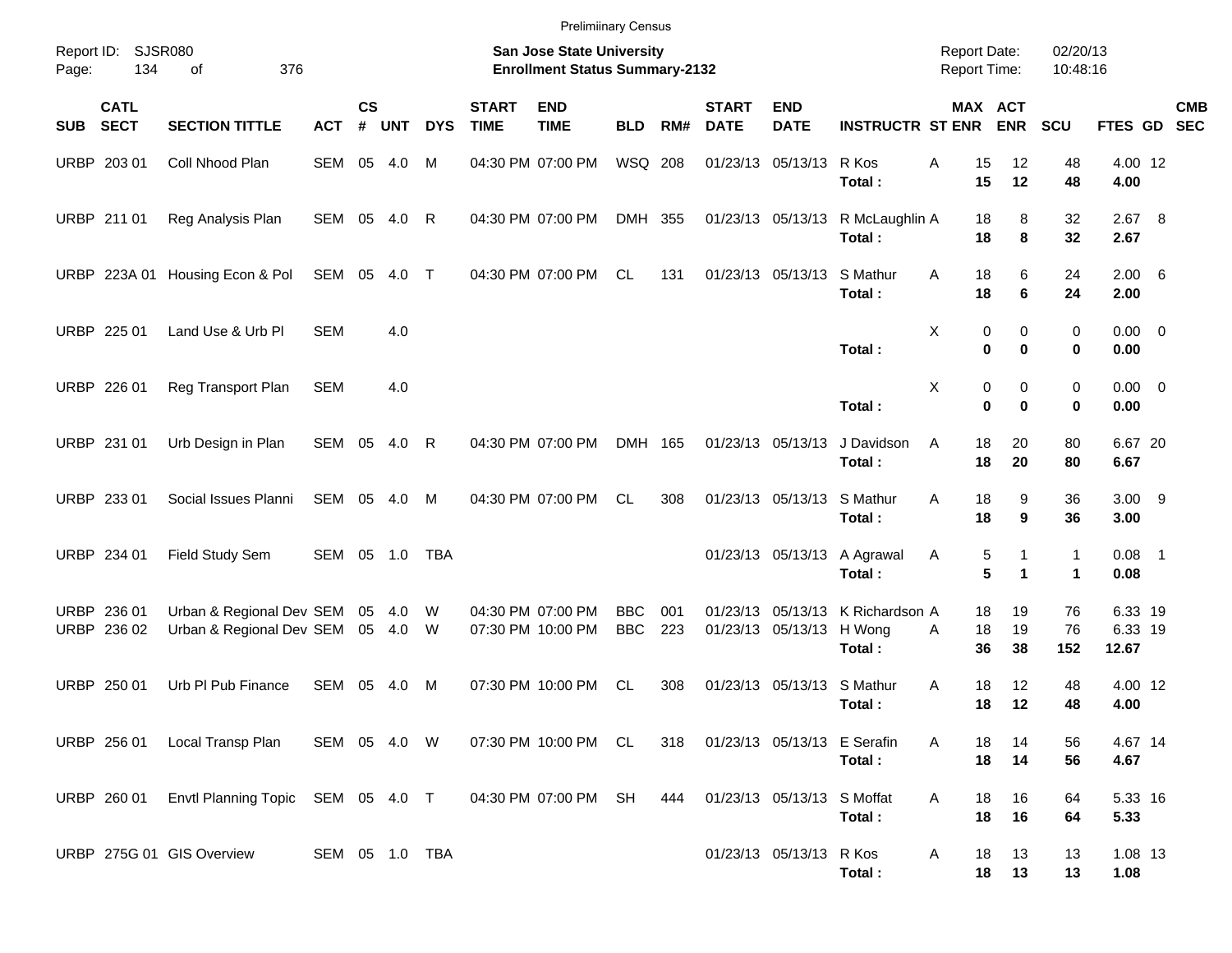|                                                          | <b>Prelimiinary Census</b> |                                                                                                                                                                   |                                                                    |                |                                       |                                                             |                             |                                                                                  |                                           |                          |                             |                                                                                              |                                                                                      |                                                      |                                          |                                  |                                              |                                                              |            |
|----------------------------------------------------------|----------------------------|-------------------------------------------------------------------------------------------------------------------------------------------------------------------|--------------------------------------------------------------------|----------------|---------------------------------------|-------------------------------------------------------------|-----------------------------|----------------------------------------------------------------------------------|-------------------------------------------|--------------------------|-----------------------------|----------------------------------------------------------------------------------------------|--------------------------------------------------------------------------------------|------------------------------------------------------|------------------------------------------|----------------------------------|----------------------------------------------|--------------------------------------------------------------|------------|
| Page:                                                    | Report ID: SJSR080<br>135  | 376<br>оf                                                                                                                                                         |                                                                    |                |                                       |                                                             |                             | <b>San Jose State University</b><br><b>Enrollment Status Summary-2132</b>        |                                           |                          |                             |                                                                                              |                                                                                      | <b>Report Date:</b><br><b>Report Time:</b>           |                                          | 02/20/13<br>10:48:16             |                                              |                                                              |            |
| <b>SUB</b>                                               | <b>CATL</b><br><b>SECT</b> | <b>SECTION TITTLE</b>                                                                                                                                             | <b>ACT</b>                                                         | <b>CS</b>      | # UNT                                 | <b>DYS</b>                                                  | <b>START</b><br><b>TIME</b> | <b>END</b><br><b>TIME</b>                                                        | <b>BLD</b>                                | RM#                      | <b>START</b><br><b>DATE</b> | <b>END</b><br><b>DATE</b>                                                                    | <b>INSTRUCTR ST ENR</b>                                                              | MAX ACT                                              | <b>ENR</b>                               | <b>SCU</b>                       | FTES GD SEC                                  |                                                              | <b>CMB</b> |
|                                                          | URBP 276 01                | <b>Computer PI Topics</b>                                                                                                                                         | SEM 05 1.0                                                         |                |                                       | TBA                                                         |                             |                                                                                  |                                           |                          |                             | 01/23/13 05/13/13 H Nixon                                                                    | Total:                                                                               | A<br>23<br>23                                        | 17<br>17                                 | 68<br>68                         | 1.42 17<br>1.42                              |                                                              |            |
|                                                          | URBP 278 01                | <b>GIS Plang Applictns</b>                                                                                                                                        | SEM 05                                                             |                | 4.0                                   | М                                                           |                             | 07:30 PM 10:00 PM                                                                | <b>WSQ 208</b>                            |                          |                             | 01/23/13 05/13/13                                                                            | R Kos<br>Total:                                                                      | A<br>18<br>18                                        | 16<br>16                                 | 64<br>64                         | 5.33 16<br>5.33                              |                                                              |            |
|                                                          | URBP 280 03<br>URBP 280 04 | Ping Rsearch Topic<br>Ping Rsearch Topic                                                                                                                          | SEM<br>SEM                                                         | 05             | 3.0<br>05 3.0                         | TBA<br>TBA                                                  |                             |                                                                                  |                                           |                          |                             | 01/23/13 05/13/13<br>01/23/13 05/13/13                                                       | H Nixon<br>D Salazar<br>Total:                                                       | A<br>4<br>A<br>16<br>20                              | 4<br>0<br>4                              | 12<br>0<br>12                    | 1.00<br>$0.00 \t 0$<br>1.00                  | - 4                                                          |            |
|                                                          |                            | URBP 297P 01 Plan Rpt Prelim<br>URBP 297P 02 Plan Rpt Prelim                                                                                                      | SEM<br><b>SEM</b>                                                  | 05<br>05       | 1.0<br>1.0                            | <b>TBA</b><br><b>TBA</b>                                    |                             |                                                                                  |                                           |                          |                             |                                                                                              | 01/23/13 05/13/13 A Agrawal<br>01/23/13 05/13/13 A Agrawal<br>Total:                 | A<br>18<br>18<br>A<br>36                             | 14<br>11<br>25                           | 14<br>11<br>25                   | $1.17$ 14<br>0.92 11<br>2.08                 |                                                              |            |
|                                                          |                            | URBP 298A 01 Special Study-Rpt De SUP<br>URBP 298A 02 Special Study-Rpt De SUP<br>URBP 298A 03 Special Study-Rpt De SUP<br>URBP 298A 04 Special Study-Rpt De SUP  |                                                                    | 25<br>25       | 25 3.0<br>3.0<br>3.0<br>25 3.0        | R<br>R<br>R<br>R                                            |                             | 07:30 PM 10:00 PM<br>07:30 PM 10:00 PM<br>07:30 PM 10:00 PM<br>07:30 PM 10:00 PM | <b>SH</b><br>SН<br><b>SH</b><br><b>SH</b> | 444<br>444<br>444<br>444 |                             | 01/23/13 05/13/13<br>01/23/13 05/13/13<br>01/23/13 05/13/13 R Kos<br>01/23/13 05/13/13 R Kos | A Agrawal<br>R McLaughlin A<br>Total:                                                | 12<br>A<br>12<br>12<br>A<br>A<br>12<br>48            | 6<br>4<br>6<br>5<br>21                   | 18<br>12<br>18<br>15<br>63       | 1.50<br>1.00<br>1.50<br>1.25<br>5.25         | 6<br>- 4<br>6<br>5                                           |            |
| <b>URBP</b><br><b>URBP</b><br><b>URBP</b><br><b>URBP</b> |                            | URBP 298B 01 Special Study: Pln R<br>298B 02 Special Study: Pln R<br>298B 03 Special Study: Pln R<br>298B 04 Special Study: Pln R<br>298B 05 Special Study: Pln R | <b>SUP</b><br><b>SUP</b><br><b>SUP</b><br><b>SUP</b><br><b>SUP</b> | 25<br>25<br>25 | 3.0<br>3.0<br>3.0<br>25 3.0<br>25 3.0 | TBA<br><b>TBA</b><br><b>TBA</b><br><b>TBA</b><br><b>TBA</b> |                             |                                                                                  |                                           |                          |                             | 01/23/13 05/13/13<br>01/23/13 05/13/13<br>01/23/13 05/13/13<br>01/23/13 05/13/13             | 01/23/13 05/13/13 A Agrawal<br>R McLaughlin A<br>R Kos<br>R Kos<br>H Nixon<br>Total: | 10<br>A<br>10<br>10<br>A<br>A<br>10<br>A<br>10<br>50 | 8<br>8<br>8<br>$\overline{7}$<br>3<br>34 | 24<br>24<br>24<br>21<br>9<br>102 | 2.00<br>2.00<br>2.00<br>1.75<br>0.75<br>8.50 | - 8<br>-8<br>-8<br>$\overline{7}$<br>$\overline{\mathbf{3}}$ |            |
|                                                          | Department :               | <b>Urban &amp; Regional Planning</b>                                                                                                                              |                                                                    |                |                                       |                                                             |                             |                                                                                  |                                           |                          |                             | <b>Lower Division:</b><br><b>Upper Division:</b>                                             | <b>Department Total:</b>                                                             | 440<br>0<br>45                                       | 285<br>0<br>19                           | 940<br>0<br>52                   | 73.33<br>0.00<br>3.58                        |                                                              |            |

**Graduate Division : 395 266 888 69.75**